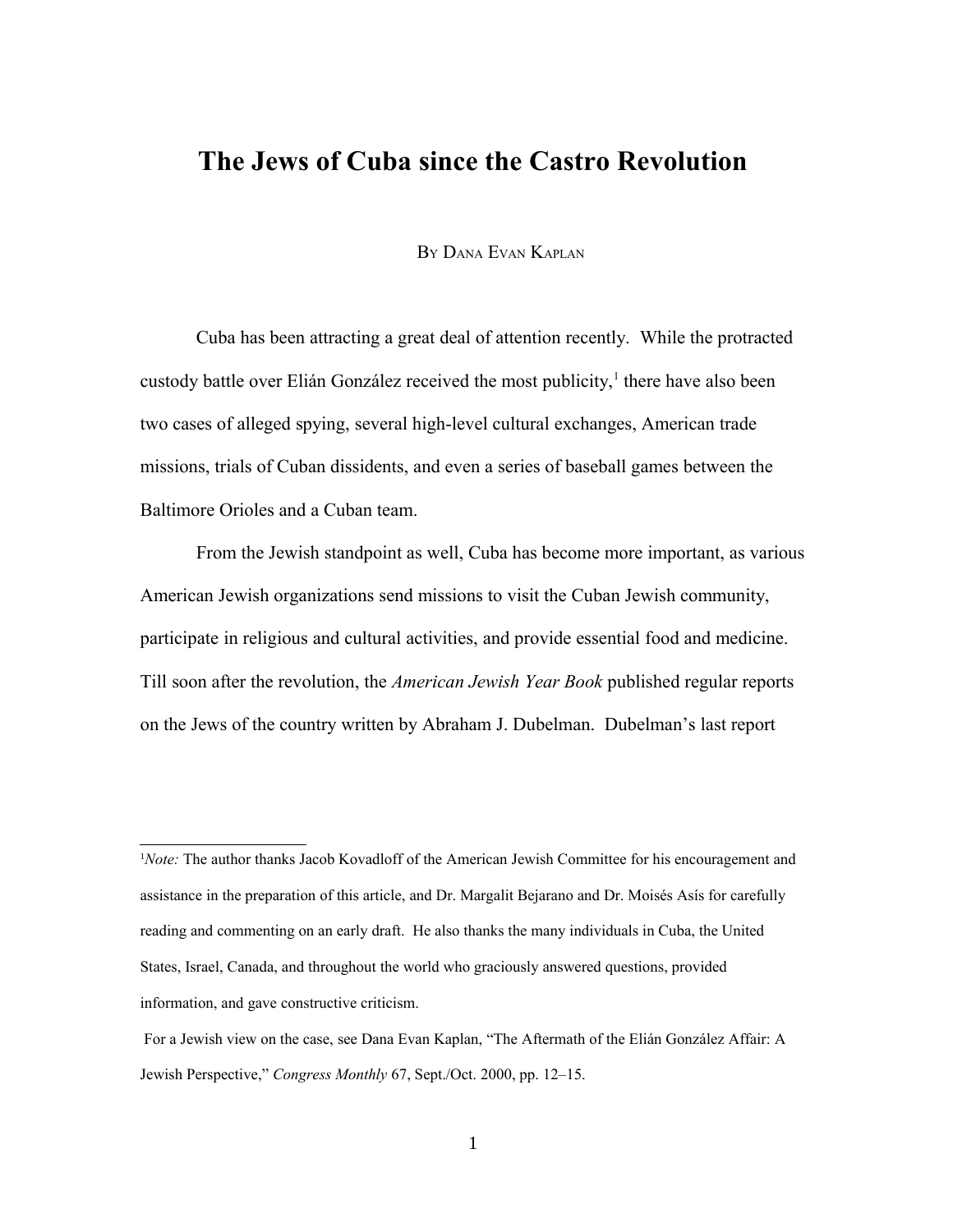appeared in the 1962 volume, and, with the exception of a report on the Cuban Jews of Miami<sup>[2](#page-1-0)</sup>, this is the first AJYB article on the topic since.

The Jewish community in Cuba today is but a small percentage of what it was before the revolution of 1959.<sup>[3](#page-1-1)</sup> Then, among the more than six million Cubans, there were 10,000–16,500 Jews, with communities not only in Havana but also in Santa Clara, Camagüey, Santiago de Cuba, and many other locations. The Jews of Havana<sup>[4](#page-1-2)</sup> had five synagogues: Unión Hebrea Chevet Ahim<sup>[5](#page-1-3)</sup>, the United Hebrew Congregation<sup>[6](#page-1-4)</sup>, Adath Israel, Centro Sefaradi, and the Patronato, the largest, which had been built as a Jewish center in 1953 (its full name was Patronato de la Casa de la Comunidad Hebrea de Cuba). About 75 percent of the Jews in the country were Ashkenazi, the rest Sephardi.

<span id="page-1-0"></span>2 Seymour B. Liebman, "Cuban Jewish Community In South Florida," AJYB 1969, vol. 70, pp 238–246. Caroline Bettinger-López has recently discussed this subject in *Cuban-Jewish Journeys: Searching for Identity, Home, and History in Miami* (Knoxville, Tenn., 2000).

<span id="page-1-1"></span>3 Robert M. Levine has written the standard work on the history of the Cuban Jewish community, *Tropical Diaspora: The Jewish Experience In Cuba* (Gainesville, Fla., 1993). Another important source is Margalit Bejarano, ed., *La Comunidad Hebrea De Cuba: La Memoria y la Historia* (Jerusalem, 1996), a collection of oral histories.

<span id="page-1-2"></span>4 On the Jews of Havana see Reinaldo Sanchez Porro, "Tradición y Modernidad: Los Judíos en La Habana," *Cuadernos de Historia Contemporánea* 18, 1996, pp. 175–189; and Maritza Corrales Capestany, "Comportamiento economico y espacial de los comercios e industrias judíos en La Habana: 1902–1959," in Judit Bokser de Liwerant and Alicia Gojman de Backal, eds., *Encuentro y Alteridad, Vida y cultura judía en America Latina* (Mexico City, 1999), pp. 500–527.

<span id="page-1-3"></span><sup>5</sup> Chevet Ahim is also spelled Chevet Achim, Shevet Ajim, or Shevet Ahim. The congregation was at Calle Inquisidor [Inquisitor Street!] número 407 in Old Havana. On the High Holy Days it met at Calle Prado número 557, a location also used for social functions.

<span id="page-1-4"></span>6 In Spanish, Congregación Hebrea Unida.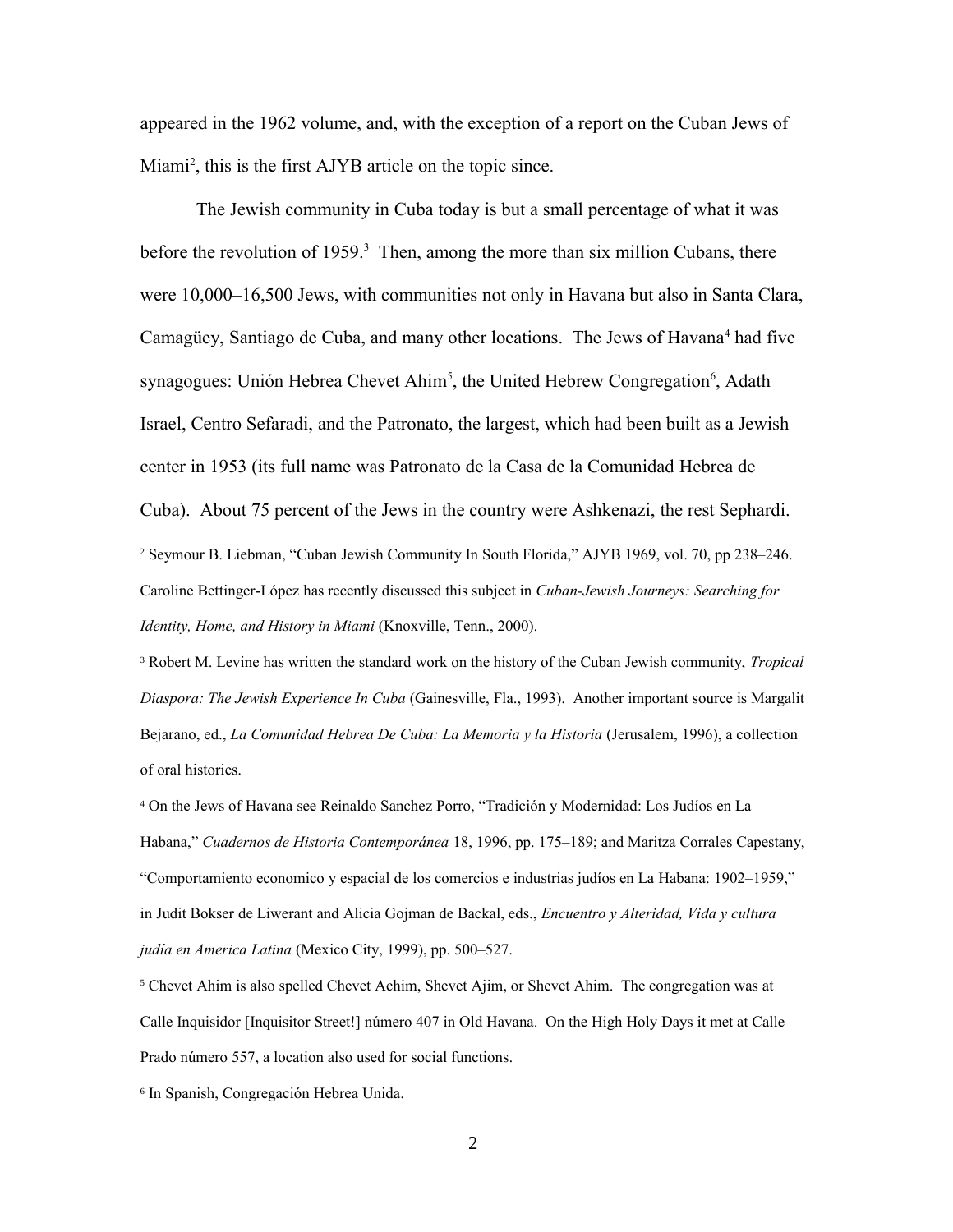Unlike the Catholics, the mainline Protestants, and the smaller religious groups such as the Jehovah's Witnesses, Gideon's Band, and Pentecostals, substantial numbers of whom remained in the country after the revolution, most of the Jewish community emigrated.<sup>[7](#page-2-0)</sup> Those who remained, like the Christian religious groups, went into a "dormant state" enabling their community to survive in skeletal form under unfavorable political circumstances. Finally, with the fall of socialism in Eastern Europe, the catastrophic decline of the Cuban economy in the early 1990s, and the resulting government reforms, religious groups were able to come out of hibernation and rebuild their organizations. After years of using a combination of confrontation, defiance, silence, cooperation, and subterfuge, the various religious groups are now in a position to play a leading role in Cuban society and perhaps assist the country in moving away from socialism.<sup>[8](#page-2-1)</sup>

Because of their small numbers, the Jews have been exceptionally careful to avoid antagonizing the government, and the government, for its own reasons, has been equally keen to avoid any action that might be perceived as anti-Jewish. Thus the Jewish community escaped the worst of the antireligious policies of the regime, particularly in the early decades of Communist rule. Nevertheless, in another respect the tiny Jewish community operated at a distinct disadvantage: Unlike the Christian groups, establishment or fringe, the Jews could not recruit freely from the general population.

<span id="page-2-0"></span><sup>7</sup> Jehovah's Witnesses actively resisted the authority of the regime. As a consequence, many were jailed and the 1976 constitution specifically forbade their religious practices.

<span id="page-2-1"></span><sup>8</sup> Teresita Pedraza, "'This Too Shall Pass': The Resistance and Endurance of Religion in Cuba," *Cuban Studies* (annual published by the University of Pittsburgh) 28, 1999, pp. 16–39.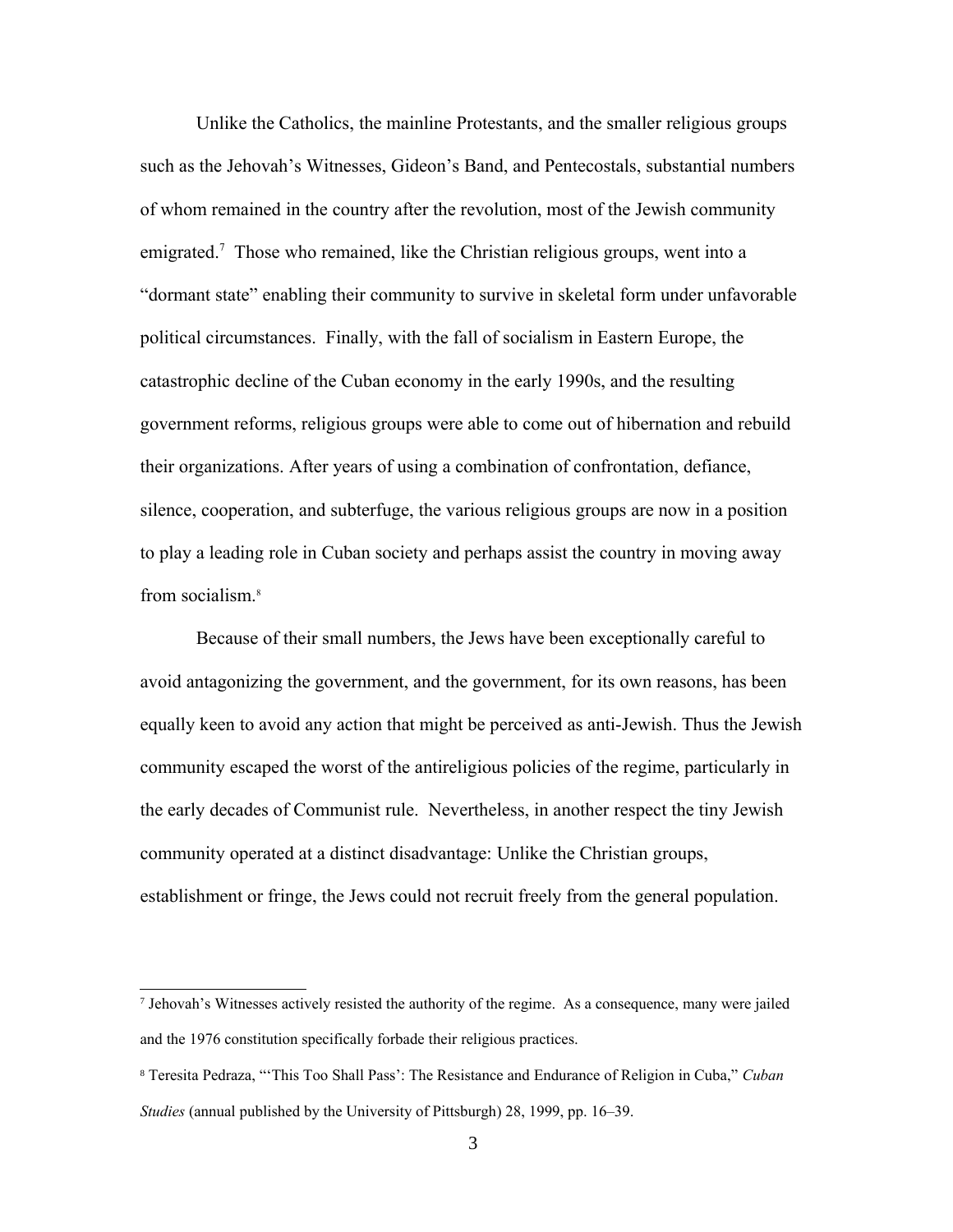Nevertheless, a remarkable Jewish renaissance is underway in Cuba.<sup>[9](#page-3-0)</sup> To understand this phenomenon requires some background on Jewish life in the country during the Castro years.

## *The Cuban Revolution and The Jews*

It is difficult for Americans to conceive of a Cuba without its charismatic and idiosyncratic leader Fidel Castro. He has held power for more than 40 years, after leading a revolutionary movement that overthrew the corrupt government of Fulgencio Batista y Zaldívar. Despite their small numbers and the enormous amount of military aid that the United States gave Batista, the revolutionary forces of Ché Guevara and Camilo Cienfuegos took control of Havana on New Year's Day, 1959. Most Cubans including many Cuban Jews—greeted Castro's victory with tremendous enthusiasm. Cubans of all economic classes had suffered under Batista's rule, and were disgusted by his excesses and corruption. Not only Batista, but the entire political system had been discredited; Castro and the other rebels had tremendous moral authority.

The majority of Jewish men were owners of small businesses, with about 15 percent owning large stores and wholesale enterprises. Others were professionals engineers, physicians, managers, and so forth. Although many Jews, particularly among the Ashkenazim, had originally intended to pass through "Hotel Cuba" on their way to the United States, by the late 1950s nearly all who remained in Cuba had developed strong economic roots in the country. There was a small group of dedicated Jewish Communists, but since so much of the community owned businesses, Jews were

<span id="page-3-0"></span><sup>9</sup> Dana Evan Kaplan, "A Jewish Renaissance in Castro's Cuba," *Judaism* 49, Spring 2000, pp. 218–36.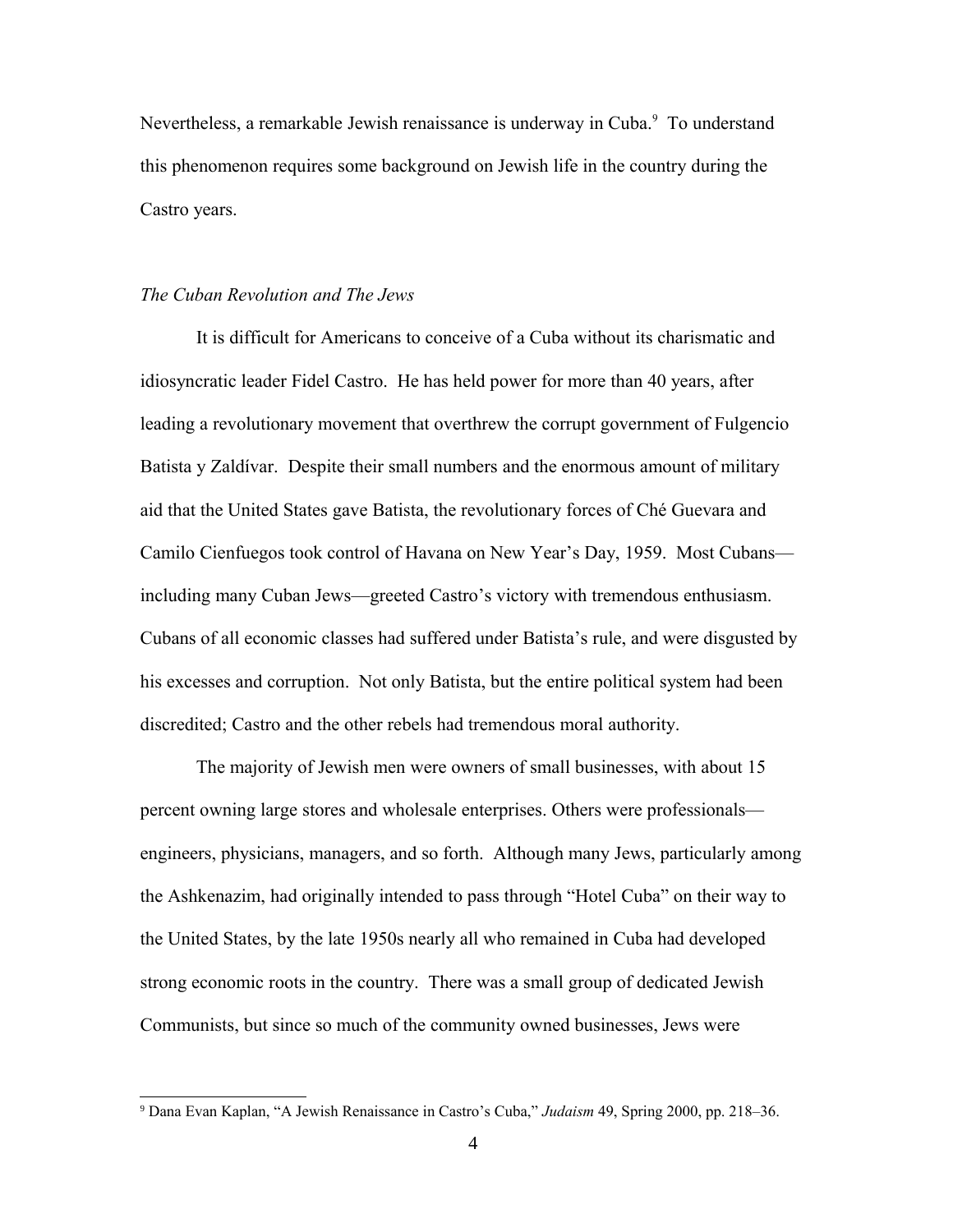identified as "capitalists." Their businesses were potential targets for confiscation, putting their middle-class lifestyle in jeopardy. But at that point nothing was for certain.

1959 was a time of both hope and uncertainty as Cubans waited to see how the new government would deal with many pressing issues. In July 1959, President Carlos Manuel Urrutia Lleo resigned, and over the next several months Castro, then the premier, appointed Communists to head most of the ministries. Communists also took control of the trade unions. While few Jews emigrated during 1959, they watched the unfolding political events with great trepidation, worried less about anti-Semitism than about the political and economic policies that the government might adopt.

In fact the revolutionaries displayed no signs of anti-Semitic sentiments; if anything, they seemed well-disposed toward Jews. Three of the ten original members of the Cuban Communist Party came from Jewish backgrounds. Fabio Grobart, who had arrived in Cuba with the name Abraham Simchowitz, remained an important Communist leader until his death many years later.<sup>[10](#page-4-0)</sup> Among the younger generation, Manuel (Stolik) Novigrod, whose parents had been long-time Jewish Communists, fought with the revolutionaries in the Sierra Maestra Mountains and became a career diplomat under the Castro regime. A number of other Jews also served in the revolutionary government, most prominently Enrique Oltuski, the son of Jewish immigrants from Poland who arrived in Cuba after World War I. While studying in Miami, he watched the unfolding of the revolutionary struggle with a growing sense of guilt. "My conscience pricked me… my comrades were dying and fighting in Cuba, while I was living well in the United States. Every day, I used to say I had to go back to Cuba, so one day I got up and

<span id="page-4-0"></span><sup>10</sup> Fabio Grobart, *Un Forjador Eternamente Joven* (Havana, 1985); Luis Suardíaz, "Tributo a Fabio Grobart," *Granma*, Oct. 23, 1991, p. 2.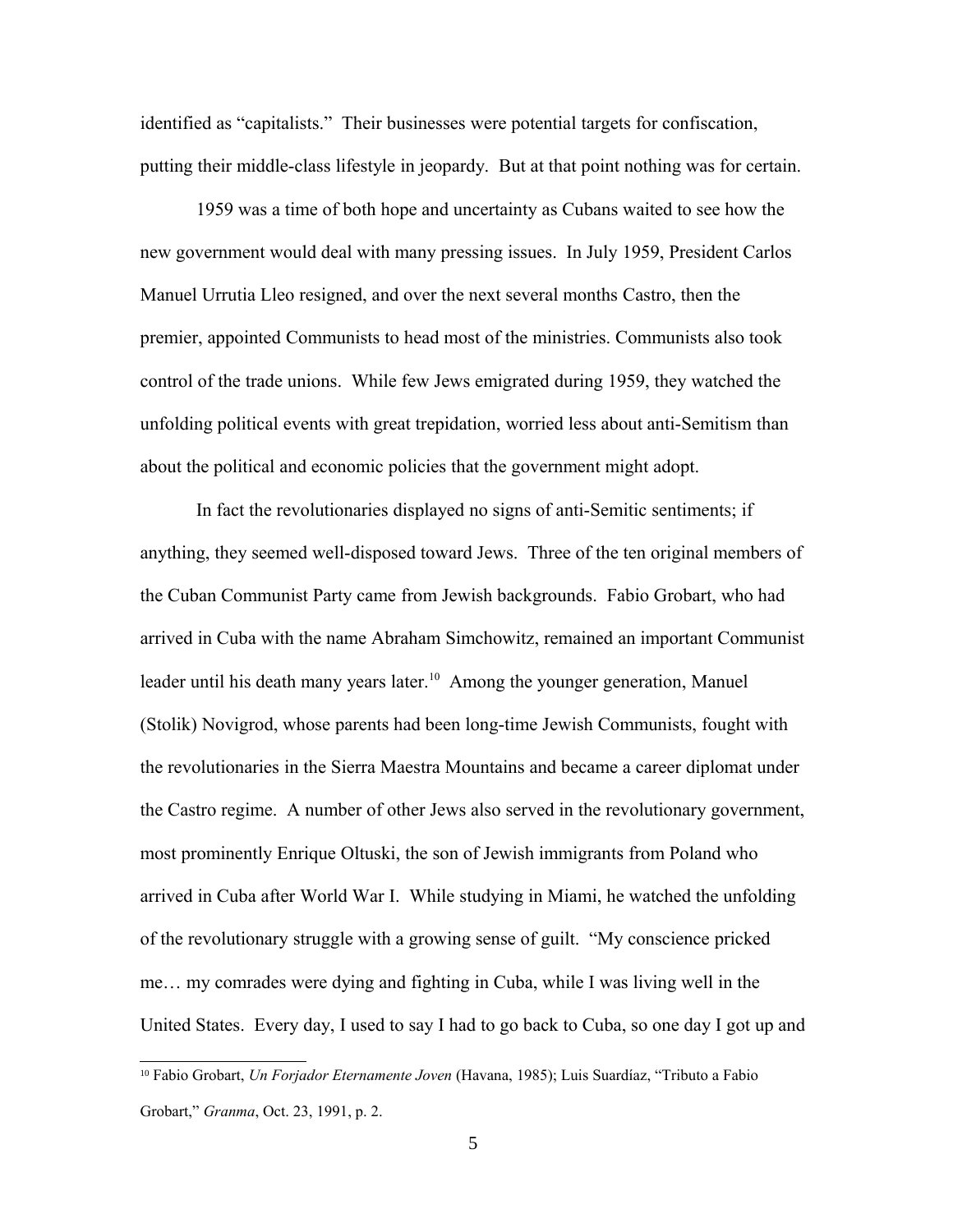went."<sup>[11](#page-5-0)</sup> Oltuski joined the struggle in 1955 and organized the 26th of July movement in the province of Las Villas. In 1959, at the age of 27, he was made minister of communications, staying in the cabinet even after the fall of President Lleo, in itself a remarkable political accomplishment. Originally at odds with Ché Guevera, the two soon became quite close.<sup>[12](#page-5-1)</sup> Despite a number of political setbacks, he continued in government service, and today is deputy minister of fisheries. Other Jews became prominent as well, such as Dr. José Altschuler, president of the Comisión de Intercosmos de Cuba, responsible for overseeing the Cuban space program.<sup>[13](#page-5-2)</sup>

Castro did not apply the same political pressure on the Jewish community that he did on the Catholic Church and most other Christian denominations. Unlike the Catholic Church, which had a vast organizational network that could conceivably have been used to develop an opposition movement, and unlike the other Christian groups, which had the potential to organize mass resistance among the populace, the tiny Jewish community was no threat whatsoever.

### *After the Revolution*

During the course of 1959 it became increasingly clear that Castro's economic policies would ruin the middle class, but still, very few Jews emigrated. As late as December 1960, the leadership of the Patronato—the most important Jewish communal

<span id="page-5-0"></span><sup>11</sup> Paco Ignacio Taibo II, *Guevara Also Known as Ché,* trans. Martin Michael Roberts (New York, 1997), p. 610. Taibo interviewed Oltuski in January 1995.

<span id="page-5-1"></span><sup>12</sup> Enrique Oltuski, "Que Puedo Decir?" *Recuerdos,* Jan./Feb. 1968, pp. 41-–45.

<span id="page-5-2"></span><sup>&</sup>lt;sup>13</sup> *Vuelo Especial Conjunto Urss-Cuba Victoria del Socialismo* (Havana, 1981), p. 45.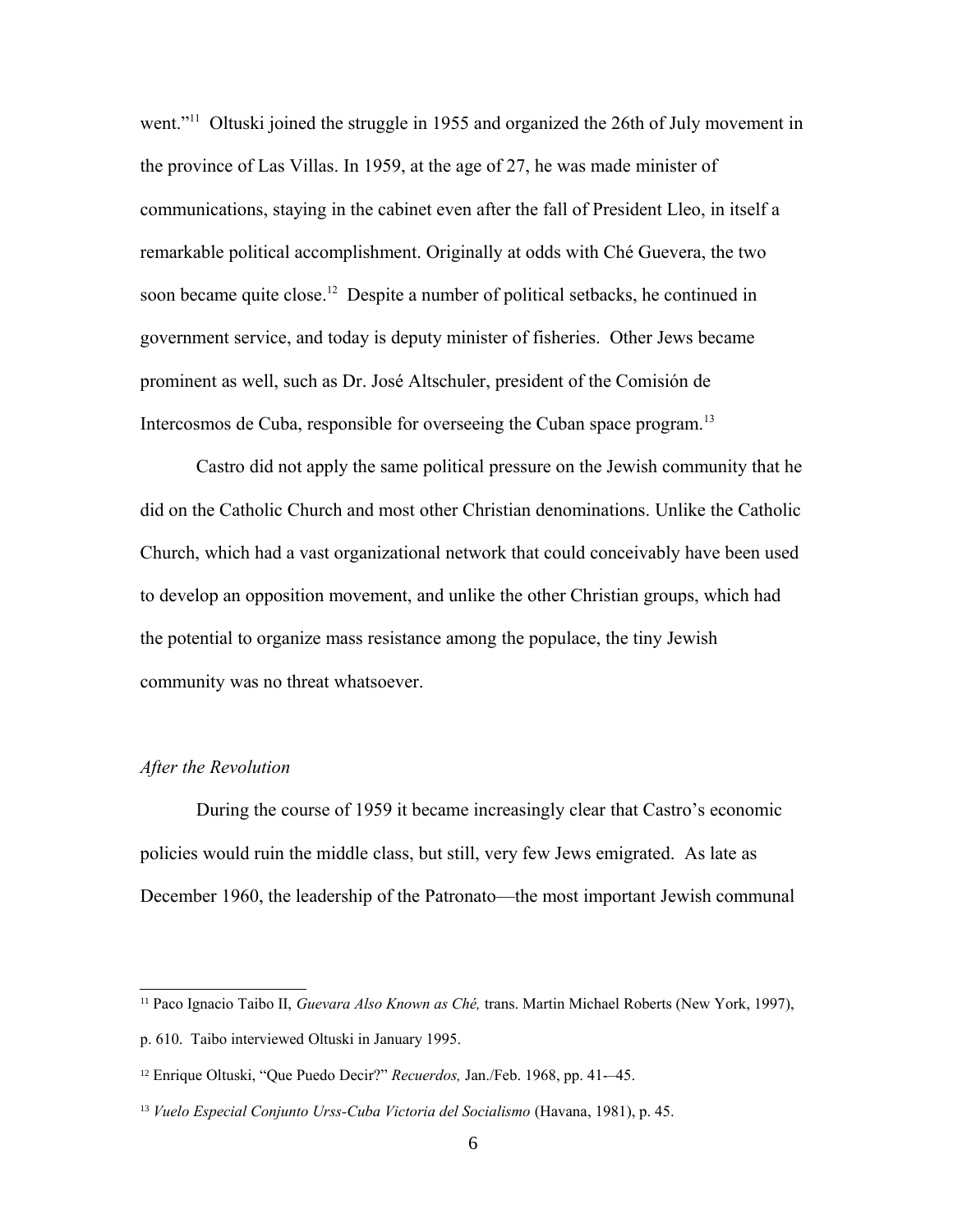institution—was essentially the same as before the revolution.<sup>[14](#page-6-0)</sup> Herman Heisler remained president, Morris Konski, Dr. Enrique Eiber, and Herman Lipstein remained the three vice presidents, Isaac Gurwitz was the general secretary, and Abraham Marcus Matterín and Jaime Bloch were the vice secretaries. Dr. Bernardo Benes, later to become well known as emissary to Fidel Castro for Presidents Jimmy Carter and Ronald Reagan,<sup>[15](#page-6-1)</sup> was the congregation's attorney. Moisés Baldás, who would take over as president the following year, was not yet on the board.

According to the teachings of the revolution, those who had developed businesses were guilty of profiting at the expense of the masses, and were therefore "enemies of the revolution." As businesses were confiscated during 1960 and 1961, more Jews left. In 1961, Israel and Cuba reached an agreement permitting Cuban Jews to go to Israel in return for shipments of goats and eggs; a good number of these Jews soon left Israel and went elsewhere. Many more Cuban Jews left directly for Miami, the center of Cuban exile life. Others stayed, hoping that the situation would stabilize or improve. By 1962 all such hopes were dashed, and many more Jews left as part of a massive exodus of hundreds of thousands of other middle- and upper-class Cubans. Those who remained were disproportionately elderly or ill.

 The emigration process could be traumatic. Once a family applied for an exit visa, a Cuban governmental official would come and make an inventory of everything in

<span id="page-6-0"></span><sup>&</sup>lt;sup>14</sup> Comunitarias: Organo Oficial de la Casa de la Comunidad Hebrea de Cuba, 1, Dec. 1960, p. 4.

<span id="page-6-1"></span><sup>&</sup>lt;sup>15</sup> On Benes's negotiations with Castro in the late 1970s and 1980s, see the new work by Robert M. Levine, *Secret Missions to Cuba* (New York and London, 2001); Benes, "Perder la Revolucion," in Bejarano, ed., *La Comunidad Hebrea de Cuba,* pp. 242–44; and Meg Laughlin, "Bernardo's List," *Miami Herald,* Nov. 6, 1994, p. 2. For a Cuban governmental perspective, see Jesus Arboleya, *La Contrarrevolucion Cubana* (Havana, 1997), p. 175.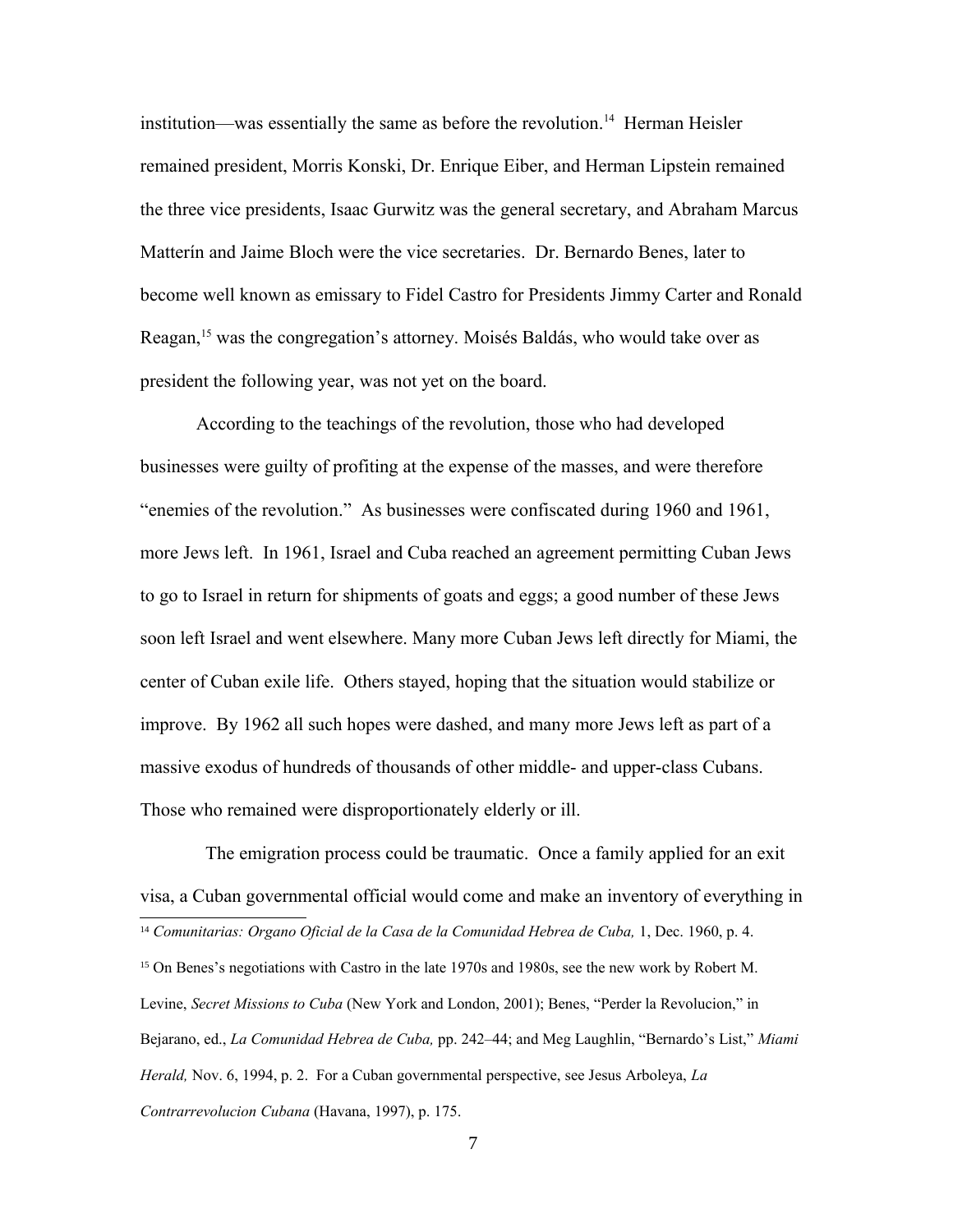the house. If the family was suspected of removing things from the home prior to the inspection, emigration could be delayed. A representative of the Hebrew Immigrant Aid Society (HIAS) reported on the situation in July 1961:

> It is disastrous—the rich have left, some having foreseen the situation, but these are few…. all assets [have been] taken over by the government, the militia, or other bandits who have simply taken over everything which our brothers have left behind after having worked for many years, sacrificing themselves to make their way…. Those who remain can do nothing; business is dying for lack of merchandise, and the large industries, as well as the small ones, are being nationalized. Owners are being watched strictly.<sup>[16](#page-7-0)</sup>

By December 1961 at least 3,800 Jews had already left the country, with another thousand in the process of leaving. The previous month Castro had declared: " I am a Marxist-Leninist and I shall be one until the last day of my life." This put an end to any remaining hopes for a return to the life that Jews had known before the revolution. By early 1963 a much larger number of Jews had left. At that time Congregation Adath Israel and the Unión Sionista de Cuba, (Zionist Union of Cuba) conducted a census of those registering to receive Passover supplies. They found that there were only 1,022 Jewish families in the country, composed of 2,586 individuals, most living in Havana.

Israeli ambassador Haim Yaari estimated that 45 percent of the Jews who remained in the country during the 1960s were unemployed.<sup>[17](#page-7-1)</sup> Most of these people survived by gradually selling off their more valuable possessions, such as washing machines, dryers, ovens, family heirlooms, and jewelry. Once again, there is little

<span id="page-7-0"></span><sup>&</sup>lt;sup>16</sup> Marek Schindelman to [James] Rice, United HIAS Service, July 1961, trans. Carmen Roman, RG AR3344, JDC Archive, as cited in Levine, *Tropical Diaspora,* p. 243.

<span id="page-7-1"></span><sup>&</sup>lt;sup>17</sup> Margalit Bejarano, "Antisemitism in Cuba Under Democratic, Military, and Revolutionary Regimes, 1944–1963," *Patterns of Prejudice* 24 (Summer 1990), p. 40. The entire article is on pp. 32–46.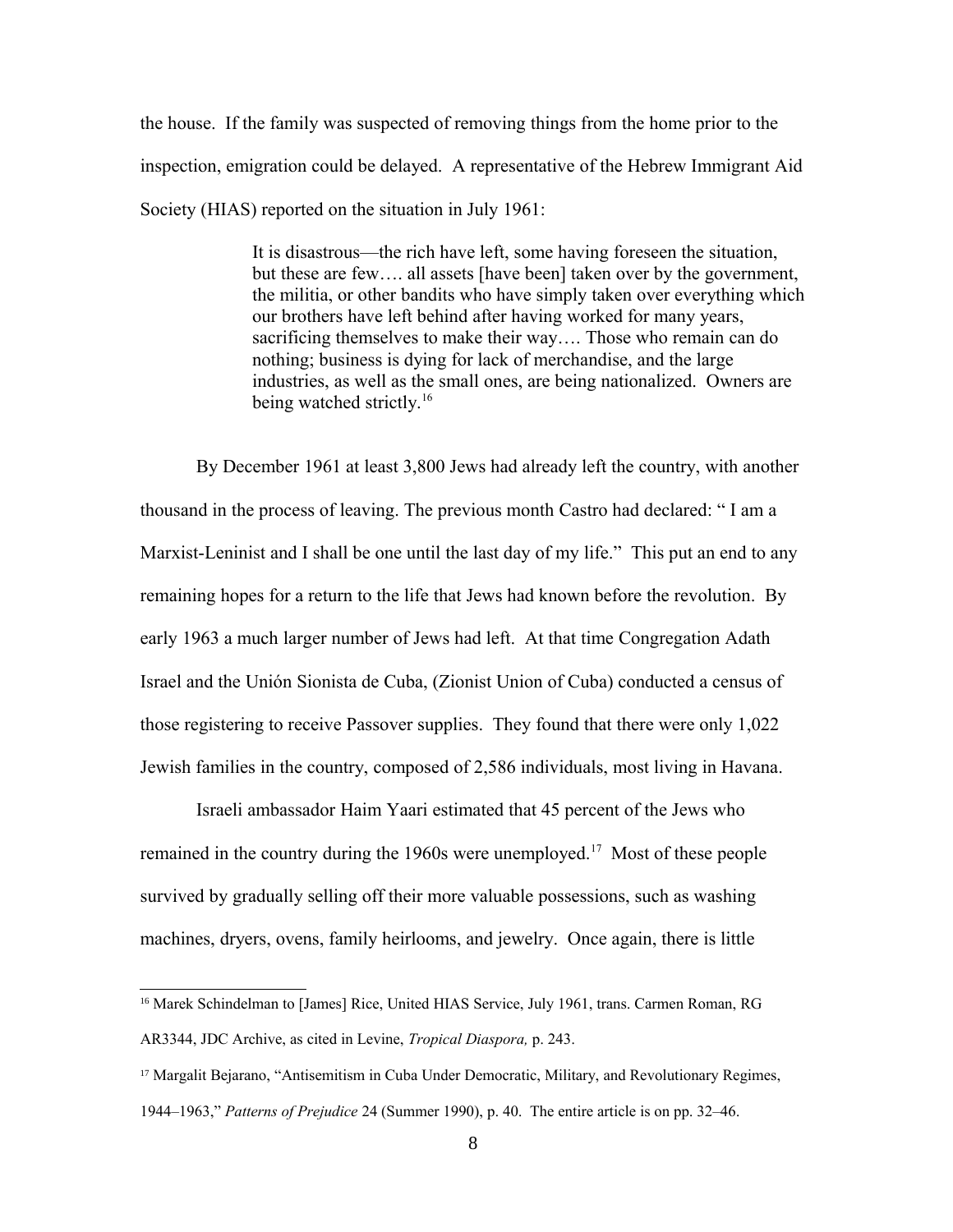evidence to suggest that Jews were singled out for negative treatment. A number of American Jewish organizations that were monitoring the situation stressed that Jews were fleeing Cuba because of political and economic difficulties, not anti-Semitism.

Charles Shapiro, a major businessman in Havana and an American citizen, appears to have been a specific target of violence. A leader of the United Hebrew Congregation, Shapiro had been living in Cuba for about 35 years. In August 1960, Shapiro and his wife, Wilma, along with ten other relatives and several servants, were beaten, tied up, and robbed in their elegant home by five armed Cubans, who ransacked the house and took all the money and jewelry they found. Almost simultaneously, the family's department store, Los Precios Fijos, one of the largest in Havana, went up in flames, and government authorities detained the Shapiros' son, Jeffery, the store manager, for a short time. While there was no evidence that the Shapiros were targeted because they were Jewish, the incident increased Jewish trepidation about staying in the country.[18](#page-8-0)

Another spur to emigration was fear that the government might at some point decide to restrict the freedom of Cubans to leave the country. Indeed, a law went into effect on July 26, 1963, stating that all males between the ages of 15 and 50 were obligated to perform military service, and from then on emigration became more difficult for men in that age bracket and their families.

<span id="page-8-0"></span><sup>18</sup> See Wilma Shapiro's reminiscences, "Llegan los Milicianos," in Bejarano, ed., *La Comunidad Hebrea de Cuba,* pp. 244–46.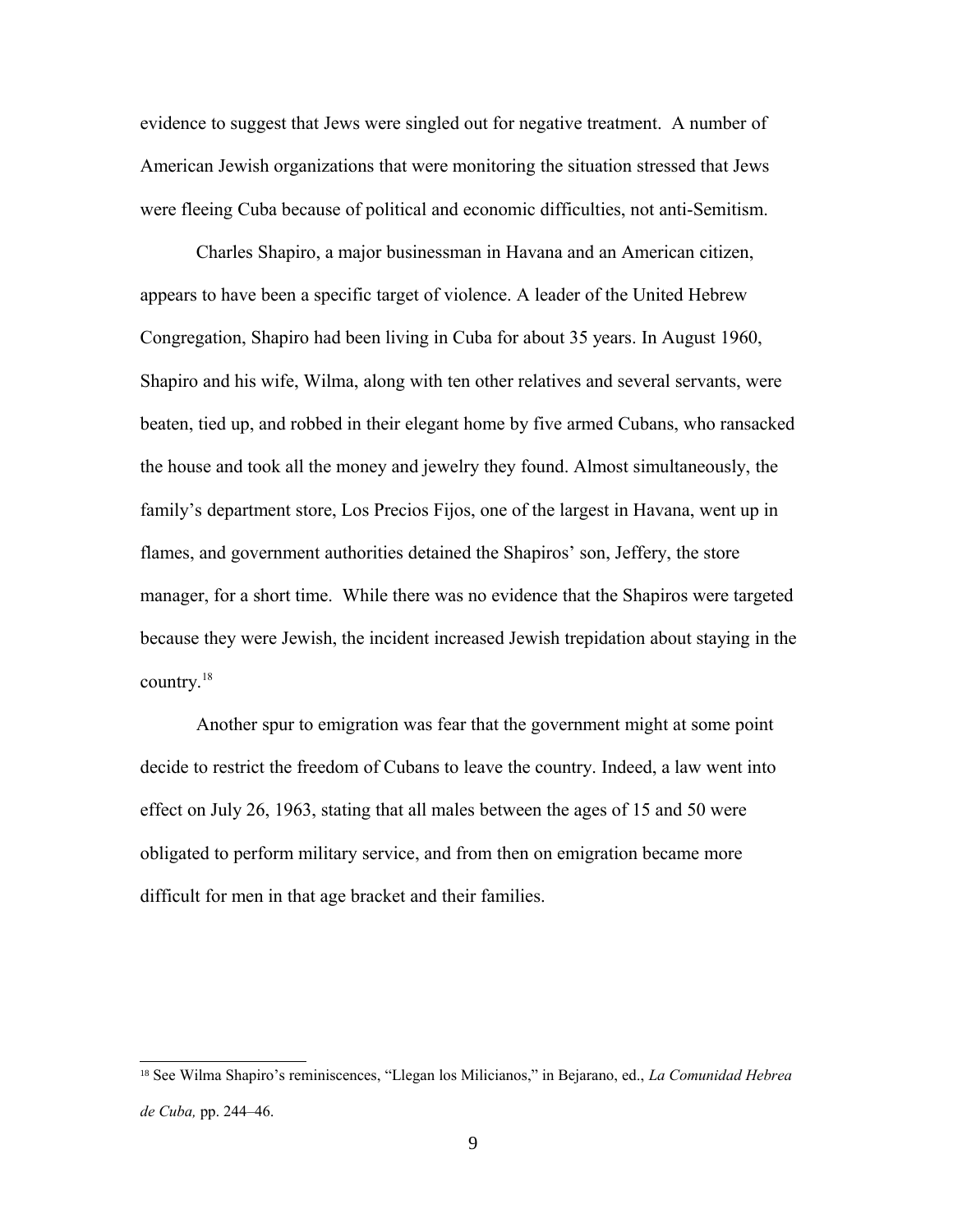# *The Castro Government and the Jews*

 The revolutionary forces had portrayed themselves as reformers whose goal was to redress the injustices committed by former government, and specifically to reverse the arrangements that had been allowed to develop through sweetheart deals signed by corrupt senior officials. The groups that faced retribution were those that had been part of the Batista regime, and, virtually no Jews had been high-ranking government officials or military officers under Batista. It is true that some American Jewish gangsters, such as Meyer Lansky, were involved with Batista in the development of casino gambling, but none of them were arrested or tried. When Lansky's Havana Riviera Hotel was officially confiscated on October 24, 1960, no one suggested that the Communists had anti-Semitic motives; after all, 165 other American enterprises, including the Cuban subsidiaries and franchises of Canada Dry, Goodyear, Kodak, Westinghouse, and Woolworth's, were also seized.<sup>[19](#page-9-0)</sup>

Although Castro's foreign policy towards the State of Israel has had its ups and downs, he has pursued a consistently benign policy towards the local Cuban Jewish community. There are a number of theories about why Castro did not adopt the kind of anti-Jewish policies instituted by the Communists in the Soviet Union and its East European satellites. Castro had a number of Jewish friends and supporters, and his relations with one or more of them may have predisposed him not to attack the Jewish community. It is also possible that Castro wanted to avoid anti-Semitism precisely in order to differentiate his regime from that of the Soviet Union, an explanation that would also cover his decision to maintain diplomatic relations with Israel after the 1967 Six-Day War, when the entire Communist bloc broke relations with the exception of Cuba.

<span id="page-9-0"></span><sup>&</sup>lt;sup>19</sup> Robert Lacey, *Little Man: Meyer Lansky and the Gangster Life* (Boston, 1991), p. 324.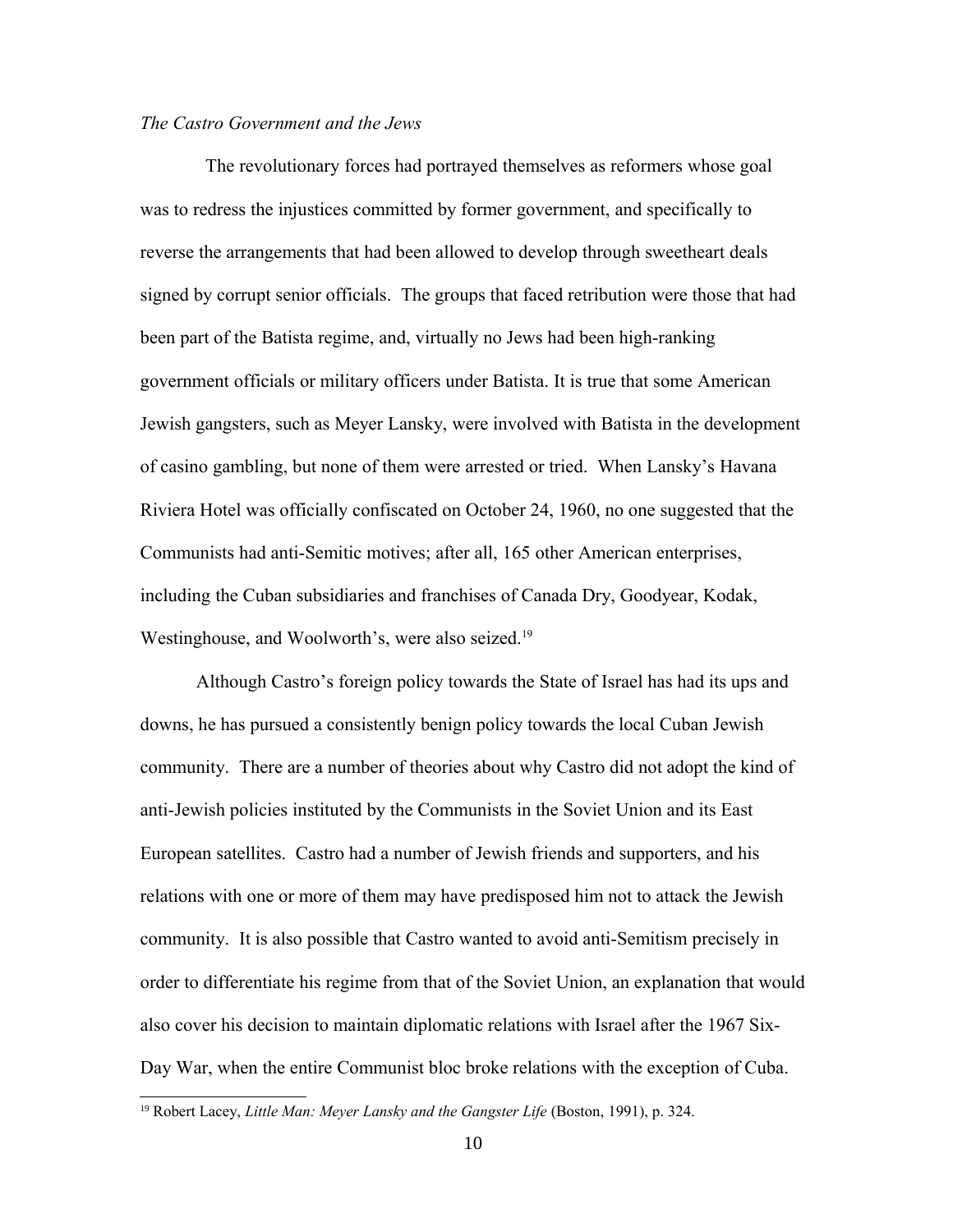Some have argued that the Castro regime did not want to generate additional hostility by persecuting a small and vulnerable religious minority, but it is hard to believe that the same government that was willing to antagonize the superpower to the north would fear the fallout from its treatment of local Jews. Havana historian Maritza Corrales Capestany suggests that, in the early years, many Cubans, and perhaps Castro as well, felt that Cuba and Israel were both small, struggling, socialist states beset by much larger and stronger enemies. Many Cubans also felt great sympathy for the tremendous suffering that the Jews had endured in the Holocaust.<sup>[20](#page-10-0)</sup>

Another theory is that Castro believes he is of Marrano ancestry. Certainly the name Castro was a common last name of Marranos (*anusim* in Hebrew, sometimes called *conversos* in Spanish), Jews who converted to Christianity—either willingly or unwillingly—before or at the time of the expulsion of the Jews from Spain in 1492. Maurice Halperin writes that in 1960 Castro told Ricardo Wolf, Cuba's ambassador to Israel, that he had Marrano ancestors.[21](#page-10-1) Lavy Becker, who visited Cuba for the Canadian Jewish Congress, recalls hearing the same thing from Wolf.<sup>[22](#page-10-2)</sup> This account has also been confirmed by Dr. Bernardo Benes, who told reporter Ann Louise Bardach that "He [Castro] said to me in passing, 'As you know, I have Jewish ancestors.' He said he wanted Cuba to be a second Israel."<sup>[23](#page-10-3)</sup> In a recent conversation, Benes added a <sup>20</sup> Interview with Maritza Corrales Capestany, Feb. 2000.

<span id="page-10-1"></span><span id="page-10-0"></span><sup>21</sup> Halperin himself did not interview Wolf, but rather heard this from Shlomo Lavav, Israel's ambassador to Cuba between 1965 and 1968, who said he heard it from Wolf. Maurice Halperin, *The Taming of Fidel Castro* (Berkeley, Cal., 1981), pp. 241–242, n. 10.

<span id="page-10-2"></span><sup>22</sup> Lavy Becker, "Report on Jewish Community of Cuba, May 29–June 4, 1975," p. 1, Records of Alan Rose, Canadian Jewish Congress National Archives, Montreal.

<span id="page-10-3"></span><sup>23</sup> Ann Louise Bardach, "Fidel! Fidel!" *Talk*, Aug. 2001, p. 122.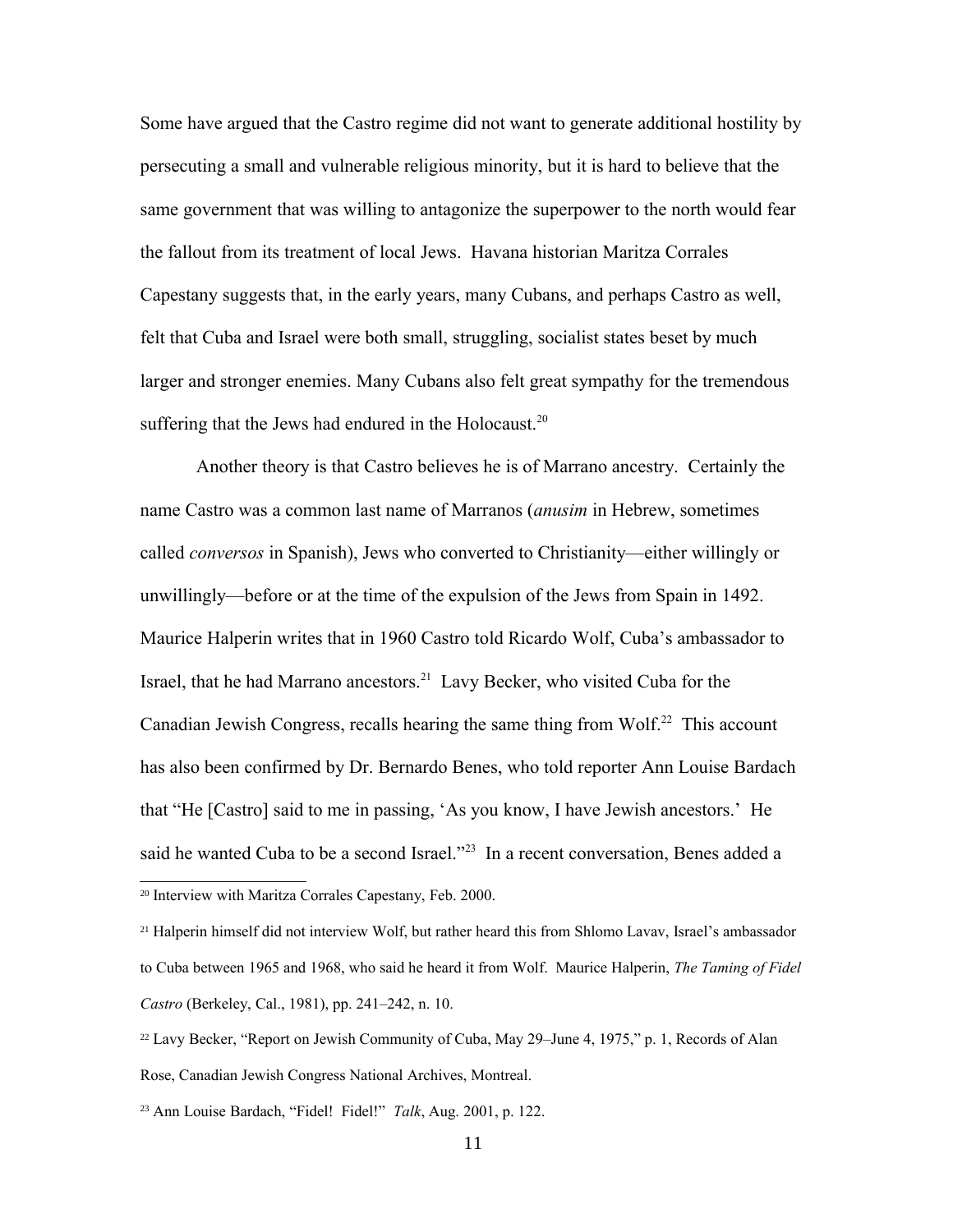few details: "I had heard that he [Castro] was from Jewish ancestry. … I told him, 'The next time you go to a mirror, look at your nose, and look what you have done with this little island here in front of the powerful United States. Only a Jew could have done that.' Castro asked me, 'So there is no problem with being a Jew?' and I said 'Of course not, I'm one.'" Benes recalled a time in 1984, when he, Benes, was negotiating with Castro on behalf of President Reagan: "I remember the exact date. It was May 18, 1984. … In the middle of an unrelated conversation, he said to me, 'You know, my Jewish ancestors. …' I remember the words exactly." Benes told me, "I gave him to read the autobiography of Golda Meir, *My Life*. He was very impressed after he read it. He told me that she was one of the most distinguished women of the 20th century." "This is just my personal opinion," concluded Benes, "but I think he wanted to do in Cuba what the Israelis had done in the Middle East." [24](#page-11-0)

Castro's daughter, Alina, has written that Castro's maternal grandfather was a Turkish Jew from Istanbul named Francisco Ruz. She described her great-grandfather as "a boy in Istanbul, who had ancestral memories of a greater empire, when his family of Jewish renegades probably dropped a letter from their last name, shortening it [from Ruiz] to Ruz."<sup>[25](#page-11-1)</sup> This would be a startling revelation if true, but it is not, since Alina Fernández told her mother Naty (Natalia) Revuelta that this was "the only lie in the book."[26](#page-11-2) What apparently is true is that many of Castro's classmates called him "*judío,*" <sup>24</sup> Interview with Bernardo Benes, July, 2001.

<span id="page-11-1"></span><span id="page-11-0"></span><sup>25</sup> Alina Fernández, *Castro's Daughter: An Exile's Memoir of Cuba* (New York, 1998), p. 1. In addition, Francisco's ancestry is clearly labeled on the genealogical tree that appears on an unnumbered page at the beginning of the book.

<span id="page-11-2"></span><sup>26</sup> Interview with Jaime Sarusky, June 2000. Sarusky, a noted Cuban journalist and author, spoke directly with Revuelta.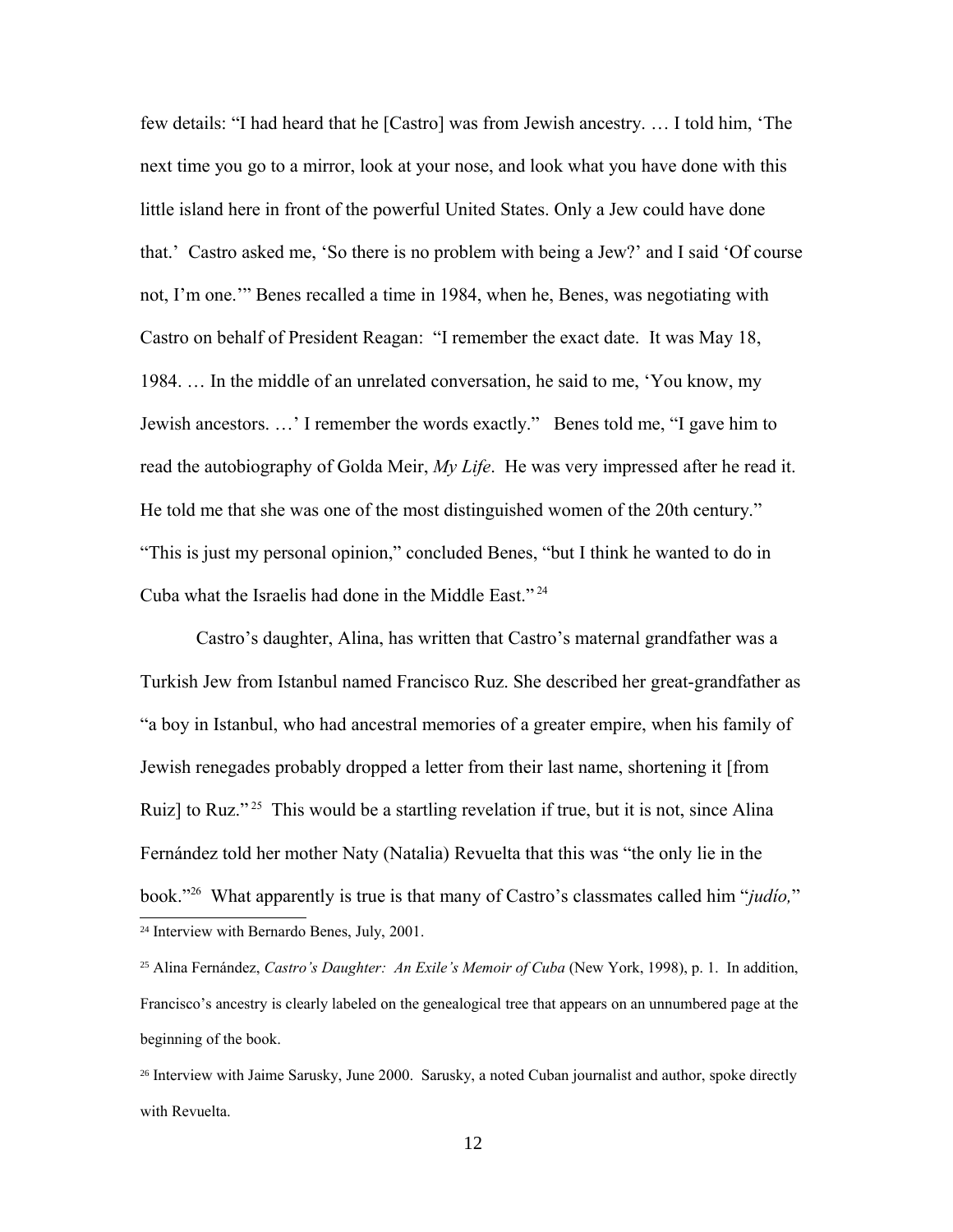"Jew," because he had not been baptized by the age of seven. In popular Cuban usage, the word *judío* was used to refer to a child who had not yet been baptized. [27](#page-12-0) It is certainly possible that this and other experiences made him sympathize with the plight of the Jews. In his discussions with Frei Betto, Castro talks about his memories of Holy Week:

> Holy Week in the countryside—I remember them from when I was very young—were days of solemnity; there was great solemnity. What was said? That Christ died on Good Friday. You couldn't talk or joke or be happy, because Christ was dead and the Jews killed him every year. This is another case in which accusations or popular beliefs have caused tragedies and historic prejudices. I tell you, I didn't know what that term meant, and I thought, at first, that those birds called *judíos* had killed Christ.<sup>[28](#page-12-1)</sup>

Whatever his motivations, Castro's attitude toward the Jews of Cuba after the revolution was remarkably positive. Instead of tarring the emigrating Jews with the taint of disloyalty, he expressed regret that so many Jews, who might have contributed much to the new Cuba, were leaving. James Rice, executive director of HIAS from 1956 to 1966, recalled that Castro asked the Israeli ambassador in Havana why Cuban Jews felt it necessary to emigrate, since he had nothing whatsoever against them and would have been happy to use their talents to develop the new socialist regime.<sup>[29](#page-12-2)</sup> Furthermore, David Kopilow has noted that the revolutionary government classified Cuban Jews going to

<span id="page-12-0"></span><sup>27</sup> Robert E. Quirk, *Fidel Castro* (New York and London, 1993), p. 3; Frei Betto, ed., *Fidel y la Religion: Conversaciones con Frei Betto*, (Havana*,* 1985), pp. 101, 107–108, available in English translation, *Fidel and Religion: Talks with Frei Betto,* (Havana, 1987).

<span id="page-12-1"></span><sup>28</sup> Betto, ed., *Fidel y la Religion*, p. 123.

<span id="page-12-2"></span><sup>29</sup> James Rice, "A Retrospective View: 1960s Cuba Exodus Brought Jews to U.S.," *Intermountain Jewish News*, May 30, 1980, p. 23.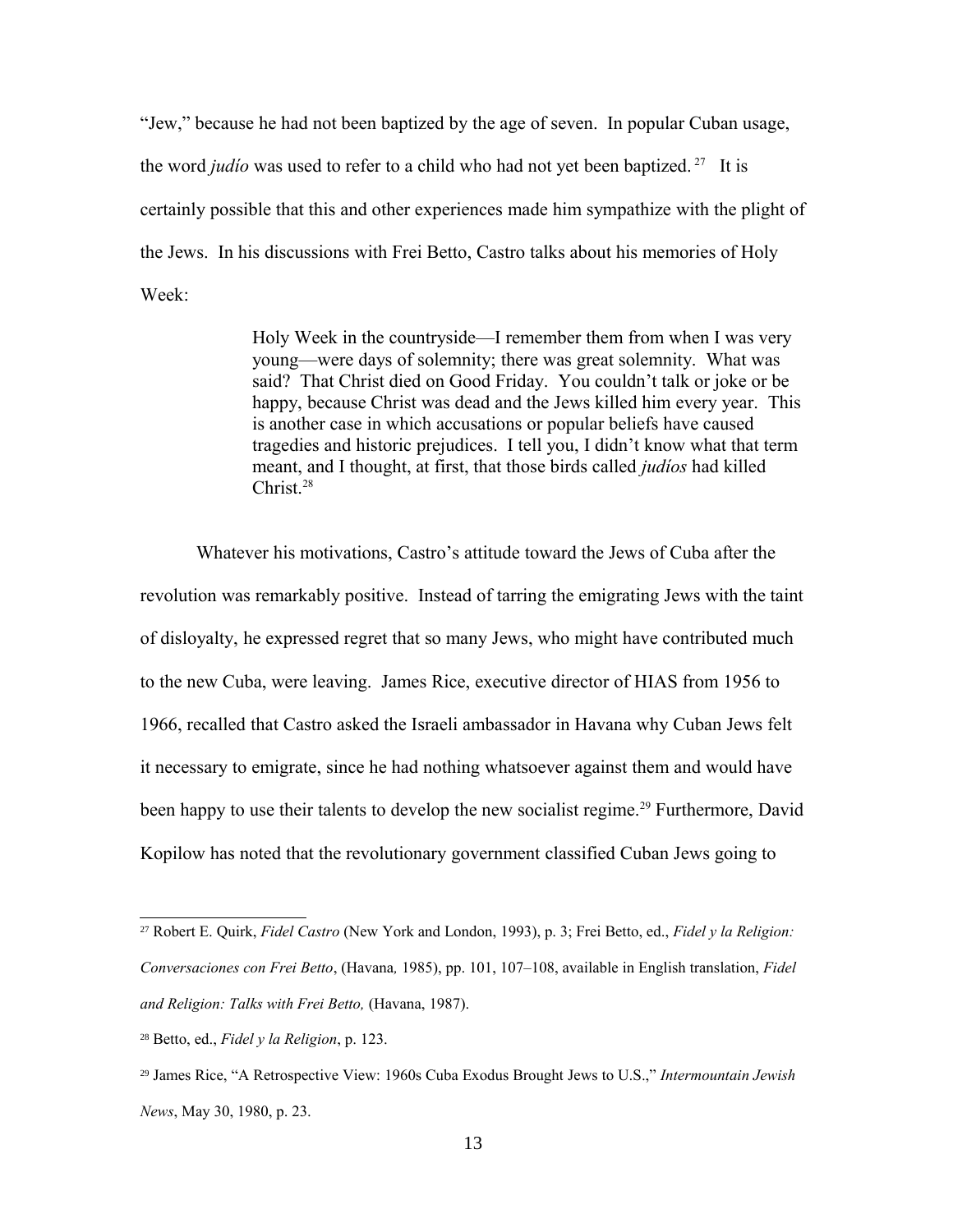Israel as *repatriados*, repatriated ones, rather than *gusanos*, worms, which is what other emigrants were called.<sup>[30](#page-13-0)</sup>

Despite the small number of Jews left in the country, Judaism continued to be a subject of great interest in Castro's Cuba. During the mid- and late-1960s, the regime found numerous ways to use Jewish subjects in creative ways consistent with its ideological program. The government-controlled media lavished attention on Jewish holidays and cultural events: Passover was portrayed as a celebration of the "national liberation" of the Jews, and other holidays were likewise given a "Fidelistic" interpretation.

Of course the country had many problems, and Cuban Jews suffered along with the rest of the population. On the most basic level, living in Communist Cuba meant adapting to a lower standard of living than before. Nevertheless, those affiliated with the Jewish community enjoyed certain benefits. Kosher butchers were among the few private businesses not nationalized by the government. There was a widely held perception that Jews were allowed additional meat and poultry to compensate for the fact that they did not eat pork. Moisés Baldás, head of the community from 1961 through 1978, believed that the Cuban authorities thought that Jews had to have kosher meat in order to comply with the Jewish religion; that is, that Judaism required the eating of meat.<sup>[31](#page-13-1)</sup> The government allowed a kosher restaurant to stay open in Havana,

<span id="page-13-0"></span><sup>&</sup>lt;sup>30</sup> David Kopilow, "Castro, Israel, and the PLO," Cuban American National Foundation, updated 1985, Web site [www.canfnet.org/canf-lib/kopolow.htm.](http://www.canfnet.org/canf-lib/kopolow.htm)

<span id="page-13-1"></span><sup>&</sup>lt;sup>31</sup> Correspondence with Margalit Bejarano, Apr. 2001. Bejarano conducted 20 hours of interviews with Baldás shortly after he left Cuba. Tapes of the interviews, in Hebrew, are in the Oral History Division, Institute of Contemporary Jewry, The Hebrew University of Jerusalem.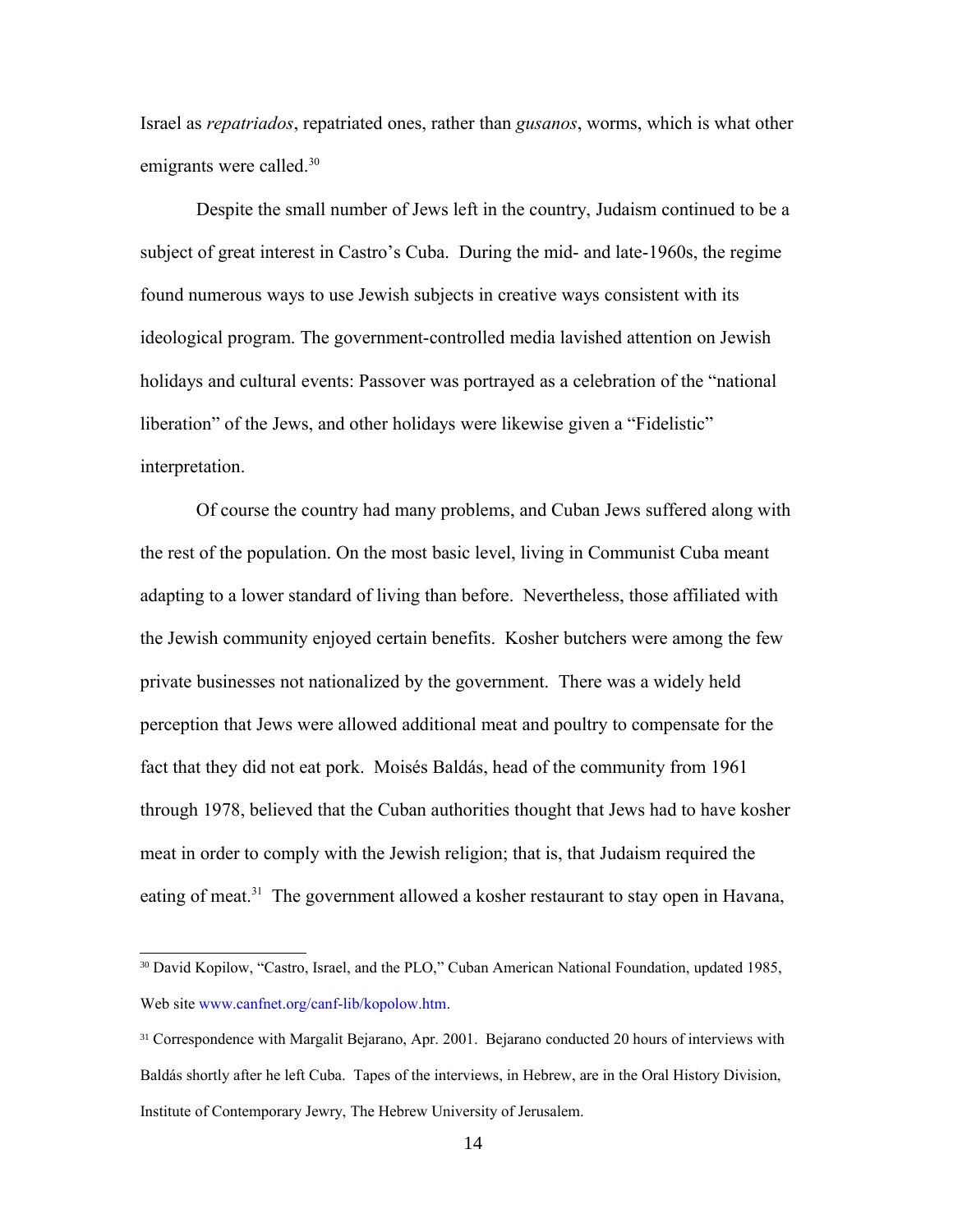and Radio Havana continued to broadcast Communist propaganda in Yiddish even after other foreign-language radio programs were banned.<sup>[32](#page-14-0)</sup>

# *Aiding the Emigrants*

When Cubans started fleeing Cuba, the U.S. Department of Health, Education, and Welfare (HEW)—the government department with authority over resettlement assistance—asked the Hebrew Immigrant Aid Society (HIAS) to establish an office in the Miami area. The government hoped that HIAS, along with other refugee agencies, could help provide assistance to the large number of Cubans streaming into the country. And since, at the beginning of the exodus, many Cubans fled by small boats not only to the United States but also to islands in the Caribbean, HIAS set up a network of offices there as well to help Jewish communities deal with the influx.

Not all families left Cuba together: in the early 1960s, 14,048 children were sent out of Cuba without their parents. In December 1960 the American government held discussions about how to handle the possible arrival of large numbers of minors with no chaperones, and, on January 9, 1961, the U.S, Department of State granted Father Bryan O. Walsh the authority to grant a visa waiver to any child aged 6–16 entering the country under the guardianship of the Catholic Diocese of Miami.<sup>[33](#page-14-1)</sup> Reporter Gene Miller later dubbed the program Operation Pedro Pan, and the name stuck. Because the diocese coordinated the program, the perception developed that only Catholic children were taken care of in this manner. Actually the same provisions were also made with

<span id="page-14-0"></span><sup>32</sup> Interview with Moisés Asís, Feb. 2001.

<span id="page-14-1"></span><sup>33</sup> Joan Didion, *Miami* (New York, 1987), p. 122.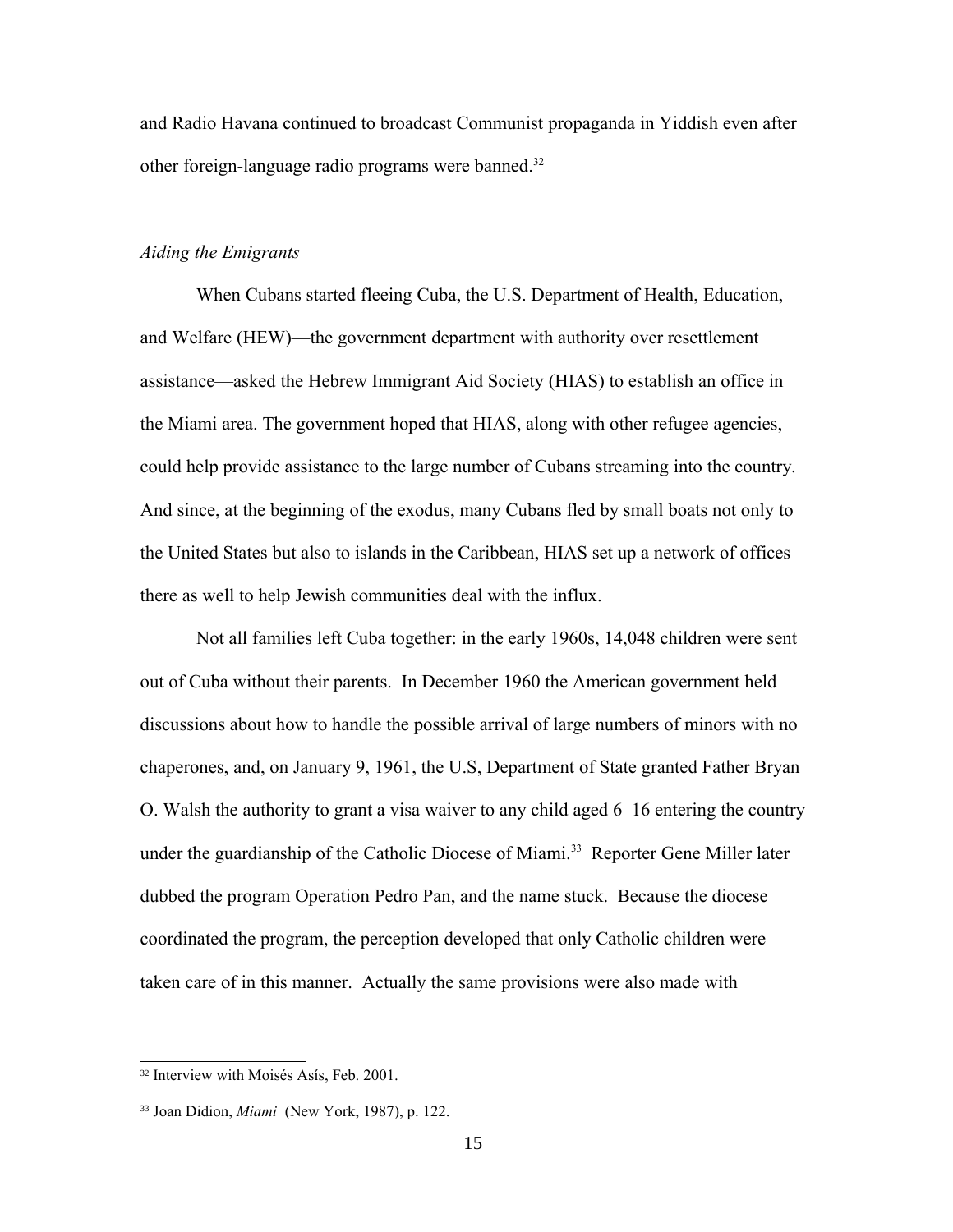Protestant and Jewish agencies.<sup>[34](#page-15-0)</sup> In fact there were two separate operations. One, Operation Pedro Pan, was a semi-clandestine program to help children leave Cuba for the United States.<sup>[35](#page-15-1)</sup> The other was the Cuban Children's Program, which was a social service designed primarily to care for Cuban children who were in the United States without parents or other close relatives. HIAS was involved in Operation Pedro Pan, helping 28 Jewish children get out of Cuba, and the Jewish Family and Children Services participated in the Cuban Children's Program, assisting 117 children whose parents were not with them (the Catholic Welfare Bureau assisted 7,041 such children).

Marcos Kerbel, a former president of Miami's Cuban Hebrew Congregation, was one of the children who got out of Cuba through HIAS. Kerbel's family had a clothing store in Guanabacoa, which they had developed into a thriving business over 30 years. Understandably reluctant to emigrate and leave behind all they had worked for, the Kerbels did not think the revolution would last, assuming, as did many others, that the United States would invade and overthrow Castro. Marcos Kerbel recalled:

<span id="page-15-1"></span><sup>35</sup> Yvonne M. Conde, a Pedro Pan child who left Cuba at the age of ten and now lives in New York, has written a sympathetic account, *Operation Pedro Pan: The Untold Exodus of 14,048 Cuban Children* (New York and London, 1999). In contrast, two Cuban writers have published a book that portrays the operation as part of an American "psychological war" against Cuba. See Ramón Torreira Crespo and José Buajasán Marrawi, *Operación Peter Pan: Un Caso de Guerra Psicológica Contra Cuba* (Havana, 2000). Conde's book uses the name "Pedro" Pan to signify that this was an operation done to save Cubans, while Crespo and Marrawi use "Peter" Pan to show that this was an anti-Cuban American operation.

<span id="page-15-0"></span><sup>34</sup> Bryan O. Walsh, "Cuban Refugee Children," *Journal of Inter-American Studies and World Affairs* 12, July/Oct. 1971, p. 391.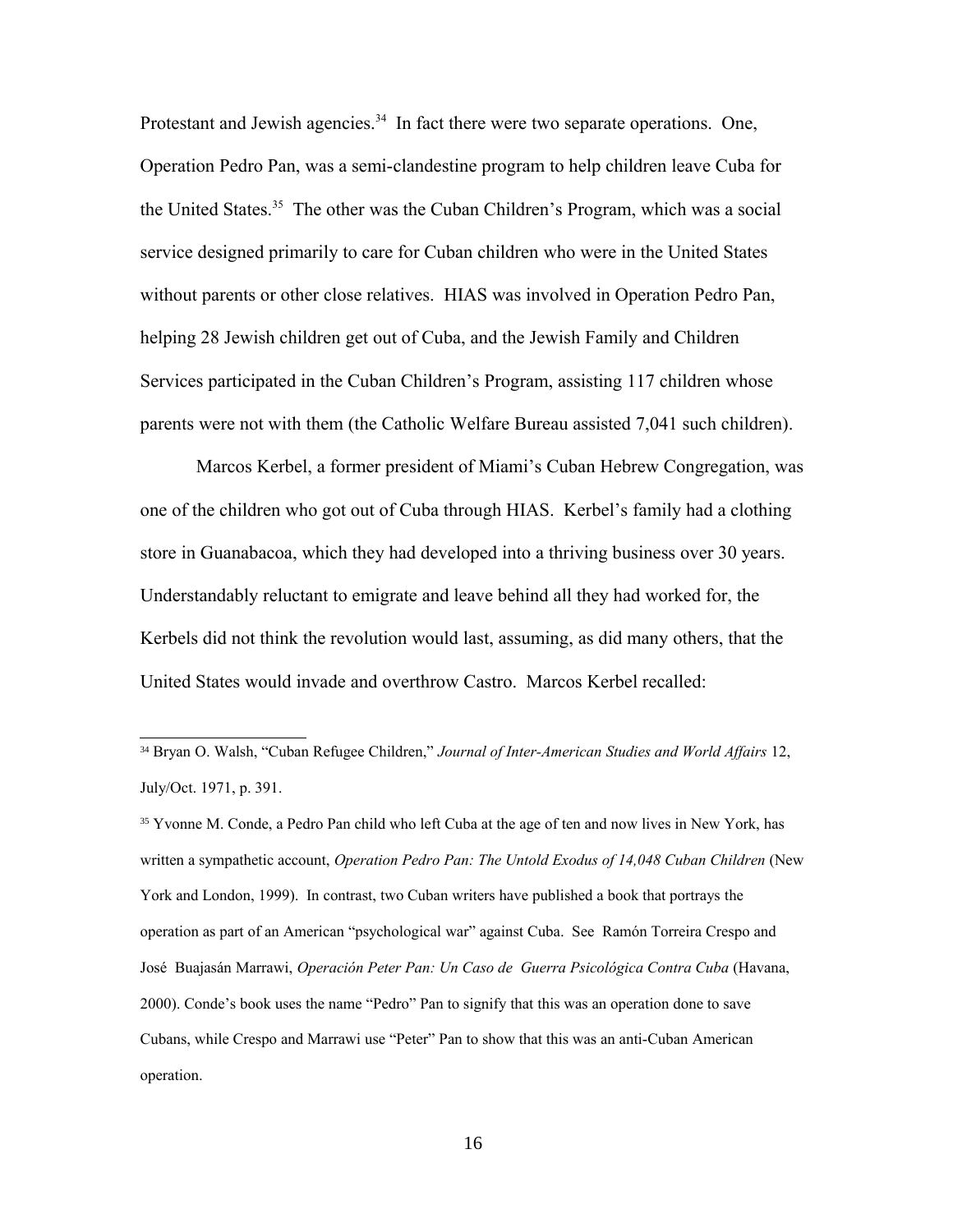In the summer of 1960 things began to get a little bit tight in Cuba, and some of my friends started leaving. We used to meet on Sundays at the Patronato and we had what was known as a bar mitzvah club. There was concern at the time that the laws would be changed, what was known as the *patria potestas*, which means that the state would have total control over the kids. And there were rumors that anybody between the ages of 14 and 27 wouldn't be able to leave Cuba after that, even if they went into the service. They were in the process of drafting; meanwhile they wanted the kids, right after the first day of the school year, to go into the mountains to teach the peasants there how to read and write. That scared a lot of the parents, especially of the girls, because they felt that once the girls started going up into the mountains there that they were going to be coming back pregnant.

At first Kerbel found even his relatives unwilling to talk about their contacts with HIAS,

but eventually they put him in touch with the local representative:

So the whole [emigration] movement started. I was not aware of the Catholic group [Operation Pedro Pan] until I arrived here, but there was a contact of HIAS in Havana, and I started checking how to get out. I did not have a passport at the time or a visa. I had found out at one of the Sundays that some cousins of mine were leaving, and I said, "how are you leaving? I know you don't have a passport and you don't have a visa." So at first there was such a hush-hush thing that even the kids' grandmother, who was my father's sister-in-law, said, "I don't know anything." Finally I went to my godfather, and I said, "What's going on here? Why are they leaving, how are they leaving?" So he put me in touch with somebody who was the contact from HIAS, telling him that I wanted to go. $36$ 

Fourteen-year-old Marcos was sent to Los Angeles, where he was placed under the supervision of Vista del Mar Child Care, a Jewish orphanage. He was then sent to live with a strictly Orthodox family, but he found the adjustment difficult. In June 1962 his uncles arrived in Miami from Cuba, and Marcos went to live with them. His parents came on October 19, 1962, on the next-to-the last Pan Am flight before the Cuban missile crisis stopped all flights until 1965. In January 1963, the entire family moved to

<span id="page-16-0"></span><sup>36</sup> Interview with Marcos Kerbel, July 2000.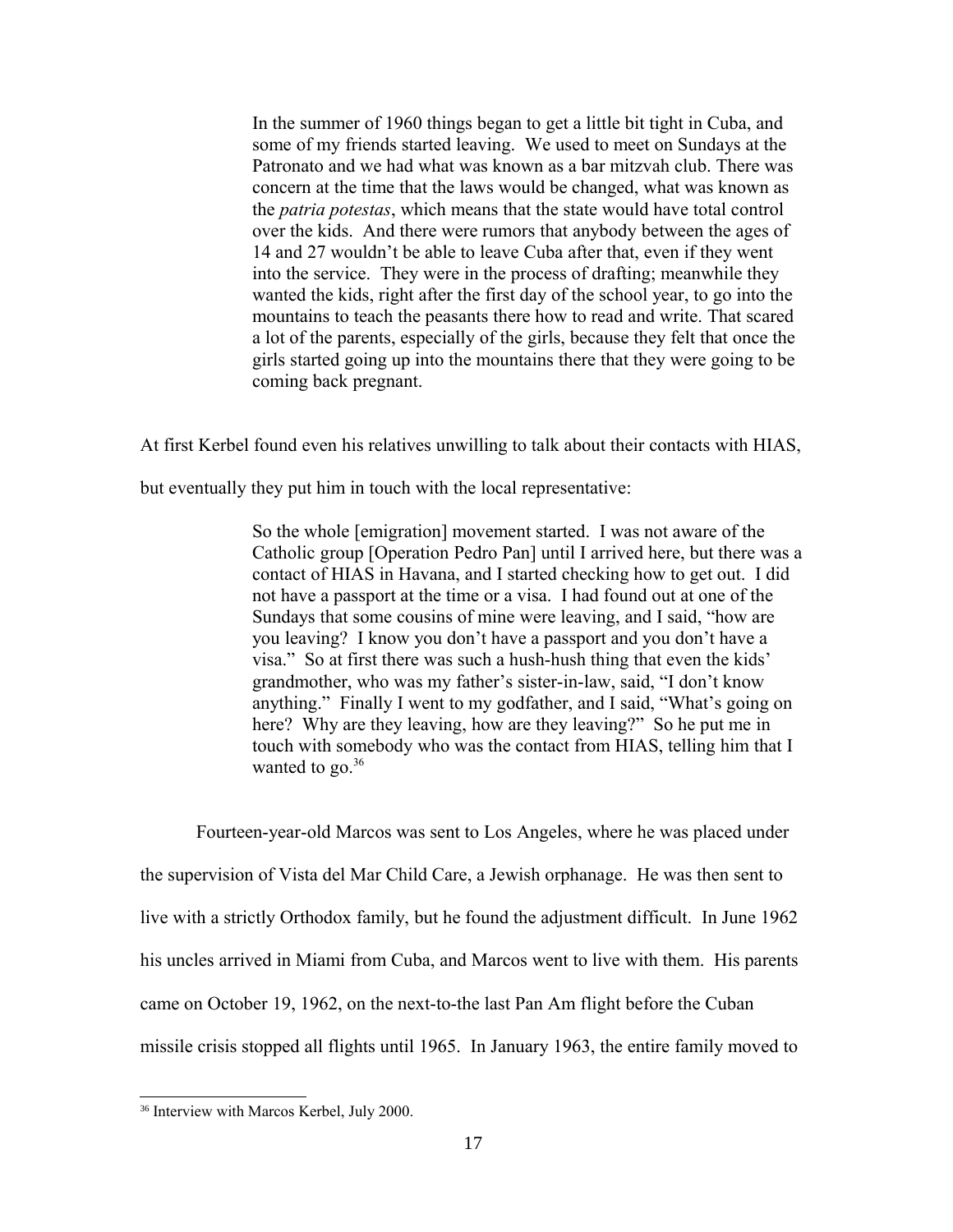Atlanta, Georgia. Marcos lived in Atlanta through his college years, after which he settled in Miami.

## *Communal Impact*

As Jewish emigration rose over the course of the early 1960s, the impact was felt even more strongly in the provinces than in Havana. Even though a lower percentage of those from outside Havana emigrated, many of those who remained in the country gravitated to the capital, destroying the smaller communities. By December 1965 more than 90 percent of the Cuban Jewish community had left, and of the roughly 2,300 who remained, 1,900 lived in Havana.

For almost 30 years, religious matters in Castro's Cuba were largely in the hands of Dr. José Felipe Carneado, director of the Department of Religious Affairs of the Central Committee of the Cuban Communist Party. Carneado, a strong supporter of the revolution and at the same time possessing a "deep respect" for popular Cuban tradition and beliefs, operated on the principle that religious groups that cooperated with the government should be protected by the regime, and Jews considered him a friend.<sup>[37](#page-17-0)</sup>

Religious activities continued. All five synagogues in Havana continued to hold weekly Sabbath services and most held services during the week as well. Because of the difficulty of achieving a minyan (the quorum of ten required for group prayer) in Havana, it became customary to count Torahs scrolls as part of a minyan—if there were only eight people, two Torahs would be counted. The number of Torahs needed tended to increase, until a minyan might have as few as five breathing people. Jacob Kovadloff,

<span id="page-17-0"></span><sup>37</sup> Margalit Bejarano, "The Jewish Community of Cuba: Between Continuity and Extinction," *Jewish Political Studies Review* 3, Spring 1991, p. 129.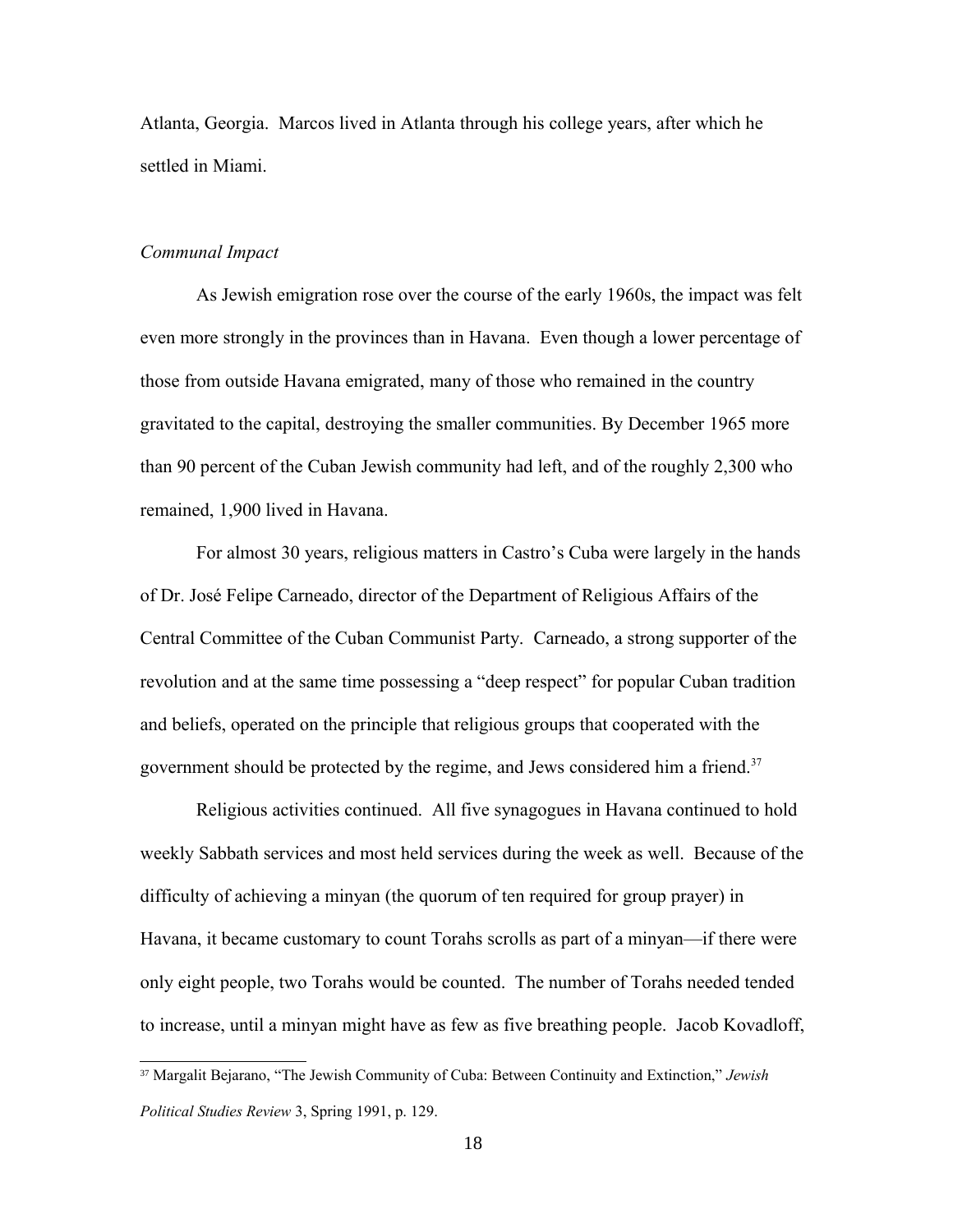the American Jewish Committee's consultant on Latin America, reports that the expression "having a Cuban-style minyan" has become common in several other Latin American countries as well. In 1961 there were 19 bar mitzvahs and 50 Jewish weddings in Havana up until Rosh Hashanah.<sup>[38](#page-18-0)</sup> But as emigration swelled thereafter, such occasions became few and far between. Until the revival of the early 1990s, the last bar mitzvah was celebrated in Havana in 1973, and the last Jewish wedding in 1976.<sup>[39](#page-18-1)</sup>

The congregation that suffered the smallest short-term decline in members was Adath Israel. This Orthodox Ashkenazi synagogue had approximately 800 members and, at least in the early 1960s, seemed to have survived the emigration rush. Adath Israel was the most traditional of all the congregations. Rabbi Everett Gendler, who visited in 1969, gave a description:

> Maintaining a daily minyan morning and evening, it has curtained sections at either side of the main floor for the women worshipers. Yom Kippur morning there were some 250 people present, and before the Torah reading the devout *davening* [prayer service] was led by two older members of the congregation whose mastery of both the traditional *nusach* [melody] and the "oy vey" was quite moving.<sup>[40](#page-18-2)</sup>

The community *shohet* (ritual slaughterer), a man in his eighties, executed the Torah reading with great accuracy. Although many of the congregants were elderly, there were also eight to ten congregants in their late teens and early twenties, as well as a number of young children. Of course, Adath Israel too would eventually suffer the same diminution of numbers that the other congregations faced.

<span id="page-18-0"></span><sup>38</sup> Abraham J. Dubelman, "Cuba," AJYB 1962, vol. 63, pp. 483–84.

<span id="page-18-1"></span><sup>39</sup> Moisés Asís, "Judaism in Cuba 1959–99, A Personal Account," Web site www.jewishcuba.org.

<span id="page-18-2"></span><sup>40</sup> Everett Gendler, "Holy Days in Habana," *Conservative Judaism* 23, Winter 1969, p. 17.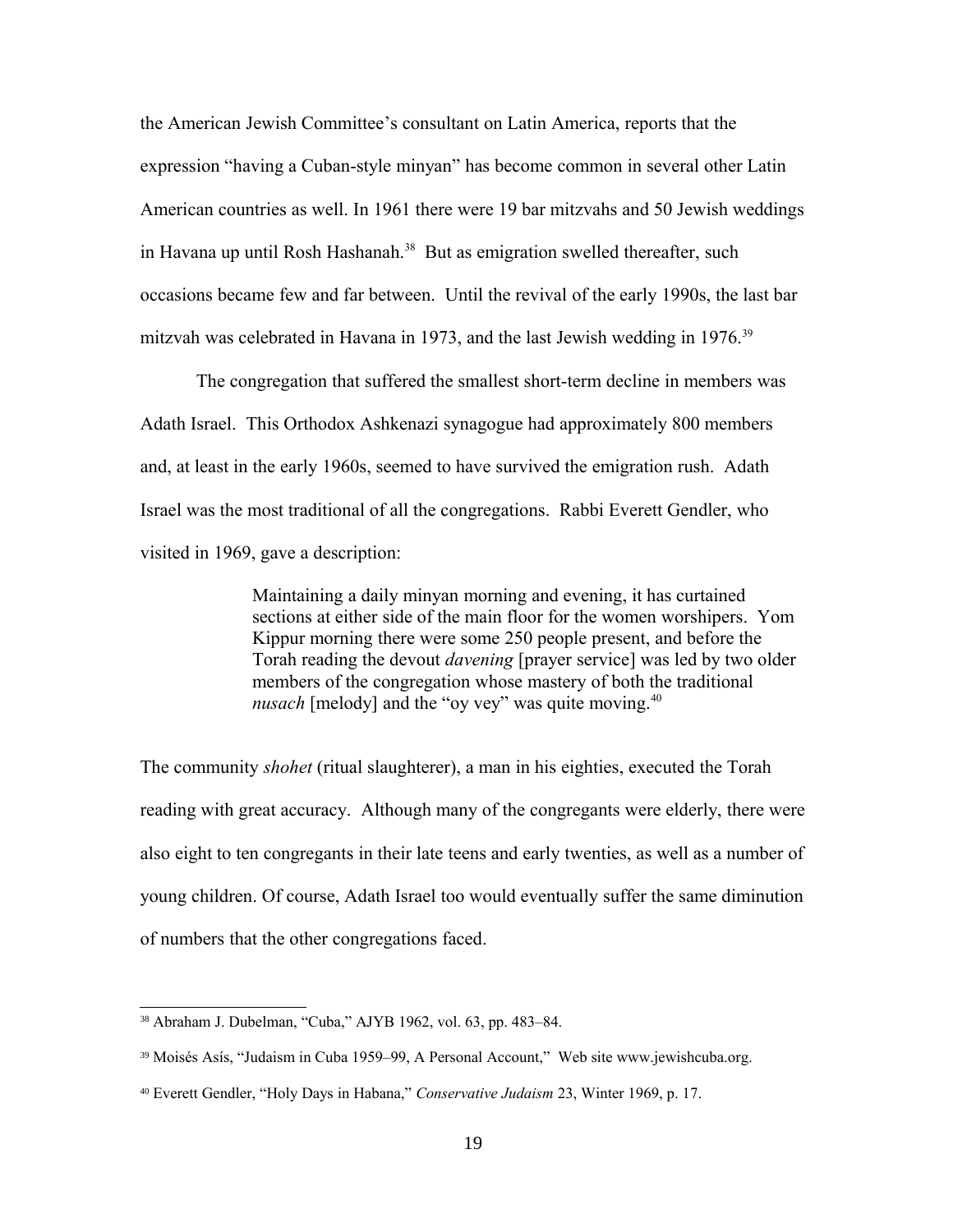The congregation that suffered the most precipitous loss of members was the United Hebrew Congregation, which was Reform. The revolution caught United Hebrew in the midst of plans to build a new, larger temple on Fifth Avenue in Miramar. But most of the members, American Jews living in Cuba, left the country within a year of the revolution, and plans for the building were scrapped. Rose Granison, the widow of Rabbi Abram Granison, who served the congregation during the early 1950s, said, "When Castro came into power, everybody ran. He was not inviting people to stay. It was a very scary scene."<sup>[41](#page-19-0)</sup>

With the loss of the American Jews, who were the founders and still constituted the bulk of the membership, there was every reason to believe that the congregation would fold. However a number of dedicated Cuban Jewish families, led by Isidoro Stettner, managed to keep the services going. Rabbi Everett Gendler also visited this congregation in 1969:

> Temple Beth Israel, situated in a fine old converted mansion on a broad palm-lined boulevard of Vedado, is often referred to as the American congregation, even though the majority of its present members are not from the United States. They attend because it offers the only liberal service in Habana today. Established some sixty years ago through the merger of two groups, it uses the *Union Prayer Book,* gives page announcements in Spanish, carries on the services in Hebrew and English, and has a full Torah reading following the annual cycle. Men and women sit together, *kippot* [skullcaps] are used, and services are held Shabbat mornings and both days of the Festivals.

Gendler reported that the congregation had about 30 members, most of them in their fifties and sixties, and, he reported, "one senses both present dignity and sad recollections of a more vigorous and numerous community life in days past."<sup>[42](#page-19-1)</sup>

<span id="page-19-0"></span><sup>41</sup> Interview with Rose Granison, May 2000.

<span id="page-19-1"></span><sup>42</sup> Gendler, "Holy Days in Habana," p. 16.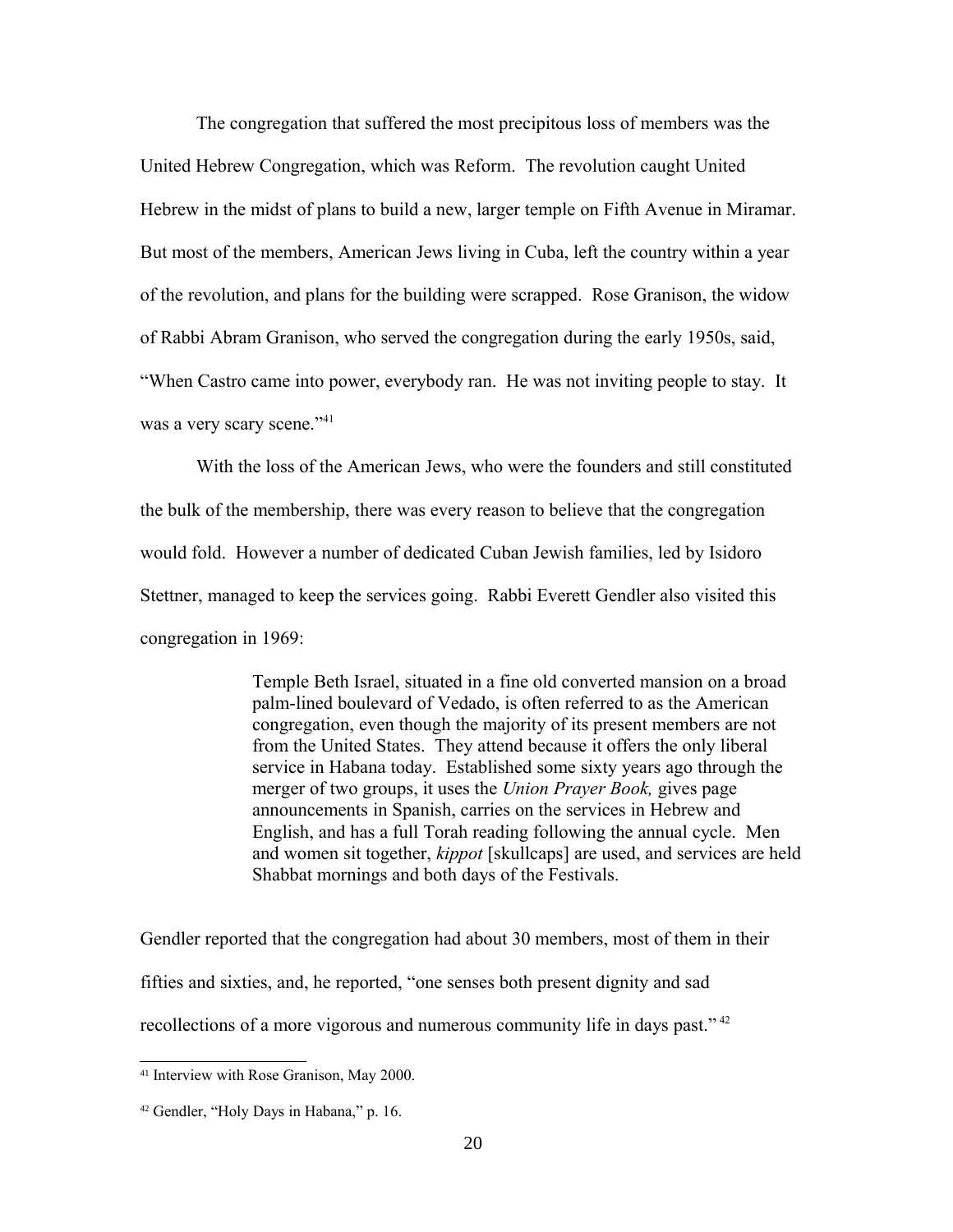In 1981, after Stettner's death, the congregation ceased operating, but it survived as a legal entity. This was because the United Hebrew Congregation was the official proprietor of the Jewish cemetery, and, as Margalit Bejarano of The Hebrew University of Jerusalem explains, "in Cuba, like in other Communist countries, you exist if you exist on paper—not necessarily in real life."[43](#page-20-0) Adath Israel took over the cemetery book and the congregational records.

The Patronato remained the most important Jewish institution in Havana. Herman Heisler, an immigrant from Lithuania, is credited with the original idea of building a community center in the thriving seaside suburb of Vedado. He was president of the Patronato Association, saw the project through to completion in the 1950s, and then served as president of the community center and synagogue until his emigration in the early 1960s. Once Heisler left, though, the Patronato went through a period of uncertainty, with several presidents serving for very brief periods. Finally, the election of Moisés Baldás as president brought stability, and Baldás became the undisputed chief of the Havana Jewish community: "Everyone knew that if you needed to talk with the Jewish community, you went to Baldás."[44](#page-20-1) By the mid-1960s, though, most of the members had emigrated. Everett Gendler described what he saw in 1969:

> [The congregation] has a large building some fifteen years old, with synagogue, auditorium, dining hall, kosher kitchen, library, music room, game rooms. Ashkenazic-traditional in orientation, it had perhaps 250 worshipers occupying its one thousand seats on Rosh Hashanah, with the Consul of Israel also in attendance and seated on the *bimah* [platform]. The service is led by knowledgeable laymen, and certain of the old stratifications persist: one man, for example, introduces himself to me as the "gabbai sheni"!<sup>[45](#page-20-2)</sup>

<span id="page-20-0"></span><sup>43</sup> Correspondence with Margalit Bejarano, Apr. 2001.

<span id="page-20-1"></span><sup>44</sup> Interview with Adela Dworin, June 2000.

<span id="page-20-2"></span><sup>45</sup> Gendler, "Holy Days in Habana," p. 16. "Gabbai sheni" is Hebrew for assistant sexton.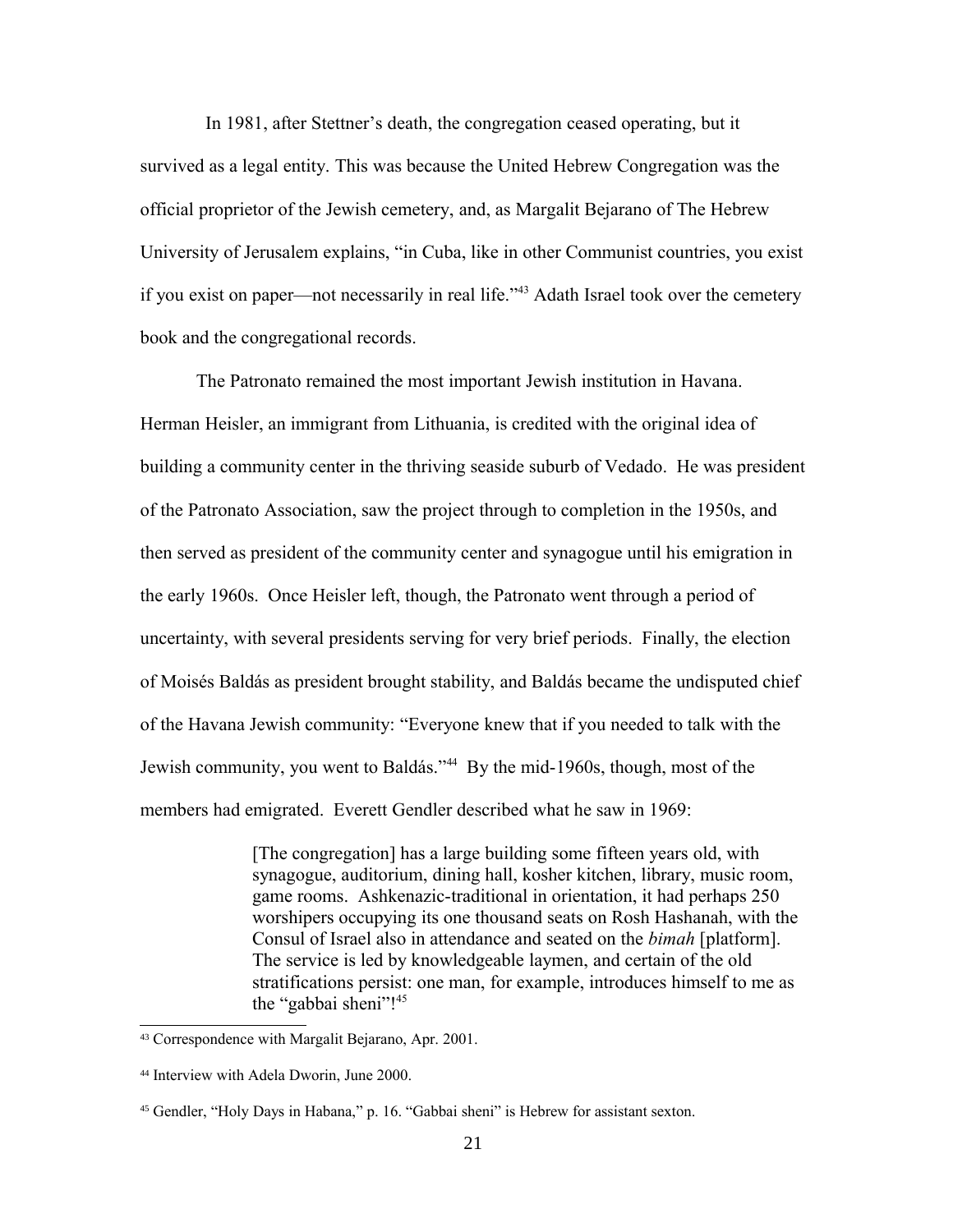Over the course of the next few decades, the Patronato's roof began leaking and the building became riddled with termites. Skeletal remains of dead birds that had fallen from nests in the rafters lay on the floor of the main sanctuary. According to one estimate made in the late 1980s, the building needed  $$50,000$  just for basic repairs.<sup>[46](#page-21-0)</sup> The congregational leadership felt it would be prudent to remove the Torah scrolls from the ark to prevent damage to them. The Patronato, suffering severe budgetary problems, sold a part of the community-center section of the building to the government in 1981.

The Sephardi Jews of Havana also suffered a dramatic depletion of numbers.

Chevet Achim, now defunct, was still an active congregation when Gendler visited:

A large converted house serves as the setting for an energetic, vigorous and highly vocal Sephardic service quite winning in its wild way. Women were seated separately, above and behind the men, with a total attendance of perhaps seventy-five people, including some youths. Various male members of the congregation ascended the *bimah* to shout out verses from the Yom Kippur *piyuttim* [liturgical poems], the rest of the congregation responding with resounding counter-shouts. One old member of the congregation was in general charge of the *davening* and led the *duchaning* [priestly benediction] as well, and here as elsewhere one saw an entirely lay-directed service of some power and conviction.[47](#page-21-1)

The congregation was located in old Havana, and Sephardim who had moved to the suburbs generally preferred to attend the Centro Sefaradi, where about 150 worshipers came to services on Rosh Hashanah. As the two Sephardi congregations lost more and more members, there was talk of merging Chevet Achim and the Centro

<span id="page-21-0"></span><sup>46</sup> Mimi Whitefield, "Jews in Cuba: The Fragile Flame, *Miami Herald,* Dec. 9, 1990, p. H4.

<span id="page-21-1"></span><sup>47</sup> Gendler, "Holy Days in Habana," pp. 17–18.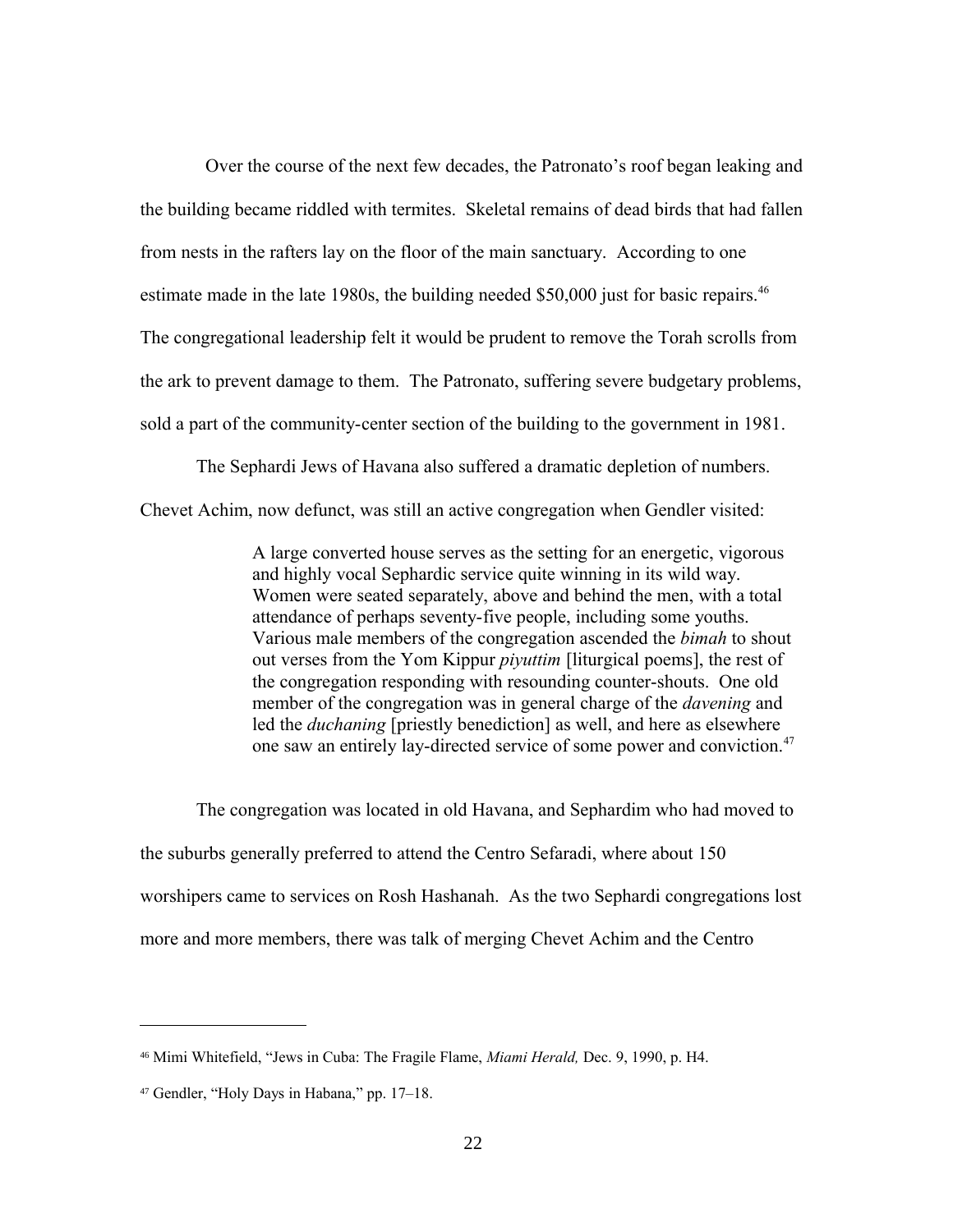Sefaradi, and this was slowly accomplished over several years. Eventually one service was held, alternating between the two buildings.

Of the five Jewish elementary schools and one high school that had existed when the community was at its peak, by the time the government took control of the country's entire educational system in June 1961, only the Colegio Hebreo, an elementary school formerly run by the Centro Israelita, was still in operation. But it was on the verge of collapse since many Cuban Jewish parents had begun sending their children to the United States through HIAS. After discussions with the authorities, an arrangement was reached whereby the school would be taken over by the government and function as a quasi-Jewish public school. Its student body would be mostly Jewish, and while Judaic subjects would not be part of the curriculum, the Jewish community was allowed to operate a religious school in the building for 90 minutes every afternoon, after the completion of the regular school day. Thus students attending the school could remain in the building for religious studies without having to be transported elsewhere, and Jewish children attending other public schools in the city could join them after school. Ninety-five percent of the Jewish elementary students remaining in Havana enrolled in the school. This arrangement would last till 1975.

In 1965, Ben G. Kayfetz of Toronto, a Canadian Jewish Congress staff member, visited Cuba. Having paid an earlier visit in 1962, Kayfetz was in a position to make comparisons. The title of his report, "Cuban Jewry—A Community in Dissolution," told it all. The remnants of Cuban Jewry, Kayfetz observed, was a "community of ex-'s." They included ex-*comereiantes,* ex-*fabricantes,* "ex-this, and ex-that." Kayfetz reported that in the old city of Havana, where "hundreds upon hundreds of small shops were

23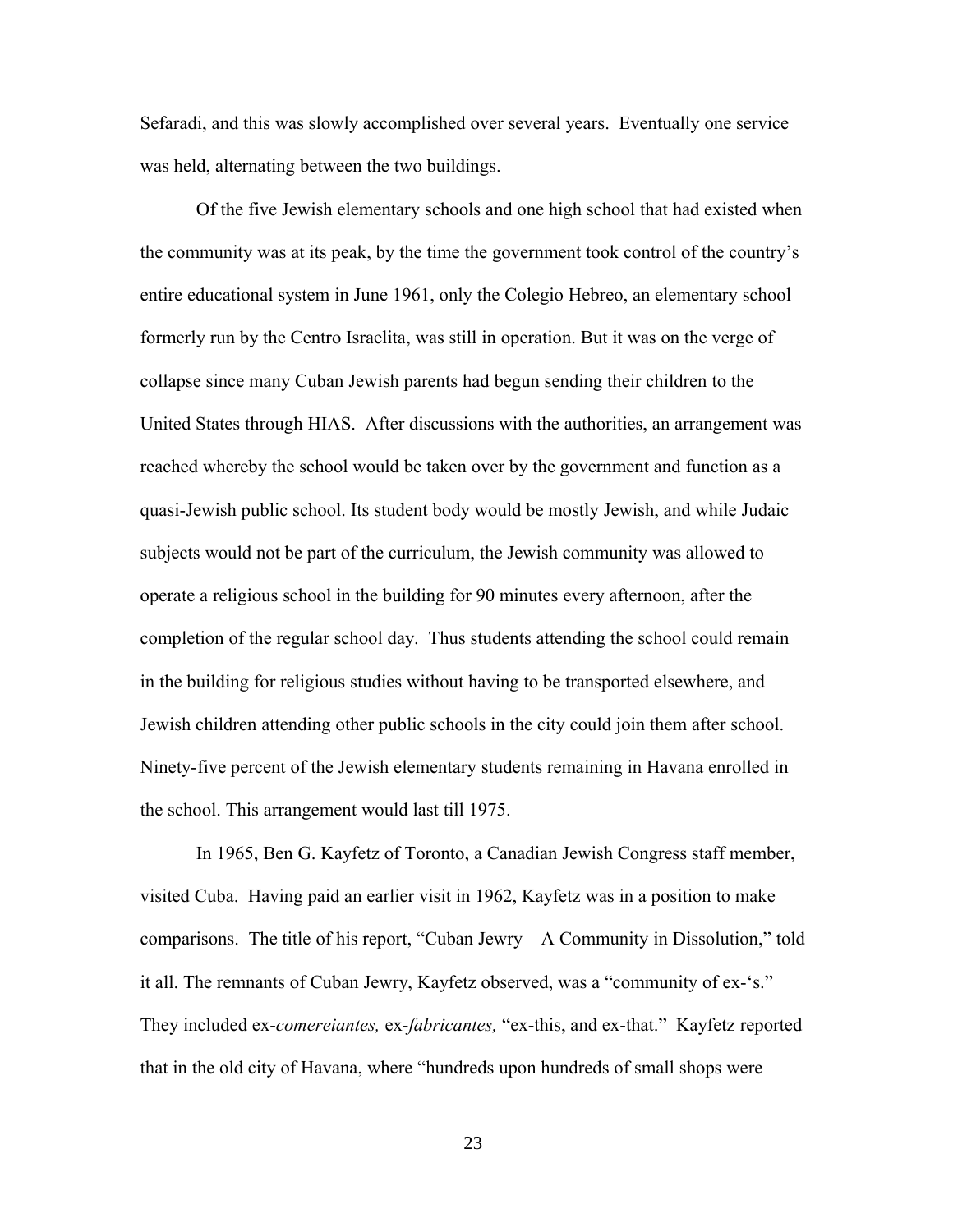huddled next to each other, strung together for miles along narrow sixteenth-century streets," there were now "far more metal graded shutters covering closed up shops than there are open places of business." Kayfetz observed, "The traveler, even when he does not speak to Cubans, can feel soon enough that he is in a Revolutionary state of the Marxist stripe." Kayfetz wrote that "Propaganda messages are to be found on all placards and billboards—commercial messages of sales appeal are now obsolete." Freedom of speech "in the North American and West European sense" was unknown, and the newspapers featured a constant supply of Fidel's speeches. Signs on every city block announced the existence of the local unit of the Committee for the Defense of the Revolution (CDR).<sup>[48](#page-23-0)</sup>

And yet Cuba was the only country in the Communist orbit that continued to permit the existence of a Zionist organization, the Unión Sionista. Kayfetz immediately noticed that right next door to it was the Sociedad Club Arabe (Arab Social Club), which had a large poster of Egyptian president Nasser on the door. Local Jews assured the Canadian visitor that Jews and Arabs got along "quite cordially" in Cuba. Kayfetz noted the termination of large-scale Jewish fund-raising "because of currency regulations." Previously, the Cuban Jewish community had raised generous sums of money for Histadrut, Youth Aliyah, the Hebrew University, and, in particular, Keren Hayesod. There was such a shortage of money that rumors circulated in Mexico that the Patronato had to sell some of its synagogue benches in order to pay its bills. Vehemently denying this, Patronato board members said that the benches were sold because the decline in members made them unnecessary. Kayfetz wrote that the Jewish community had "been

<span id="page-23-0"></span><sup>48</sup> B. G. Kayfetz, "Cuban Jewry—A Community in Dissolution," *Congress Bulletin* (published by the Canadian Jewish Congress), Dec. 1965, pp. 3, 8.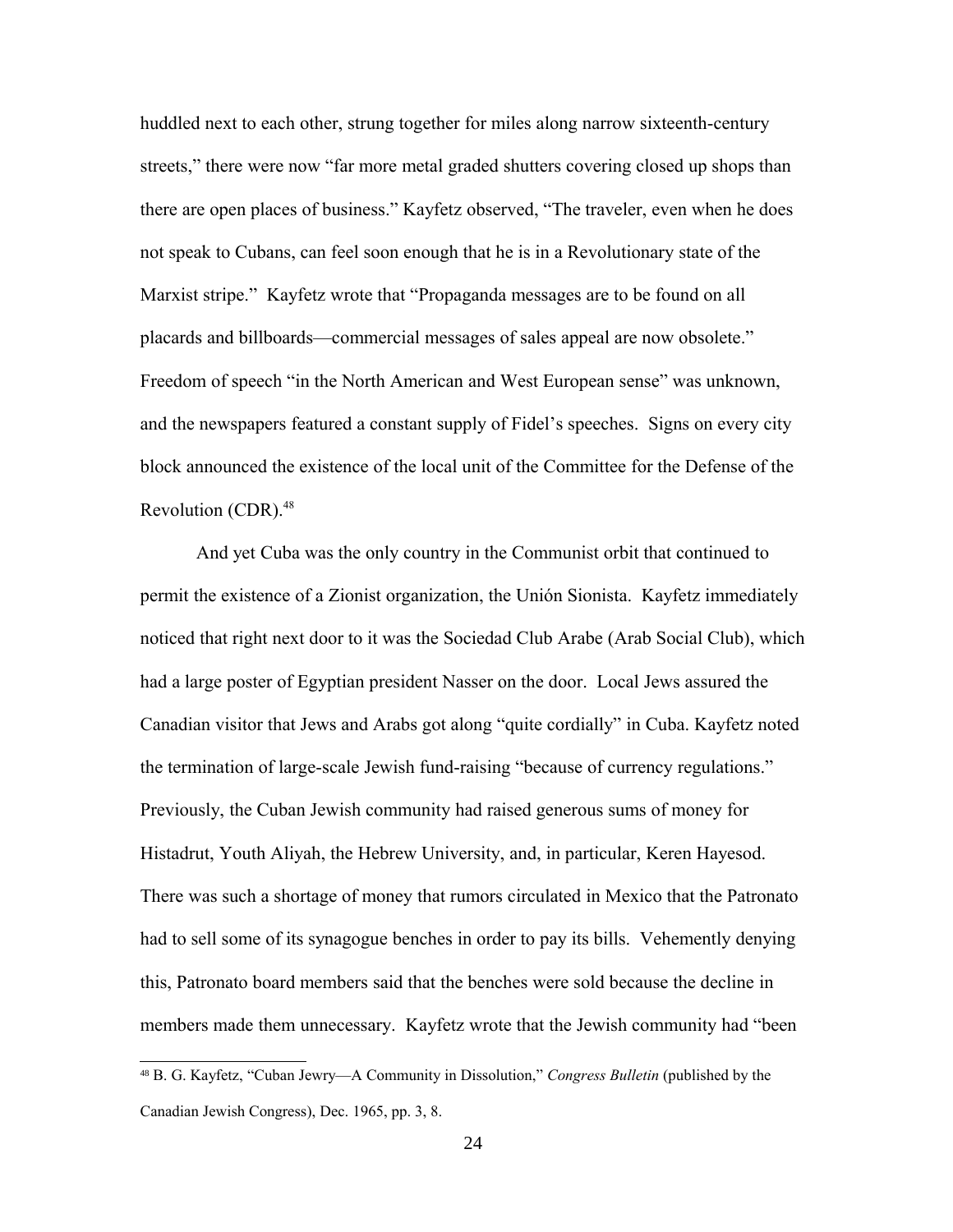destroyed" but it was "destroyed without any prior or deliberate intention, for no person I spoke to had any complaints as Jews against the Revolutionary government, all acknowledging its fairness and objectivity in dealing with Jewish communal and religious affairs."[49](#page-24-0)

There was only one advantage to the community's drastic reduction in numbers: it was more unified than before. A coordinating committee of all five Havana congregations met every other week, the sites of the meetings alternating between the different synagogues.

# *Communal Leaders Who Remained*

Although most of the Cuban Jewish community's leaders emigrated in the years immediately following the revolution, there were those who stayed to guarantee that the community would at least survive, if not flourish. The key figure was Moisés Baldás, mentioned earlier in connection with his leadership of the Patronato. Baldás, who had a Polish yeshivah background as well as a good secular education and spoke a fluent Hebrew, had came to Cuba in the 1920s as a young man. By 1959 he was a successful businessman and the owner of a seven-story building in the center of Havana that housed a supermarket as well as apartments and his own private penthouse. A 60-yearold widower when the revolution took place, he was known as "Mr. Zionism" of Cuba. The Castro regime nationalized his building but compensated him with a pension and permitted him to retain his penthouse.

Baldás turned his energies to the community, taking a personal interest in every aspect of its affairs, particularly education. Lavy Becker of the Canadian Jewish

<span id="page-24-0"></span><sup>49</sup> Ibid., p. 3.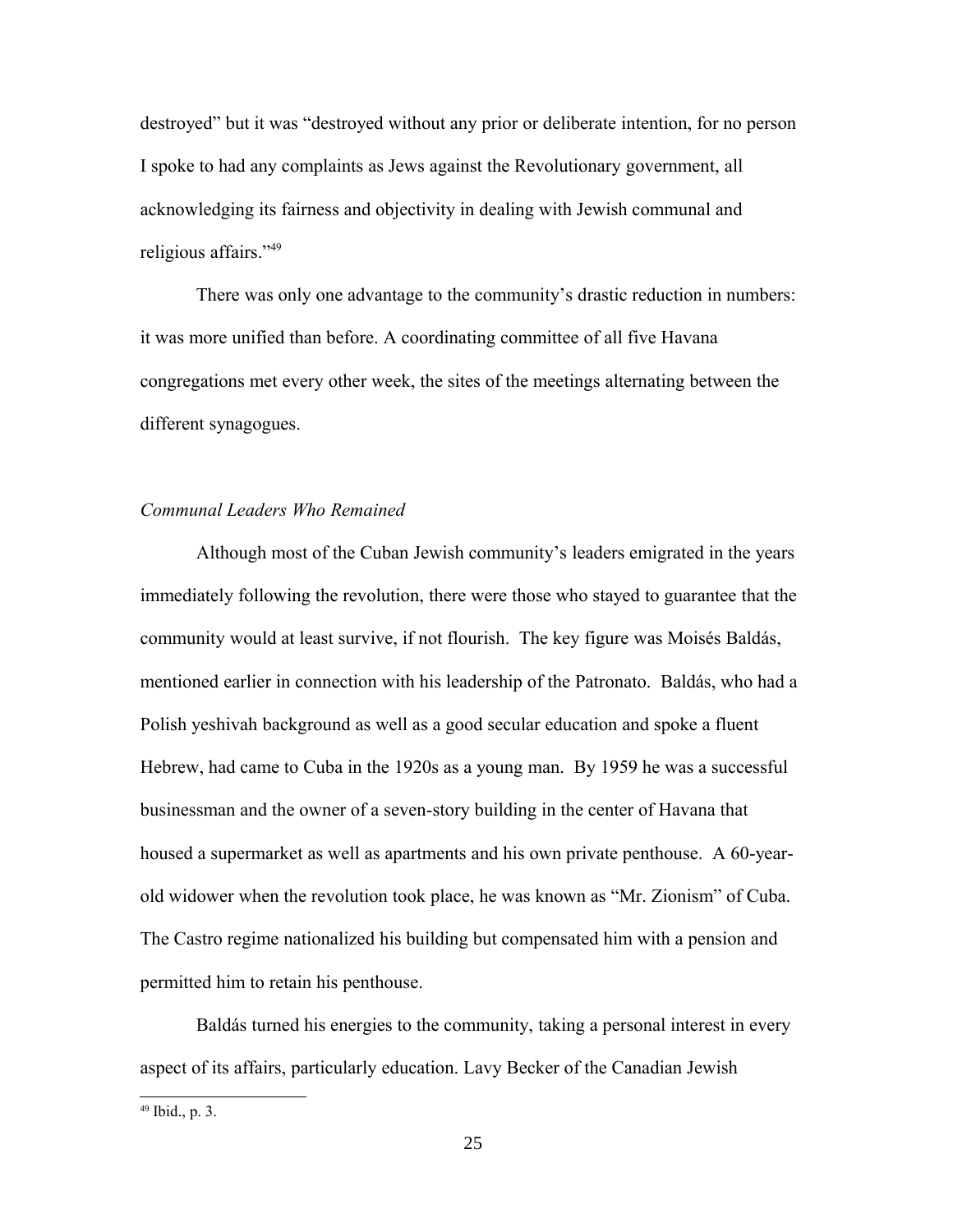Congress, reporting on the situation in 1975, identified Baldás as the force behind the Hebrew school, all Zionist activities in the community, the youth choir, the training of new ritual slaughterers and the *mohel*, and the encouragement of young people to assume leadership roles. Many others have confirmed this perception. Since the government gave him clearance to attend a World Jewish Congress (WJC) conference in Brussels and a World Zionist Organization (WZO) conference in Jerusalem, Baldás could simply have declined to return, and settled abroad. It was his strong commitment to, and sense of responsibility for, the Cuban Jewish community that kept him from doing this for many years. Becker wrote of Baldás, "because of his good judgments and able leadership, he has achieved the respect of his community and has been a major factor in maintaining a unified, well-balanced and hopeful Jewish community."[50](#page-25-0)

After the government's decision to break diplomatic relations with Israel in 1973 (see below, p. ), Baldás's strong identification with Zionism placed him in an uncomfortable position, and by the late 1970s he felt ready to leave Cuba and retire to Israel. Having made this decision, Baldás began grooming Dr. José Miller Fredman to succeed him as leader.

Miller was a successful maxillofacial surgeon who was born and raised in Yaguajay, then part of Santa Clara province and now part of Sancti Spíritus province. There were three Jewish families there when Miller was growing up, two Ashkenazi and one Sephardi. He told me that "there were some Presbyterians [and] some Baptists in my town, but the majority were Catholic. My family kept the tradition. We were Jews not only because we knew we were Jews but also because the goyim knew we were

<span id="page-25-0"></span><sup>50</sup> Becker, "Report on the Jewish Community of Cuba," p. 8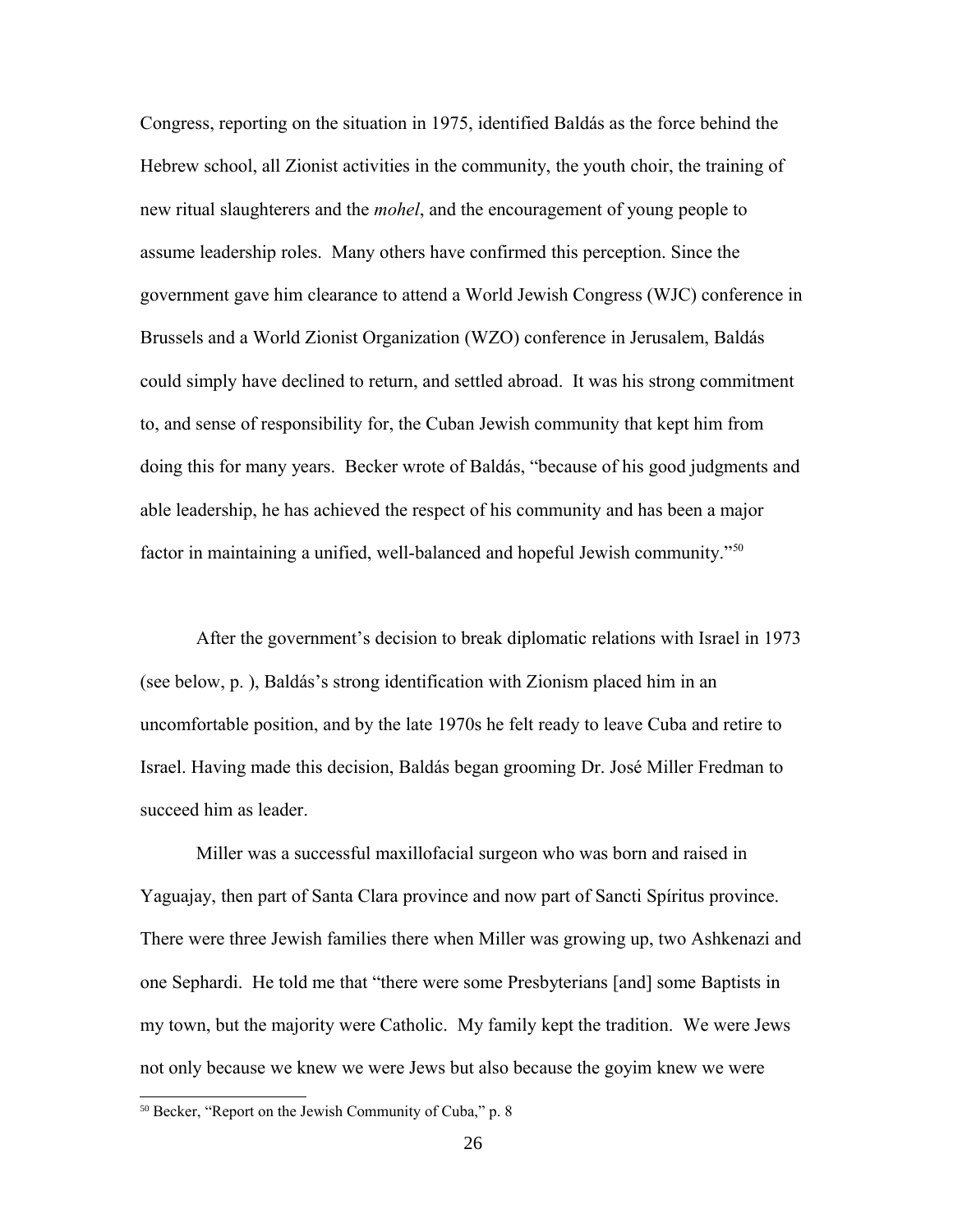Jews. We had celebrations of the Jewish festivals among the three families that were there. There were seders every year." Miller came to Havana in order to attend dental school, and stayed. His second wife, Dalia Gomez, converted to Judaism and become active in the community, serving on the Patronato board and working in the Patronato office. Miller told me that he was surprised when Baldás asked him to consider becoming the next president: "I became the leader of the Jewish community because they had no one else. I had no experience in community leadership—I was a doctor. But I learned."<sup>[51](#page-26-0)</sup> As part of his preparation to assume the presidency, Miller attended German classes so that he would be able to understand the Yiddish spoken by many of the old-timers on the board of the Patronato.

Miller was unusual in that he was a highly trained professional who nevertheless stayed after the revolution. "I stayed in the country because I enjoyed living here. Don't remind me how much money I could have earned in America. I enjoyed living in Cuba very much, and for that reason I'm glad I stayed here. But we all make choices and we have to live with the good and the bad consequences of those choices." Miller took over the presidency in 1978, and Baldás stayed for about a year and a half to help with the transition. He then flew to Canada and the United States before settling in Givatayim, Israel. The transition was carried out smoothly and Miller's leadership was accepted virtually unanimously. Miller has provided the Jewish community with strong and visionary leadership during a very difficult period. Margalit Bejarano explains that "the most important point in Miller's leadership is his good relationship with the authorities. He is a good diplomat, who knows how to move among the Cuban leaders,

<span id="page-26-0"></span><sup>51</sup> Interview with José Miller Fredman, June 2000.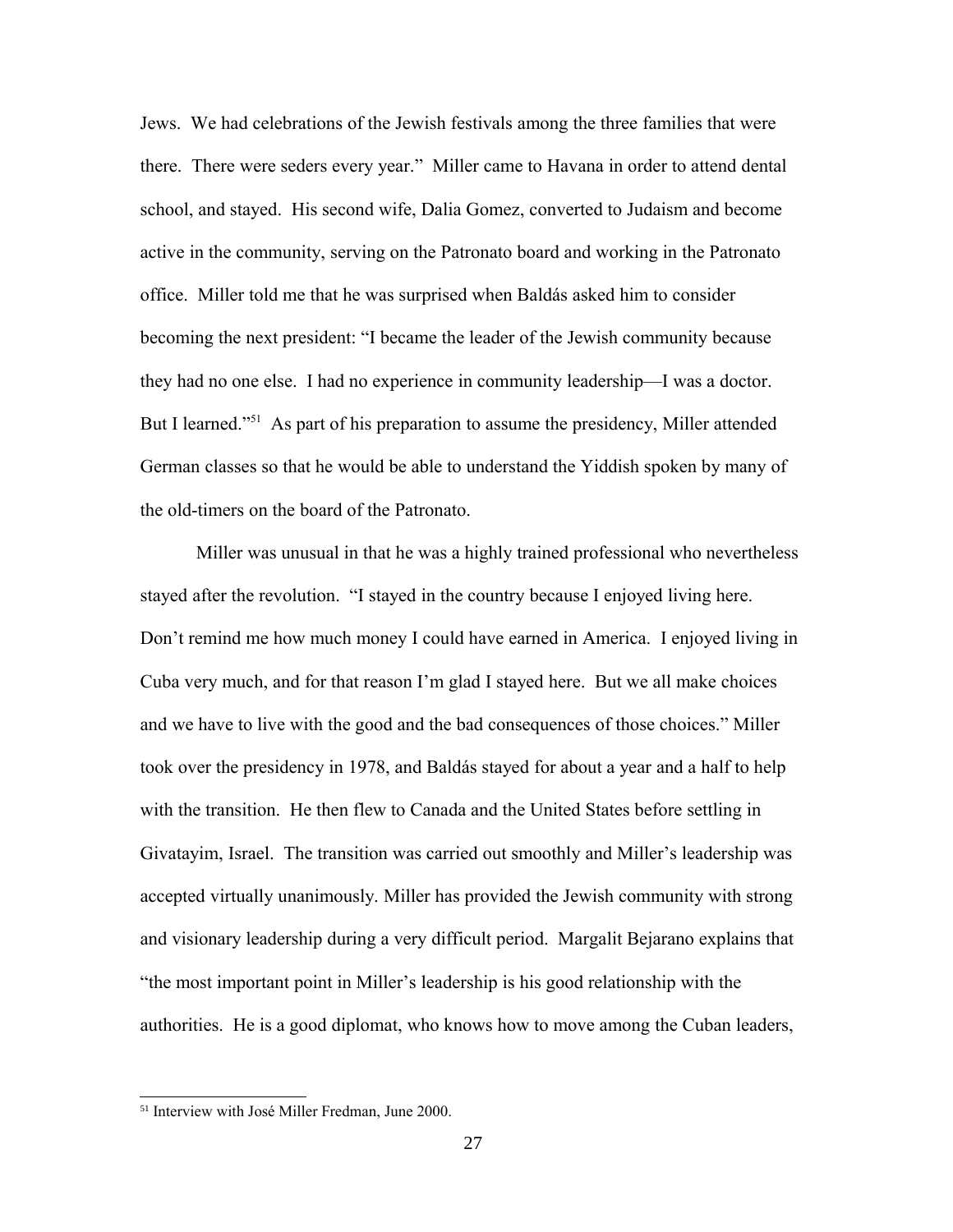and thanks to his good contacts the community can survive."[52](#page-27-0) He was among the first to suggest programs and funding possibilities that have resulted in the remarkable regeneration of the Havana Jewish community.

Abraham Marcus Matterín, director of the Patronato library from its founding in 1953 until his death in 1983, was another important Jewish community leader. He was born in Lithuania in 1916 and arrived in Havana as a teenager. A self-educated journalist, Matterín wrote for *Periodico: El Mundo*, an influential Cuban newspaper, and was writer and editor for the Jewish periodicals *Hebraica* and *Reflejos*, both of which were published in the 1950s. He befriended Cuban writers, painters, intellectuals, and poets, founded the Cuban-American Cultural Association of Havana—an intellectual group that sponsored cultural activities and issued publications—and was regarded as a key bridge between the Jewish community and the broader Cuban society. Among his many friends were Juan Marinello, writer, intellectual, and prominent leader of the Communist Party; Luis Gómez Wangüemert, the editor of *El Mundo*; Fernando Ortiz, the most respected Cuban historian and anthropologist of his generation; and Nicolas Guillén, the Cuban national poet. Matterín stayed in Cuba because of the intellectually satisfying role he was able to play, even though he was not a member of the Communist Party.<sup>[53](#page-27-1)</sup>

José Dworin left his native Pinsk for Cuba in 1924 with the intention of going from there to the United States and then raising money to bring over his mother and siblings. But he never got to the United States, and in 1930 his mother and two brothers

<span id="page-27-0"></span><sup>52</sup> Correspondence with Margalit Bejarano, Apr. 2001.

<span id="page-27-1"></span><sup>&</sup>lt;sup>53</sup> The Matterín papers, including most of the Patronato records, are in the archives of the Office of History of the City of Havana.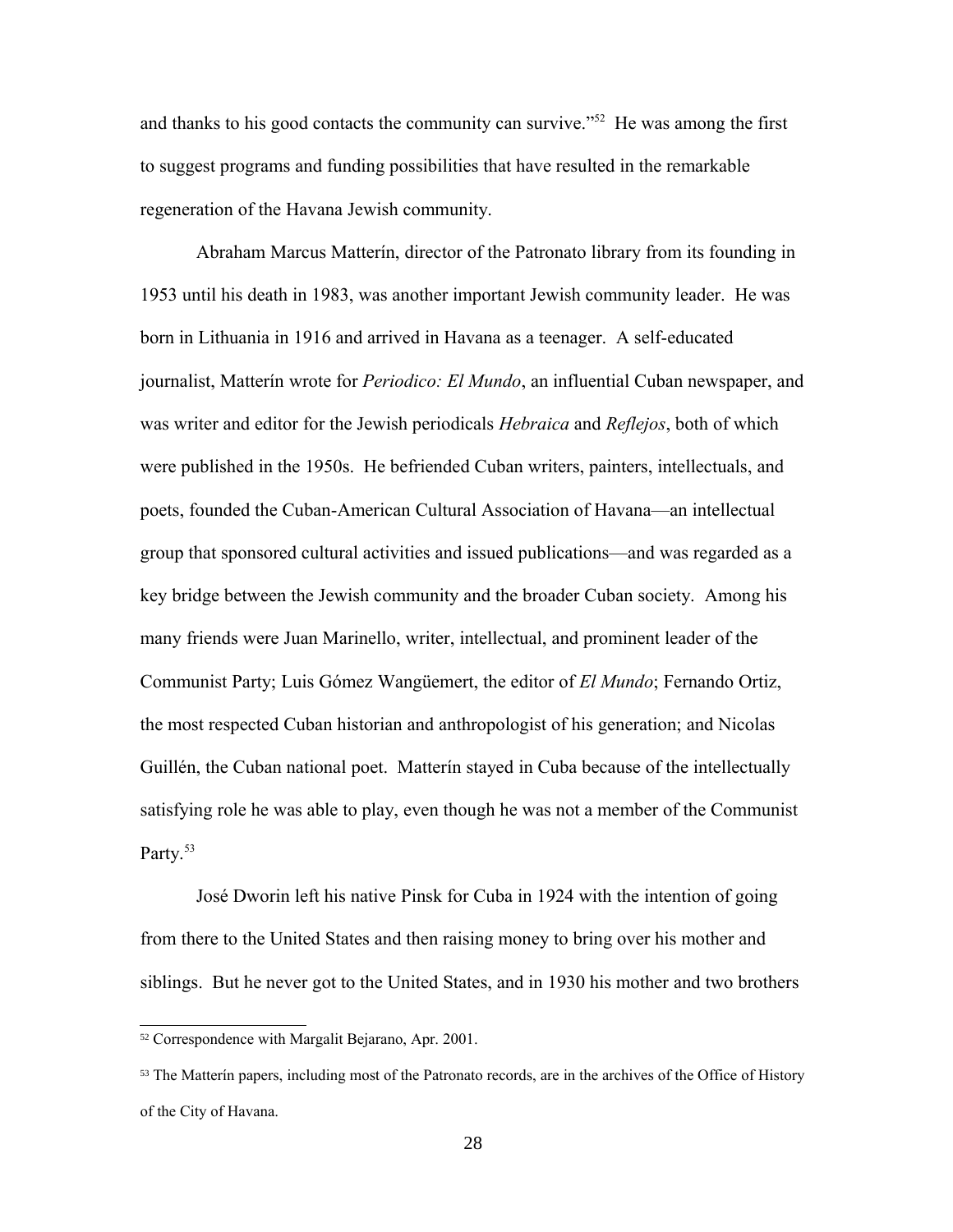came to Cuba. After the revolution Dworin's clothing factory was nationalized and he made plans to leave the country, but his daughter Adela talked him out of it. He stayed and took a job working for the government. Dworin was one of the founders of the Anti-Tuberculosis Committee, which later expanded into the field of mental health, providing economic aid for Jews who were hospitalized in mental institutions; every Sunday, Dworin and his committee went to visit the patients. He was a member of the board of the Patronato until his death in 1971.

His daughter, Adela, was raised as a traditional Jew, and would come to be known as one of the most observant members of the Jewish community. She attended two Jewish day schools that existed in prerevolutionary Havana, the Tarbut School and the Yavneh Institute. At the same time she was active in Hashomer Hatzair, a leftsocialist Zionist youth movement, and participated in the youth organization of the Patronato. At the time of the revolution Adela Dworin was a law student, but the University of Havana closed down for three years, and when it reopened the new revolutionary government wanted to decrease the number of law students. As a result, she did not return to the university and never completed her degree. In 1970, she began a long career in the Patronato library. Her responsibilities gradually expanded, especially after Abraham Matterín died.

### *"Petering Out" in the 1970s*

Adela Dworin recalls that even after 1965 there was still a substantial amount of activity in the Jewish community. But from about 1970 onward, "there were really only elderly people coming in, and not very many of those." [54](#page-28-0)Lavy Becker, the Canadian

<span id="page-28-0"></span><sup>54</sup> Dworin interview.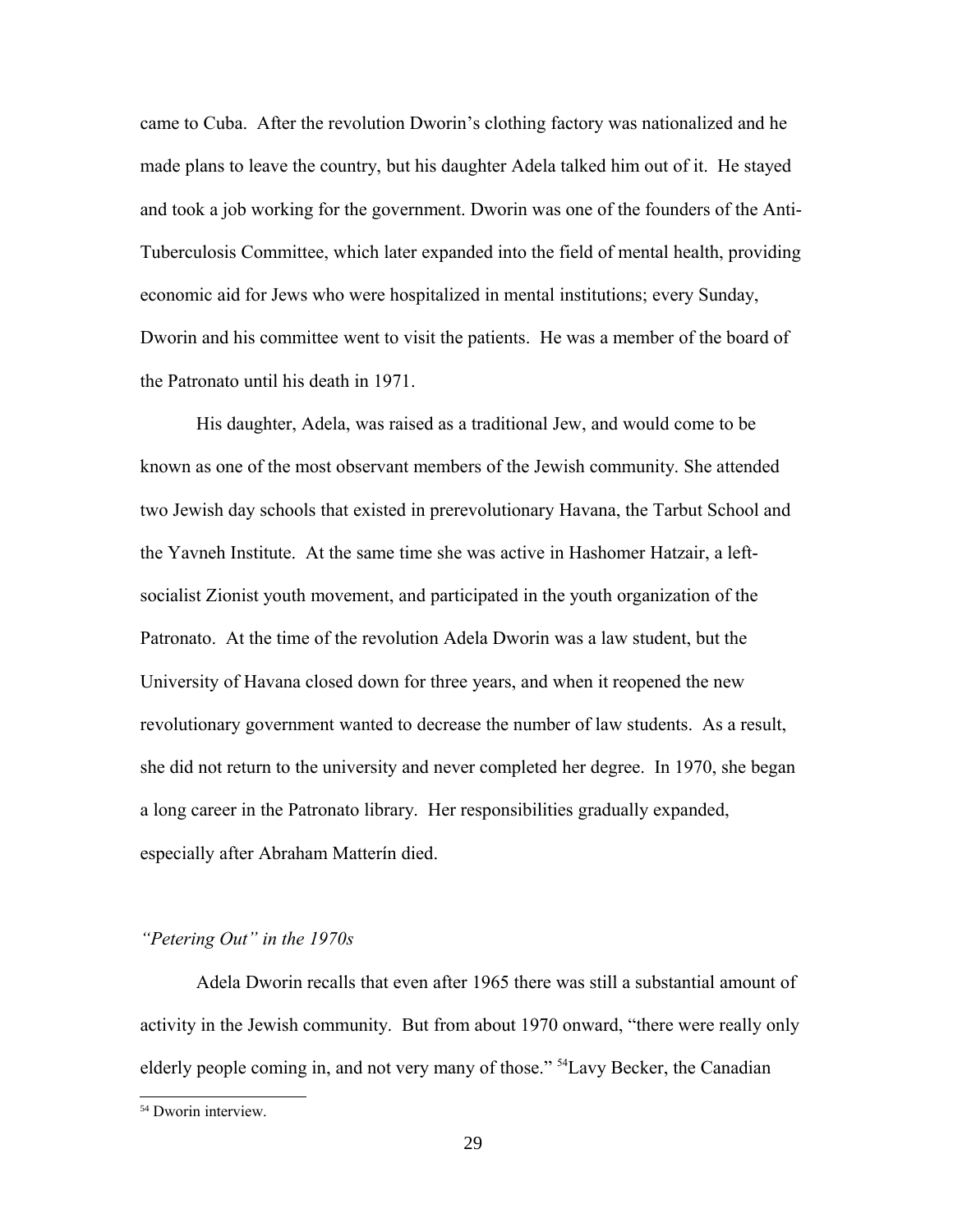Jewish Congress representative who visited Cuba a number of times during the decade, referred to "this once-flourishing community… now petering out." In 1975, Becker noted that "all five synagogues in Havana and one in Santiago still function, with regular services and social interaction before and after services." He did point out, however, that on any given Shabbat a total of only some 70–80 people attended all of the Havana synagogues, and that these Jews were mostly elderly, almost all over the age of 70. The synagogues supported themselves through a combination of monthly membership dues, rental money they received from the government for the use of their auditoriums, and the sale of Passover products brought in with the help of the Canadian Jewish Congress.<sup>[55](#page-29-0)</sup>

The Havana community had an afternoon Hebrew school with an enrollment of 37 children between the ages of five and eleven, which, as noted above, operated in the "Jewish" public school five days a week for an hour-and-a-half a day. Those 37 students represented slightly more than 40 percent of the 90 children estimated to be in that age bracket in the Jewish community at the time. Not only did the government allow those children who had to come from other public schools to leave early so that they could get to Hebrew school on time, but it also granted the Jewish community the use of two small buses, as well as the necessary gas ration, to transport the children. This was a complete deviation from the norm in Cuba, where children typically went to the grade school nearest their homes, and therefore would not require bus transportation. Furthermore, Cuban schoolchildren would normally go home for lunch, but the Jewish children attending the "Jewish" school—who were in many cases much farther from home than other students—were provided a lunch by the government in the school building. Becker explained that "since the government nationalized this building [the

<span id="page-29-0"></span><sup>55</sup> Becker, "Report on Jewish Community of Cuba," pp. 1, 3.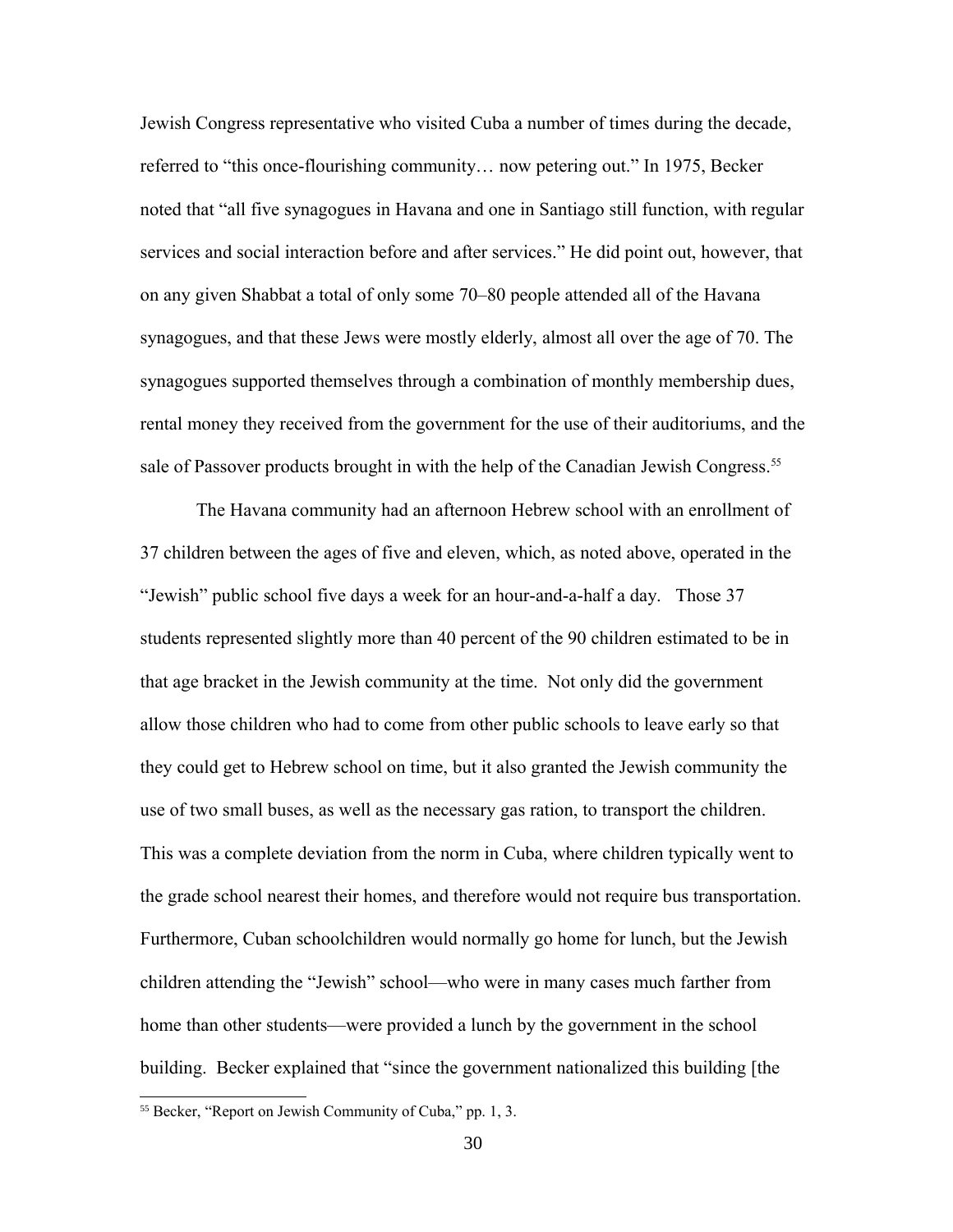former Jewish day school]...it may well be that the government considers these concessions a quid pro quo."[56](#page-30-0) Becker visited the school shortly before it closed. Just prior to the opening of the 1975–76 school year, the government sent Moisés Baldás a letter instructing him that Jewish children should now attend their neighborhood public schools.

Before the revolution, the Havana community had had very active Maccabi and Betar youth organizations. During the first years of the revolution both disappeared, due mainly to the emigration of their leaders and members. But in 1969, the Unión Sionista sponsored a new youth organization.

An important source of inspiration for the Havana Jewish community in the 1970s was its young-adult choral group, where, as Moisés Asís explained, "young people learned a lot of Israeli popular songs in Hebrew, patriotic marches in Hebrew and Yiddish, and traditional Jewish songs in Hebrew." These activities inspired many young Cuban Jews, said Asís, "despite the strong anti-Israel, anti-Zionism, and anti-religion stand by the Cuban government in those critical years in which any religious believers were banned from universities and from many jobs."<sup>[57](#page-30-1)</sup> Becker commented that "the level of their music may be low, the repertoire limited, but their joy is unbounded." The group served an important social function. "This is a program without which these more than 20 young people would have hardly any contact with anything Jewish," Becker noted.<sup>[58](#page-30-2)</sup> Led by a violinist who was employed in a restaurant orchestra, the choral group performed on holidays such as Hanukkah, Purim, and Israeli Independence Day, as well

<span id="page-30-0"></span><sup>56</sup> Ibid, p. 9.

<span id="page-30-1"></span><sup>57</sup> Correspondence with Moisés Asís, Mar. 2001.

<span id="page-30-2"></span><sup>58</sup>Becker, "Report on Jewish Community of Cuba," p. 9.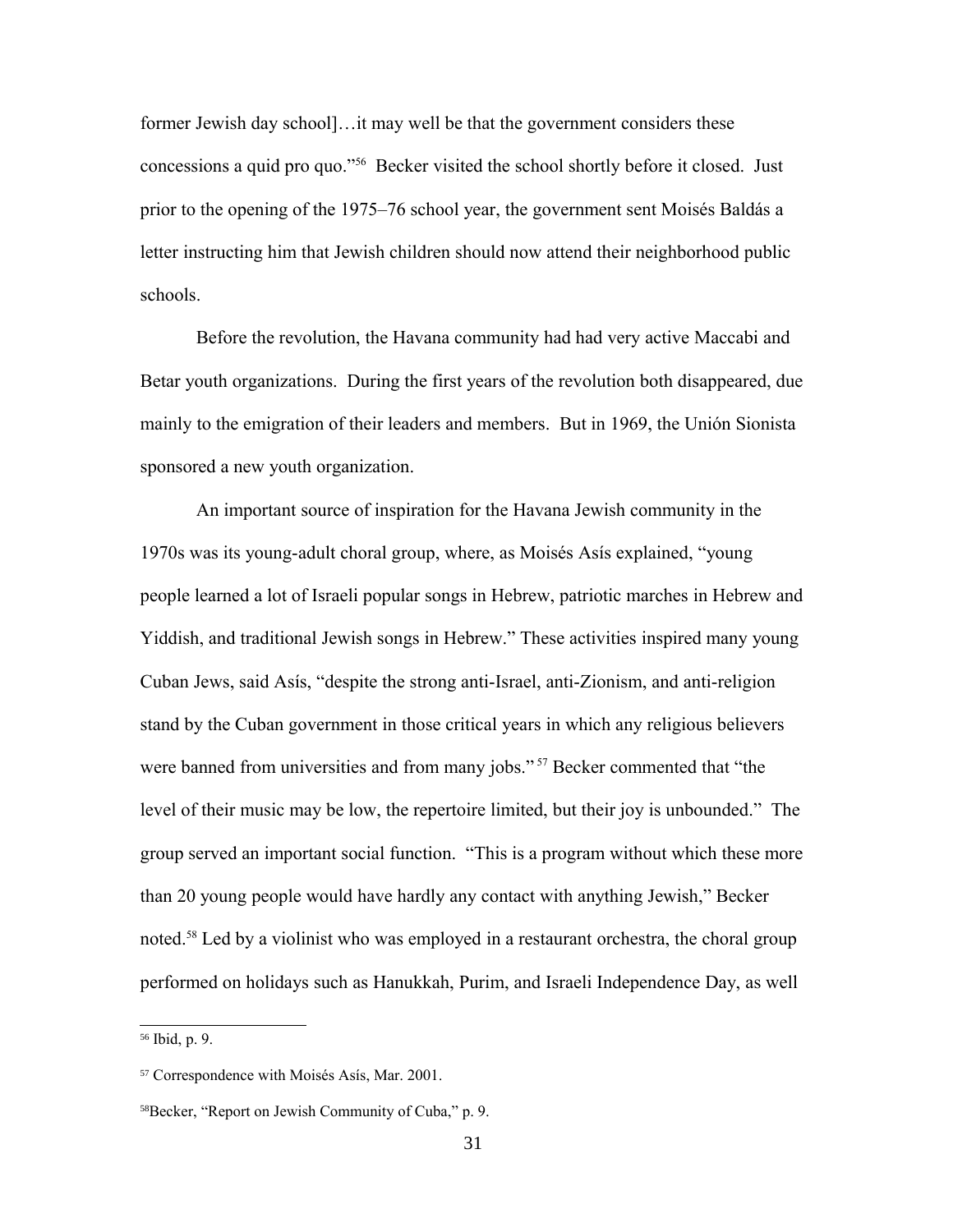as at more solemn occasions, such as a program to commemorate the fall of the Warsaw Ghetto.

It was through this choir that the community found a schoolteacher for its afternoon school—Miss Mercedes Villapol, a Catholic from Spain who would eventually convert to Judaism in Havana. Moisés Baldás encouraged her to join the choral group, where she learned Hebrew and Yiddish melodies by rote. She later began to study in the adult Hebrew classes, and was then persuaded to take over the teaching of the children. Becker commented, "her whole life these last four to five years is related to Jews and Judaism. It will surprise no one to learn that she now has a strong desire to become a Jewess."[59](#page-31-0) Villapol and Baldás also ran the adult-education program, which met two evenings each week, with Villapol teaching seven or eight adults and Baldás two or three. They taught Hebrew, history, and current Jewish events, with particular focus on political events in Israel.

The government was very generous to the Jewish community in the allocation of meat. In 1975 each Cuban was entitled to three-fourths of a pound of meat every nine days. The government regulated the slaughter of animals and the packaging of meat for sale in government butcher shops so as to maintain equal rationing for all. But the government made special arrangements to enable the Jewish community to prepare kosher meat: the two *shohetim* were permitted the use of one of the abattoirs, and the two kosher butchers were authorized to package the kosher meat.

Before the 1959 revolution, the Cuban Jewish community, like most others in South America, was strongly Zionist, but the interest in Israel and commitment to it gradually lessened over the following decades. The three most important reasons were

<span id="page-31-0"></span><sup>59</sup> Ibid., p. 3.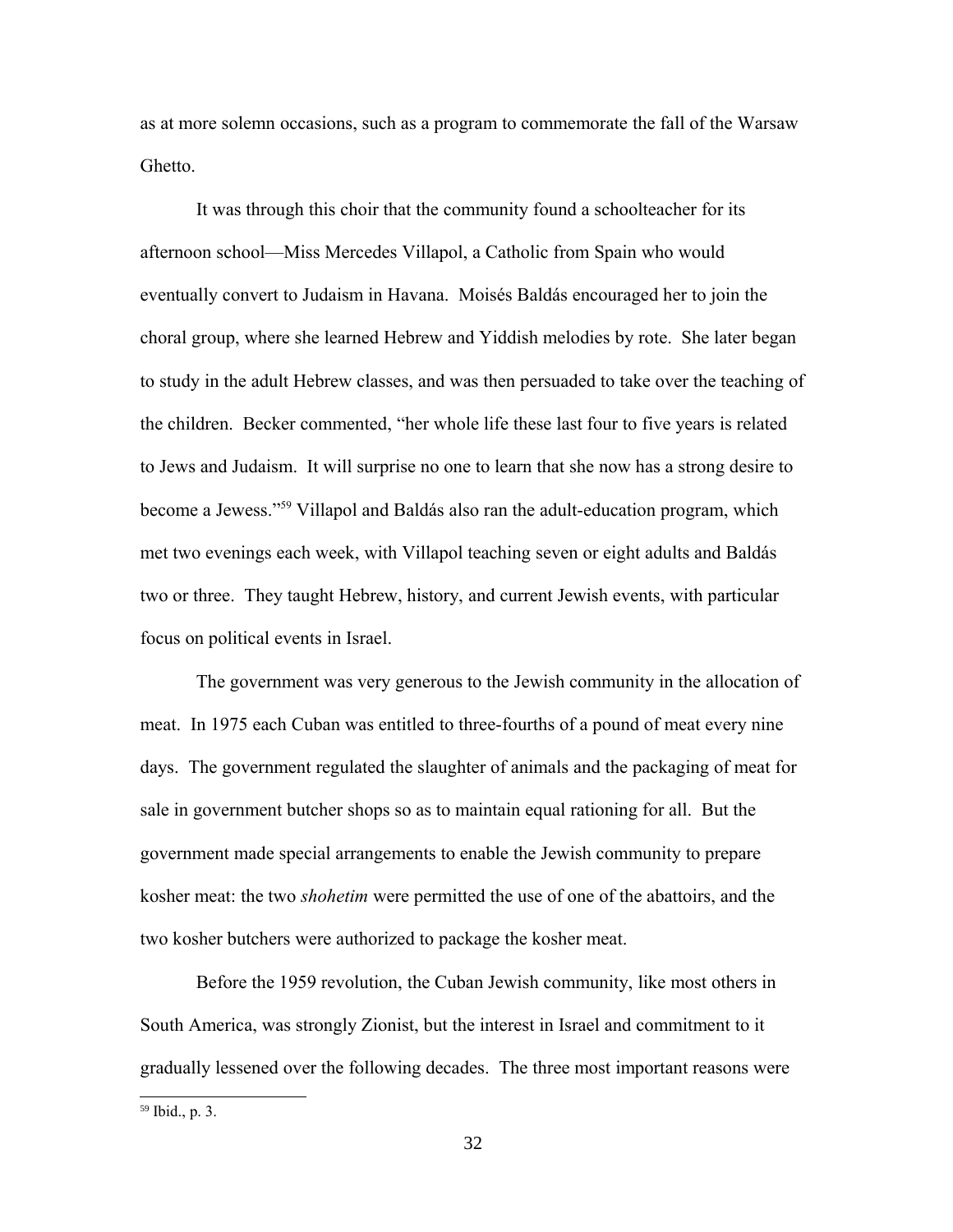that the vast majority of the most committed Zionists had left the country; the relationship between Cuba and the State of Israel had deteriorated; and the acceleration of intermarriage meant that even in cases where the intermarried couple affiliated with the Jewish community, the non-Jewish partner had only a weak sense of Jewish peoplehood, and no historical or familial ties with Israel. Interestingly, even though Castro suddenly broke diplomatic relations with Israel in September 1973, his government allowed the Unión Sionista to continue to function, and granted formal permission to hold large public celebrations of Israeli Independence Day in 1974 and 1975. Unión Sionista even remained in operation for three years after the 1975 United Nations "Zionism is Racism" resolution, which Cuba supported. Baldás believed that the authorities were simply unaware that such an organization was still functioning, and when the continued existence of the Unión Sionista came to their attention, they ordered it closed.<sup>[60](#page-32-0)</sup>

B'nai Brith Maimonides Lodge also continued to function even though the American Jews who had created the organization had long since left the country. Becker was encouraged by the fact that a relatively young man had succeeded Miller as president of B'nai Brith. He was a 37-year-old accountant named Luis Szklarz, the head of the department of ferrous and non-ferrous metals and oil in the government foreigntrade office. Another sign that younger people sought identification with the Jewish community was that, in addition to the choral group, about 30 young married people and singles met regularly under the auspices of the Juventud Hebrea de Cuba.

<span id="page-32-0"></span><sup>60</sup> Correspondence with Margalit Bejarano, July 2001.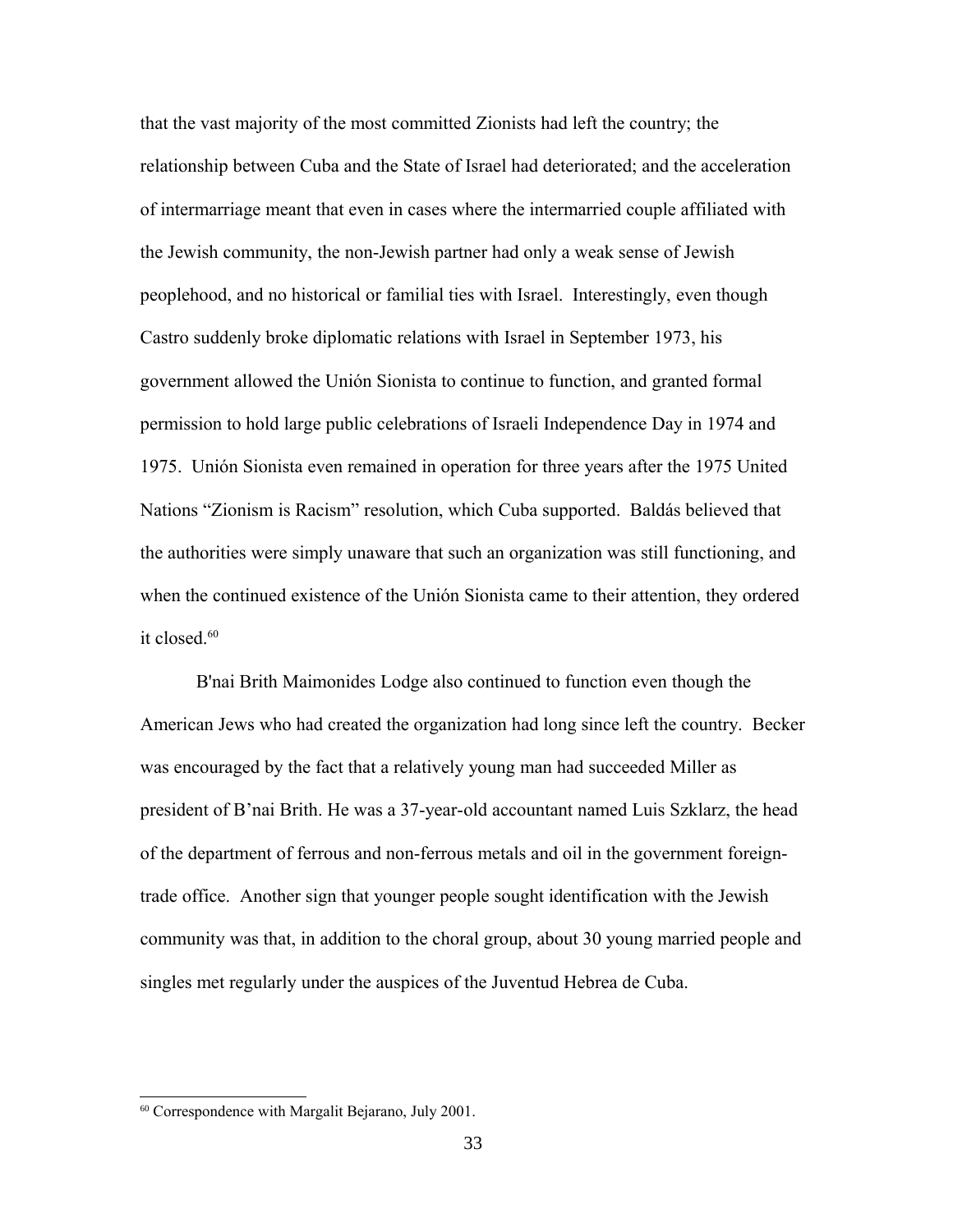The handful of ordained rabbis in Cuba had all left the community years earlier. One of them, Nissim Gambach, lives in Miami Beach to this day.<sup>[61](#page-33-0)</sup> There were a number of non-ordained ritual functionaries in the Sephardi community who continued to serve into the early 1980s. These included José Pinto, who was born in Jerusalem and died in Havana in 1984. According to his son, who still lives in Havana, he ministered to the Sephardi community at both Chevet Achim and Centro Sefaradi until 1982.<sup>[62](#page-33-1)</sup> Solomon Sussi, born in Turkey, also served the Cuban community until his death in 1986. In the mid-1970s, Baldás hired Isaac Chammah, a learned Jew born in Syria, to teach Torah reading and synagogue skills to Moisés Asís and Jacobo Epelbaum. Epelbaum served as community *mohel* for a number of years until his emigration in 1979. Asis led services at the Patronato on Friday nights from the mid-1980s until his emigration in 1993. A number of elderly congregants also played key roles in keeping the services running. Of particular note was Jacobo Peretz, who played a central role in Chevet Ahim during the 1970s and 1980s: he ran a bar on the first floor of the synagogue building, the revenues helping maintain the congregation.

Shrinkage of the community meant a shortage of Jewish marriage partners, and the intermarriage rate rose. Since Jewish families had to register for the purchase of Passover products, there are data on intermarriage for March and April 1975. In Havana, there were 430 families containing at least one Jewish member. Of this total, 308 had both spouses Jewish and 122 were composed of intermarried couples. In 26 other locations in Cuba there were a total of 113 Jewish families, of which 53 had two <sup>61</sup> See his comments, "Un Refugiado de la Guerra Civil Española," in Bejarano, ed., *La Comunidad Hebrea De Cuba,* pp. 123–124.

<span id="page-33-1"></span><span id="page-33-0"></span><sup>62</sup> Interview with Alberto Pinto, June 2000.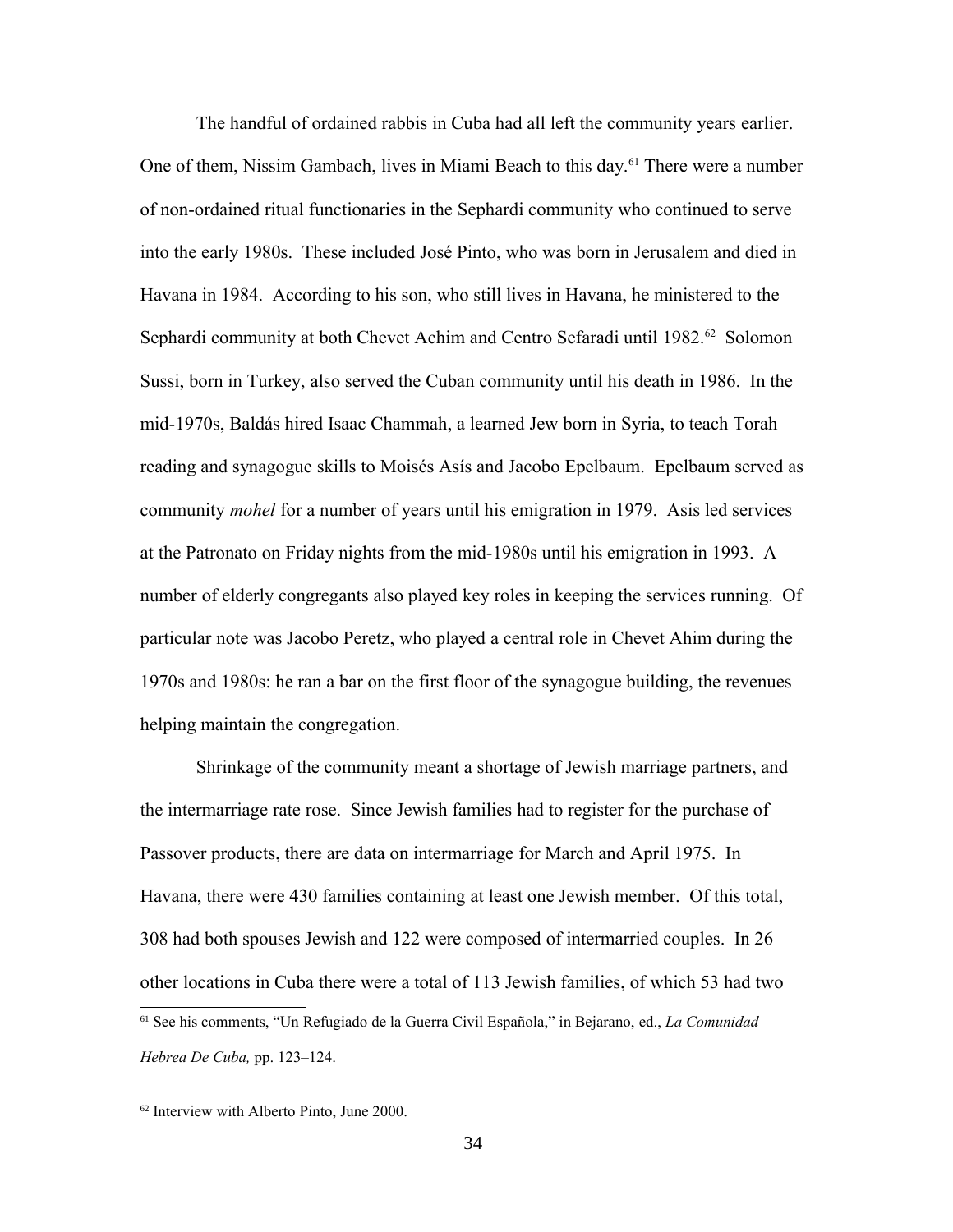Jewish partners and 60 were intermarried. Thus, of the total of 543 families recorded in this census, 361 consisted of two Jewish partners and 192 were intermarried. The intermarriage rate was much higher—over 50 percent—outside of Havana than in the city, where it was below 30 percent. [63](#page-34-0)

Many of those who identified as Jews were only partly Jewish by parentage. Of the 1,041 individuals affiliated with the Havana Jewish community, 671 had two Jewish parents, 226 were born of mixed marriages, and 144 were of non-Jewish parentage. The total of Jews for the rest of the country was 352, 173 of whom had two Jewish parents, 113 were of mixed parentage, and 66 were of non-Jewish parentage. Thus of the total number of 1,393 individuals counted in the census, 844 had two Jewish parents, 339 were of mixed parentage, and 210 had no Jewish parents.

Virtually all of those categorized as without Jewish parentage were married to Jews; since they were part of a family that was receiving Passover supplies, they were seen as being affiliated with the community. Likewise, those of mixed parentage reported in this census were either married to Jews or felt a sufficient degree of Jewish identity to register for the Passover supplies. By 1975, community leaders were well aware of the substantial presence in the Jewish community of people of non-Jewish and

<span id="page-34-0"></span><sup>63</sup> The numbers of intermarried individuals varied not only between Havana and the rest of the country, but also between males and females. In Havana, 362 males were of two Jewish parents, whereas 309 females were; 132 men were of mixed parentage whereas 94 were; 46 men were non-Jewish whereas 98 females were. This last number indicates that twice as many Jewish men were married to non-Jewish women as Jewish women were married to non-Jewish men. In the 26 other locations the percentages were even more skewed, with more than three times as many Jewish men married to non-Jewish women as the reverse.

35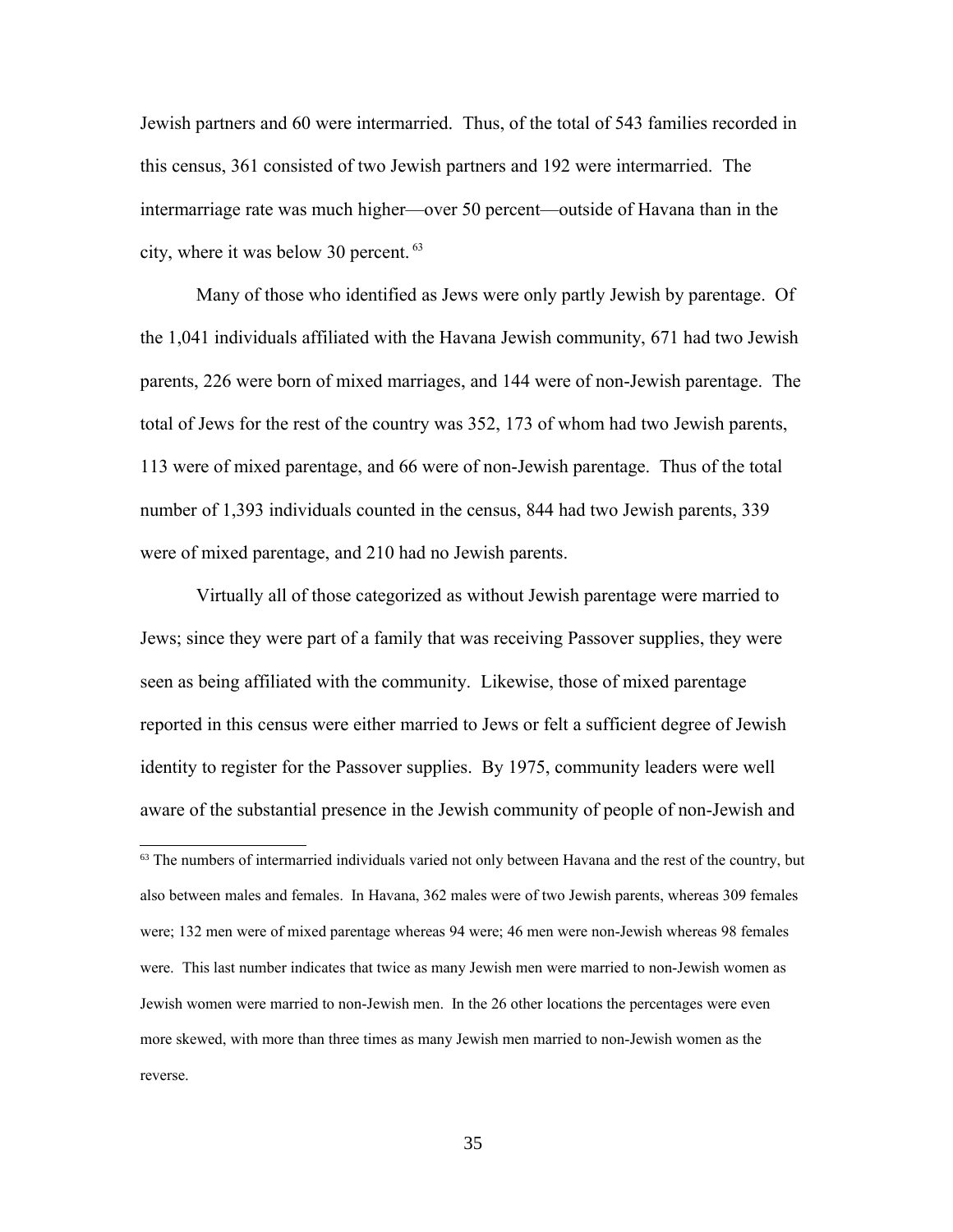mixed origins, many of whom had "shifting identities." They might at one point identify as Jews—such as during the Passover distribution of food—and at other times, such as visits to the non-Jewish side of their families on Christian holidays, identify as Cubans of Catholic background. A number of Jewish leaders suggested that a rabbi or a panel of rabbis visit Cuba to regularize their status, a step that would not be taken till the early 1990s. Meanwhile, these individuals were accepted on their own terms into the community, if they chose to participate. The Jewish population was so small that tolerance and acceptance had become central values. This marked a dramatic change from the more exclusionary attitudes of the 1950s and earlier, when the community had been much larger.

By the late 1970s, the community had hit its low point. Bernardo Benes, the prominent Cuban Jew residing in the U.S. who functioned as President Carter's unofficial emissary to Castro, had begun visiting regularly, and he did what he could to assist the local Jewish community. He recalls: "I was the first Cuban Jew to go back from Miami and meet with the leadership of the Cuban Jewish community, in 1978." The next year, when Benes had to fly in for a one-day meeting with Cuban authorities, he brought with him Rabbi Mayer Abramowitz, the rabbi of the Miami Cuban Jewish community. The first rabbi to set foot in the country in almost two decades, Abramowitz visited three of the Havana synagogues and performed a memorial service at the Jewish cemetery.<sup>[64](#page-35-0)</sup>

That same year, 1979, Rabbi Isidoro Aizenberg visited the country on behalf of the CJC. Born in Argentina and having served a congregation in Caracas, Venezuela, Aizenberg went to each of the Havana synagogues and later described their low level of

<span id="page-35-0"></span><sup>64</sup> Benes interview.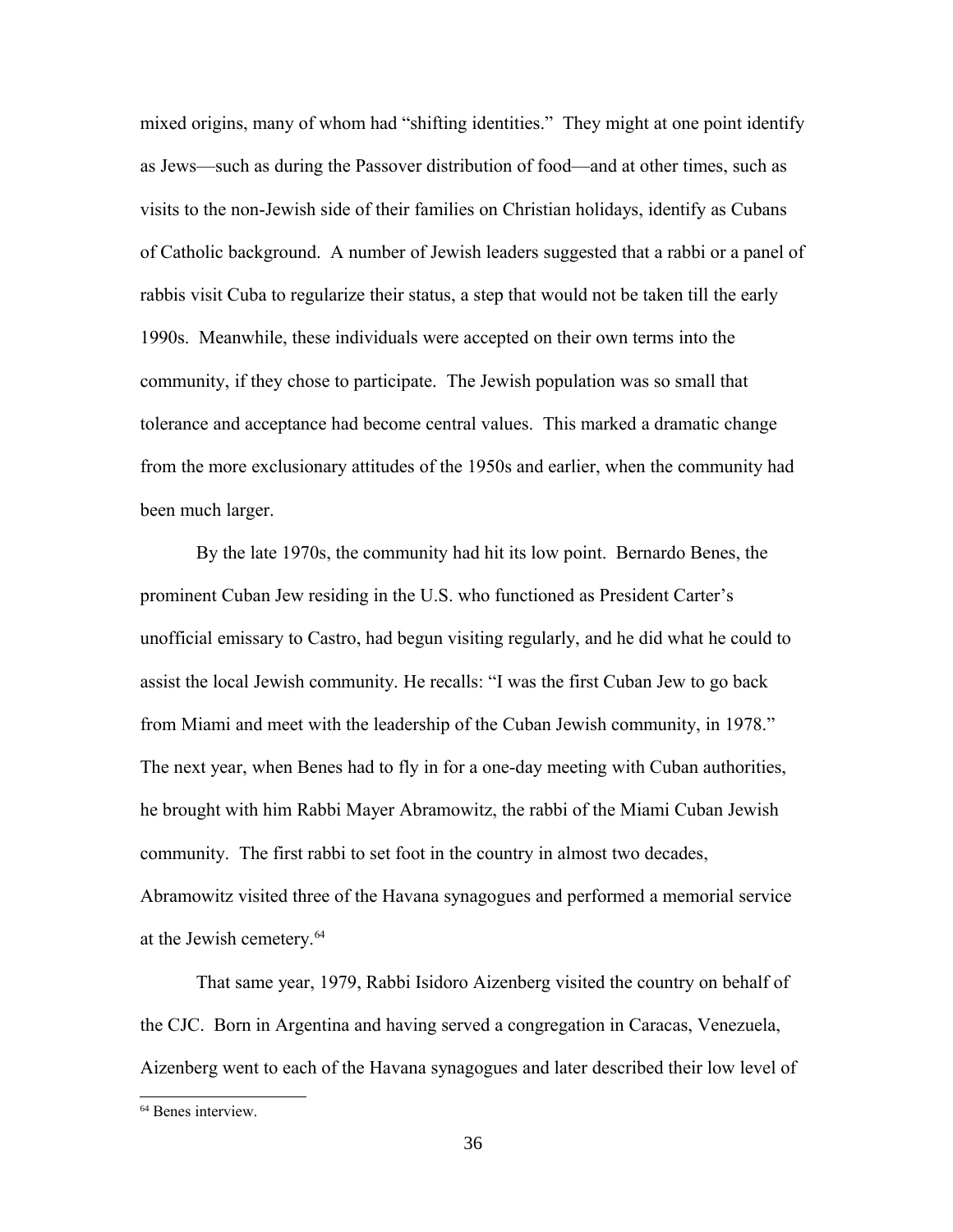activity. Though all five congregations held Sabbath services, and two—Adath Israel and Chevet Ahim—tried to keep up a daily minyan, "a minyan is [a] precious commodity." The Patronato, which had the largest Sabbath service, could muster "over a dozen men and some women." In the Centro Hebreo Sefardi, Aizenberg and his wife encountered "several non-Jewish men and women, who, we were told, regularly and faithfully participate in the weekly Shabbat services." The United Hebrew Congregation survived "thanks to the unshakable devotion of its elder statesman, Isidoro Stettner," who "brings together a few people who pray for half an hour from the *Union Prayer Book.*"

All the congregations were dominated by the elderly, for three reasons. First, no one could be excused from work on religious grounds, and since Saturday morning was part of the workweek, only retired people could attend services without penalty. Second, as was the case elsewhere in Latin America, most Cuban Jews had never been inclined to attend services regularly, and "today's conditions certainly do not encourage greater attendance." Finally, there were few Jews who knew how to lead services or read the Torah, and those who did tended to be the very elderly. Sabbath services in all the synagogues were followed by a kiddush, which played a role "far beyond that of any such kiddush in Canada or the U.S.A." For many of the 50–70 people attending services at the five synagogues, the food served—a roll with a slice of kosher canned meat, a hard-boiled egg, and a piece of pound cake—"represents a daily meal." Services in Chevet Ahim and the United Hebrew Congregation were held in the main sanctuaries, which were relatively small and provided the only available spaces for prayer. The other

37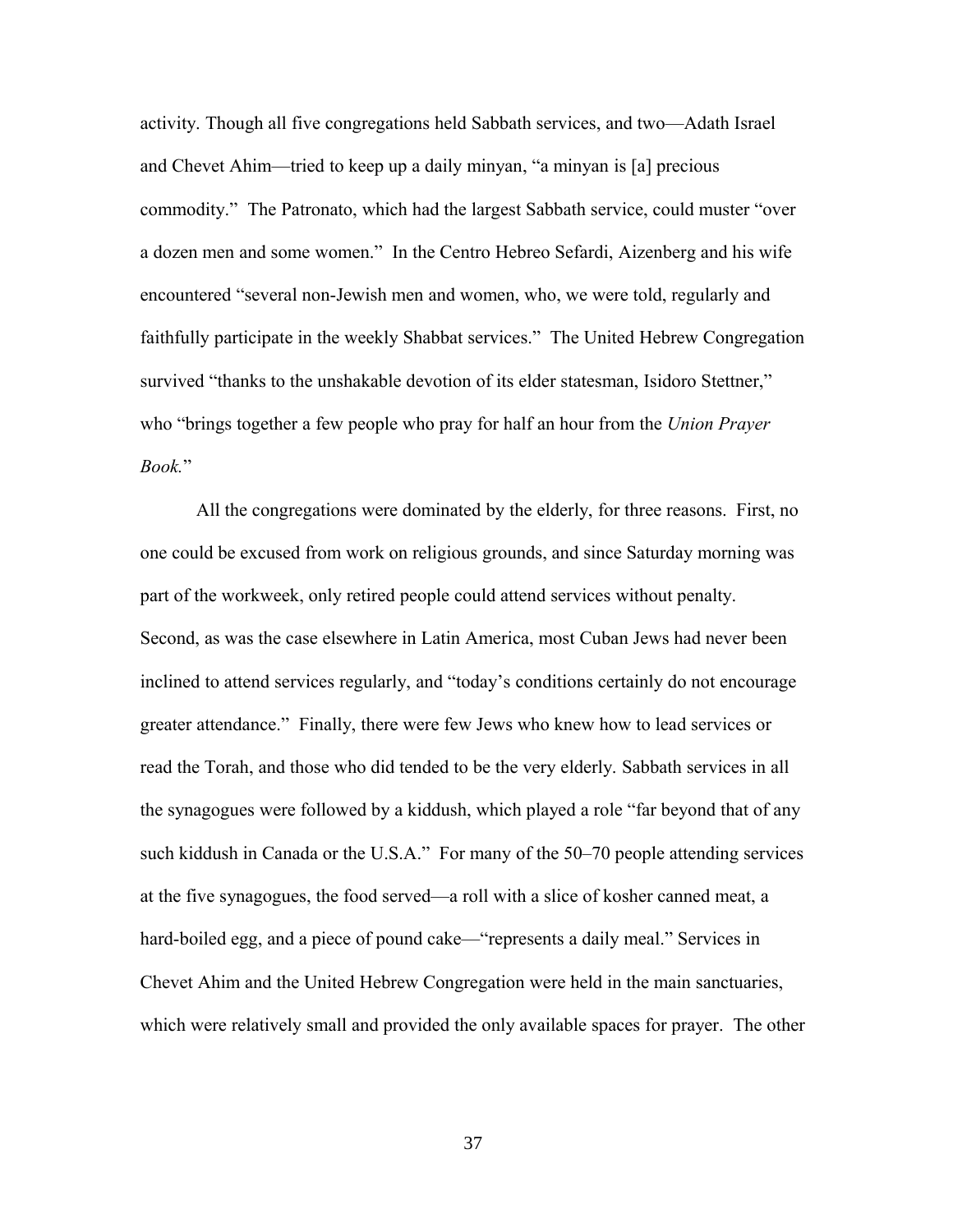three congregations conducted their services in their chapels, since "in reality, there is never—even during the High Holidays—a need to use the sanctuaries."<sup>[65](#page-37-0)</sup>

Indeed, the congregations were all in the process of deciding how best to utilize their facilities. The Patronato arranged for a government-sponsored theater group to rent its central hall, and, in 1981, the government purchased this part of the building. At the time of the Aizenberg's visit, the Patronato's officers were in the middle of a debate over whether to rent out the fully equipped kitchen and large "mirror hall," which had served kosher meals. By 1979, this meal service was no longer operating and the government's restaurant administration was interested in renting out the space. The officers faced a dilemma. On one hand, they did not use the space and did not need it. On the other hand, they had already rented out a large portion of the building, and turning over an additional segment appeared to signify a further step toward the community's demise.

Aizenberg's visit came shortly before the Sixth Conference of Nonaligned Nations, which Cuba was hosting in Havana, and the city was already plastered with slogans, one of which was "*contra el sionismo,*" against Zionism. When the government ordered the closing of the Jewish community's Unión Sionista in June 1978—the only Jewish institution ever confiscated by the authorities, in marked contrast to the government's willingness to allow dwindling congregations to retain large synagogue buildings—the structure was turned over to the Palestine Liberation Organization (PLO), in an obvious attempt to demonstrate Cuban hostility to Zionism and the State of Israel.<sup>[66](#page-37-1)</sup>

<span id="page-37-0"></span><sup>65</sup> Isidoro Aizenberg, "Confidential Report to Alan Rose, Canadian Jewish Congress, July 23, 1979," pp. 3–4, Rose Records.

<span id="page-37-1"></span><sup>66</sup> Ibid, p. 12.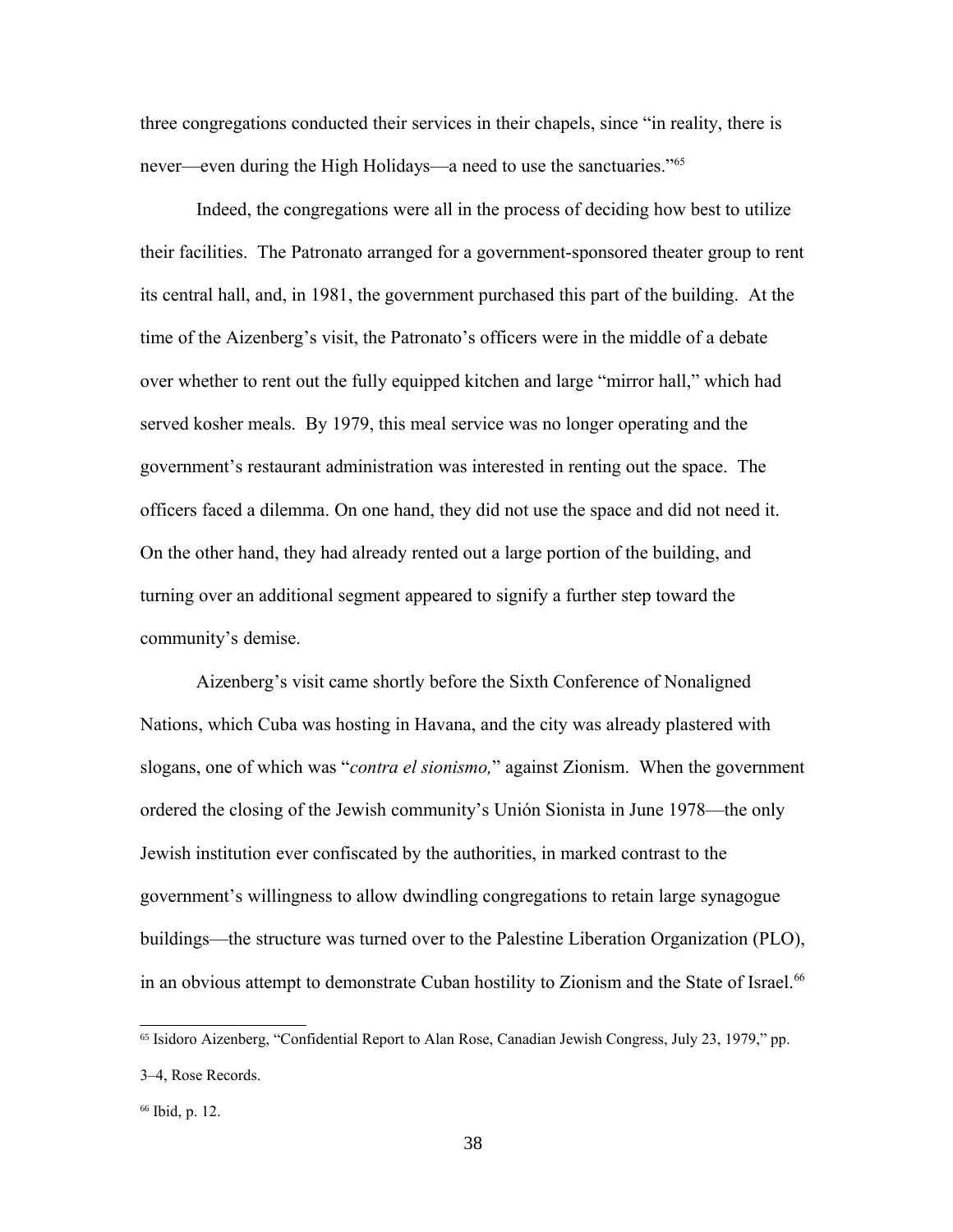Aizenberg concluded, "During our two-week stay in Havana we witnessed the slow death of a Jewish community. Given the Jewish experience under older Communist regimes, there is little or no hope of reversing this process. Jewish destiny has always been *havrutah o mitutah*, fellowship or death, and there cannot be such fellowship in today's Havana."[67](#page-38-0)

Many Cuban Jews apparently agreed, for when an opportunity came to leave the country—the Mariel boatlift—a substantial number seized it. In 1980 a group of 12 Cubans charged into the Peruvian embassy in Havana seeking asylum and safe exit from the country. A Cuban guard was killed in the course of the incident. In response to the Peruvian government's refusal to eject the occupants, Castro withdrew the Cuban military guards from outside the embassy. Word spread quickly that the Peruvian embassy was now unguarded, and within 24 hours more than 10,000 Cubans rushed into the embassy. Concerned about the widespread media coverage of the event and anxious to defuse what could be a catastrophic situation, Castro announced that any Cuban who would like to leave the country was free to do so. This caused great excitement in Florida's Cuban community, where plans were immediately made to bring relatives and loved ones from Cuba. American boats sped to pick up the thousands of Cubans who chose to emigrate. About 125,000 eventually left, most from the port of Mariel west of Havana, among them some 400 Jews. Those Cubans who reached the United States between April 1980 and September 1981 as a part of this boatlift were called *marielitos*. Castro also used the Mariel boatlift as an opportunity to free himself of some of the most disaffected citizens of the country, releasing criminals from prison, as well as letting out

<span id="page-38-0"></span><sup>67</sup> Ibid, p. 14.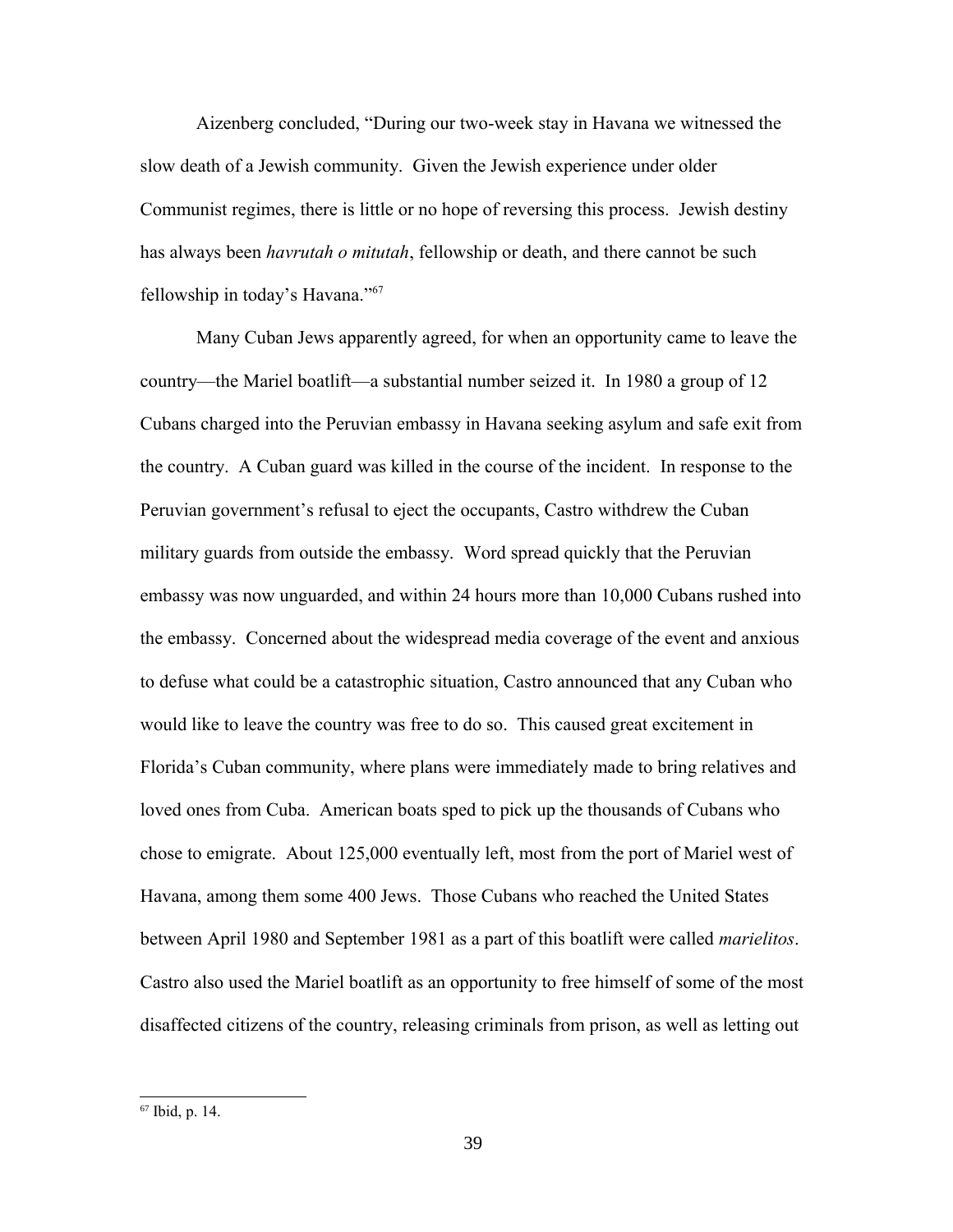psychiatric cases and other "antisocial" elements, and allowing them to emigrate to the U.S.

Some stigma attached to all the *marielitos,* and not only because of the association with Cuban misfits. Rosa Levy, a Jew who left Cuba at this time, forbade her children to tell people how and when they got out of Cuba. Levy believed—not without reason—that *marielito* was a label to be avoided at all costs, explaining: "I have been mentioned [in the community as a possible Communist]. While I was arriving here, the moment that I arrived, they, the first ones [1960 emigrants], mentioned that. … It's like you came late because you were a Communist.[68](#page-39-0)

But the boatlift was an overwhelmingly positive experience for most participants. Whatever the underlying tensions, Jewish arrivals were greeted by Jewish Cuban Americans and assisted by the Greater Miami Jewish Federation's Resettlement Task Force and HIAS. With the emigration of the Jewish *marielitos* it was believed that the Jewish population of Cuba (not counting part-Jews or those who had disaffiliated) was now below 800, consisting mostly of the elderly and the hard-core supporters of the regime.

#### *Attempts at Revitalization in the 1980s*

Jacob Kovadloff, the American Jewish Committee's specialist on Latin American affairs, visited Cuba in 1981, 1983, and 1985.<sup>[69](#page-39-1)</sup> On his first visit he found that about 300 Havana Jews were affiliated with one or another of the four synagogues left in the city. However, 831 people registered for kosher-for-Passover meals, which were

<span id="page-39-0"></span><sup>68</sup> Bettinger-López, *Cuban-Jewish Journeys,* pp. 88–90.

<span id="page-39-1"></span><sup>69</sup> Interview with Jacob Kovadloff, June 2000.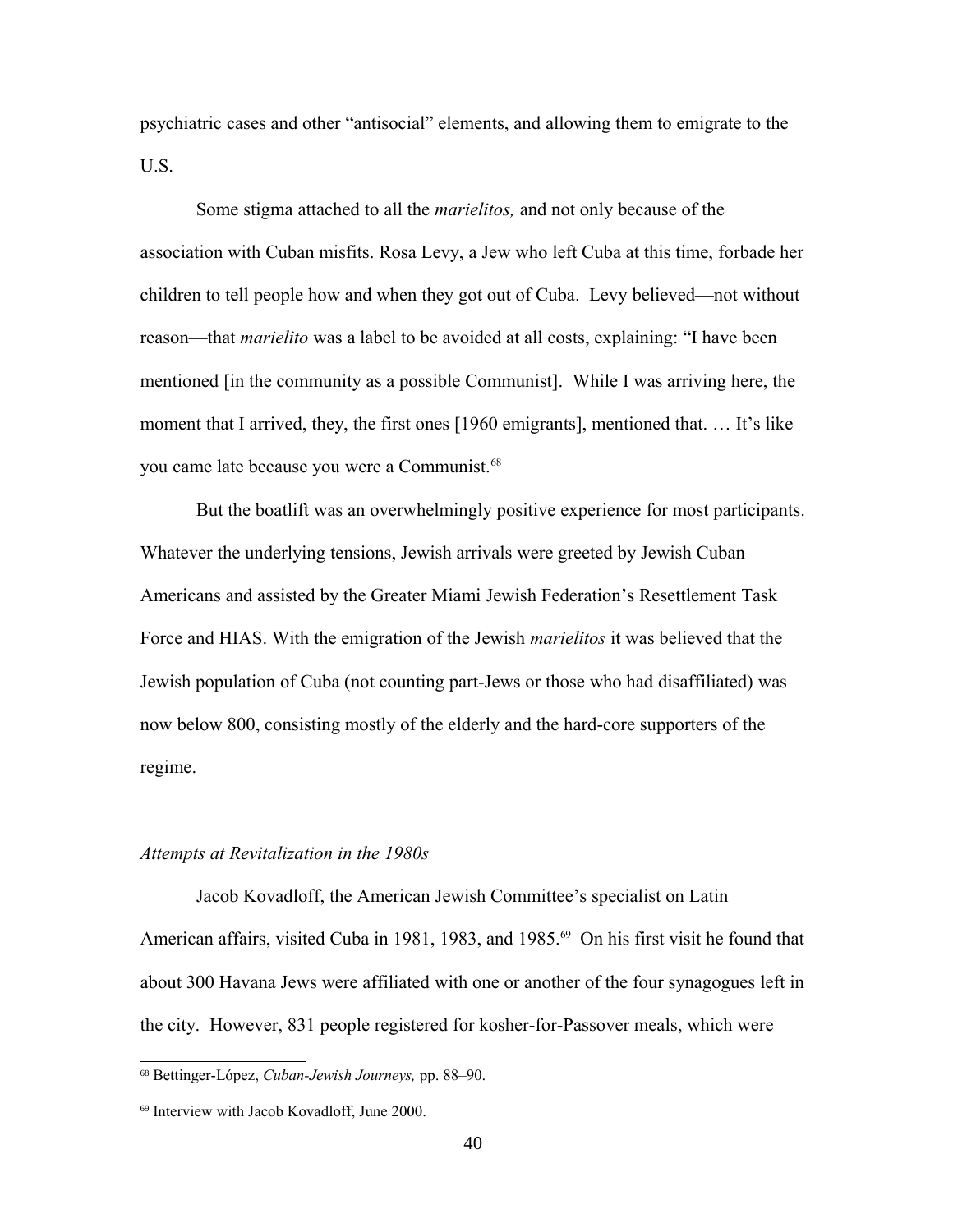sent into the country free of charge by the CJC and sold for a small fee by the local Jewish communities. Kovadloff agreed with earlier visitors that "Cuban Jews actually enjoy certain special privileges, such as being able to obtain the special Passover meals, year-round kosher meat and chicken, and fish for Rosh Hashanah and Passover, as well as additional potatoes. (Neither Catholics nor Protestants got such additions to the normal food quotas.) Religious services are permitted; but for cultural meetings the community must receive authorization, and this is frequently denied."[70](#page-40-0)

Cuban Jews, fearful of spies, would only talk to Kovadloff in private. Nevertheless, one Cuban Jewish leader who preferred to remain anonymous told him, "twenty years after the revolution, we cannot say we are disappearing because of anti-Semitism. Rather, we are disappearing because of attrition." This attrition was particularly severe in the interior of the country. Three months before Kovadloff's arrival in 1981, the synagogue in Santiago de Cuba closed due to lack of attendance. Its four Torah scrolls had been brought to Havana, and community leaders asked Kovadloff to take them to the United States. Government approval was arranged and two of the scrolls were sent to congregations in Miami, one went to Puerto Rico, and one to Israel. The government "is anxious to prove that Cuba is not anti-Semitic, which is true," Kovadloff reported. However, he noted, Jews felt enormous pressure because of the government's anti-Zionism.

José Miller made a number of attempts to interest individual Jews and Jewish organizations outside the country in the Cuban Jewish community. As early as 1985 he proposed that a religious leader be sent from abroad to encourage young Jews to involve

<span id="page-40-0"></span><sup>70</sup> Memo from Jacob Kovadloff to Abraham Karlikow, Apr. 17, 1981, p. 1, American Jewish Committee Archives.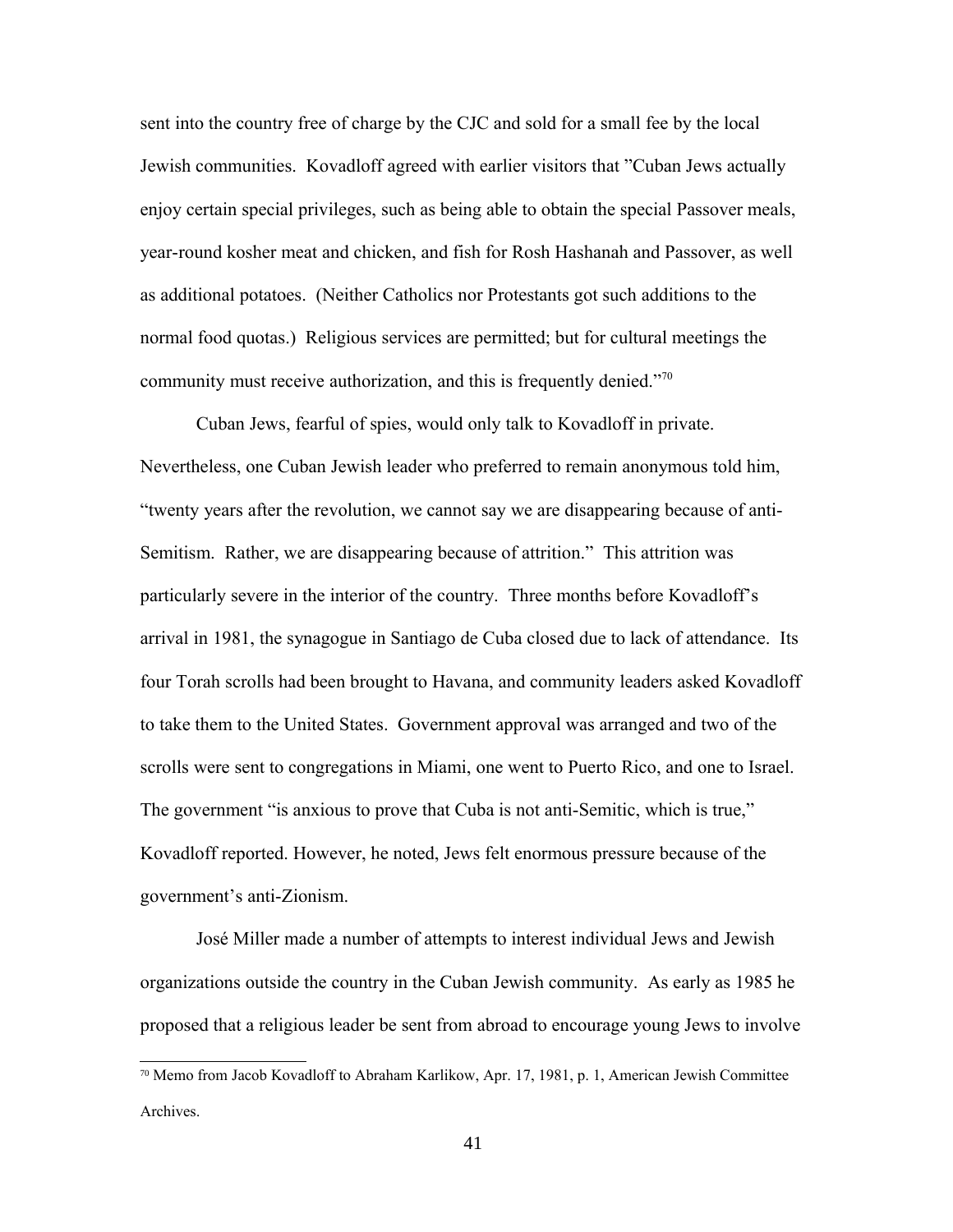themselves in the Jewish community. He told Edgar Strauss, a visiting Canadian, that the community in Cuba was dying for lack of young leaders to replace the older people. The time was right for outside help, since the Cuban government was in the process of changing its religious policies. The Central Committee of the Communist Party had recently opened a Department for Religious Affairs, and Catholic and Protestant groups were rebuilding their communities. Strauss, the Canadian visitor, suggested, "in view of the make up of the Jewish community in Cuba, the rabbi or religious leader going there should not be Orthodox. Too many of the young people are from mixed marriages and uncertain background."[71](#page-41-0) Alan Rose of the CJC was skeptical, responding, "it will be difficult indeed to find a religious leader to spend time in Cuba, although such a person would be performing a mitzvah." [72](#page-41-1) (Two *years* earlier, when Jacob Luski, a Conservative rabbi in St. Petersburg, Florida, who had been born in Havana and lived there with his family until leaving for the United States in 1960, sought to volunteer his services to the Cuban Jewish community, Rose had advised that "it would be a great mitzvah to visit Cuba as a tourist" and do some religious visitations on an unofficial basis. Luski never made it to Cuba, but still hopes to do so.<sup>[73](#page-41-2)</sup>)

Another impediment to assisting the Cuban Jews was political sentiment in the United States, especially in the Miami area, that entailed "labeling Cubans who have remained in revolutionary Cuba as Communists, Castro-lovers, and traitors to the 'real'

<span id="page-41-0"></span><sup>71</sup> Edgar Strauss to Allan [sic] Rose, Mar. 14, 1985, Rose Records.

<span id="page-41-1"></span><sup>72</sup> Alan Rose to Edgar Strauss, Mar. 26, 1985, ibid.

<span id="page-41-2"></span><sup>73</sup> Jacob Luski to Alan Rose, Dec. 2, 1983; Rose to Luski, Dec. 20, 1983, ibid.; interview with Luski, May 2001.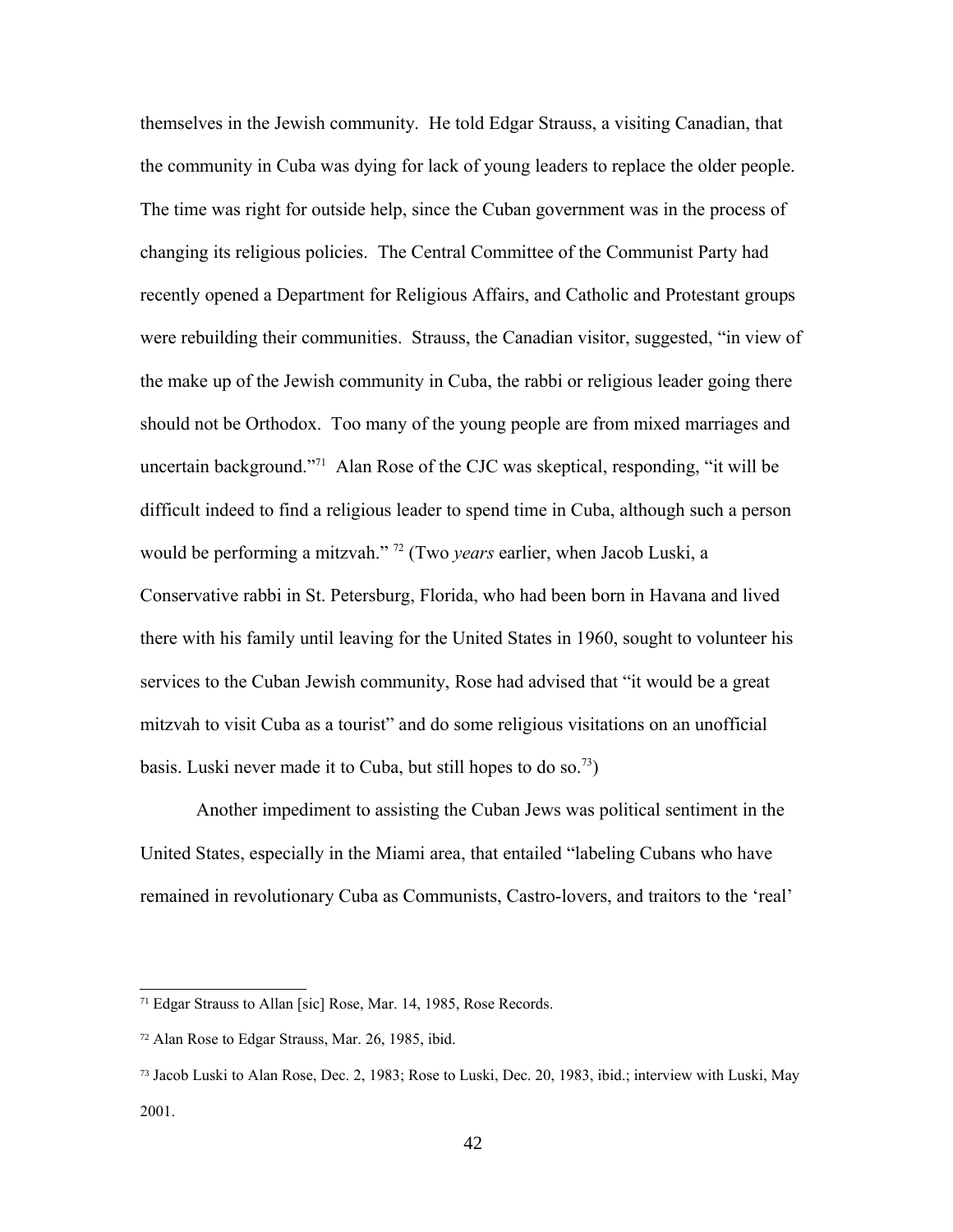Cuba, the Cuba of the past."[74](#page-42-0) Eddie Levy, the director of Jewish Solidarity, a Miamibased assistance program that helps Cuban Jews, explained, "the people who normally would have been in charge of helping the community there would have been the Cuban Jews that lived in the United States, and for political reasons they have kept apart from doing that, because they were afraid of the reaction that they would have had from the more reactionary elements in South Florida." One woman, a prominent Cuban Jew in the Miami area, told Levy, "Those Jews had a chance to go when I went, and they chose to stay behind. As far as I care they could all die of hunger."<sup>[75](#page-42-1)</sup>

Marcus Kerbel served in a number of capacities for both of the "Cuban" congregations in Miami. During his time as president of the Cuban Hebrew Congregation in Miami Beach, Kerbel, too, found great reluctance on the part of the Jewish Cubans in Miami to help those still in Cuba live more comfortably there or to come to the United States. While one reason was the fear of bomb threats from the militants, another concern was that new waves of immigrants would place financial pressures on the existing congregations. "None of the congregations received the Cubans too warmly," recalled Kerbel. "Part of it was they couldn't figure out why there were Jews in Cuba, and, number two, they put a budget strain on those congregations. I was treasurer of Temple Beth Moshe [in North Miami], an American congregation, and they look to the budget."[76](#page-42-2)

Despite the many obstacles, there were some promising developments in the 1980s. After years of discouraging tourism, the government shifted policy and began

<span id="page-42-0"></span><sup>74</sup> Bettinger-López, *Cuban-Jewish Journeys,* p. xl.

<span id="page-42-1"></span><sup>75</sup> Interview with Eddie Levy, June 2000.

<span id="page-42-2"></span><sup>76</sup> Kerbel interview.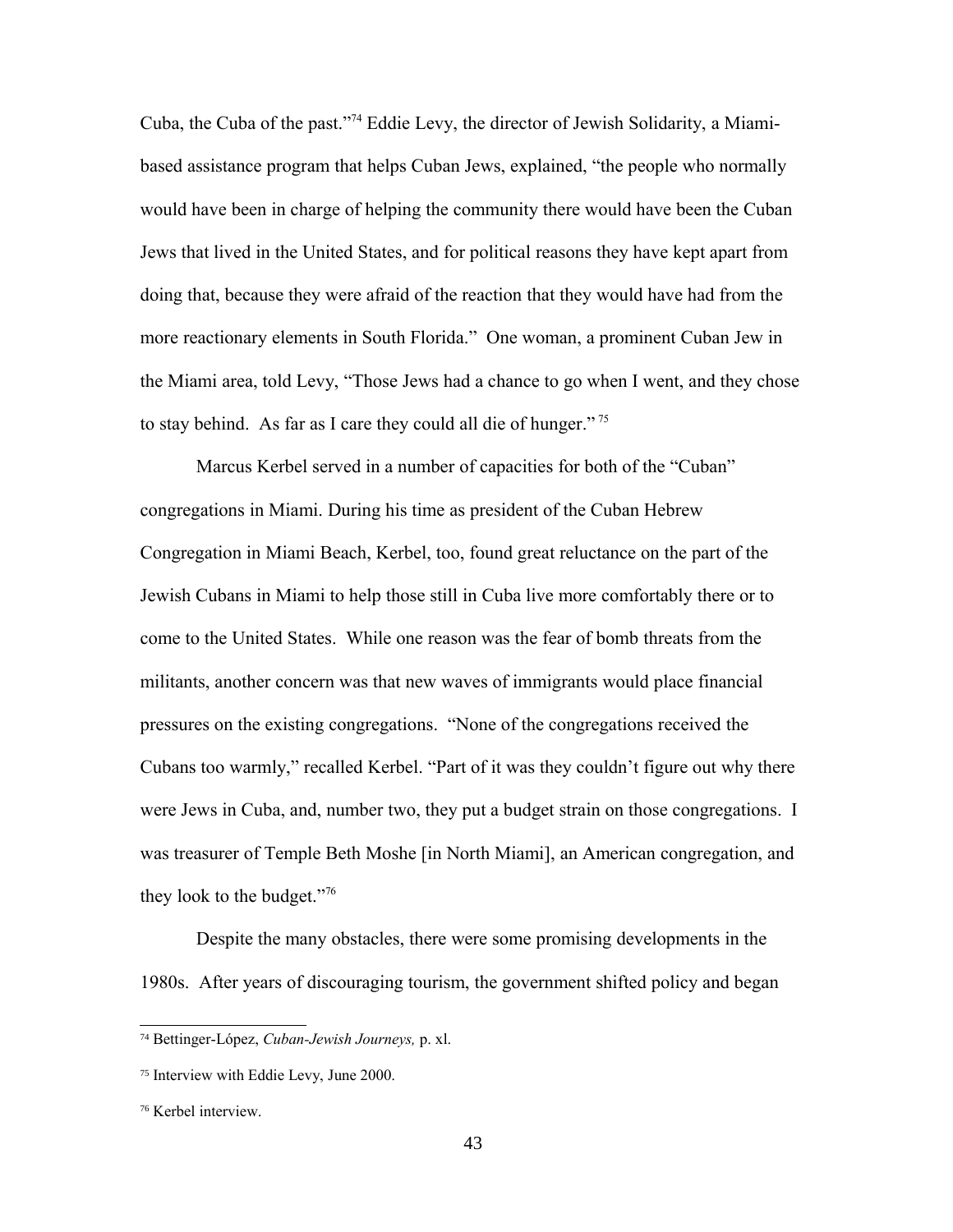welcoming tourists. Many Jews came to visit, mostly from elsewhere in Latin America, and they frequently made contact with the local Jewish community. A number of foreign Jewish communities made specific donations that helped to set the stage for the revitalization of the community, such as the gift of *la gauguita*, a minibus, by the Jewish community of Venezuela. Chabad-Lubavitch started to work in Cuba in the late 1980s, even before the return of the JDC to the country, bringing over educators and helping create new educational and social programs.

# *Cuban-Israeli Relations and the Cuban Jewish Community*

Cuba adopted an aggressive anti-Israel policy after the Six-Day War of 1967 and especially after the 1973 Yom Kippur War. This position gradually softened over the years till the outbreak of sustained conflict between the Palestinians and Israelis in 2000 undermined much of the quiet progress that had been made.

The State of Israel began assisting the Cuban Communist government in the early 1960s, with Israeli scientists and engineers providing technical assistance in a number of areas. For example, farming specialists from kibbutzim affiliated with the left-wing socialist Hashomer Hatzair movement helped Cuba develop its agricultural sector. In addition, several private Israeli companies conducted business in Cuba. Even after the break in diplomatic relations an unofficial relationship between some Israeli business concerns and the Cuban government has continued and even intensified, in marked contrast to the official hostility between the two governments.

In 1966, Cuba invited members of the PLO and other Palestinian military organizations to come to Cuba for advanced training. This set the stage for Yasir Arafat,

44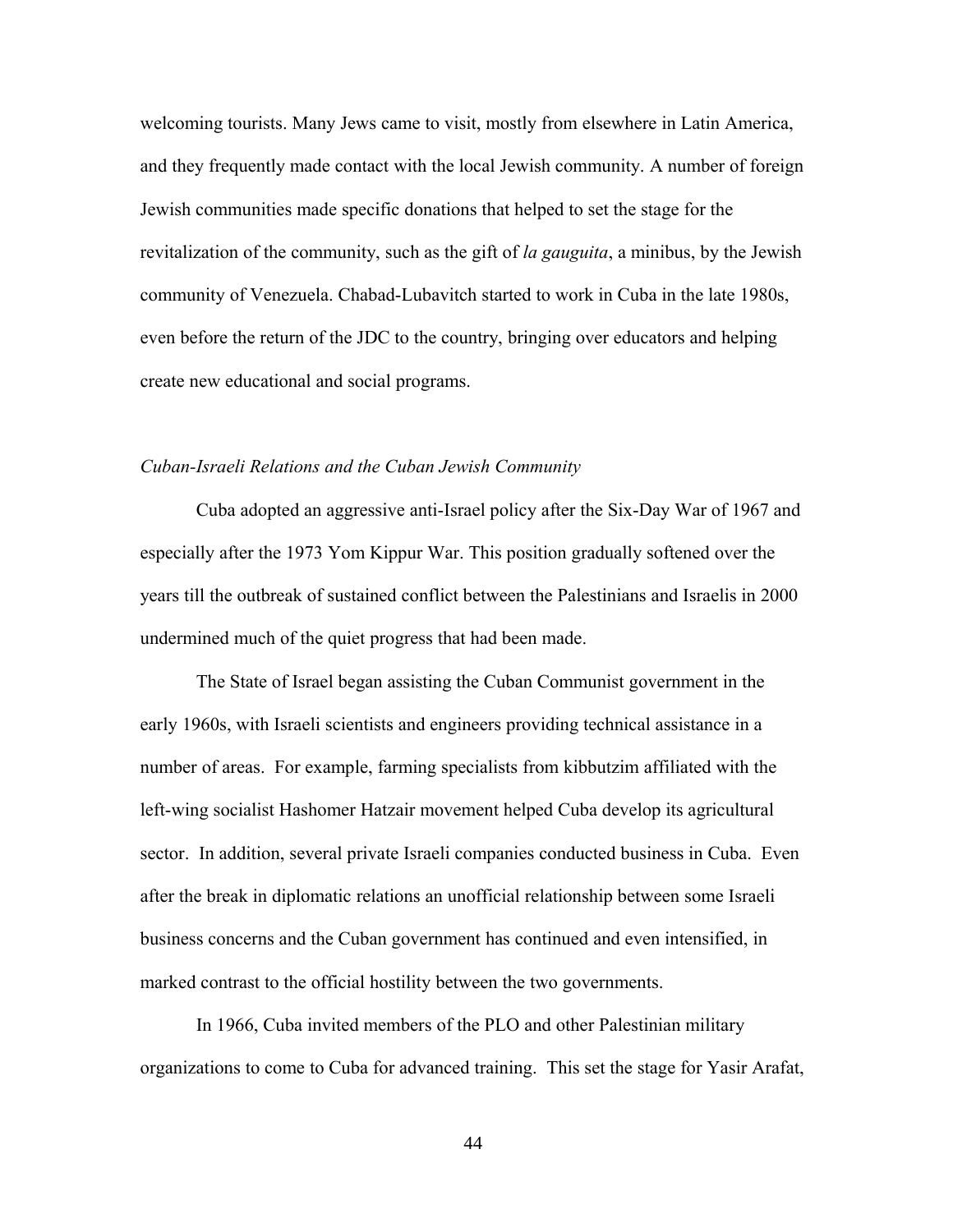George Habash, and other Palestinian leaders to pay official visits to Havana. Castro was eager to extend Cuba's influence in the Arab world beyond the Palestinians to Libya, Algeria, Syria, South Yemen, and elsewhere. There have been numerous reliable reports that Cuban military advisors helped train Spanish Basque fighters on Libyan soil, Polisario guerillas fighting against the Moroccan government in Algerian territory, and Communist government troops in South Yemen.

The outbreak of the Six-Day War in June 1967 came as the culmination of several weeks of growing political tension; Israel's Arab neighbors threatened to destroy the Jewish state, and Israel's preemptive strike in response to those threats was as remarkable as it was decisive. For Fidel Castro, the war offered an opportunity to fulfill his aspiration of playing a leading role among the nonaligned nations by supporting the Arab countries, which were part of the so-called third world. Furthermore, Israel was closely allied with the United States, and supporting the Arab cause would be another way of opposing American interests. Nevertheless, Castro hesitated. He had always maintained good relations with the Cuban Jewish community, and up until this point Cuban foreign policy had been generally sympathetic toward the State of Israel. The Soviet Union had broken diplomatic relations with the Jewish state in the aftermath of the war, which further complicated matters. Had Cuba had done the same, it would have appeared as if Castro was mimicking the Soviet line. Therefore, he avoided taking these steps immediately, but instead, while condemning what the Arab side referred to as "Israeli aggression," he placed the bulk of the blame on "American imperialism." Castro did not break diplomatic relations with Israel, and he criticized the Arab countries for their political and military failures.

45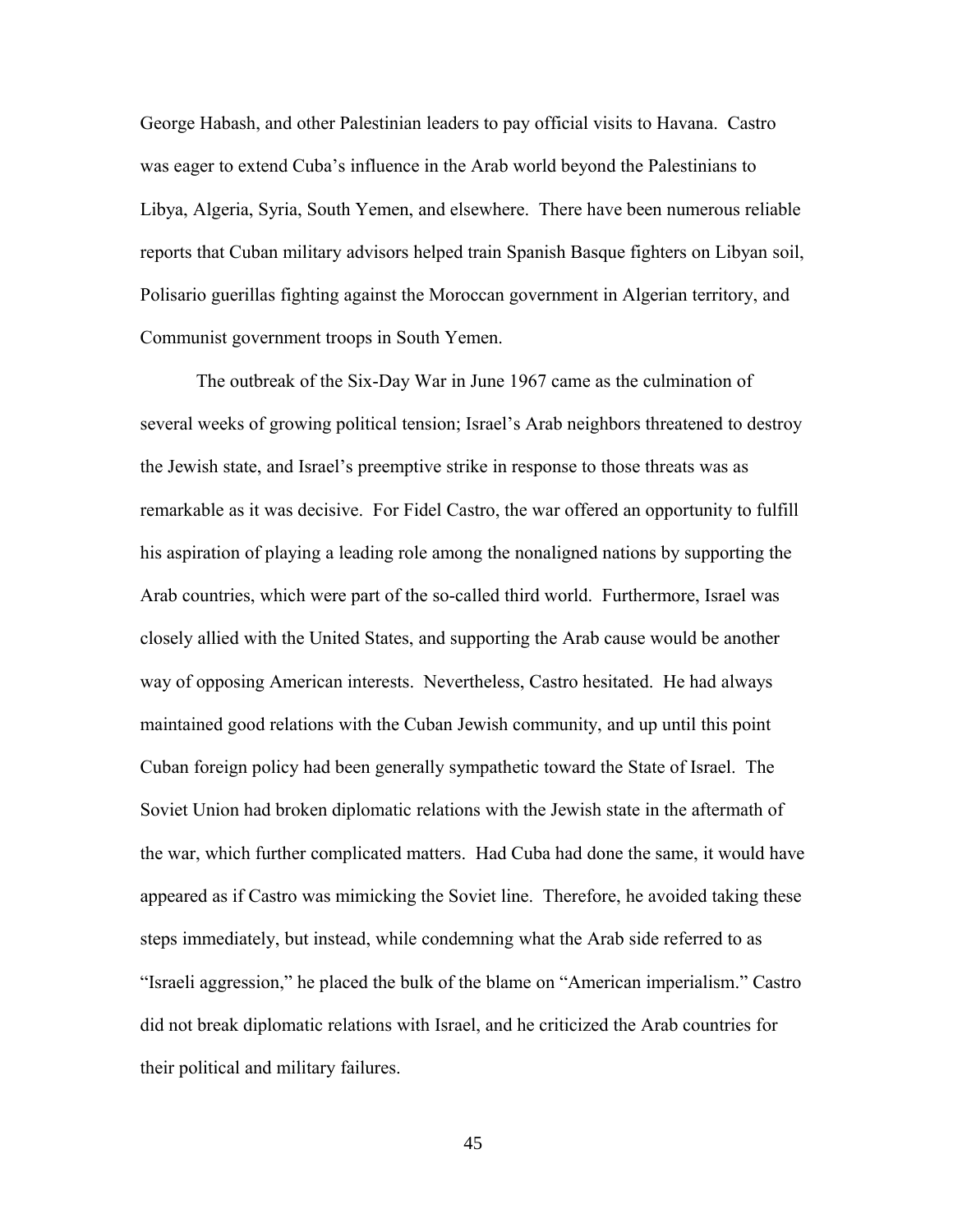To be sure, on June 23, 1967, Ricardo Alarcón Quesada, the Cuban ambassador to the UN, gave an incendiary speech criticizing the State of Israel in very strong terms. Alarcón argued that Israel had committed "armed aggression against the Arab peoples."[77](#page-45-0) Even more upsetting from a Jewish point of view, Alarcón described the Israeli preemptive strike as a "surprise attack, in the Nazi manner." Further, he opposed Israel's seeming ambition to annex the West Bank, Golan Heights, and Sinai Desert, "occupied by force of arms." This was the first time that any Cuban ambassador to the UN had condemned Israel in such unequivocal terms.

Alarcón, however, began his speech by declaring Cuba's opposition to any form of prejudice and stating that the Jews as well as the Palestinians deserved peace and justice. The diplomat argued that Cuba "as a matter of principle, [is] opposed to every manifestation of religious, national, or racial prejudice, from whatever source, and also objects to any political proclamation which advocates the destruction of any people or State. This principle is applicable to the Palestinian people… unjustly deprived of its territory, as well as the Jewish people, which for two thousand years has suffered racial prejudice and persecution, and during the recent Nazi period, one of the most cruel attempts at mass extermination."[78](#page-45-1)

Consistent with Castro's own determination, Alarcón put the lion's share of the responsibility on "North American imperialism." "Our position with respect to the State of Israel is determined by [its] aggressive conduct… as an instrument of imperialism against the Arab world… it is in the context of the global strategy of imperialism that the true meaning… of the aggression… is revealed. … The criminal war unleashed by the

<span id="page-45-0"></span><sup>77</sup> *Granma*, June 24, 1967.

<span id="page-45-1"></span><sup>78</sup> Ibid.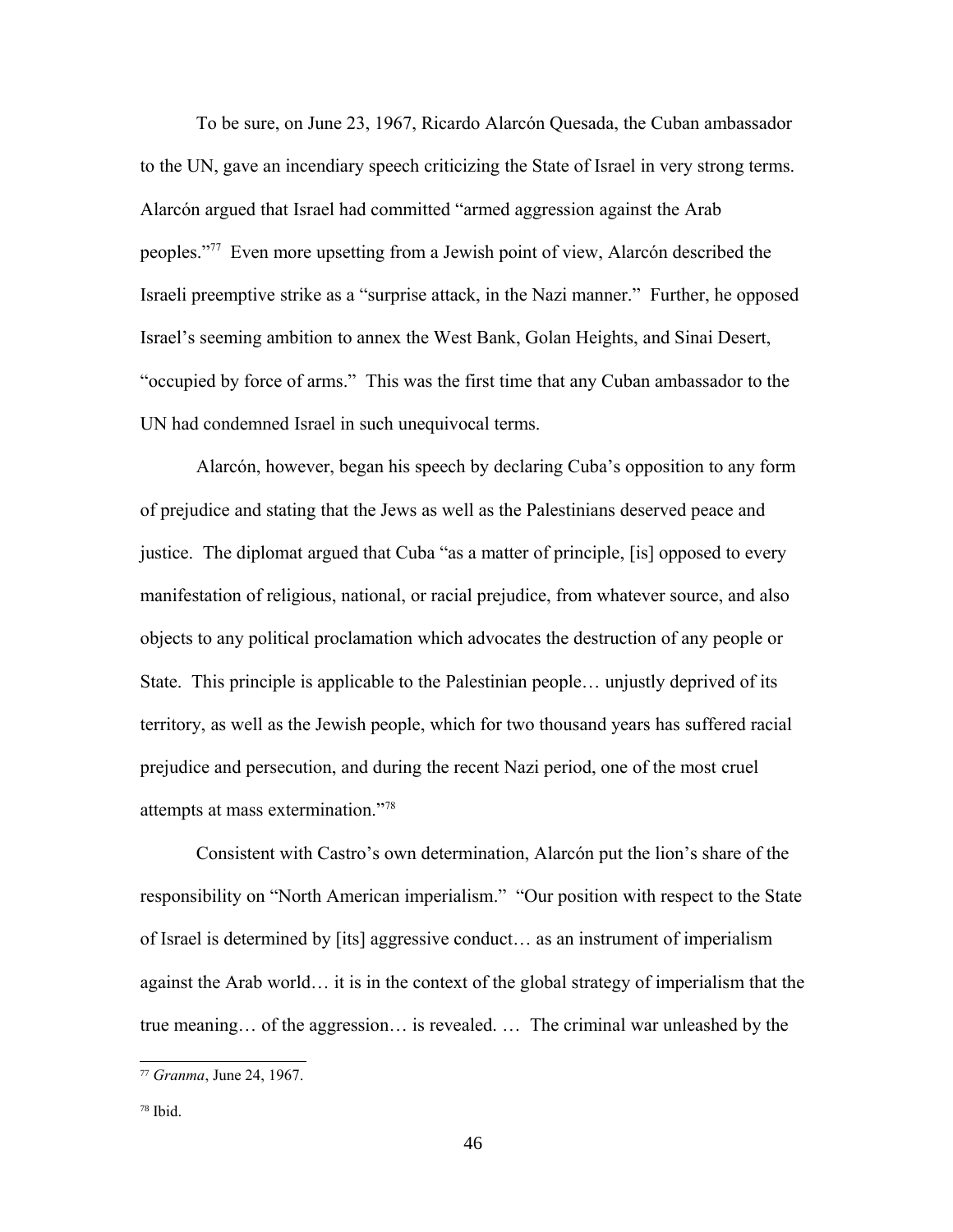imperialist government of the United States against the people of Vietnam, with absolute impunity, demonstrates this affirmation, if the experience of Korea, the Congo, and Santo Domingo... are not sufficient proof."<sup>[79](#page-46-0)</sup>

Alarcón suggested that "Yankee imperialism" was at the core of the problem in the Middle East and elsewhere. The Soviet Union had broken diplomatic relations with Israel; all of the Eastern European Communist countries, except for Romania, had done likewise. But Castro's foreign policy priorities were different from those of the Soviet Union: while the Soviet Union felt it was essential to maintain a dialogue with the United States, Castro wanted to stress what he believed to be the American role in the development of conflict throughout the world.<sup>[80](#page-46-1)</sup> Castro had a complex relationship with the Soviet Union. On one hand, he was a close ally, while on the other, he attempted to maintain as much independence as possible. As Susan Eckstein puts it, "Shaped by the Cold War, Castro never became a complete pawn of Moscow…he on occasion implemented policies at odds with Moscow's and he manipulated Cold War politics to his country's advantage."<sup>[81](#page-46-2)</sup>

In the years following the Six-Day War, Castro consistently refused to break diplomatic relations with Israel. But a few days before the Yom Kippur War in 1973, he succumbed to pressure. At this point, Castro was the leader of the pro-Soviet element among the Third-World countries. In Algeria to participate in a conference of

<span id="page-46-0"></span><sup>79</sup> Ibid.

<span id="page-46-1"></span><sup>80</sup> Cuban diplomats sarcastically called the Soviets "big tailors" because they were "taking measures," trying to look like they were doing things when they actually were doing nothing. In contrast, the revolutionary Cubans prided themselves on being doers.

<span id="page-46-2"></span><sup>81</sup> Susan Eva Eckstein, *Back from the Future: Cuba Under Castro* (Princeton, N.J., 1994), p. 5.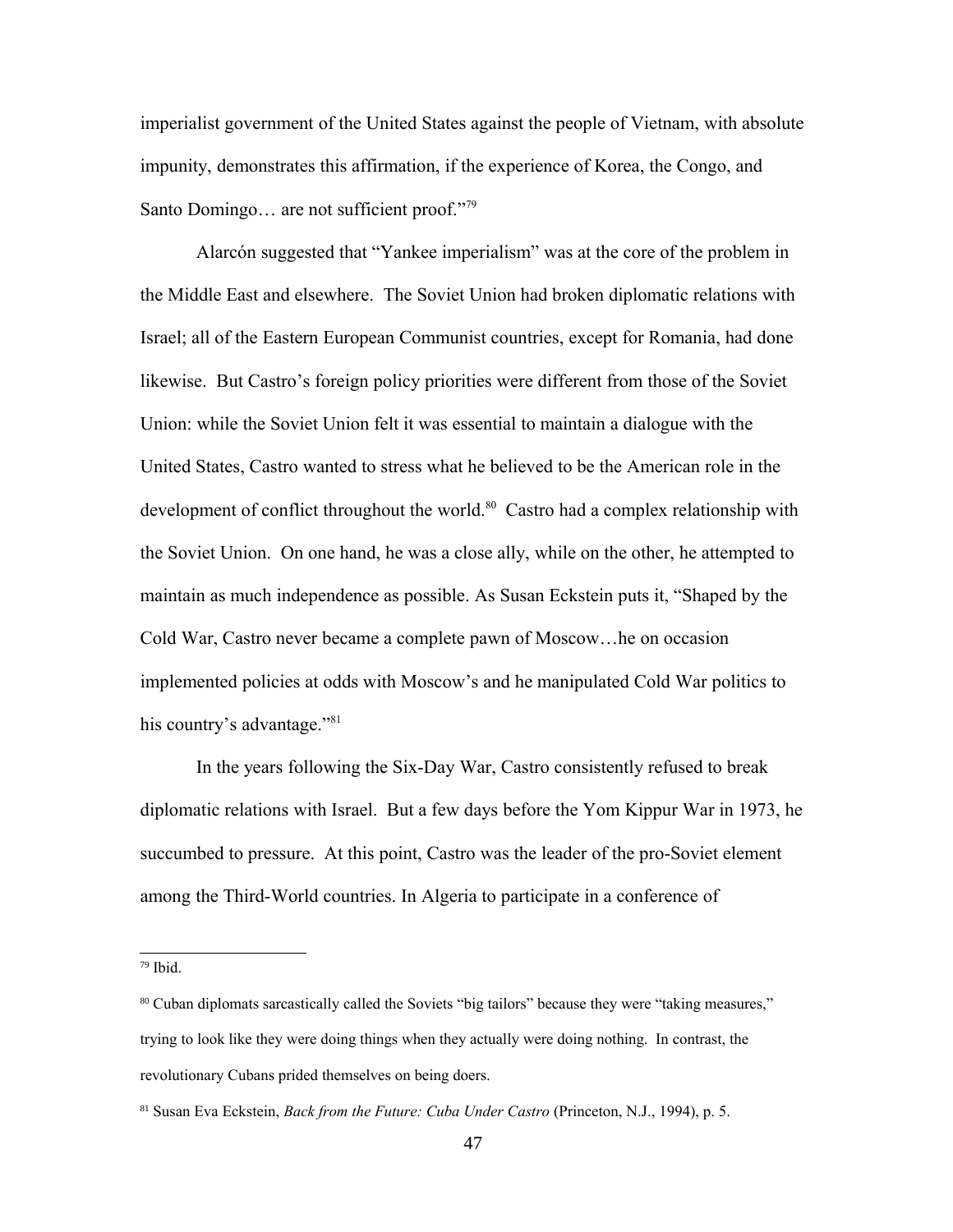nonaligned nations, Castro was looking forward to refuting the idea, supported by the Chinese, that there were two imperialisms threatening the world, one from the United States and the other from the Soviet Union. Castro spoke for only half an hour, and his speech drew tremendous criticism. The exiled Prince Norodom Sihanouk of Cambodia, for one, cited the recent history of his own country as a classic example of how the two imperialistic powers had colluded to destroy countries and nations.

More seriously, Colonel Muammar Qaddafi, the Libyan leader, went so far as to state that Cuba had no business belonging to an organization of nonaligned states because Cuba was, like Uzbekistan or Czechoslovakia, allied with the Soviet Union. Qaddafi's verbal attack nearly caused the conference to break up in chaos. Castro needed to make a dramatic gesture to save his reputation as a third-world leader, and so he announced that he had been persuaded to sever diplomatic relations with the State of Israel. Qaddafi rushed over to Castro and gave him a big hug. *Granma*, an official Cuban government newspaper, reported that Castro's announcement was greeted with a standing ovation that "seemed to last forever."<sup>[82](#page-47-0)</sup>

There is no doubt that breaking diplomatic relations with Israel was Castro's spur-of-the-moment personal decision, and it caught the Cuban government bureaucracy completely by surprise. But the country's officials and its media quickly fell into line. During the Yom Kippur War that broke out soon thereafter, a contingent of Cuban soldiers actually participated in tank battles on the Syrian side. Cuba portrayed Israel not only as the aggressor but also as having committed atrocities against civilians, particularly Syrians. Cuba became one of the most extreme anti-Israel voices on the international scene, even lobbying against the Egyptian-Israeli peace process and lining

<span id="page-47-0"></span><sup>82</sup> *Granma*, Sept. 16, 1973.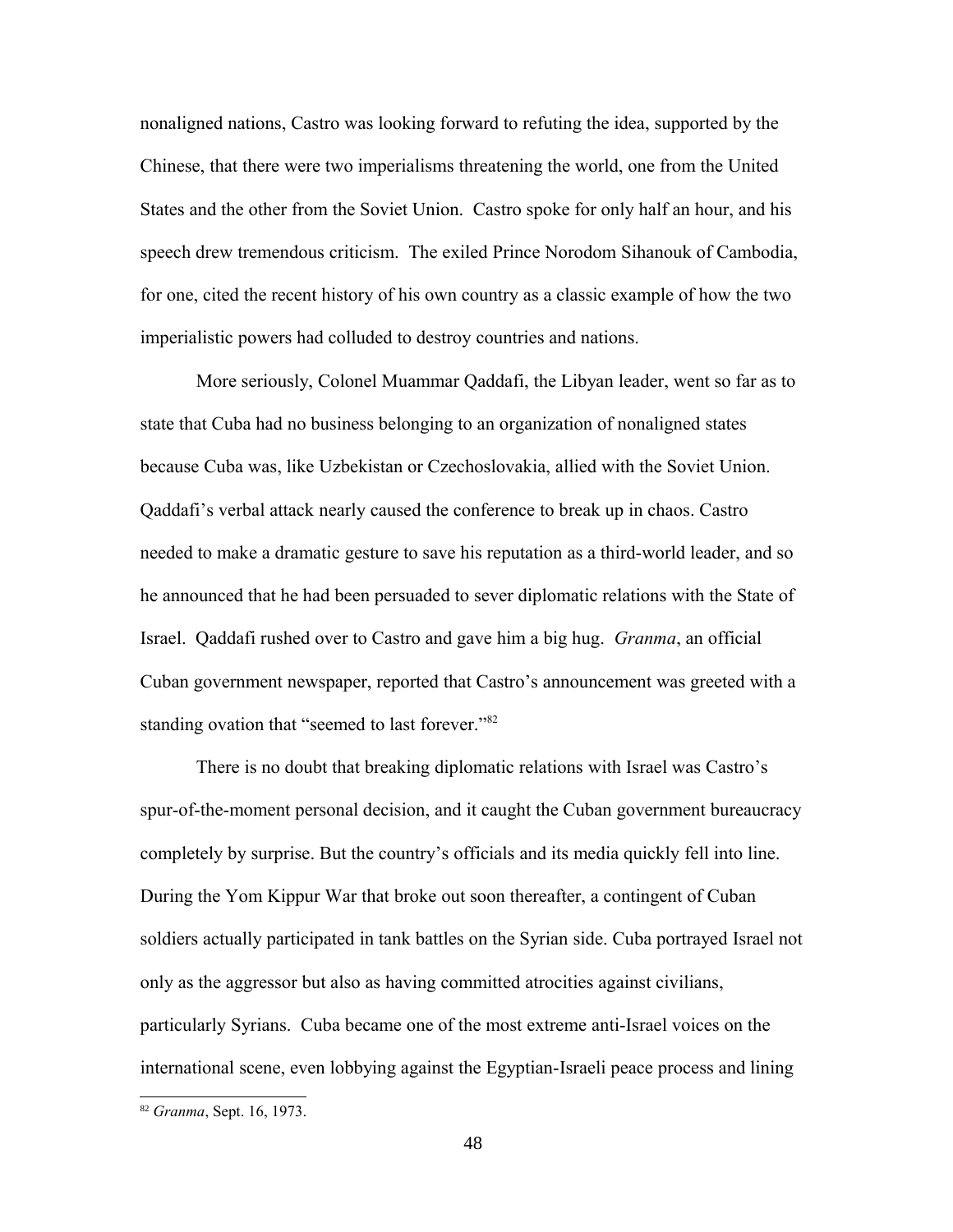up as one of the sponsors of the "Zionism is Racism" resolution adopted by the UN General Assembly on November 10, 1975. The government newspaper called this resolution a "forward step by the peoples of the world" which "left no doubt about the identical imperialist origins and racist structure of the Israeli Zionist regime that is occupying Palestine and the one that is exploiting the black masses of Zimbabwe and South Africa."<sup>[83](#page-48-0)</sup>

In November 1974, PLO leader Yasir Arafat visited Cuba, where the government gave him a high-level reception and Cuba's highest decoration, the Order of Playa Girón. In 1975, in his opening report to the Congress of the Cuban Communist Party, Castro strongly attacked Israel as a tool of "U.S. imperialism," which the American government was using to threaten the territorial integrity of the Soviet Union along its southern flank.<sup>[84](#page-48-1)</sup> The congress adopted a strong statement in support of Palestinian national rights. In December 1975, Castro confirmed reports that Cuban troops had been sent to Syria before the 1973 war, a public demonstration that his anti-Zionism had moved from the realm of polemics into actual military involvement on the Arab side.

On October 12, 1979, in a speech at the UN, Castro claimed that the State of Israel was committing genocide against the Palestinian people, similar to the "genocide that the Nazis once visited on the Jews."[85](#page-48-2) Castro stated that the Palestinians were "living symbols of the most terrible crime of our era," thus inferring that Israeli crimes

<span id="page-48-0"></span><sup>83</sup> Ibid., Jan. 18, 1976.

<span id="page-48-1"></span><sup>84</sup> *Granma Weekly Review*, Jan. 4, 1976.

<span id="page-48-2"></span><sup>85</sup> Allan Metz, "Cuban-Israeli Relations: From the Cuban Revolution to the New World Order," *Cuban Studies* 23, 1993, p. 123, quotes from the official UN proceedings.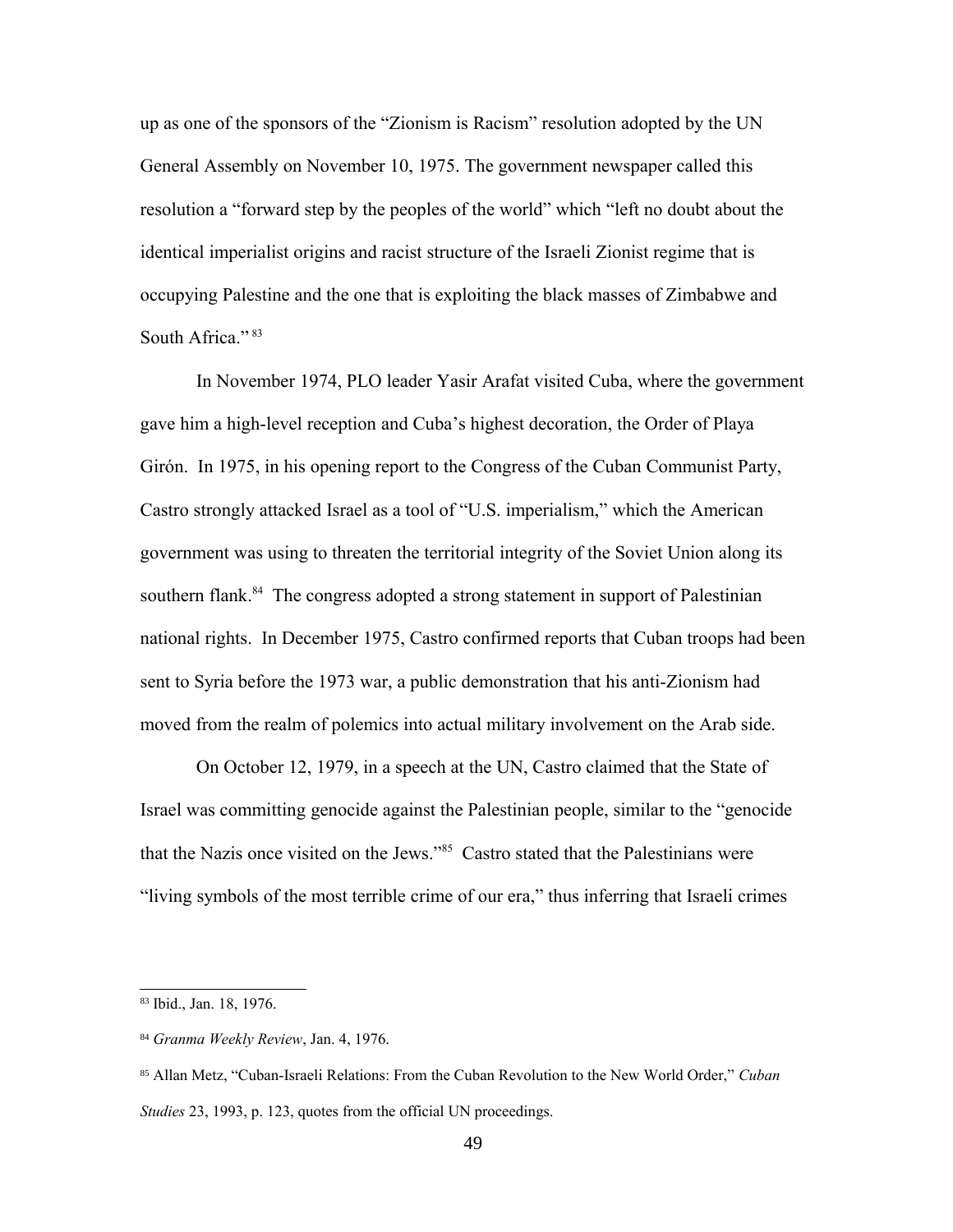against the Palestinians were worse than anything that had been done in Uganda, Vietnam, or Cambodia. [86](#page-49-0)

This was certainly a dramatic change in Cuban policy, but Allan Metz has argued that it did not cause Castro any sleepless nights: "Principle may have had nothing to do with the abrupt change in Cuban policy toward Israel. In this respect, he was no different from others who wielded arbitrary power. At any rate, the main reason for Castro's shift in his policy toward Israel was pure and simple opportunism. And once he embarked on this new policy, he sought to gain as much benefit as possible. Castro proved to be very successful because he bolstered his ambition of portraying himself as a third-world leader while simultaneously gaining the appreciation of the Soviet Union."[87](#page-49-1)

Castro's new Israel policy made things difficult for Cuban Jews, especially as the turn against the Jewish state coincided with a period of deterioration within the Cuban Jewish community that had nothing to do with the Middle East. In 1975, the Patronato's kosher restaurant closed down, and the "Jewish" public school with its afternoon Hebrew school came to an end. Hebrew classes, instead of being conducted daily, were reduced to once a week, and came close to being stopped entirely. It appeared that the community no longer had the critical mass necessary to sustain a viable Jewish life. Moisés Baldás, the leader of the Jewish community, had worked hard to cultivate good relations between Cuba and Israel, and the turn toward virulent anti-Zionism, coinciding with other danger signals for the Jewish community, made it impossible for him to function effectively as the representative of Cuban Jewry. In 1981, as noted above,

<span id="page-49-0"></span><sup>86</sup> *Granma Weekly Review*, Oct. 21, 1979, quoted in Halperin, *Taming of Fidel Castro*, p. 254, n. 16.

<span id="page-49-1"></span><sup>87</sup> Metz, "Cuban-Israeli Relations," p. 123.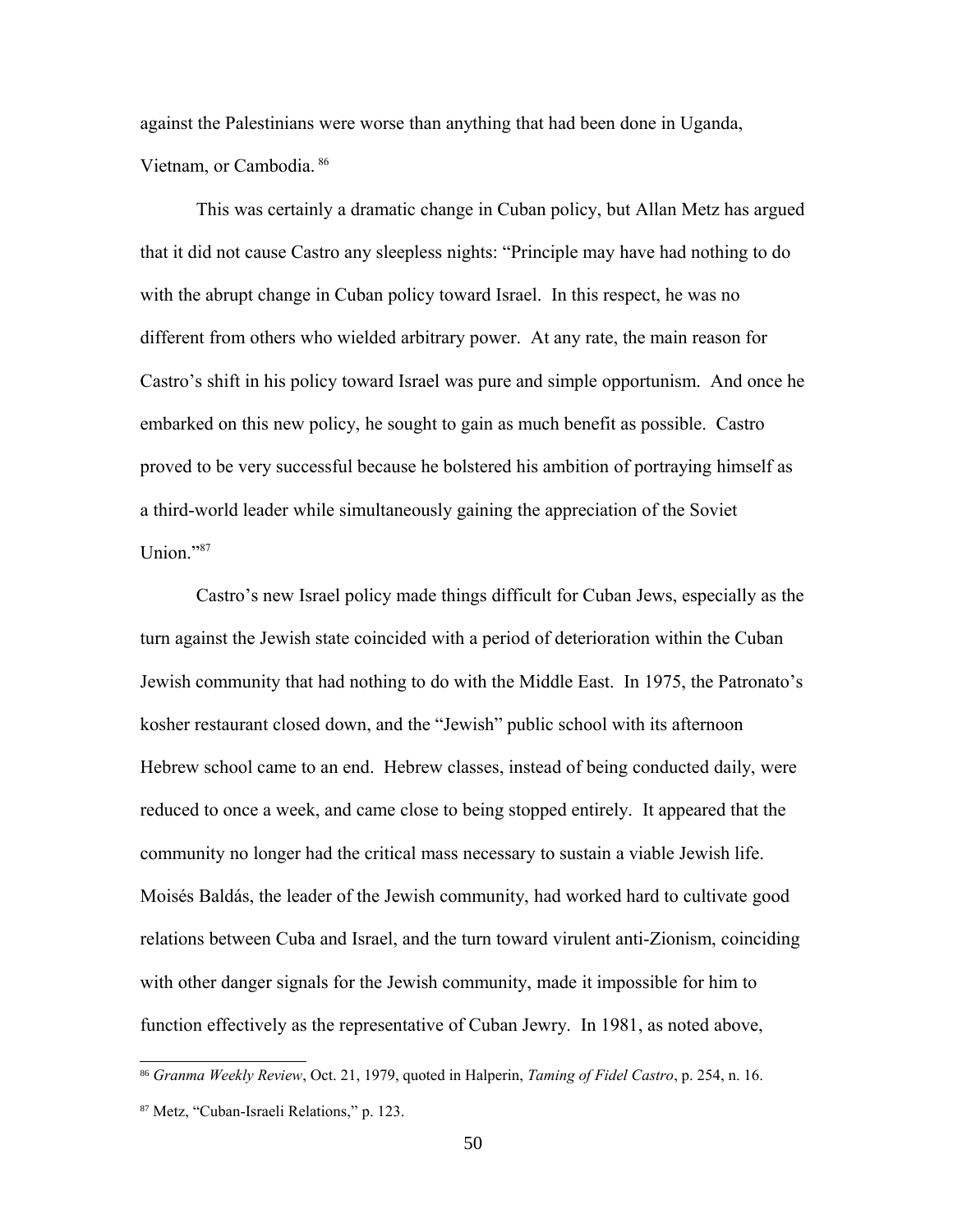Baldás settled in Israel. José Miller Fredman, his protégé and successor, long a supporter of the revolution, had to be particularly careful in presenting his views on Israel and Zionism, since, while the Jewish community looked to the Jewish state as a treasured homeland, the government portrayed it as a tool of Yankee imperialism.

By the late 1980s, there were signs that Cuban-Israeli relations were warming up again. In 1988, Castro was reported to have told Venezuelan Jewish leaders traveling in Cuba that "Cuba has a lot to learn from Israel."[88](#page-50-0) That same year, an official economic delegation from Cuba visited Israel to study irrigation methods; Israel had pioneered a number of innovative techniques, and this was of great importance to Cuban agricultural specialists who were trying to improve citrus production. Since 1988, Israeli experts have continued to provide technical assistance in this area, in methods of growing other agricultural products, and even in fishing.

These contacts preceded, if only by a short period, the crisis that engulfed Cuba after the fall of Communism in Eastern Europe. By June 1990, Cuba had opened unofficial lines of communication with Israel, using the left-wing socialist party Mapam, whose ideology seemed congenial to Cuban socialist principles, as the conduit. Castro's primary concern after the fall of Soviet Communism was the survival of his regime, all other factors taking a back seat. Despite Cuba's acute need for oil in the aftermath of the Soviets' withdrawal of subsidies, Cuba had little to gain politically from a virulent anti-Israel position at a time when Arab countries were beginning to sign peace treaties with Israel

But Israeli support for the American embargo against Cuba remained a source of tension. In November 1999, the State of Israel was the only country to join with the

<span id="page-50-0"></span><sup>88</sup> "Around the Hemisphere: Cuba," *Latin American Report,* Dec. 1988, p. 5.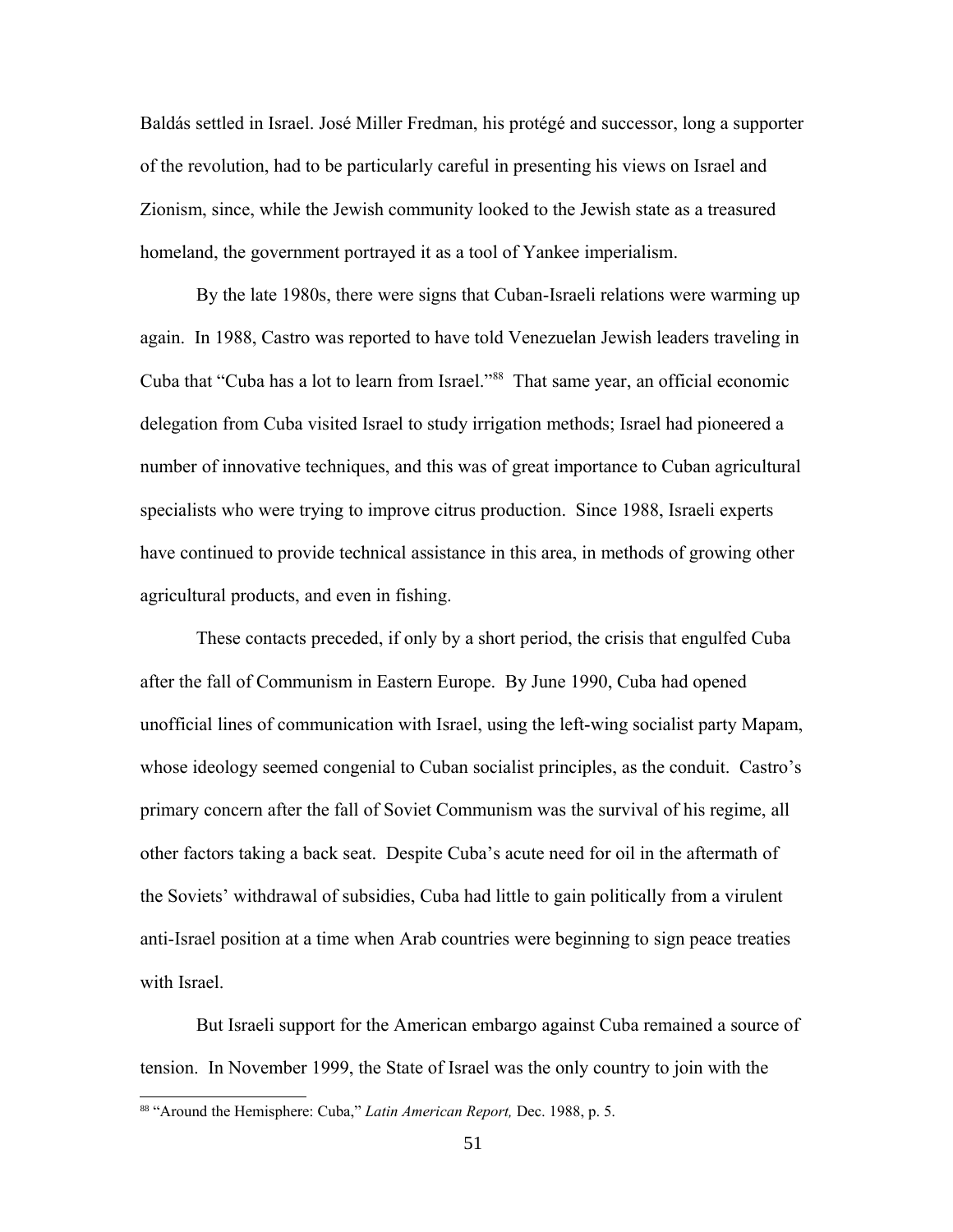United States against a UN vote to end the embargo. *Granma,* a Cuban government newspaper, featured the vote on its front page, noting that 157 nations had voted to end the economic embargo. The headline read "The World Against the Blockade," with a subheading: "Two countries NO: United States, Israel."<sup>[89](#page-51-0)</sup> Conversely, because of its alignment with the Arab countries, the Cuban government voted against Israel on various issues at the UN.

The question of Cuba's policy toward Israel was addressed by a delegation from the American Jewish Congress, led by its president, Jack Rosen, in July 1998. The delegation, which said it was ready to "look seriously" into calling for an end to the U.S. economic boycott of Cuba, met with President Castro for a six-hour dinner at the presidential palace. Delegates expressed their disappointment that Cuba was the only country in the Western Hemisphere to vote against rescinding the UN's "Zionism is Racism" resolution, and Castro responded that he was actually unaware of the position taken by the Cuban delegation at the UN. As it happened, Ricardo Alarcón, the Cuban U.N. representative who actually cast the vote, was present at the dinner, and, not surprisingly, he did not offer to field the question. Other Cuban officials informally told Rosen that the vote was to be expected, given the fact that Israel voted against Cuba on virtually every matter.

In June 2001, the Cuban government expressed strong support for the Palestinians at a two-day UN-organized regional forum on the Middle East conflict held in Havana and attended by representatives from 45 countries. Cuban foreign minister Felipe Perez Roque told the forum: "There will be no fair and lasting peace in the region until an independent Palestinian state is proclaimed, with eastern Jerusalem recognized

<span id="page-51-0"></span><sup>89</sup> *Granma*, Nov. 10, 1999, p. 1.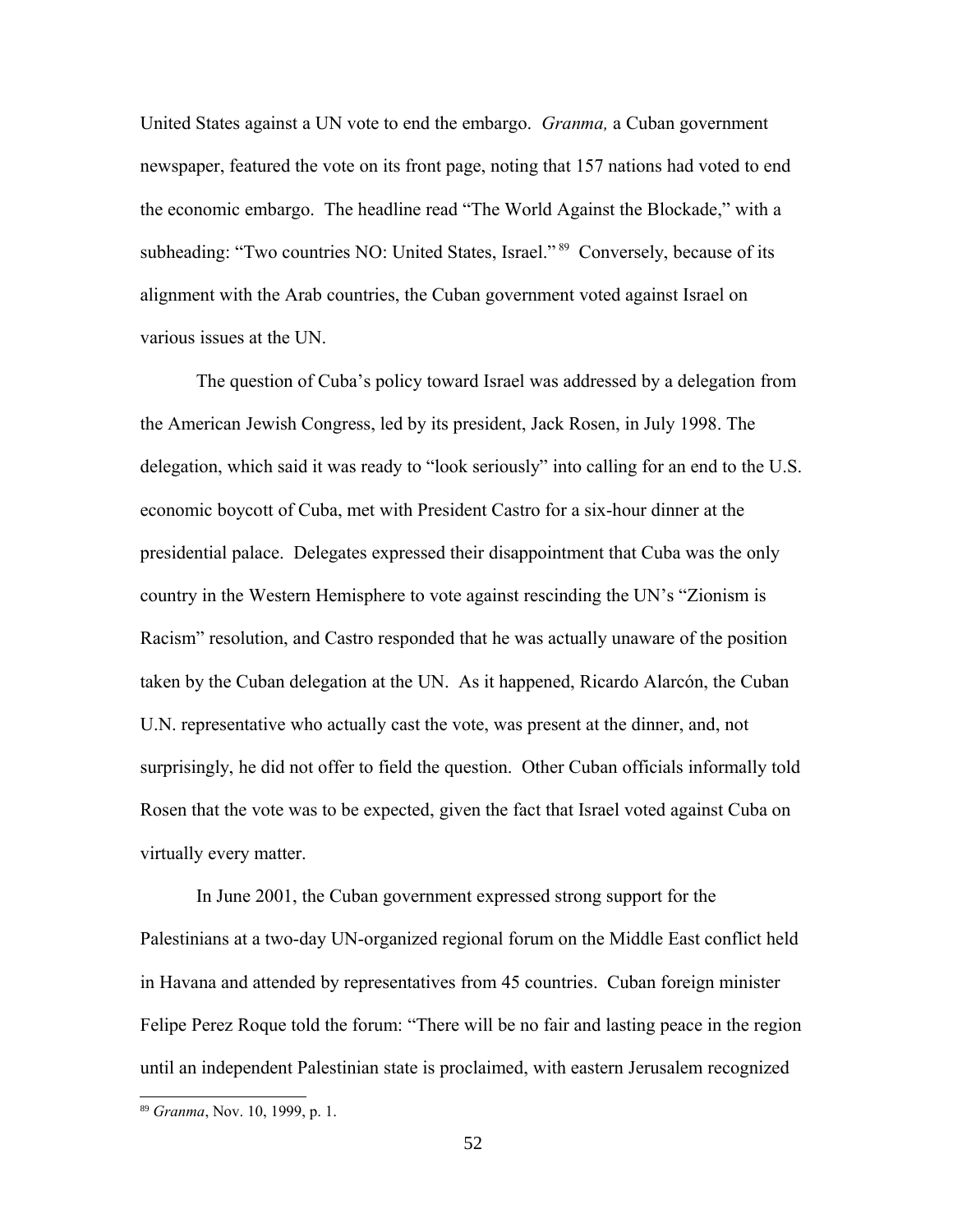as its capital." Farouk Kaddoumi, the head of the PLO's political department, exclaimed, "Cuba has been the Palestinian people's best friend in our fight for the peace and stability of the Middle East." Perez Roque went on to connect Israel's alleged "crimes" with the political support it received from the United States. "Israel's killing machinery has been developed and perfected for years thanks to the financial, military and technological aid of the United States, its unconditional ally which shares responsibility for the grave violations of the Palestinian people's basic human rights." [90](#page-52-0)

Following the forum, President Castro personally led a demonstration of solidarity with the Palestinian people held in the "anti-imperialist" plaza built during the Elián González controversy, directly across from the United States Interests Section on the Malecón (seaside promenade) in Havana. A student addressed the approximately 10,000 people with the words: "We want to demand the end of the genocide against our brother Arab nation. Long live the heroic Palestinian people! Long live the Arab people who fight against Imperialism! Socialism or death!"<sup>[91](#page-52-1)</sup> Speakers alternated with poets, singers, and even pantomime artists acting out scenes of violence from the Middle East. Yasir Arafat wrote to thank Castro for his enthusiastic support. Arafat stated, "It was with great emotion that we have seen your excellency with the Palestinian flag on your shoulders leading a massive show of solidarity with our heroic people. I consider this show of unbreakable friendship and firmness in Havana as a strong and effective message on the part of a loved international leader who enjoys great world prestige."<sup>[92](#page-52-2)</sup>

<span id="page-52-0"></span><sup>90</sup> "Cuba backs Palestinians at U.N. forum in Havana," Reuters report, June 12, 2001.

<span id="page-52-1"></span><sup>91</sup> "Castro leads pro-Palestinian rally in Cuba," *Ha'aretz,* June 15, 2001, p.1.

<span id="page-52-2"></span><sup>92</sup> "Arafat agradece el apoyo de Castro," *El Nuevo Herald*, June 22, 2001. Thanks to Prof. Jaime Suchlicki for faxing me a copy of this article.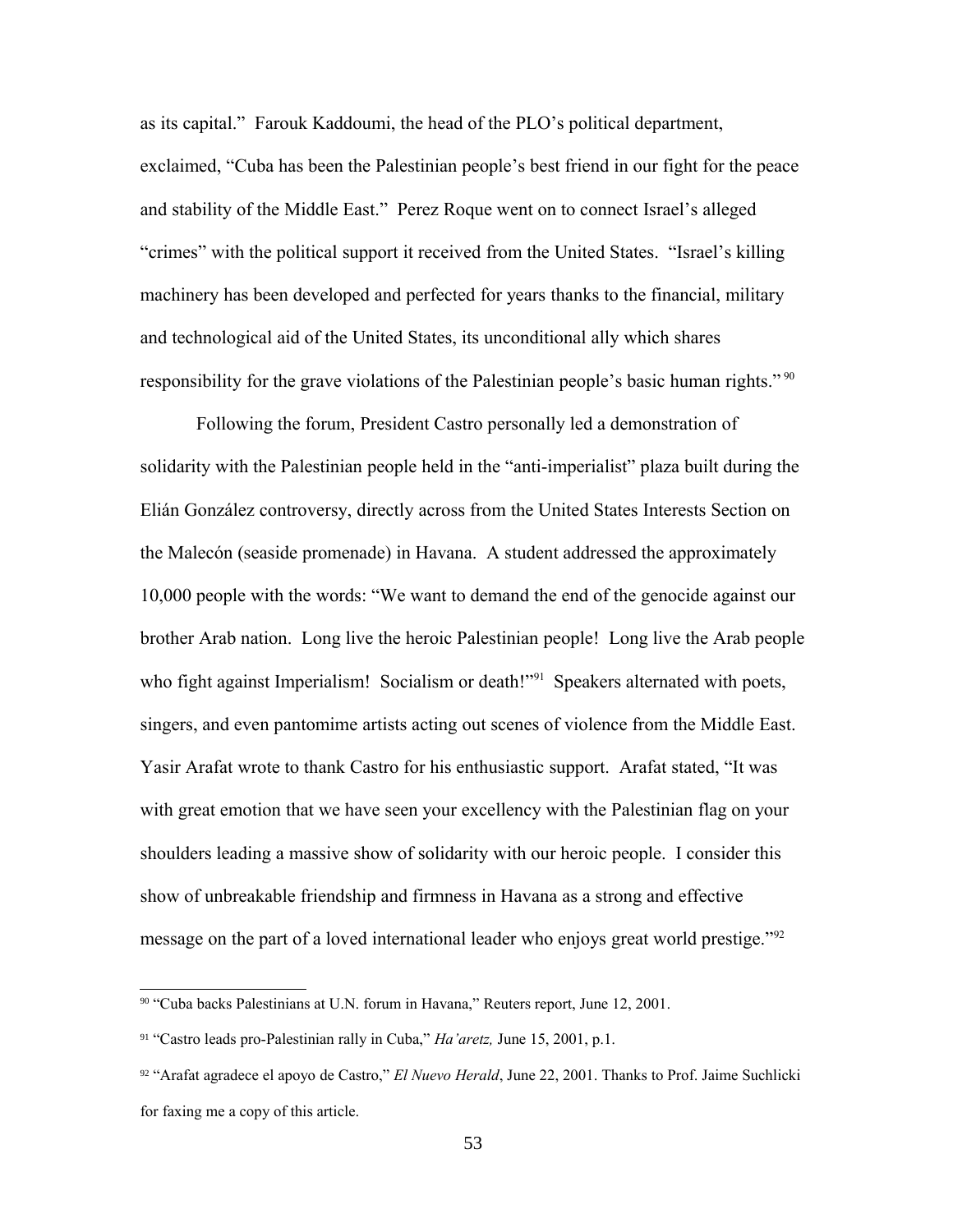It deserves emphasis that anti-Zionist or anti-Israel policies pursued by the Cuban government in the 1970s, 1980s, and later did not result in any increased local anti-Jewish activity. There remains a great deal of sympathy for Jews among the Cuban people and among government officials, and this carries the seeds for improved relations with the State of Israel in the future.

#### *The Fall of Communism and the New Religious Environment*

Soon after Mikhail Gorbachev came to power in the Soviet Union in 1985 he embarked on a course of reform, and the fallout was immediate. Within a year, virtually all of the Eastern European states had started the long and difficult process of transformation into democracies with free-market capitalism. The final, dramatic conclusion occurred on November 9, 1989, with the fall of the Berlin Wall, followed soon thereafter by the unification of Germany.

With European Communism dying, Castro had to face the loss of his few remaining allies in 1989 and 1990. On December 20, 1989, U.S. forces invaded Panama, and Manuel Noriega's cocaine-financed government toppled almost immediately. On February 25, 1990, the Nicaraguan Sandinistas called an election and were defeated by Violeta Barrios de Chamorro. Castro took the loss hard, since he had considered Sandinista leader Daniel Ortega not only a political ally but also his "revolutionary son." Ortega's defeat left the Cuban government with no close ideological allies in the entire region.

There were those who expected the Communist Cuban government to fall just as quickly as those in Eastern Europe. *Miami Herald* journalist Andres Oppenheimer

54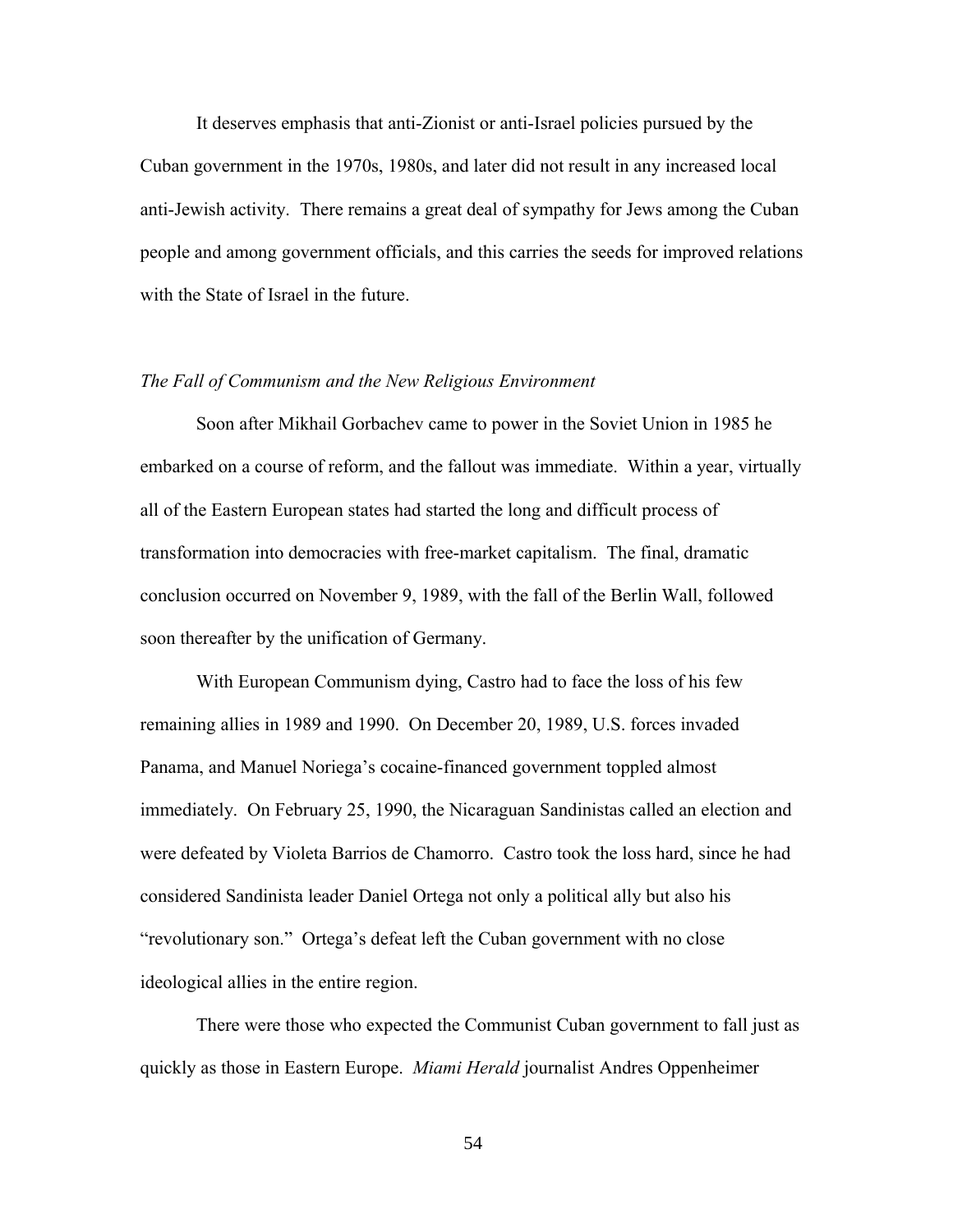# named his 1992 book *Castro's Final Hour: An Eyewitness Account of the*

*Disintegration of Castro's Cuba*. The book described the withdrawal of Soviet support, the apparent dissatisfaction even among the highest-ranking politicians and military leaders, the loss of Cuba's regional allies, and the terrible shortages of almost all consumer goods—a situation of economic stringency that Cubans came to call, euphemistically, the "special period." Oppenheimer can be forgiven for feeling confident that Cuba had indeed reached "Castro's final hour," and he was not alone. *Time* magazine crowed, "Castro's Cuba—The End of the Dream"; *U.S. News and World Report* wrote about "Fidel Castro's Last Battle*"*; while the *New York Times* titled one article, "The Last Days of Castro's Cuba." *Newsweek* more accurately described what was going on in the country as "Cuba's Living Death," and *Life* magazine titled one report, "Waiting for the end in Cuba."[93](#page-54-0) *Life* magazine has since ceased publication for the second time, but Fidel Castro, in 2001, goes on.

With Communism in retreat throughout the world, Cuba has successfully redefined itself and avoided radical political change. One tactic has been the co-optation of previously excluded groups, such as religious believers, a policy that has yielded the added benefit of helping develop relationships with foreign-based programs of a religious nature that provide economic aid.

For more than two decades, the government has gradually increased religious freedom, though the rapprochement between religion and state is both complex and ambivalent.<sup>[94](#page-54-1)</sup> At the same time that the government has been easing the old restrictions

<span id="page-54-0"></span><sup>93</sup> The headlines are cited in Tom Miller, *Trading with the Enemy: A Yankee Travels Through Castro's Cuba* (New York, 1992), p. xxii.

<span id="page-54-1"></span><sup>&</sup>lt;sup>94</sup> John M. Kirk, *Between God and the Party: Religion and Politics in Revolutionary Cuba* (Tampa, 1989).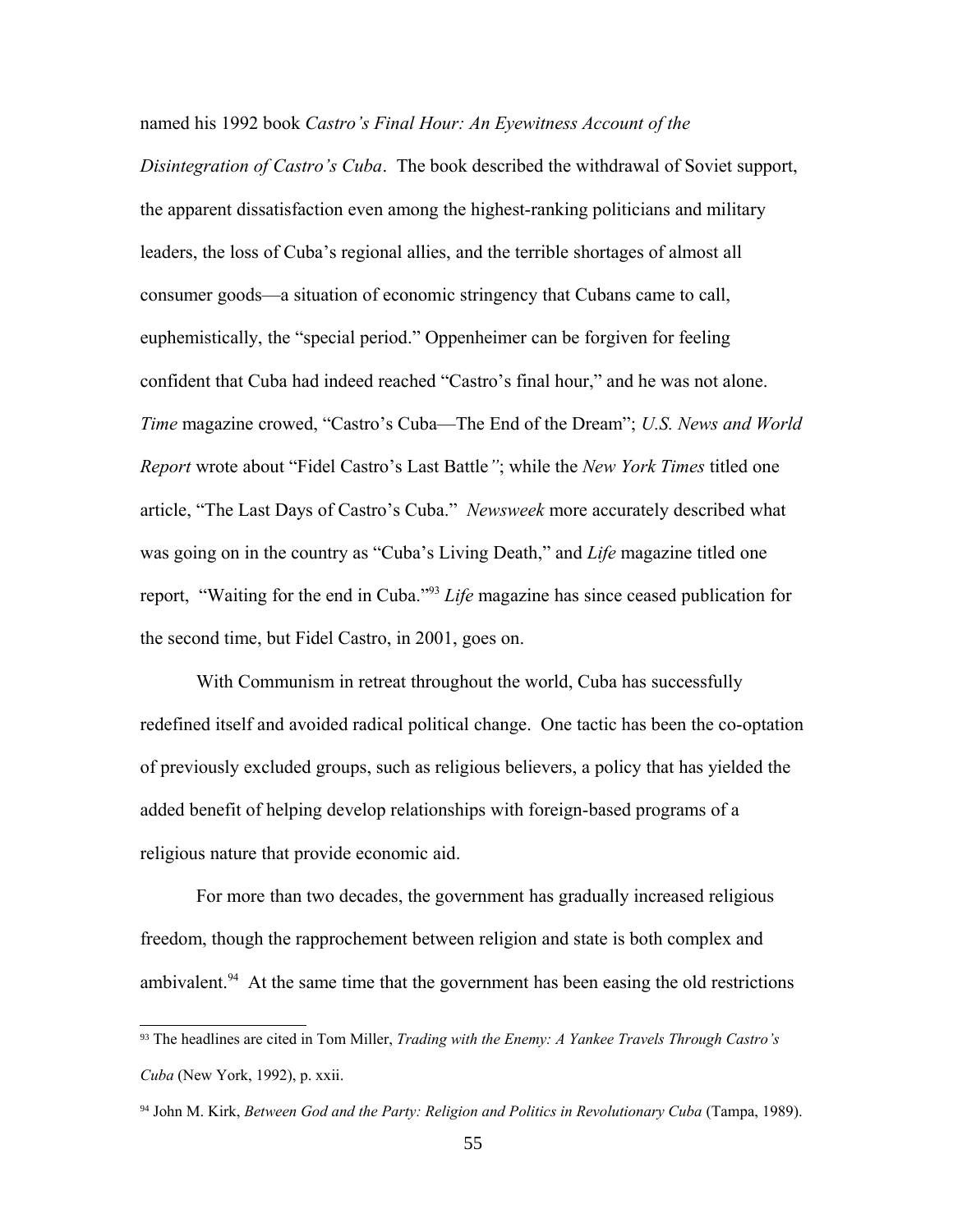on religious activities, Cubans have demonstrated an increased level of interest in religious participation, but there may not be a simple cause-and-effect relationship between the two trends. Jorge Ramirez Calzadilla of the Center of Psychological and Sociological Research in Havana argues that the resurgence of religion in Cuba has little to do with government policy but is in large measure a response to the spiritual and economic crisis brought on by the collapse of the Soviet Union and the economic rigors of the "special period."[95](#page-55-0)

This is a widely held view. Today few Cubans take Communism seriously, and they are looking for something to believe in. When Rabbi Jeffrey Salkin of the Community Synagogue of Port Washington, New York, visited Cuba during Passover in 1997, he asked some of the university students he met why there was so much interest in religion. "They had one answer," reported Salkin: "'Communism is a spiritual failure."<sup>[96](#page-55-1)</sup> Aside from the spiritual vacuum, there are other needs that religion fills. In Cuba, money is scarce; there are no multiplex cinemas, no Disney theme parks, and no shopping malls. Churches and synagogues provide a place to meet, mingle, and be entertained. They offer classes, services, and even festive dinners.<sup>[97](#page-55-2)</sup>

The Communist government had never banned religious affiliation or activity for the general public, although it was forbidden for members of the Communist Party. Still, since the authorities viewed it with disfavor, many Cubans believed that involvement with a church or synagogue could stigmatize them and stunt their career

<span id="page-55-0"></span><sup>95</sup> Eloy O. Aguilar, "Religion Grows in Cuba," Associated Press report, Aug. 18, 1997.

<span id="page-55-1"></span><sup>96</sup> Rabbi Jeffery K. Salkin, "Cuba: A Preparation for Liberation," sermon delivered on Shabbat Chol Ha-

Mo'ed Pesach, Apr. 19, 1997, at the Community Synagogue, Port Washington, New York.

<span id="page-55-2"></span><sup>97</sup> Tom Masland, "Learning To Keep The Faith," *Newsweek*, Mar. 13. 1995, p. 30.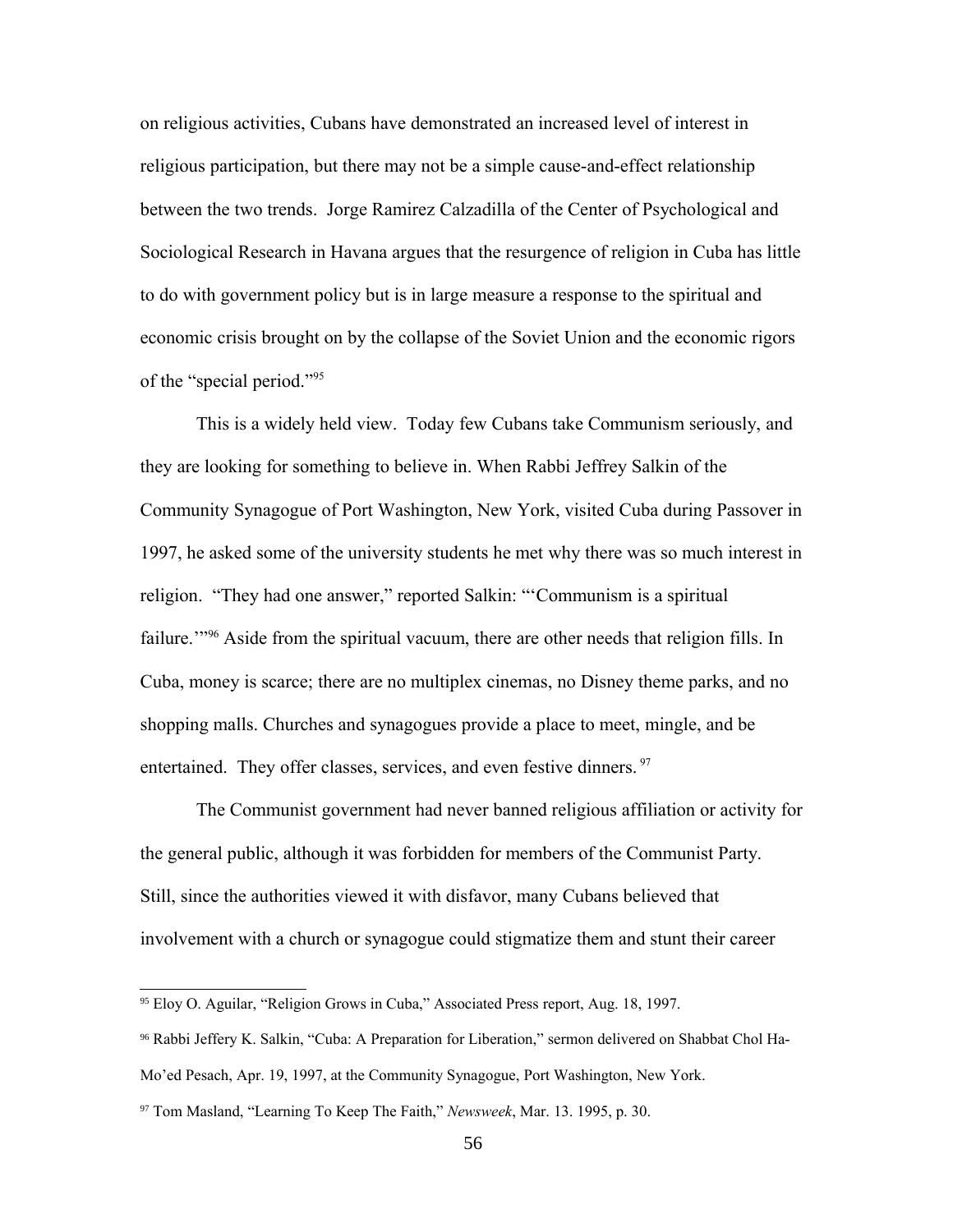opportunities. Thus the Cuban Communist Party's repeal of the prohibition on religious involvement for members in October 1991 came as a great surprise. The Cuban constitution was then revised to state that education would henceforth be "secular," rather than "atheistic," as set forth in the previous version. The old Marxist-Leninist philosophical definition of the Cuban state was also excised from the constitution.

In the decades following the 1959 revolution, most congregations of all religions had become accustomed to seeing a steady decline in membership. Many of the most devoted church members, fearful of religious intolerance, left the country in the early years, and those who remained often distanced themselves from religious activity. That is no longer the case. Today, Christian churches are growing exponentially, the number of baptisms jumping from 25,258 in 1979, to 50,979 in 1990, and 62,664 in 1992.[98](#page-56-0) Although some of the "new faithful" are returning to the churches they were raised in, many are former atheists with no previous history of religious involvement.

The rising fortunes of Judaism have been directly tied to the successes of other Cuban religious groups.

Pope John Paul II's visit to the country on January 25, 1998, had a profound impact on the whole country. Enrique Lopez Oliva, a professor of the history of religion at the University of Havana for many years and now a freelance journalist, emphasized its significance: "Do you remember that John Reed book about the Bolshevik Revolution, *Ten Days That Shook the World*? Well, we can call this 'Five Days that Shook Cuba."<sup>[99](#page-56-1)</sup> Speaking to hundreds of thousands of Cubans gathered in Plaza de la Revolución for the final Mass of his historic visit, the pope argued that atheism could

<span id="page-56-0"></span><sup>98</sup> These statistics were culled from the *Amario Pontífica Vaticano*.

<span id="page-56-1"></span><sup>99</sup> Interview with Enrique Lopez Oliva, June 2000.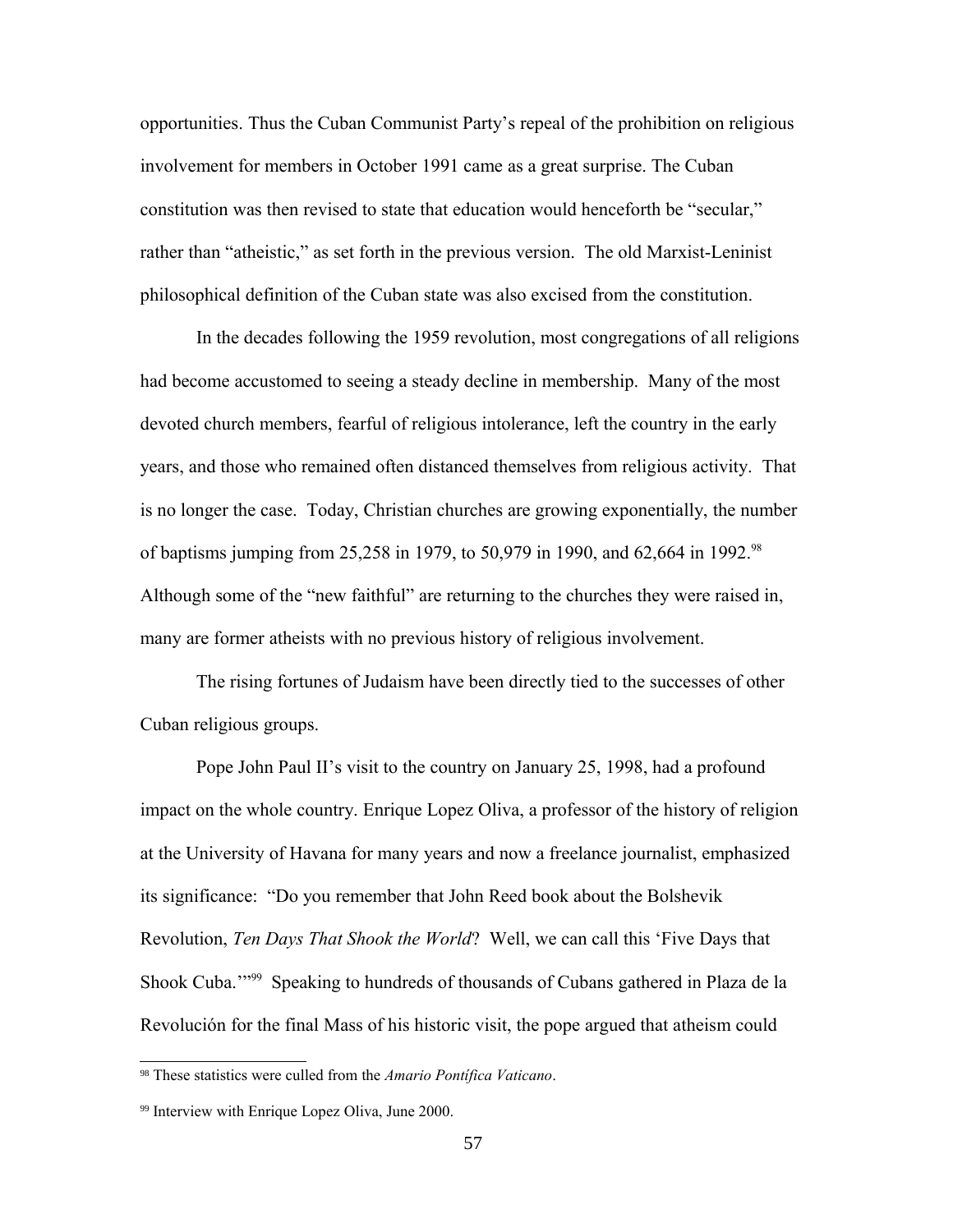not be the official ideology of a modern state. Rather, he said, personal freedom was the only way to achieve true justice: "This is the time to start out on the new paths called for by the times of renewal that we are experiencing."<sup>[100](#page-57-0)</sup>

On Sunday, January 25, the pope met with two Cuban Jewish representatives, Dr. José Miller, the community's head, and Abraham Berezniak, president of Adath Israel. After Berezniak and the pope chatted about their Polish backgrounds, the three men discussed Christian-Jewish relations.<sup>[101](#page-57-1)</sup>

In the aftermath of the pope's visit the government set up a committee to decide whether to make December 25 an official holiday, and Castro named Miller and Adela Dworin as members The fact that two prominent Jews were placed on a panel to decide on the recognition of a Christian holiday, a matter unrelated to the Jewish community, showed how seriously Castro took the opinion of the tiny Jewish minority. Furthermore, it was through participation in these meetings that Miller began to develop a personal relationship with Castro that he would use for the benefit of the Cuban Jewish community.<sup>[102](#page-57-2)</sup>

Then, as part of the new openness to religion resulting from the papal visit, Miller and Dworin invited Fidel Castro to celebrate Hanukkah, in December 1998, at the Patronato. Castro came with Carlos Lage Dávila, one of Cuba's five vice presidents, and Felipe Pérez Roque, considered by many to be Castro's closest confidant outside of <sup>100</sup> "Pontiff calls for 'New Paths' in Cuba," *Miami Herald*, Jan. 26, 1998, p.1.

<span id="page-57-1"></span><span id="page-57-0"></span><sup>101</sup> A photograph of the pope and Berezniak, taken at that meeting, is displayed today at Adath Israel. Berezniak died in April 1998, three months after the papal visit, at the age of 50.

<span id="page-57-2"></span><sup>102</sup> Miller interview. In November 1998, at one of the committee meetings, Castro turned to Miller and asked, "What do you think?" Miller responded, "How could I possibly object to a holiday celebrating the birth of a nice Jewish boy?"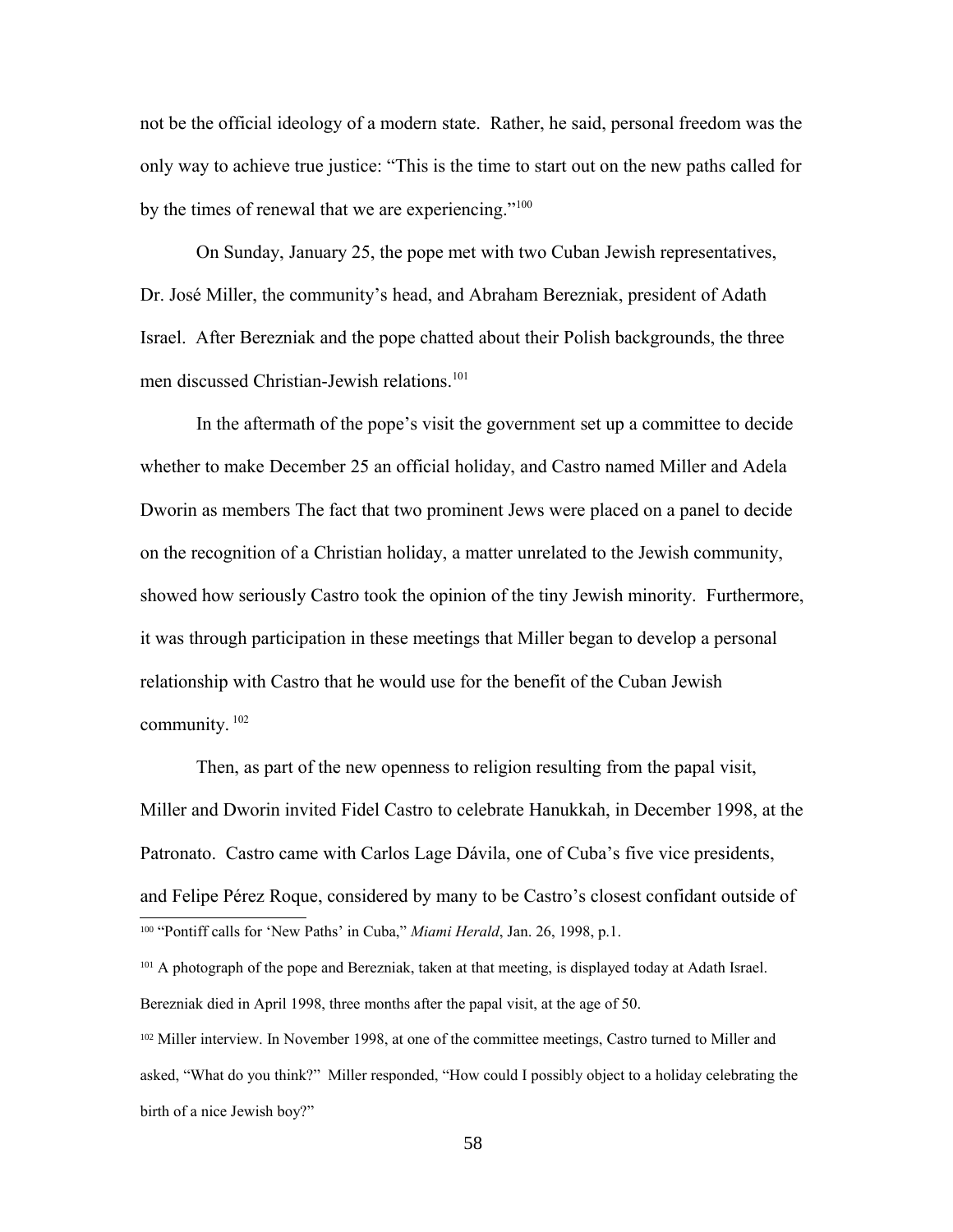his family, who then served as his personal assistant and who today is minister of foreign affairs. Also in attendance were two members of the Central Committee, Eusebio Leal Spengler, the official historian of the city of Havana, and Caridad Diego Bello, head of the Department of Religious Affairs. Castro spoke extemporaneously and at great length on a variety of subjects related to Jews and Judaism in a warm and informal style. He also asked the audience questions, and paid rapt attention to the answers.  $103$ 

There had been very little formal contact between Jewish and Christian organizations in Cuba until 1980, when Dr. Kenneth Schulman, a professor of social work at Boston University, introduced Moisés Asís to Adolfo Ham, a Presbyterian minister serving as president of the Ecumenical Council of Cuba. Ham had a special interest in the philosophy of Martin Buber and was very keen on developing a relationship with Asís and with the Jewish community. When the Patronato held a commemoration of the 850th birthday of Maimonides, Ham was invited as one of the speakers. Subsequently, Asís was appointed to be the first Jewish representative on CEHILA, a center for religious ecumenism, and began contributing articles to the Ecumenical Council's *Mensaje* magazine. Today, the Jewish community is a special member of the Ecumenical Council, and its representative on CEHILLA is José Levy Tur. There have also been contacts with the National Council of Churches in Cuba.

<span id="page-58-0"></span><sup>103</sup> José Miller, "La Visita del Presidente Fidel Castro a la Comunidad Judía de Cuba," *Menorah,*

Nov./Dec. 1998, p. 3. The description of Castro's behavior is based on a privately taken video of the event. The visit was recorded in a government newspaper, which also published a positive editorial, "Asiste el Comandante en Jefe a actividad de la Comunidad Judía," *Granma,* Dec. 22, 1998, p. 8.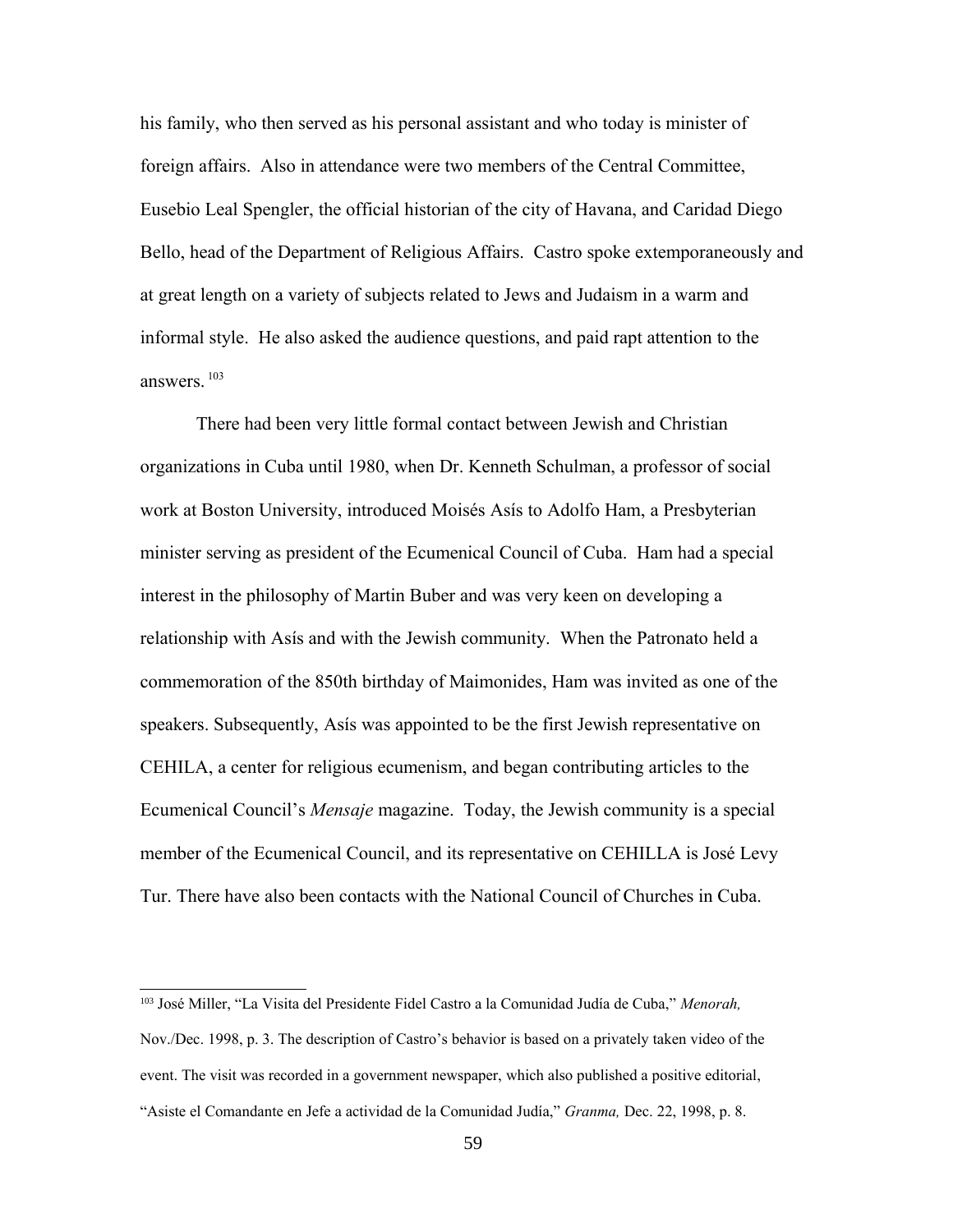When the Jewish community has a special event, Christian visitors often come as invited guests.

Such interfaith involvement has helped the Jewish community achieve greater recognition in the broader society, especially since the government sometimes calls on representatives of religious groups, including Jews, to help it achieve political objectives. For example, Dr. José Miller traveled to the United States as part of a delegation that included prominent Cuban church leaders to explain why he believed the embargo against Cuba should be lifted.

The relationship between the Cuban Jewish community and the Catholic Church has been growing. The Vatican embassy in Cuba invited the leaders of the Jewish community to attend an event there on the occasion of Pope John Paul's visit, and around the same time the Catholic magazine *Espacios* published an article by Arturo López Levy about Catholic-Jewish relationships, "Tenemos Tanto que Hacer Juntos" (We have so many things to do together). This was the first time that any Cuban Catholic publication had included an article by a Jew. Shortly thereafter, the Dominican Order included the Jewish community—represented by Arturo López Levy—in a roundtable discussion for leaders of different religious bodies to discuss the meaning of the papal visit for religion in Cuba. During Catholic Social Week the next year, in June 1999, Levy was invited to make a presentation on globalization and how the religious communities in Cuba might help the country integrate into the world economy. In September 1999, Cardinal Jaime Ortega of Havana visited Adath Israel to hear the blowing of the shofar for Rosh Hashanah 5760. In a pastoral letter, Ortega recounted his visit to the synagogue, referring to the Jews as "his older brothers." Ortega wrote:

60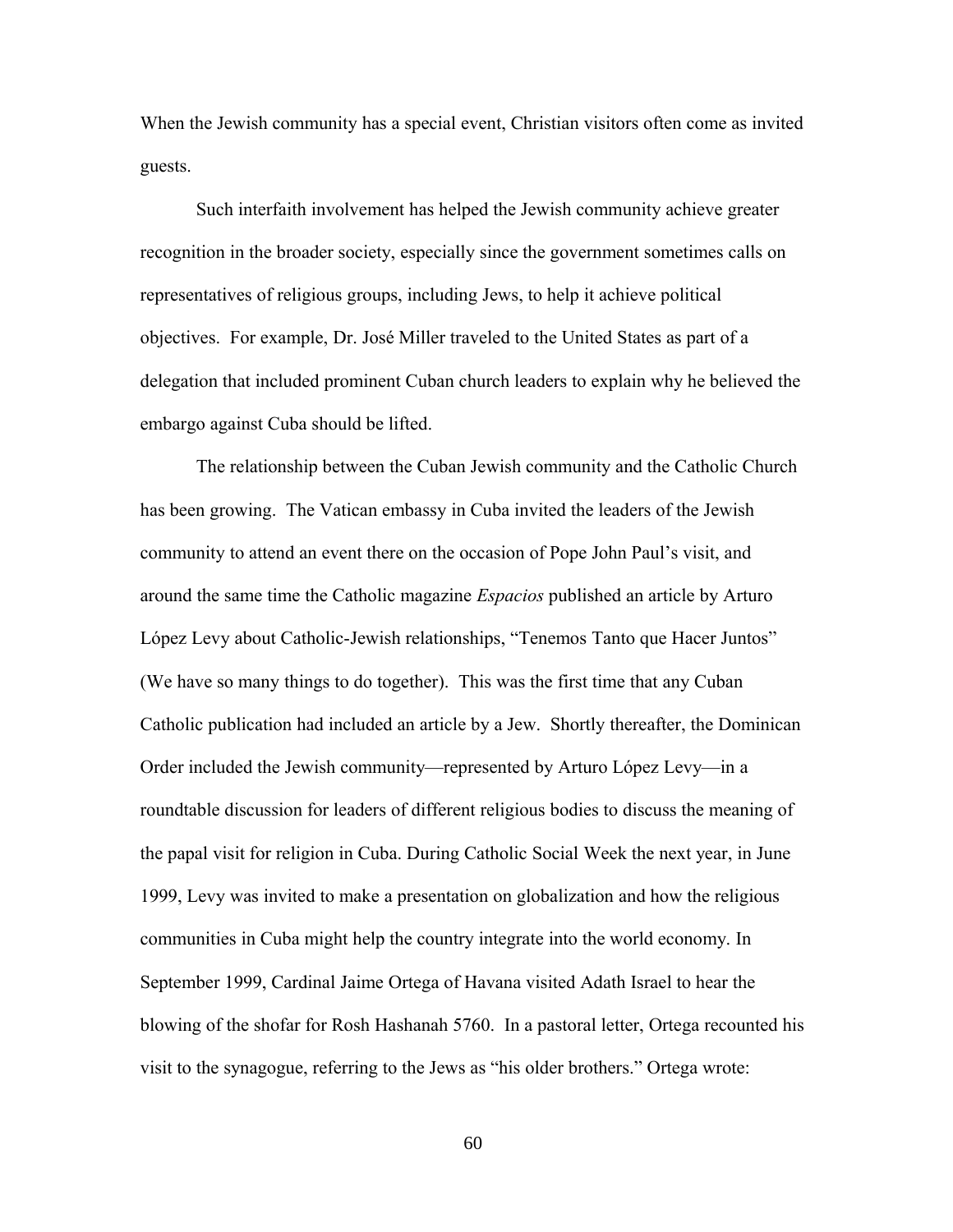"When I say 'our future' I am not invoking the Catholic God, rather the only God— Father, creator of all. If we are sons of the same father, then it opens in us these wonderful and complementary truths: all men are my brothers."<sup>[104](#page-60-0)</sup>

# *Outside Aid*

### THE CANADIAN JEWISH CONGRESS ASSISTANCE PROGRAM

After the revolution, the Jews remaining in Cuba came to feel increasingly isolated. Since, for many Cuban Jews, the distribution of Passover foods was the sole Jewish activity they remembered from their childhood, providing those foods became the primary way of reasserting the Jewish world's link with Cuban Jewry.

Before the revolution the Jewish community of Cuba had obtained Passover supplies from the United States, but once the two countries severed diplomatic relations this was no longer feasible. In 1961 representatives of the community issued an urgent appeal for help. Since the JDC in New York was unable to provide direct assistance, Moses Leavitt, the JDC executive vice chairman, routed the request to the Canadian Jewish Congress (CJC). Canada had never broken diplomatic relations with Cuba, and Canadians were not restricted from visiting or conducting business with Cuba. Jack Silverstone of the CJC stated, "Canada has a rather good relationship… compared to the Americans. We give quite a bit of foreign aid down there, so we have very good access without difficulty."<sup>[105](#page-60-1)</sup>

The Canadians needed to obtain a permit from Cuba for permission to import food products for Passover use, and another permit in Ottawa to export the food from

<span id="page-60-0"></span><sup>104</sup> Cardinal Jaime Ortega, "Un Solo Díos Padre de Todos," *Palabra Nueva,* Dec. 1999, section 28.

<span id="page-60-1"></span><sup>105</sup> Interview with Jack Silverstone, Dec. 1999.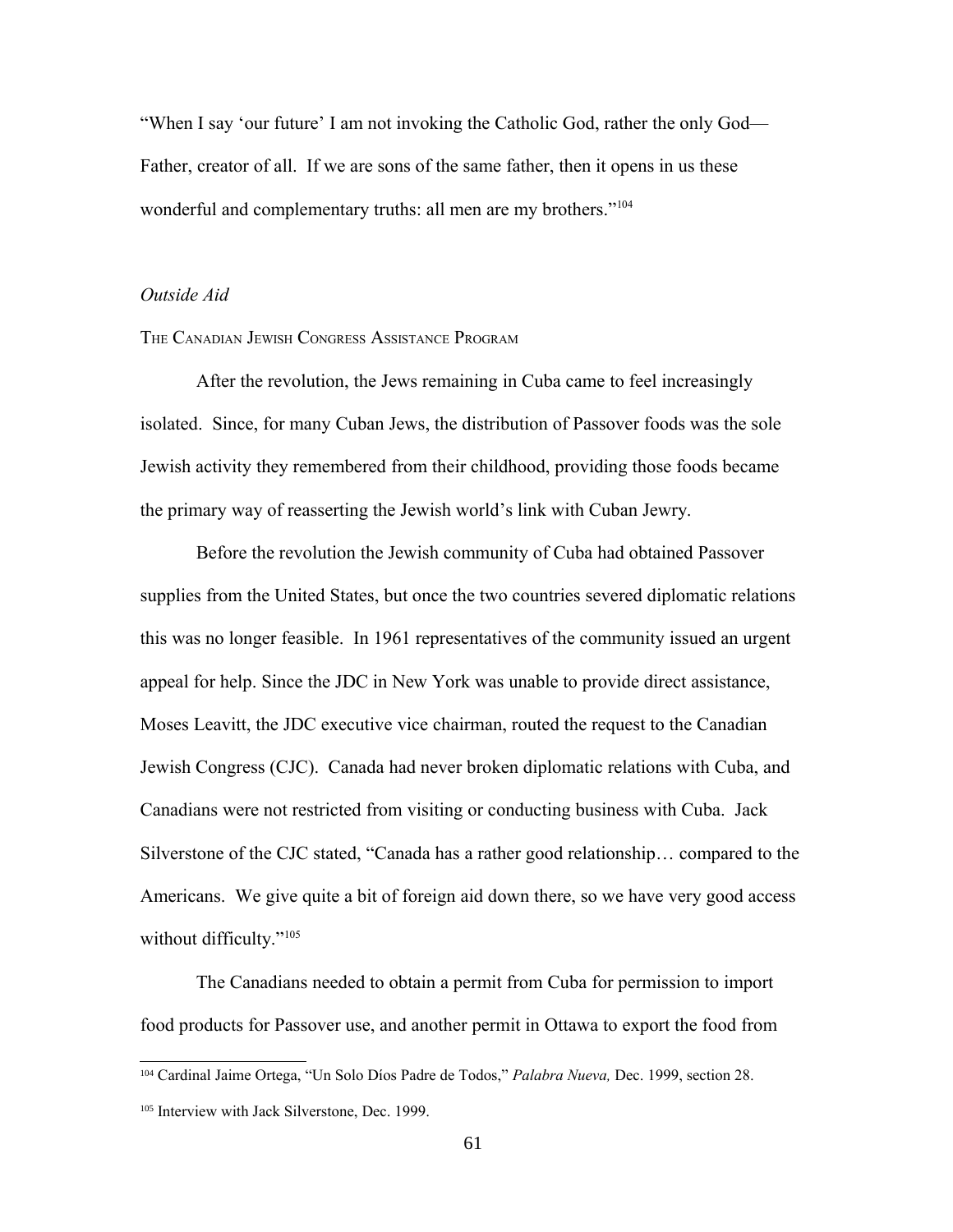Canada. They had difficulty finding shipping space, and at one point it seemed certain that the only way they would be able to send in any goods would be by air. Finally, space was obtained on a boat leaving from St. John, New Brunswick, on March 13, 1961, with a scheduled arrival date in Havana of March 23. Since this arrangement was made at the last minute, the CJC feared it would not be able to get the matzo and kosher Passover wine to port in time for loading.<sup>[106](#page-61-0)</sup> But it did, and on April 5 Congregation Adath Israel sent a cable to Sigmund Unterberg of the CJC in Montreal to acknowledge that the shipment had arrived.<sup>[107](#page-61-1)</sup>

The CJC has continued to send the Passover products annually. Over the years, Edmond Lipsitz, the executive director of the Ontario CJC, was concerned that there might have been difficulties in receiving or distributing the Passover supplies in Cuba.<sup>[108](#page-61-2)</sup> When he visited in 1987, Lipsitz found that while the Cuban Jewish community had often been uncertain about the arrival dates of the ships, the community had indeed received the food, and, he remarked, "The fact is [that] we are sending more matzo than they need."<sup>[109](#page-61-3)</sup>

To give an example of the quantity of food shipped and the cost involved, the CJC's Josh Rotblatt calculated the exact expense for 1992. Three thousand pounds of

<span id="page-61-1"></span><sup>107</sup> Cominidad Religiosa Hebrea Adath Israel to Sigmund Unterberg, Apr. 5, 1961, Anglo-American collection 493, Western Union International Communications. The telegram read: "Received matzoth wine good order twenty-eighth paid five thousand five hundred custom tax stop fully satisfied and much obliged your excellent attention stop after Passover will send letters."

<span id="page-61-2"></span><sup>108</sup> Interview with Edmond Lipsitz, Nov. 2000.

<span id="page-61-3"></span><sup>109</sup> Ben Kayfetz, "Cuban Jews in Need of Rabbis, Visitor Finds," *Ottawa Jewish Bulletin and Review,* Sept. 11, 1987, p. 22.

<span id="page-61-0"></span><sup>106</sup> "CJC Rushes Passover Supplies to Cuba," *Congress Bulletin,* Apr. 1961, p. 1.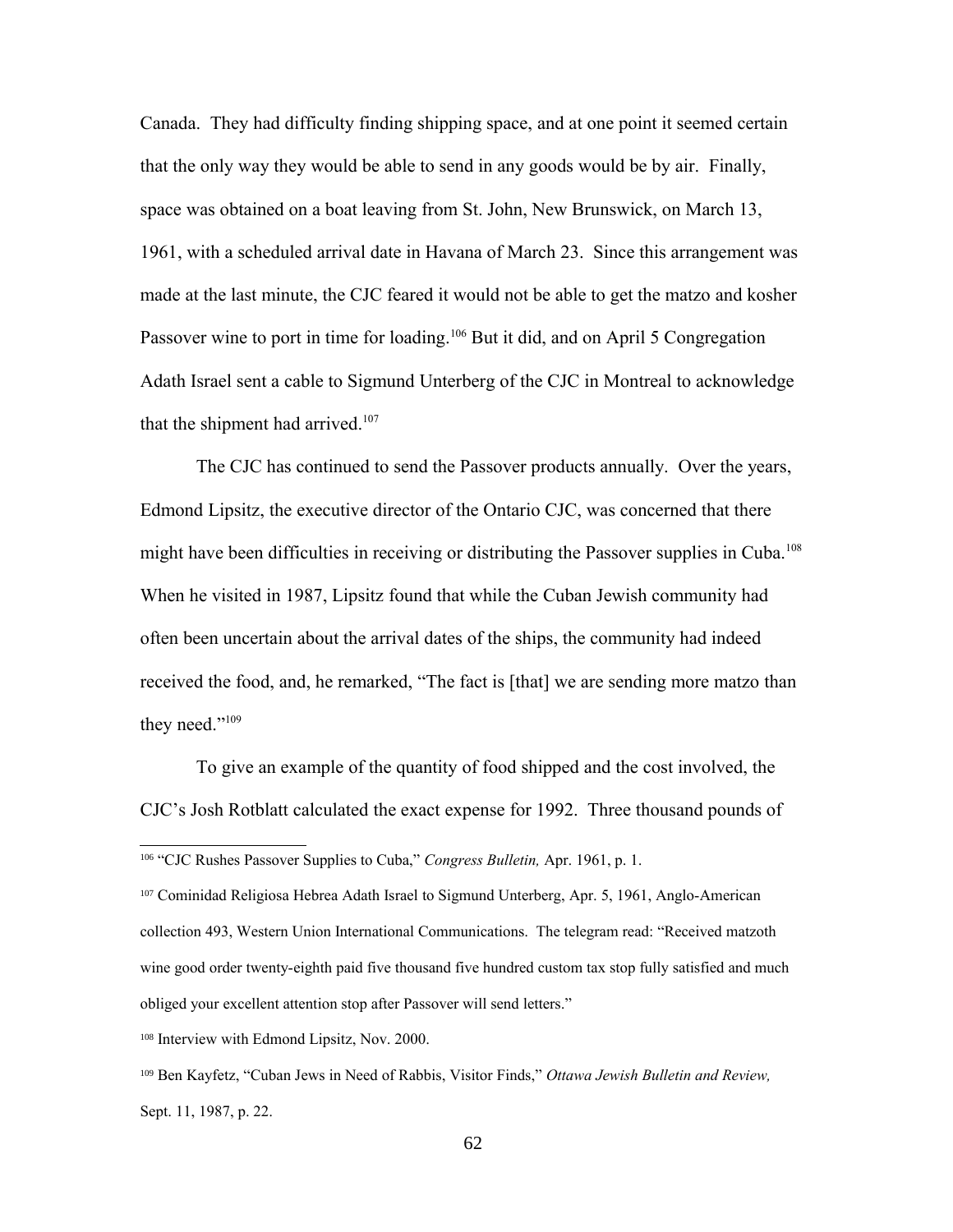matzo sent at \$1.53 Canadian per pound worked out to \$4,590. Two thousand pounds of matzo meal were sent at \$1.50 per pound, and 3,600 liters of oil at \$2.375 per liter. With a thousand cans of tuna at \$1.00 a can, 1,500 cans of sardines at \$1.82 a can, 240 boxes of tea at \$2.95 a box, and 504 jars of horseradish at \$2.10 a jar, the total came to \$21,636 Canadian. (Not included in the estimate were 840 bottles of kosher wine, 2,500 packages of kosher soup, 600 pounds of powdered milk, and \$22,000 for airfreight expenses via Mexico—the food was assembled too late that year to send by boat).<sup>[110](#page-62-0)</sup> The Jewish communities of Mexico, Venezuela, and Panama have also provided some assistance, as have individual American Jews. Jack Rosen of New Jersey, for example, who owned a private plane, made a number of trips to Havana to deliver Passover supplies.

In 2000, the Cuban government agreed for the first time to cooperate actively in the CJC's annual shipment of Passover goods. Pedro Garcia Roque, Cuba's consul general in Montreal, helped arrange for Cubana, the country's national airline, to ship 4,000 kilograms of kosher supplies free of charge, and another 6,000 kilograms at a greatly reduced rate. In previous years the CJC had shipped about 40 percent of the supplies via Cubana at regular airfreight rates, with the rest being sent by ship; in 2000 the Cubana offer made it possible to send the entire shipment by air. The goods left Montreal on March 31, and arrived in Havana the same day, the first time a shipment was received so far ahead of the Passover holiday, which began that year on the evening of April 19. Furthermore, businessman Walter Arbib of Toronto-based Skylink Aviation

<span id="page-62-0"></span><sup>110</sup> Josh Rotblatt to Yehuda Lipsitz, Feb. 27, 1992; and "Passover Products for Cuban Jewry," both in Canadian Jewish Congress National Archives.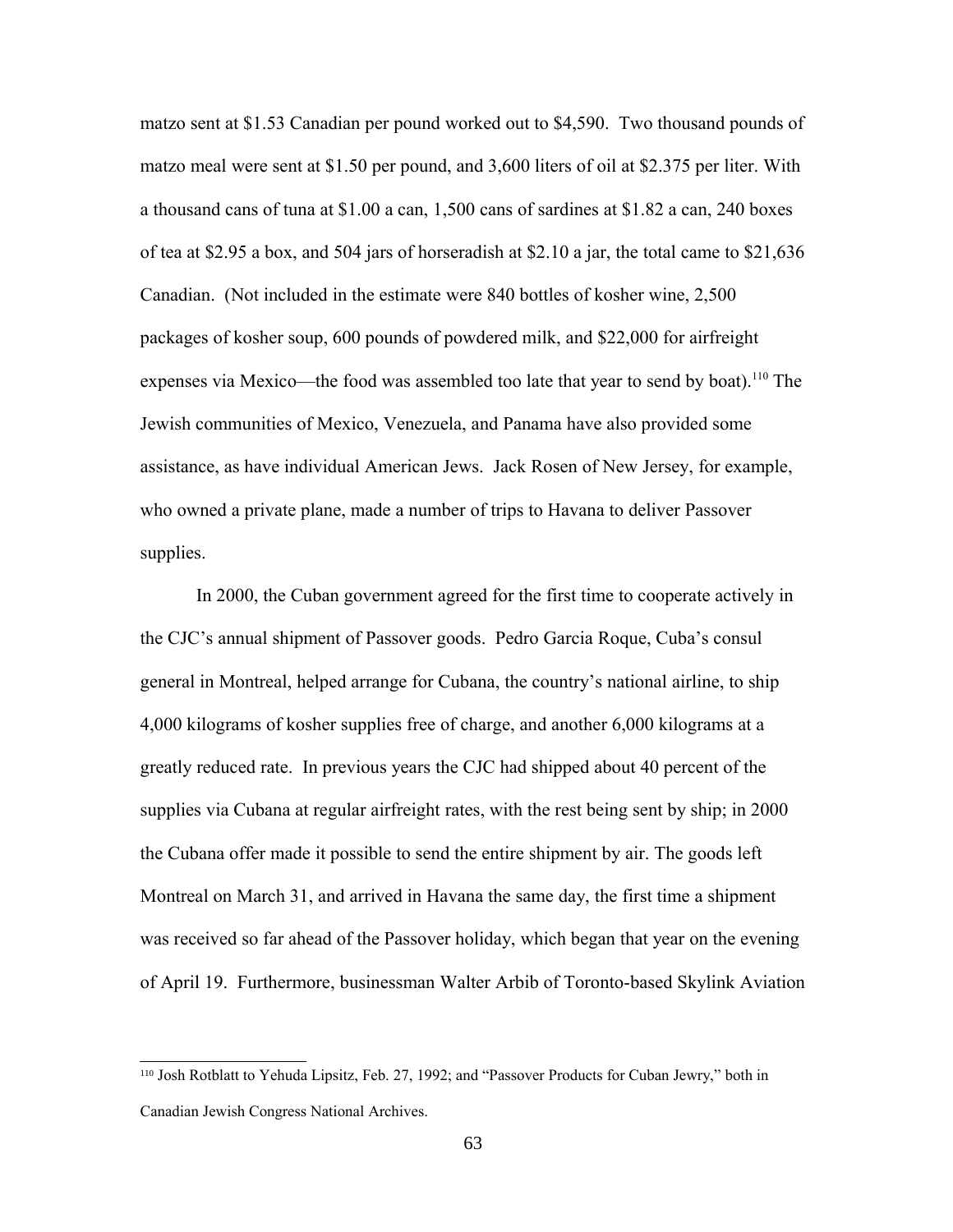underwrote the cost of sending the supplies from Havana to the Jewish communities in the provinces by air rather than overland.<sup>[111](#page-63-0)</sup>

Over the years, the food has not only served the ritual requirements and nutritional needs of Cuban Jews, but has also been of great symbolic significance. Jack Silverstone of the CJC said, "I can't overestimate the importance of the Passover food order to these folks. For a long time, it was their only connection to Judaism; they just couldn't get what they needed. They are extremely appreciative of it, and rely on it." He added, "I almost didn't realize how important it was until I got down there and they spoke so emotionally about the Canadian connection. It was very touching. When the community got together for seders, that was basically *the* major Jewish event across the island, and it was important."<sup>[112](#page-63-1)</sup>

#### UJA (UJC) MISSIONS

From spiritual retreats to Internet study groups, American Jewish organizations are harnessing progressively more sophisticated and creative techniques for grabbing and holding the interest of their actual or potential clientele. Missions abroad have become a popular part of an increasingly complex network of informal American Jewish educational projects. Such mission, generally restricted to those who give substantial contributions to the UJA, reinforce the most viscerally felt values of civil Judaism, especially the classical rabbinic injunction that "all Jews are responsible for one another<sup>"[113](#page-64-0)</sup>

<span id="page-63-0"></span><sup>111</sup> Ron Csillag, "Cuba to help CJC bring in food for Pesach," *Canadian Jewish News,* Apr. 13, 2000, p. 7.

<span id="page-63-1"></span><sup>112</sup> Silverstone interview.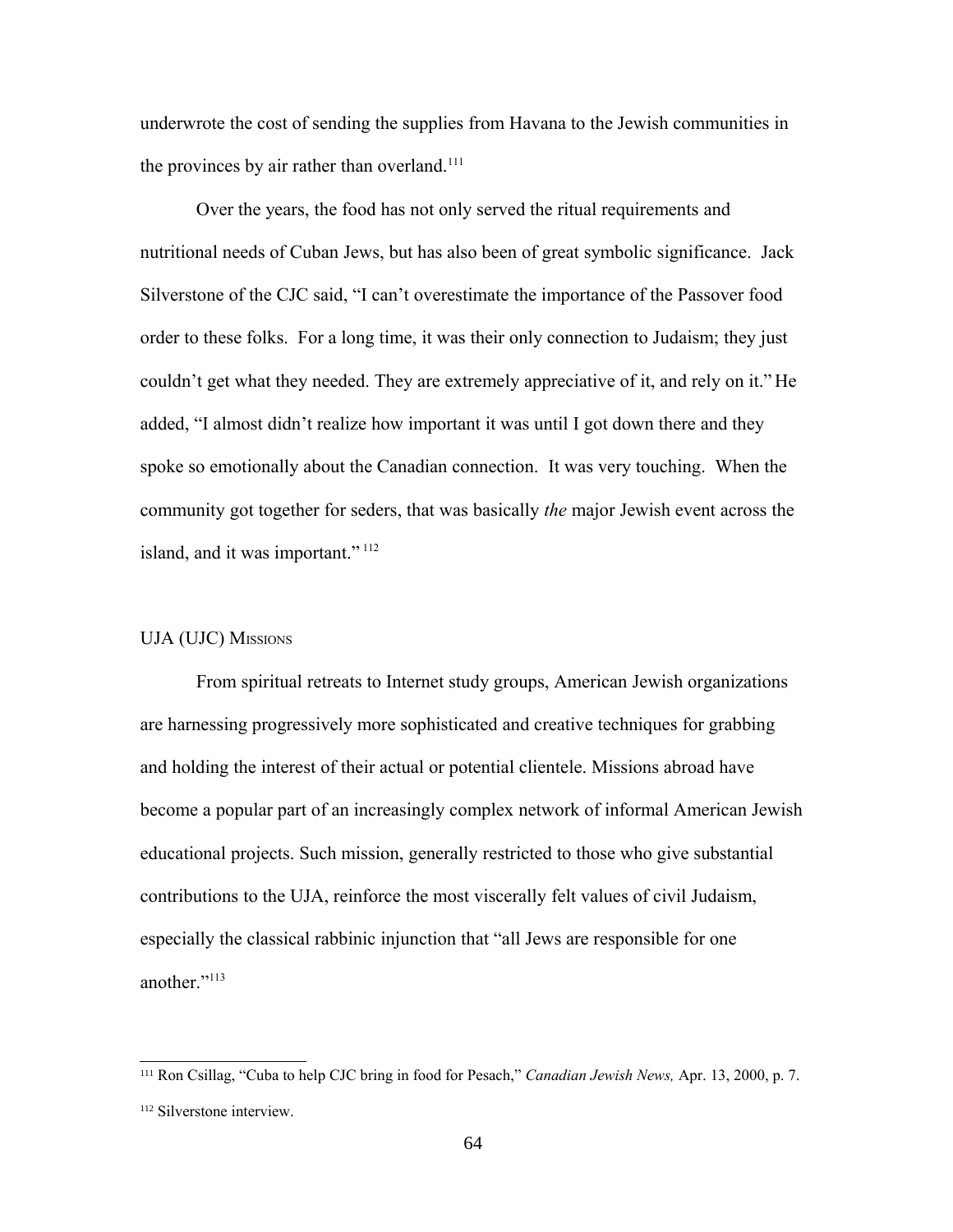During the 1990s, Cuba became a popular destination for these missions, as the American government quietly eased certain restrictions on contact with that country. On January 5, 1999, the U.S. announced its first public change of policy, allowing the institution of direct charter flights to Cuba to help facilitate family reunions, the reestablishment of direct mail contact, and legalizing educational, cultural, journalistic, athletic, and religious exchanges. Direct charter flights between New York and Havana began in the fall of 1999, offering travelers an option in addition to the Miami-Havana route. A Los Angeles-Havana flight was inaugurated shortly thereafter.

The new regulations gave added impetus to the work of nonprofit organizations, religious and secular, interested in bringing groups to Cuba, and the flow of United Jewish Appeal (UJA) missions to Cuba intensified. UJA, since reorganized and merged with the Council of Jewish Federations and the United Israel Appeal, is today known as the United Jewish Communities (UJC). Its missions now arrive at the rate of about one every month from many American Jewish communities, including Detroit, San Francisco, Houston, Boston, New York, and, of course, South Florida.<sup>[114](#page-64-1)</sup>

When UJA began sponsoring missions abroad, almost all were to Israel, the Jewish spiritual homeland, or to Eastern Europe, where the majority of American Jews trace their roots. Cuba is neither of these things. Amir Shaviv, assistant executive vice president of the American Jewish Joint Distribution Committee (JDC), explained, "The

<span id="page-64-0"></span><sup>113</sup> On Jewish civil religion in the U.S., see Jonathan S. Woocher, *Sacred Survival: The Civil Religion of American Jews* (Bloomington and Indianapolis, 1986).

<span id="page-64-1"></span><sup>114</sup> In truth, the South Florida embarkation point is less obvious than it might appear, since Cuban Americans residing there are subjected to considerable pressure not to visit Cuba so long as Fidel Castro is president.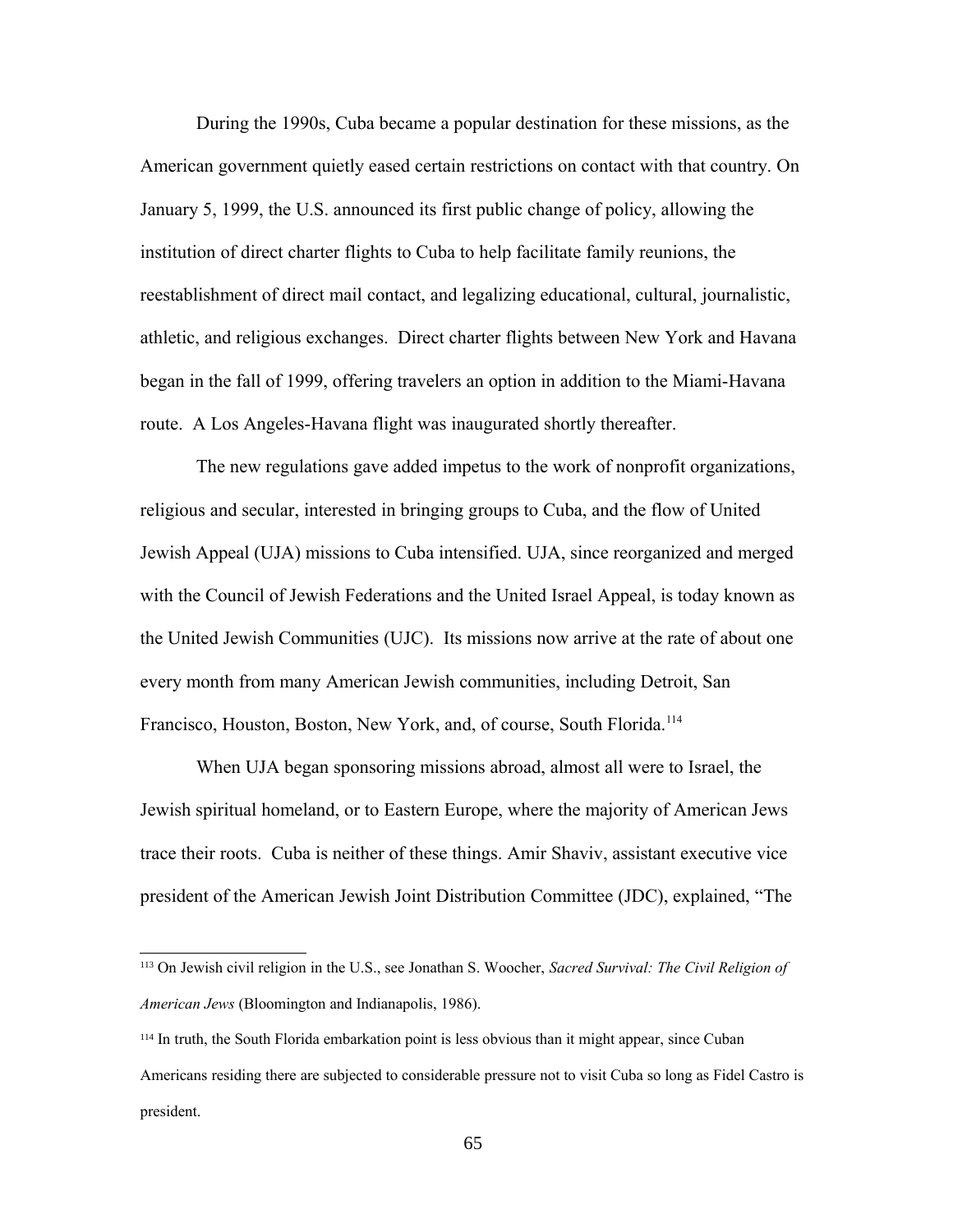reason they go to Cuba is because it's a nearby destination that gives you, in a nutshell, the entire scope of Jewish revival of a community that was barred from Jewish life. If you have three days and you want to go somewhere and see what your money is doing, Cuba is the place to go."[115](#page-65-0) Furthermore, Cuban Jewry seems tailor-made to fulfill the psychological needs of the mission participants: Cuban Jews are well educated and many speak English. They are in the midst of an extraordinary process of Jewish return, which cannot help but inspire American Jews who are deeply concerned about perpetuating their own religious identity. And finally, the economic deprivation that is so evident in Cuba inspires mission participants and convinces them that there is a real need they can help fill. So popular have missions to Cuba become, in fact, that in 1998 the JDC, which has professionals in the country working to revive Cuban Jewish life, felt compelled to ask groups "to cut back on the number of visits, which have been somewhat overwhelming for the community."<sup>[116](#page-65-1)</sup>

Stephanie Simon participated on one of these missions.<sup>[117](#page-65-2)</sup> The mother of three young children, Simon had to pass up a number of missions that were offered by the UJA's Young Leadership Cabinet, of which she is a member, because the trips to Poland, Czechoslovakia, and Israel ran from ten days to two weeks, far too long to be away from her children. But when a four-day mission to Cuba was announced, she jumped at the chance. A reporter interviewed her in her Marblehead, Massachusetts,

<span id="page-65-0"></span><sup>115</sup> Melissa Radler, "Cuba Emerges as Destination Much Favored by Federations," *Forward*, Apr. 28, 2000, p. 5.

<span id="page-65-1"></span><sup>116</sup> Kenneth Bandler, "Jewish organization considers call for end to embargo of Cuba," *Jewish Telegraphic Agency Daily News Bulletin,* June 25, 1998, p. 3.

<span id="page-65-2"></span><sup>117</sup> Bette Wineblatt Keva, "Young Mother's UJA Mission to Cuba," *Jewish Journal* (Boston), Mar. 16–20,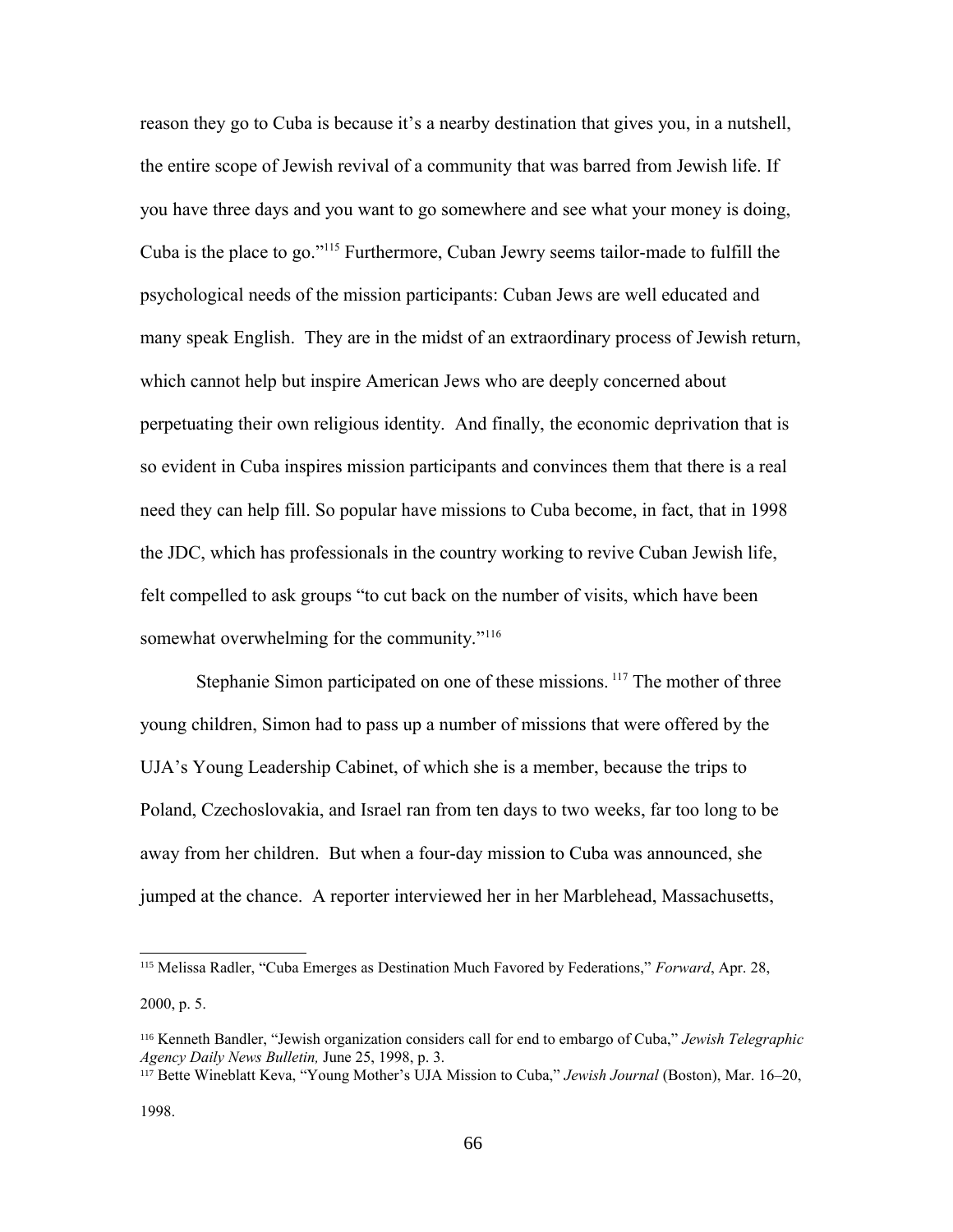home shortly after her return from Havana. Simon spoke enthusiastically of the "amazing trip, which changed my life," relating that when she was halfway home from the airport, she suddenly burst into tears from all that she had seen and experienced in Cuba: "I thought we would see a lot of old Sephardic Jews who were sick, too poor to leave the country. I thought most would have loved to come to the United States. Since my background is Ashkenazi, I thought I would feel they were my people only in a distant sense. All three notions were blown out of the water!" Simon told of meeting people who walked an hour and a half to get their children to the Sunday morning Hebrew school, and remarked on the joy she felt when watching a performance that the Hebrew school gave for the U.J.A. group. They sang the same Hebrew songs her own children sing, bringing home the conviction that these could be her children.

She described the poverty of the community, and was immensely excited about the important work that the UJA was doing to alleviate it, saying, "I saw where our Federation dollars go. People here [in the United States] complain about the Jewish Community Center (JCC), or this or that. In Cuba, those dollars are buying milk for children. The funds are purchasing a breakfast and a lunch. This is 60 [sic] miles from the U.S.! These are kids who don't have enough food to eat." Participating in Friday night services at the Patronato, Sephanie Simon's mission saw the congregation make the blessing over bread using matzo that was left over from Passover, and then eat a small chicken dinner. The UJA group decided to pool their contributions to provide the congregation with real hallah (Sabbath loaves), as well as chicken, wine, candles, and other products so that the congregation could celebrate Shabbat comfortably. Almost on

67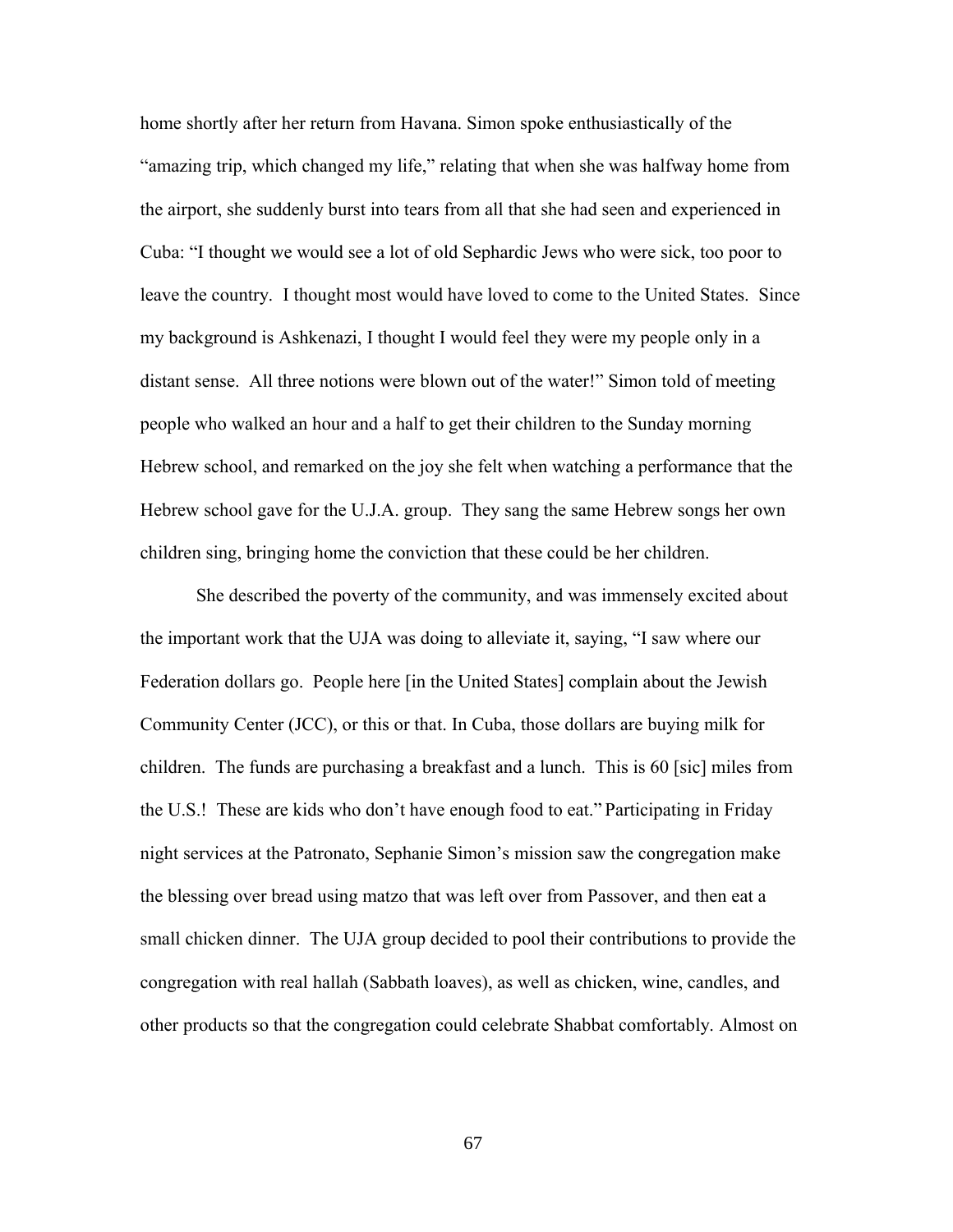the spot, the group raised \$18,000, enough to sponsor Shabbat dinner for the entire congregation for a year.

Not everyone in the Jewish community supports these Cuban missions. The weekly *Forward* newspaper, for one, criticized the missions in a front-page editorial in 2000. Directly under the by-now-infamous photo of Elián González being taken at gunpoint from the home of his Miami relatives, the *Forward* questioned why there were 30 Jewish missions planned for the near future, asking whether the aim was "to help the 600 [sic] Jews trapped in the communist country," or whether "the backers of the biggest American Jewish charitable structure emerge with those pressing for a soft line on the communist regime during the twilight years of its dictator, Fidel Castro" instead of "the hard line for which so many have sacrificed so much."<sup>[118](#page-67-0)</sup>

The "biggest American Jewish charitable structure" meant the United Jewish Communities (UJC), the umbrella organization for local Jewish federations, which, among them, raise approximately \$790 million annually for Jewish charitable needs, and the *Forward* was virtually accusing it of being soft on Castro-style Communism. While the missions were ostensibly apolitical, the *Forward* believed that they served a political agenda by creating goodwill for the Castro regime and pumping tourist dollars into the Cuban economy. In contrast to many in the Jewish community, the *Forward* continued to support the economic embargo of Cuba. "This embargo," it stated, "may not have toppled Mr. Castro's dictatorship, but it has helped stymie his efforts to export his revolution to Latin America. And it has curbed the ability of communist sympathizers, or rank opportunists, to exploit properties the communists seized in Cuba."[119](#page-67-1)

<span id="page-67-0"></span><sup>118</sup> "Elian and Us," *Forward,* Apr. 28, 2000, pp. 1, 8.

<span id="page-67-1"></span><sup>119</sup> Ibid., p. 8.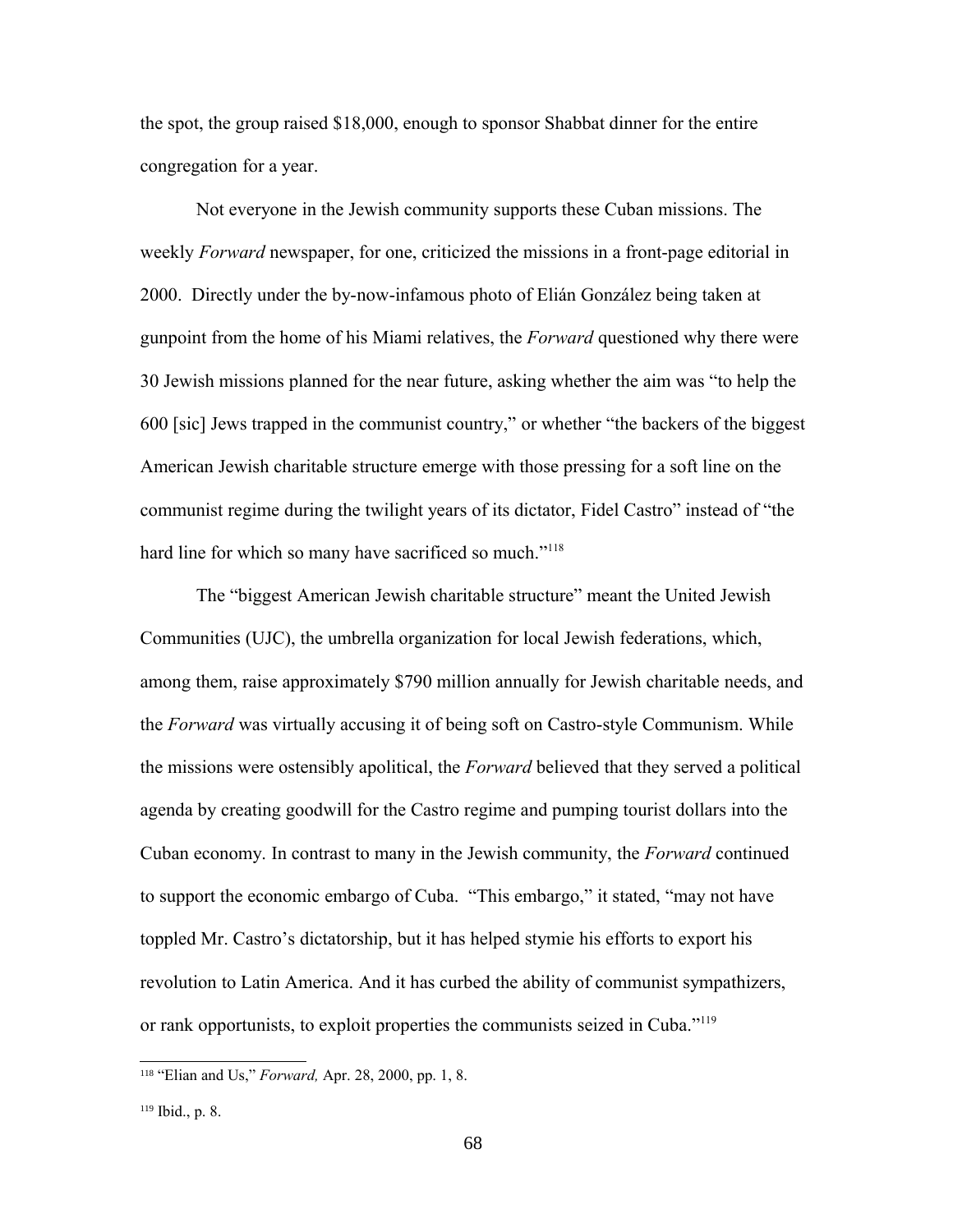In an accompanying front-page news story, the *Forward* quoted both defenders of the missions as well as other critics, who contended that the amount of Jewish money spent in Cuba was way out of proportion to the needs of other sectors of world Jewry, such as, for example, the large numbers of poverty-stricken Jews living in the former Soviet Union and elsewhere in Eastern Europe. While the *Forward,* in its editorial, questioned the missions from a politically conservative perspective, the divisions on this issue did not break down along simple liberal/conservative lines.

One important leader of a liberal Jewish organization expressing uneasiness about the amount of Jewish attention and money lavished on Cuba was Rabbi Eric Yoffie, president of the Union of American Hebrew Congregations (UAHC), the national body of Reform synagogues. He said, "Realistically, I think we need to acknowledge that this is a small and mostly elderly community, so a sense of proportion might dictate that it might not merit an extensive mission program from the United States. If there is more than a mission or two, I would suggest that they might want to consider the issues of priorities and consider those areas around the world where larger numbers of Jews are to be found."Conversely, a political conservative, Joshua Muravchik, resident scholar at the American Enterprise Institute, favored the missions, claiming that letting citizens of the free world interact with Cubans has the effect of exposing the latter to democratic ideals, thereby increasing popular pressure on Castro to liberalize his regime.Jewish professionals who sponsored and led the missions Cuba defended them on the practical ground that people increased the size of their donations when they saw where their money was going. For example, John Ruskay, executive vice president of the UJA-Federation of New York, said that his organization raised over

69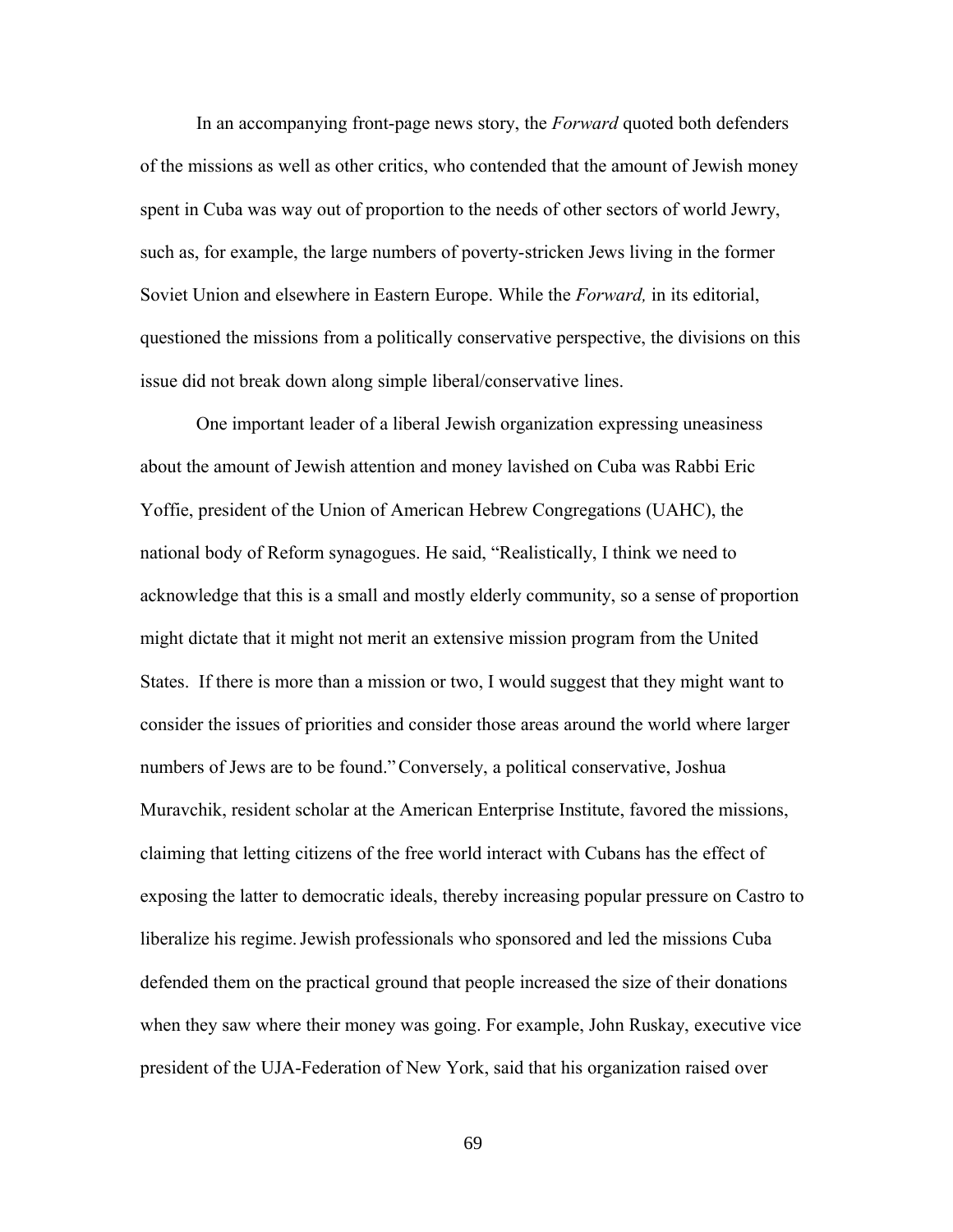\$75,000 specifically for the Cuban Jewish community as a direct result of a mission to Cuba in 1999.<sup>[120](#page-69-0)</sup>

THE PROFESSIONAL MEDICAL EDUCATIONAL PROJECT

The JDC originated during World War I to provide material relief to Jews living in the war zones, and it has a long history of assisting Jewish communities around the world. The JDC played a major role in the revitalization of Jewish life in Cuba in the 1990s; it is universally praised for sending representatives to run services, teach classes, and organize activities. These representatives are JDC community workers from Argentina, who have been granted government permission to enter Cuba and work as resident directors for the program. Based in Havana, they work with Jews throughout the country.

The JDC is funded by the UJC (previously the UJA), as well as by grants from individuals and foundations. There is also a nonsectarian JDC program operating in more than 30 countries that provides humanitarian aid, particularly for disaster relief. One initiative in Cuba funded in this manner is the Professional Medical Educational Project, which came into being in a roundabout way. In 1992, Dr. José Miller told the JDC that the Havana Jewish community needed a rabbi—they hadn't had one since the early 1960s. The JDC sent Alberto Senderey, a community-development worker, from its Paris office. Seeing the condition of the community, Senderey reported that not only were Cuban Jews desperately in need of spiritual help, but that they were short of food and medicine.

<span id="page-69-0"></span><sup>&</sup>lt;sup>120</sup> Radler, "Cuba Emerges as Destination Much Favored by Federations," pp. 1, 5.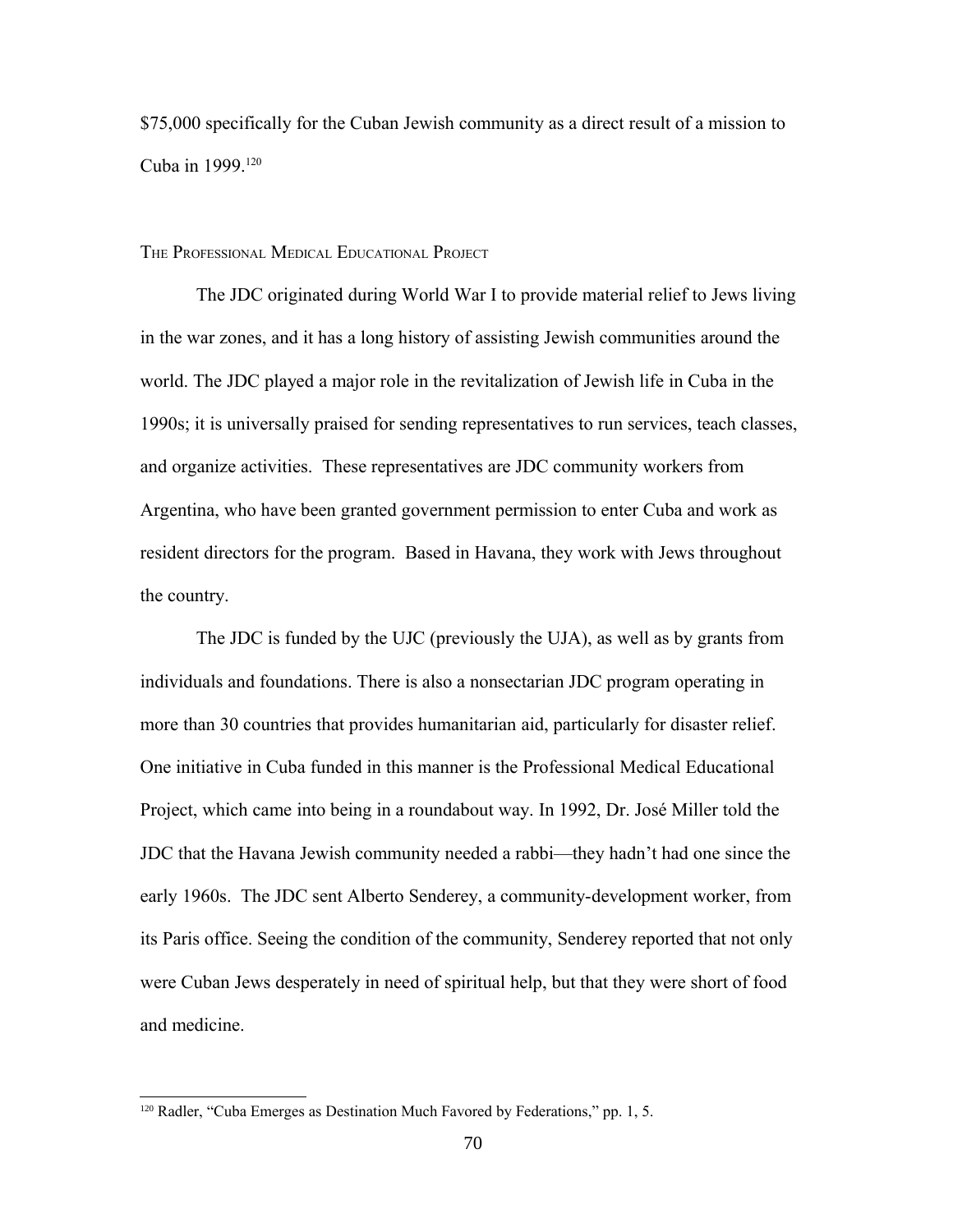To deal with the medical problem, the JDC sent Dr. Ted Myers, one of its senior medical consultants, to assess the medical needs of the community in 1994.<sup>[121](#page-70-0)</sup> Although the Cuban government provides free medical care to all citizens, there was a severe shortage of drugs during the "special period" of economic stringency, and many Cubans could not get the prescriptions they needed. Working together with the JDC, Dr. Rosa Behar and the local Hadassah organization decided to open a private pharmacy in the Patronato that would provide medicines, vitamins, and other medical supplies.

Jewish Solidarity, run by Eddie Levy in Miami, has been instrumental in supplying the pharmacy. Levy, who left Cuba in the mid-1950s, before the revolution, founded Jewish Solidarity in 1993, during the worst part of the "special period." Since then, his Miami-based organization has imported into Cuba a large amount of food and medicines. He explained the importance of these donations not only as vitally needed material assistance, but also as a way of expressing Jewish values and engendering political good will:

> They [the Patronato pharmacy] get the credit for it, you know, they're recognized for doing that, plus anybody that needs any medicine in that pharmacy, regardless if they're Jewish or not, and they've got a prescription, it's given to them. It is not only what Judaism is all about, which is to help each other and help in general, but it's also good strategy, because nobody can say in Cuba that the Jews have privilege over all the Cubans, because after all, the Jews of Cuba are *Cuban—*with a capital letter—Jews. They're not a separate entity, like happened in the Eastern Bloc, in which people were looked at as somewhat different from the rest of the people. In Cuba Jewish people are Cuban, with a religious preference of Judaism."[122](#page-70-1)

<span id="page-70-0"></span><sup>121</sup>Correspondence with Ted Myers, Apr. 2000.

<span id="page-70-1"></span><sup>122</sup> Levy interview.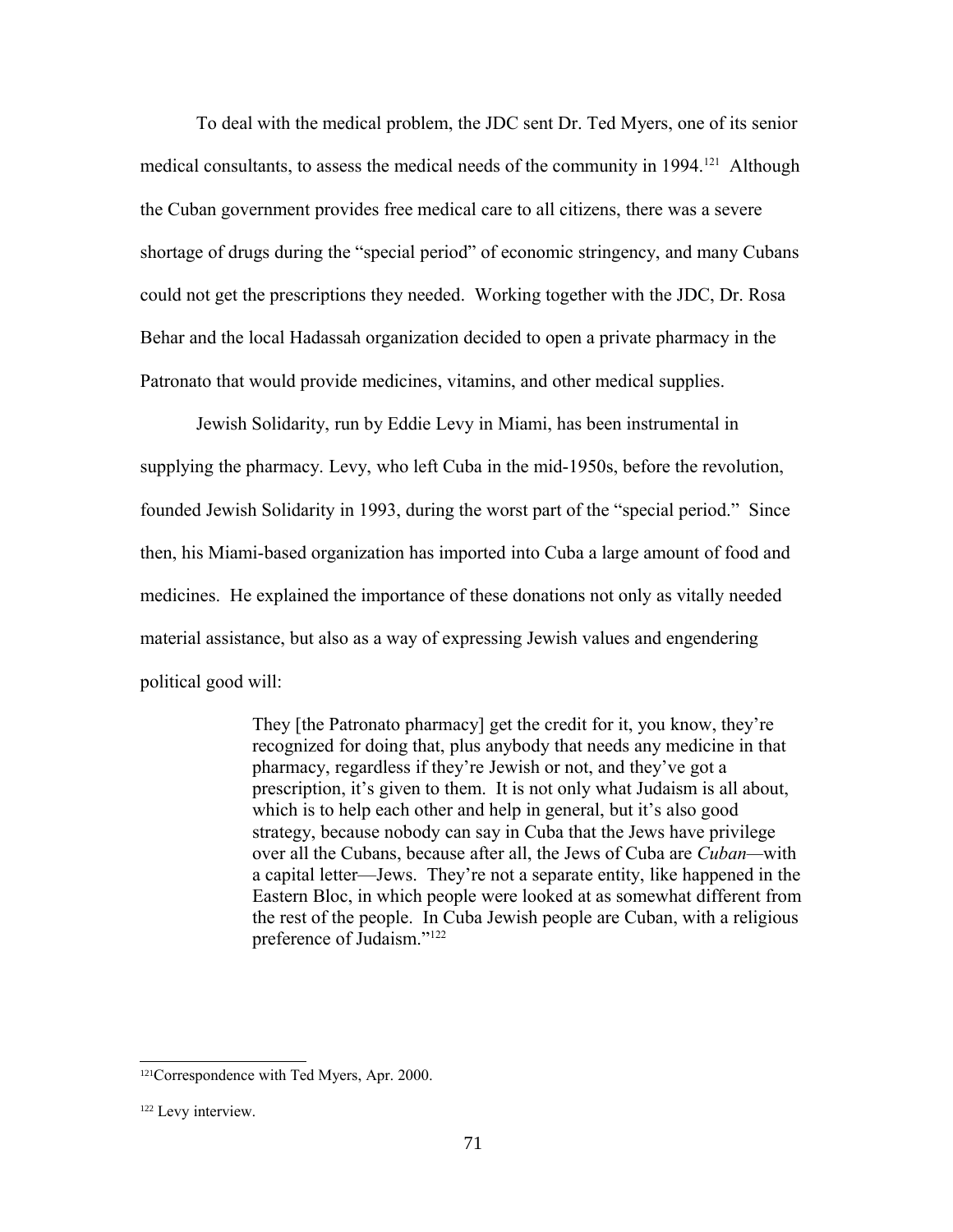According to Laina Richter, coordinator of the nonsectarian medical program in Cuba, the JDC also found that Cuban doctors were "really out of touch with what was going on in the Western industrialized world in terms of the most recent techniques and methods; they didn't know anything about the newest medications and drugs."<sup>[123](#page-71-0)</sup> Myers therefore established the Professional Medical Educational Project, which sent Jewish doctors from the United States at a rate of about one every two months. The JDC covered the cost of the doctors' travel to Cuba as well as their accommodations, and the individual doctor picked up all other expenses. The approximate total cost per doctor was \$2,000. Many of the doctors established ties with the local medical community that they have maintained on their own since the initial visits.

Doctors sent to Havana on the Professional Medical Educational Project work intensively with Cuban counterparts for one week, going on rounds with their Cuban colleagues, helping train local medical students, and giving lectures. As Richter explained the preparation for each doctor's visit, "There would be a dialogue before the doctor went down, to get an idea of what was needed as well as to bring in medical literature that they didn't really have access to. In addition to kind of bringing down their expertise and knowledge, they also brought down literature, and medical equipment and supplies." Although the program was nonsectarian, it did have a specifically Jewish communal component as well: "While they were there, they would spend Shabbat with the Jewish community and make connections within the Cuban medical community… and the Jewish community." [124](#page-71-1)

<span id="page-71-0"></span><sup>123</sup> Interview with Laina Richter, Mar. 2000.

<span id="page-71-1"></span><sup>124</sup> Richter interview.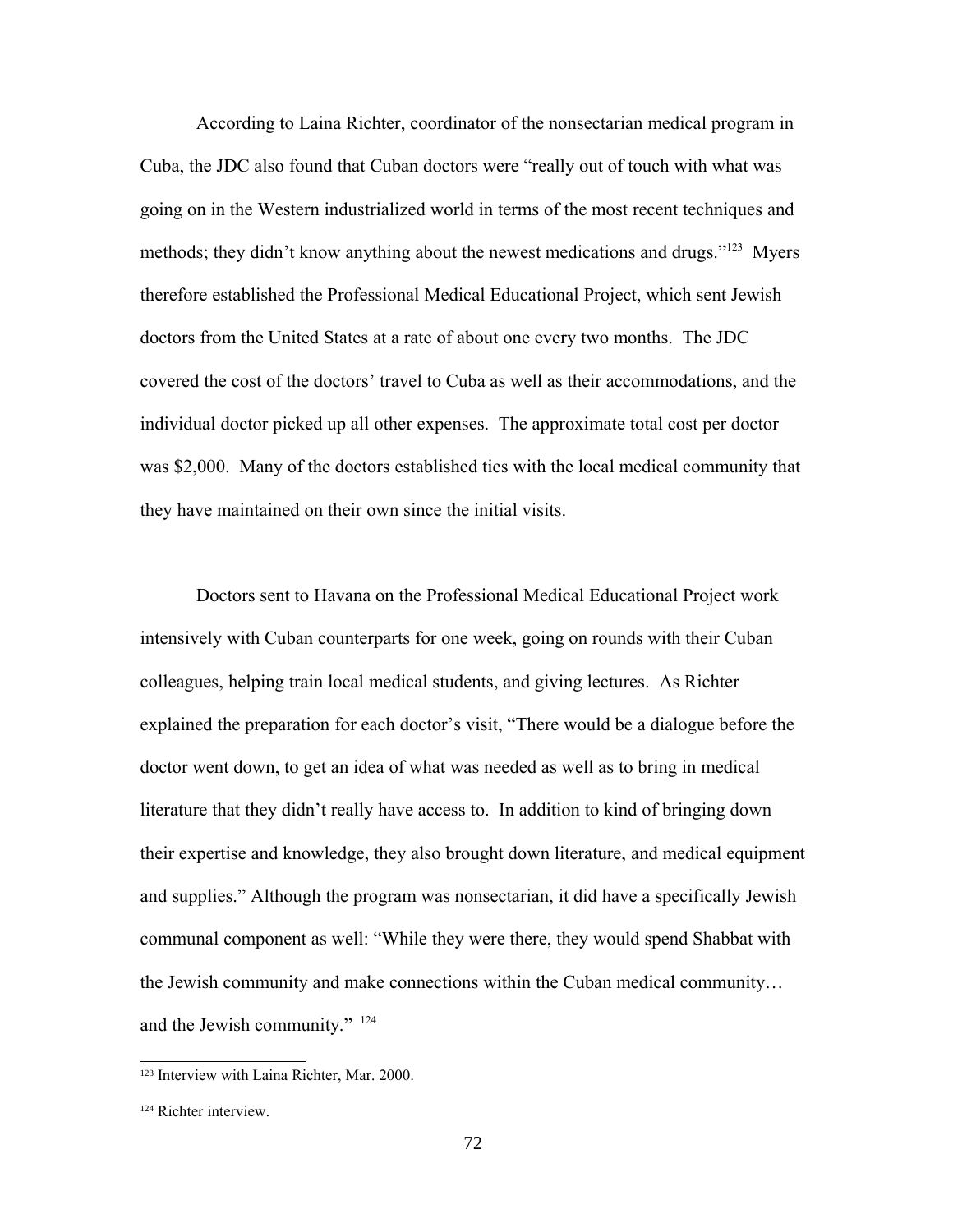## B'NAI B'RITH

In February 1997, B'nai B'rith announced the formation of a Committee on Cuban Affairs, chaired by Elizabeth (Betty) Baer, wife of Tommy P. Baer, B'nai B'rith International's president. This committee grew out of a B'nai B'rith humanitarian mission in which 32 members of the organization brought medicine, food, and clothes into Cuba. Six of the 32 were Cuban-born, including Michael Mandel, a cantorial student who performed concerts of Jewish songs for the Cuban Jewish community. Richard D. Heideman, then chairing the B'nai B'rith Center for Public Policy, stated,

> In keeping with B'nai B'rith's 153-year tradition of providing aid to Jews throughout the world, we have created this special committee to assist in improving the lives of this isolated community who are in desperate need of even the basic necessities of life. … We plan to obtain and send educational and religious materials written in Spanish and sponsor more humanitarian missions. The needs are immense. <sup>[125](#page-72-0)</sup>

In the winter of 1999, B'nai B'rith sent 23 members from its Tri-state,

Allegheny/Ohio Valley, and Golden Pacific regions to Havana and Santiago de Cuba. In addition to 2,000 pounds of supplies shipped to Cuba in advance of their arrival, the mission personally delivered 700 pounds of food, Hanukkah toys, Judaica, clothing, and medicine. The group celebrated Hanukkah with the local Jewish community in the city of Santiago de Cuba. One participant reported: "A touching moment occurred when small necklaces containing Moginai David [Stars of David] were distributed to the adults and children of the congregation. Many of us, adults and children alike, wept as we helped them adorn their necks with this precious reminder of their faith. It was an

<span id="page-72-0"></span><sup>&</sup>lt;sup>125</sup> B'nai B'rith press release, Feb. 12, 1997.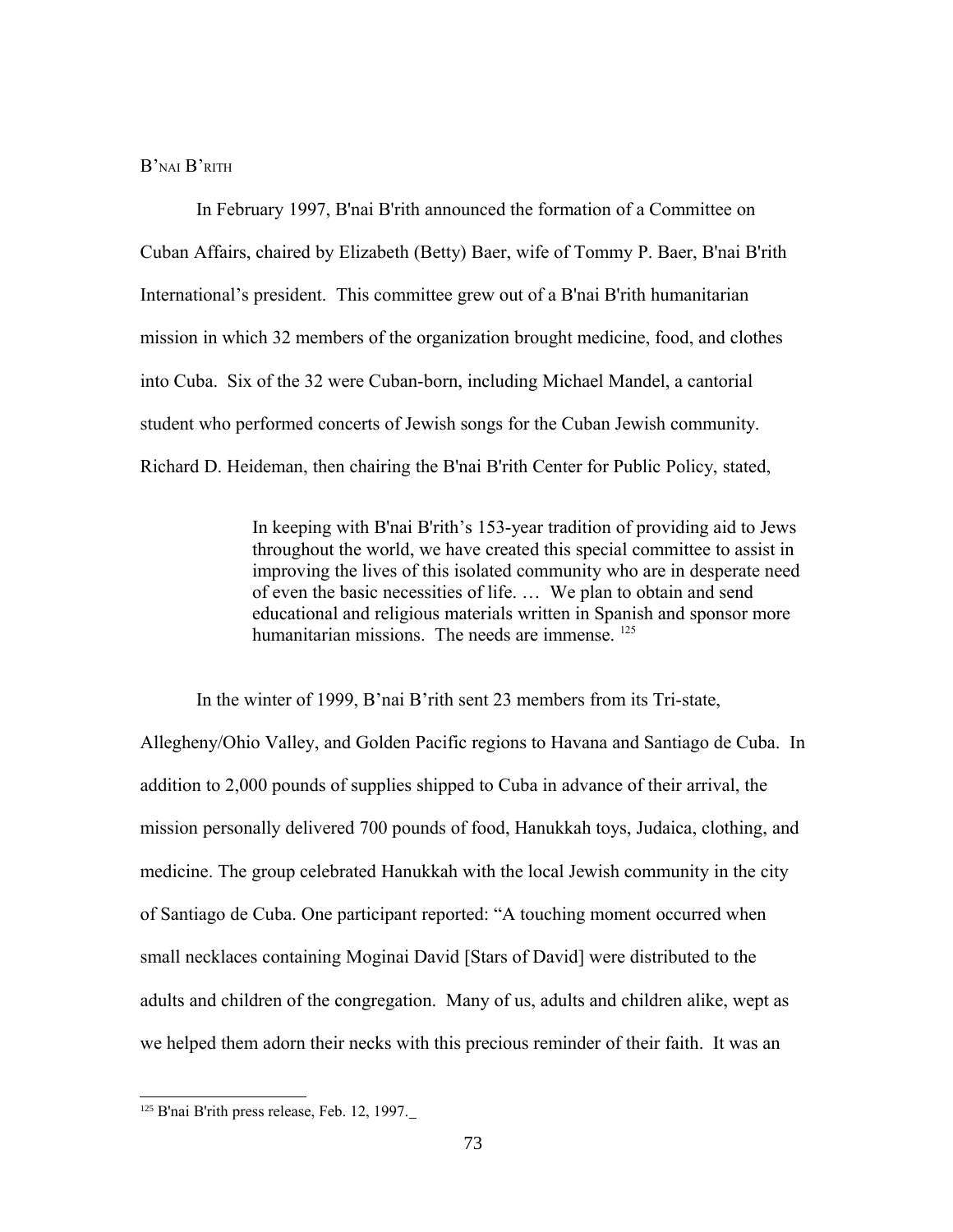extremely emotional experience and one that we will cherish when we remember our visit." $^{126}$  $^{126}$  $^{126}$ 

Thus began B'nai B'rith's Cuban Jewish Relief Project, coordinated by Stanley Cohen and carried out in conjunction with the Brother's Brother Foundation of Pittsburgh and with Eddie Levy's Jewish Solidarity. It collects clothing, pharmaceuticals, and food products in the U.S., which are then shipped to Cuba via Jewish Solidarity in Miami. The goods are consigned to the Department of Religious Affairs in Havana to be given to the Jewish community. In mid-February 2000, for example, the project shipped over 1,600 pounds of antibiotics, vitamins, antacids, children's medicine, hygienic supplies, high-protein canned goods such as tuna and salmon, and powdered milk.<sup>[127](#page-73-1)</sup>

#### *The Renaissance of the 1990s*

In the early 1990s there was a visible revitalization of Jewish life in Cuba. As the regime's loosening of restrictions on religion encouraged Cubans of all types to discover or rediscover religion, a steady stream of people began to acknowledge Jewish antecedents and seek affiliation with the community.

Primary credit for the revival of Jewish life in Cuba goes to the JDC, whose representatives, sent from Buenos Aires, have educated a new generation of Cuban Jews. Jorge Diener was the first resident JDC director. He was followed by Roberto

<span id="page-73-0"></span><sup>126</sup> Stuart Cooper, "B'nai B'rith goes back to Cuba: Humanitarian mission delivers two thousand-seven hundred pounds of supplies," *B'nai B'rith Today*, Jan./Feb. 2000, pp. 1, 3.

<span id="page-73-1"></span><sup>&</sup>lt;sup>127</sup> Interview with Stanley Cohen, Apr. 2000.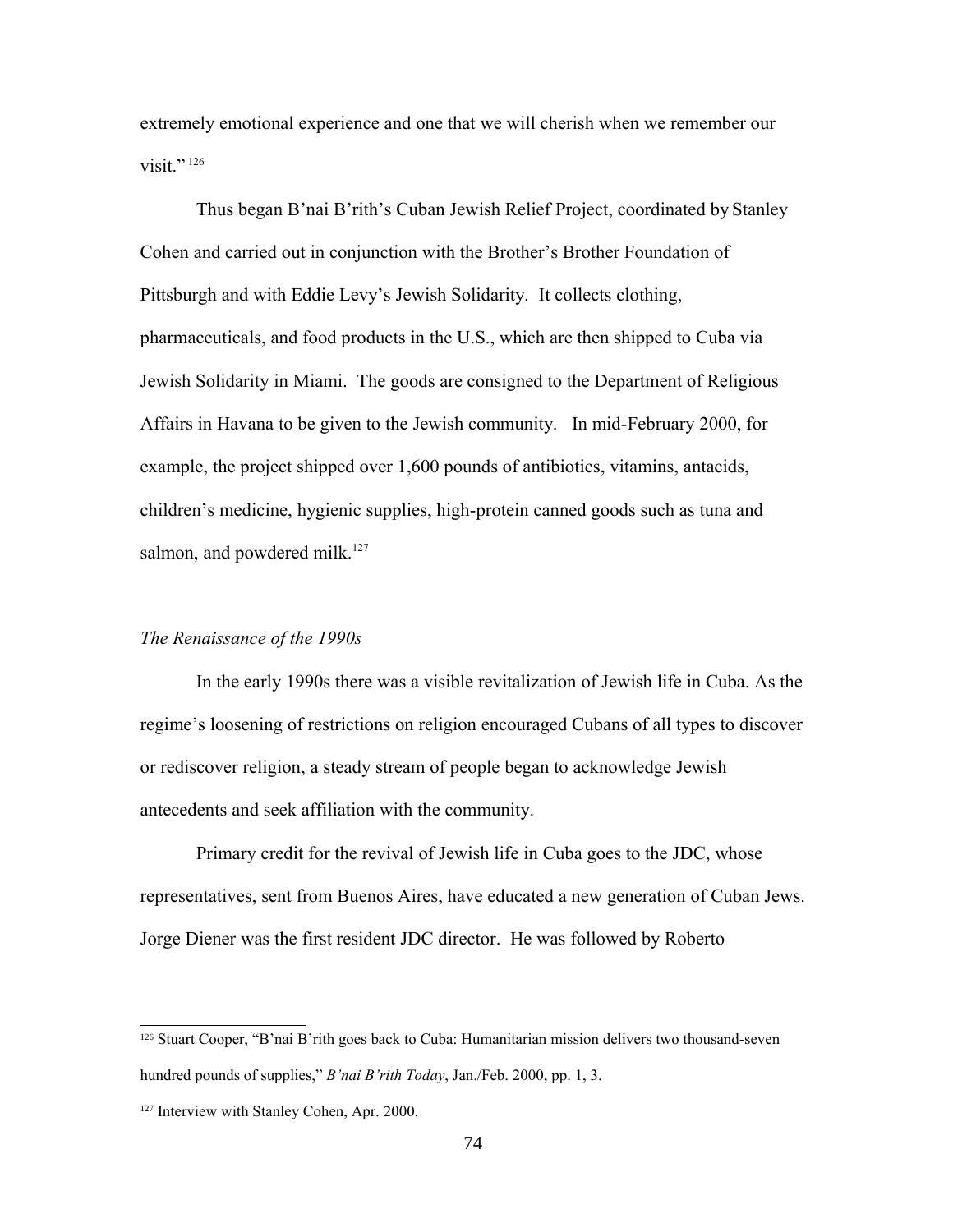Senderovitch, who was in turn succeeded by Diego and Laura Mendelbaum. The current directors, Ivan and Cynthia, took over in May 2000.

#### RABBI SZTEINHENDLER

During the early years of the revival, the JDC brought in numerous other educators as well—rabbis, community workers, volunteers—for short periods of time. Many were from the United States and Canada and spoke English; others were Spanishspeaking Jews from Central and South America.

One of the most influential was Rabbi Shmuel (Samuel) Szteinhendler, a native of Argentina and a Conservative rabbi. During the 1990s, he made four trips a year to Cuba from his congregational base in Guadalajara, Mexico. (About 20 percent of that congregation had emigrated from Cuba after the revolution.) Before his first trip, Szteinhendler had been led to believe that the only Jews left in Cuba were a few old people. But when arrived in January 1992, sent by the JDC, he witnessed first-hand the incipient revival of interest in Judaism and the potential for communal growth. Szteinhendler conducted services in the Havana synagogues and around the country, and officiated at ritual circumcisions and weddings. He instituted programs of "education, training for religious services, youth activities, cultural activities, holiday services and celebrations," as well as Judaica lending libraries, Israeli dancing and theatrical groups, and distributed prayer books with Spanish translation and transliteration. Szteinhendler also worked with the communities to clean up the Jewish cemeteries and the abandoned sanctuaries and make them usable.<sup>[128](#page-74-0)</sup> He influenced and inspired many. "Rabbi Szteinhendler is our spiritual father. We only see him two or three times a year, but he

<span id="page-74-0"></span><sup>128</sup> Interview with Shmuel (Samuel) Szteinhendler, July 2000.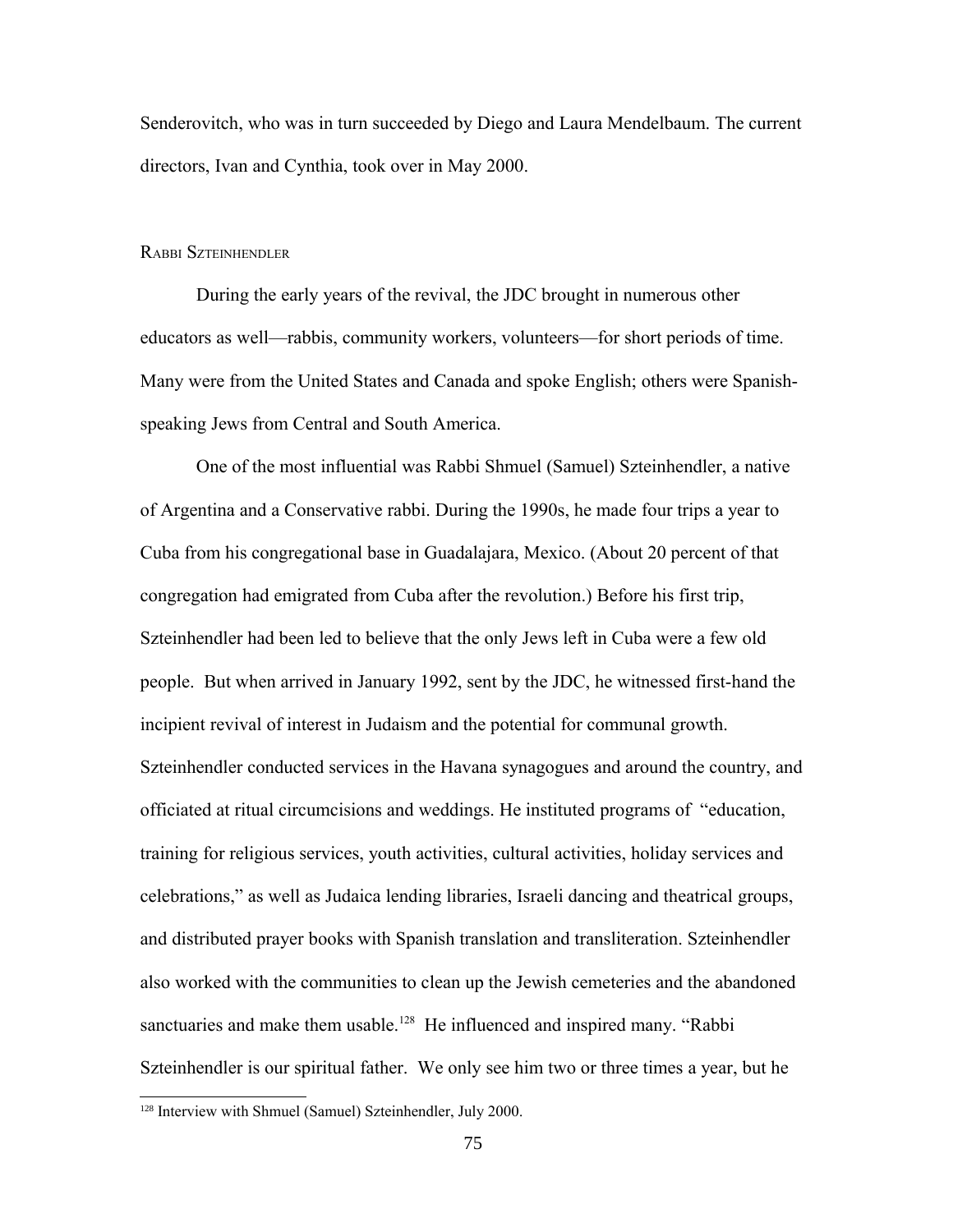is always in our minds," José Levy Tur told a visiting journalist in 1996.<sup>[129](#page-75-0)</sup> Szteinhendler has recently taken a pulpit in Santiago, Chile, and is no longer able to visit as often as he would like.

### THE RENOVATED PATRONATO

While the various JDC representatives have worked with Jewish communities throughout Cuba, their primary focus has been the Patronato, and it has emerged as the center of Jewish life in Havana. Not only do Jews come there for services on Friday night and Saturday morning, but they also come to use the computers in the library, to get vitamins and drugs from the pharmacy, and to participate in organizations, clubs, and activities sponsored directly or indirectly by the Patronato. Renovation of the Patronato was initiated by a challenge grant from the Harry & Jeanette Weinberg Foundation of Baltimore, Maryland, after members of the Weinberg family visited Cuba. The Scheck family donated money to renovate the community center, and the Zelcer family paid to fix up the prestigious and heavily used Patronato library. A number of Cuban Jews living in Miami made donations through the Greater Miami Jewish Federation, but such aid remains controversial. When the building was dedicated in May 2000—with the Elián González controversy still unresolved—some of the donors declined to attend out of fear that their presence would hurt their communal standing in Miami.

Although the Patronato is constitutionally required to have a 24-member board, the responsibility for decisions falls primarily on a very small group led by the president, José Miller. Adela Dworin, vice president of the Patronato and its librarian, is very

<span id="page-75-0"></span><sup>129</sup> Kenneth Bandler, "Argentine rabbi ignites fervor in dormant Cuban communities," *Jewish Telegraphic Agency Daily News Bulletin,* Jan. 11, 1996, p. 4.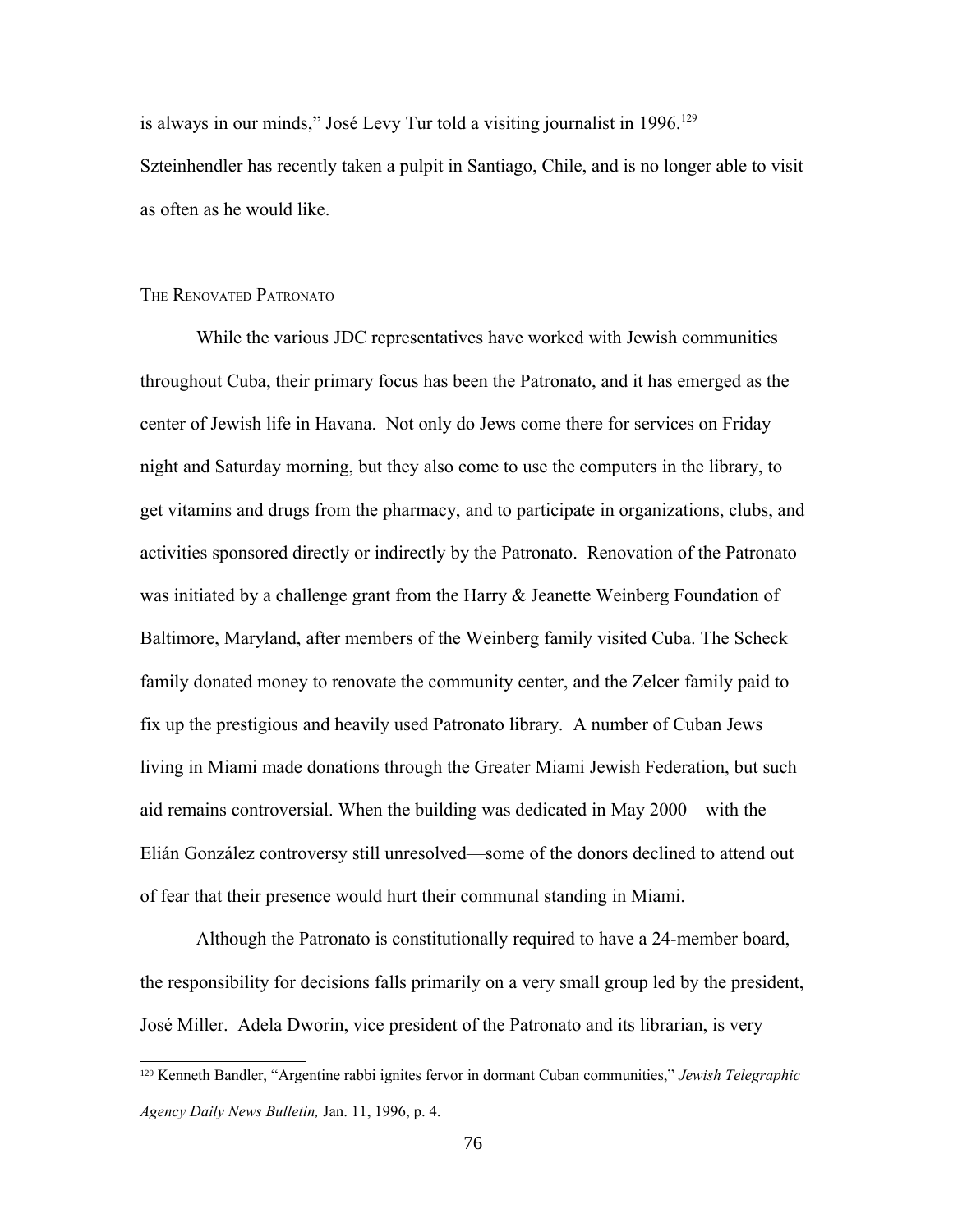active in running the institution, taking many of the American tour groups around to show them the newly renovated sanctuary and relate the history of the congregation. In 1995 the Patronato launched *Menorah,* a newsletter for the Havana Jewish community. The congregation also sponsors social and cultural groups geared to different age levels. Mácabi Cuba, the youth group for ages 13–30, has helped stimulate and promote the renaissance of Jewish life throughout the country.Guesher (bridge), led by Tatiana Asís, a physician, is for 30–55-year-olds. Simcha, for the over-55 group, is led by University of Havana English professor Lourdes Albo. Each group meets once a month, alternating locations between the Centro and the Patronato, after the kiddush that follows services on Shabbat morning. The groups also go on trips, sometimes outside Havana. The Simcha group runs an exercise program that meets on Mondays and Tuesdays at Adath Israel.

"Collective birthday celebrations" are held every three months, giving special recognition to those whose birthdays fall out during that time span. Lourdes Albo explains: "In its beginnings the meetings were held with only a few participants. Today more than 60 members come to each meeting. It is very meaningful for them to have the opportunity to socialize, share their vivid memories, interests, celebrate their birthdays, go on excursions—in other words, to have a good time with their brothers and sisters of the Cuban Jewish community."[130](#page-76-0) In July 1999, the first national camping experience for the Simcha seniors group was held in Aguas Claras, where some 80 Jewish seniors from all over the country gathered for two days. After experiencing Shabbat together, the program continued on Saturday night with a havdalah ceremony, and was followed by

<span id="page-76-0"></span><sup>130</sup> Interview with Lourdes Albo, Mar. 2000.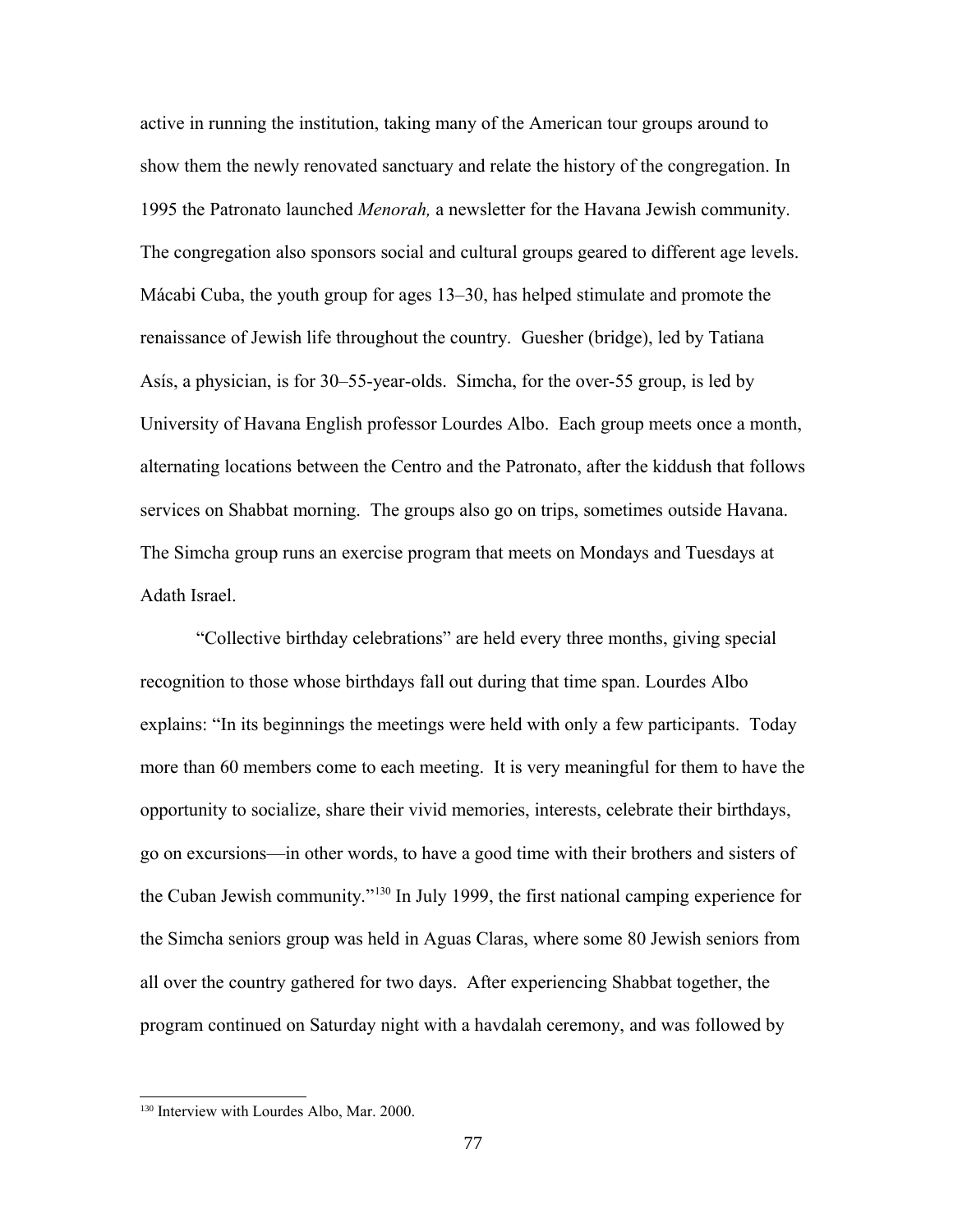an exercise program and an outing to La Cueva del Indio the next day. There were also group discussions on psychological, social, and religious issues.

A number of other Jewish cultural events take place regularly at the Patronato. About eight times a year the Asociación Femenina Hebrea de Cuba (Jewish Women's Association of Cuba) brings together more than 100 women from the three Havana synagogues for dialogues on Jewish issues. The program is led by Rosa Behar Hazdai, who also heads Hadassah in Cuba. The Patronato recently held an exhibition of paintings by Israeli and Palestinian children that had been created under the auspices of Givat Haviva, an Israeli organization dedicated to furthering Arab-Israeli understanding; the president of the Cuban Arab Federation, Alfredo Deriche, attended the opening ceremonies. There have also been several dance presentations by the Mexican Jewish group Anajnu Ve Atem (We and You), one of which was held at the National Theater as part of Cuba's International Ballet Festival.

A milestone in the resurrection of Jewish life in Cuba took place at the Patronato on Rosh Hashanah 1999, when Alberto Behar chanted from the Torah, becoming Cuba's first native-born Torah reader since the revolution. Diego Mendelbaum, then JDC's representative in Cuba, trained Behar. Mendelbaum recalled, "When we started, he could scarcely read Hebrew. But he had the desire. We decided on a two-month course of study. In the process, he learned much more than the musical symbols he would need. He studied commentaries and reflections on the Torah. He moved beyond the technique of reading the Torah and investigated the spiritual and emotional meaning contained in each portion. When you hear him read, you can sense his fulfillment." Behar commented, "While following the text with my eyes, I can see in the scrolls the

78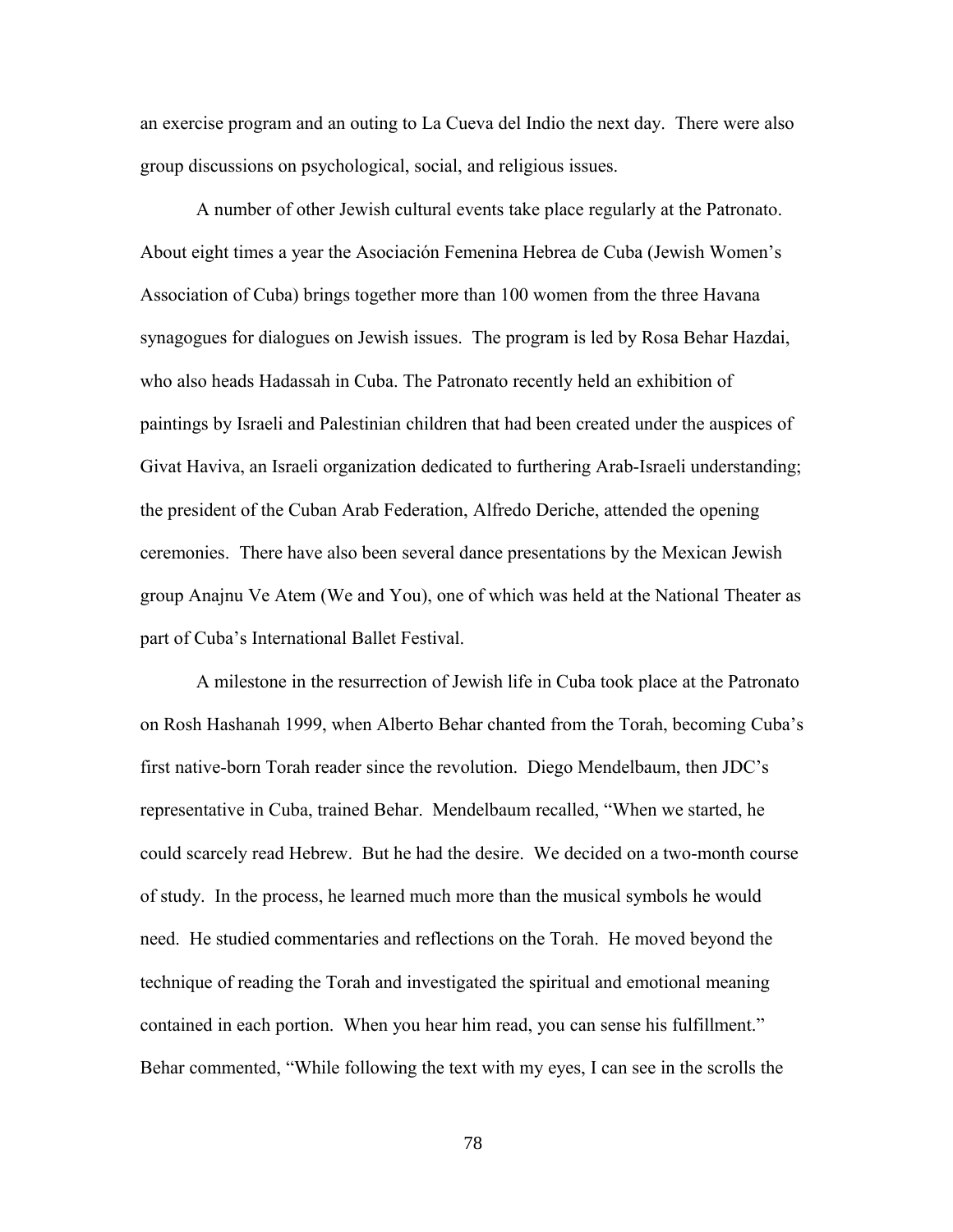reflection of my father's and grandfather's faces. They are happy that I am maintaining the Jewish tradition." [131](#page-78-0)

### ADATH ISRAEL

Adath Israel is located in the middle of Old Havana, the area of original settlement in colonial times. This neighborhood is the country's primary tourist attraction, and with the economy in bad shape, it made sense for Cuba to invest in it. In 1978, a year after UNESCO declared it a world heritage site, the government adopted a plan to renovate the entire area. As part of this project, the Havana Restoration Commission sent architecture student Jorge Herrera to Germany, on scholarship, to study the architecture of German synagogues so that he might develop a plan for Adath Israel. Upon Herrera's return, he worked with leaders of the congregation on a proposed full restoration of the sanctuary, and also suggested a number of innovative features, such as a frame attached to the roof of the building that could be used for the erection of a sukkah. The government contributed part of the cost for the renovation, with the rest donated by a number of wealthy Orthodox businessmen from Panama, Venezuela, and elsewhere.[132](#page-78-1)

The president of the Adath Israel Congregation today is Alberto Zilberstein Toruncha, an engineer, whose father was Ashkenazi and whose mother was of Turkish Sephardic descent. He attended a Jewish day school as a child and his mother was

<span id="page-78-0"></span><sup>131</sup> "The Torah Finds its Cuban Voice: JDC-trained Cuban *Baal Kore* is Welcomed by his Community," on JDC's Web site, www.jdc.org.

<span id="page-78-1"></span><sup>132</sup> Laura Gooch, "Cuba's Jews Struggle to Renovate their Crumbling Synagogues," *Cleveland Jewish News*, Feb. 16, 1999.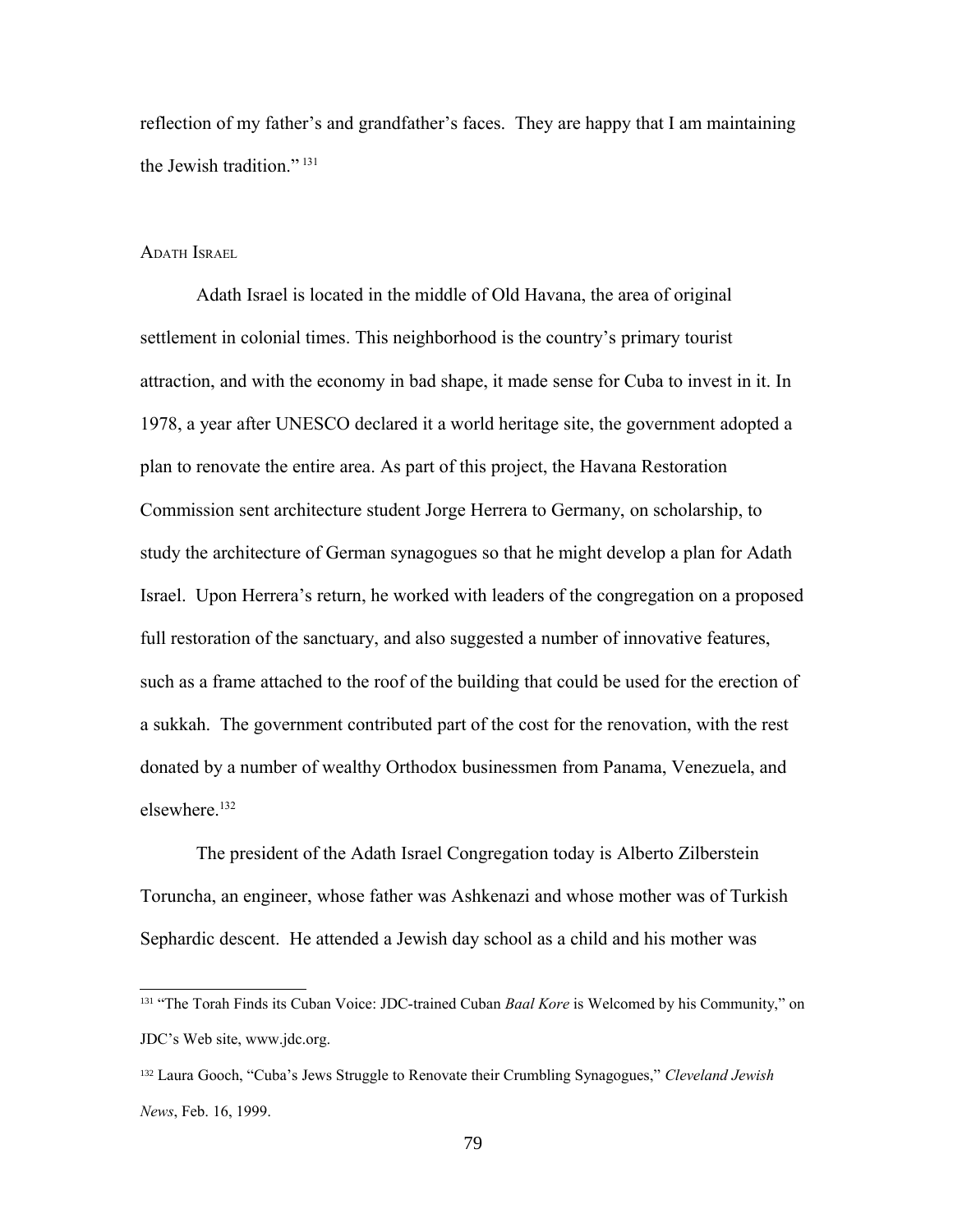active in the Chevet Achim Sephardic synagogue, but by 1970 she decided to end the family's public involvement in Jewish activities in order to shield her children from the possible stigma of being identified as "religious." She nevertheless tried to maintain some degree of Jewish tradition in their home. When Alberto's own children reached school age, his mother encouraged him to send them to the Patronato's Sunday school, and the parents became involved through the children. In 1994, leaders of Adath Israel sought him out to become active in their congregation. He explained: "People now want to become involved in synagogue life… it gives them a very warm communal feeling which can be very comforting in the tough economic times that we're facing."<sup>[133](#page-79-0)</sup>

Adath Israel consists of about 120 people who travel there from all over the greater Havana metropolitan area, including Santos Suarez, Alamar, San Paulo de Francisco, Santiago de las Vegas, and many other suburbs and towns. Even though it is nominally Orthodox, it differs little from the non-Orthodox congregations in its high rate of intermarriage.<sup>[134](#page-79-1)</sup> The congregation has a system for awarding extra rations to those who commit to coming to the minyan at Adath Israel, and no other synagogue, a certain number of times per week. Thus Adath Israel is the only synagogue that even attempts to have a daily minyan both morning and evening, and it succeeds about 85 percent of the time—a feat made more difficult by the Orthodox rule that only males can be counted. Friday night attendance is between 65 and 70, with about 35–40 on Saturday morning and 30–35 on Saturday night.

One of the most emotional moments in the revival of Cuban Jewry occurred at Adath Israel in December 1994—its first bar mitzvah in over 30 years. The bar mitzvah

<span id="page-79-0"></span><sup>133</sup> Interview with Alberto Zilberstein Toruncha, June 2000.

<span id="page-79-1"></span><sup>134</sup> Interview with Salim Tache Jalak, Adath Israel's executive director, Nov. 1999.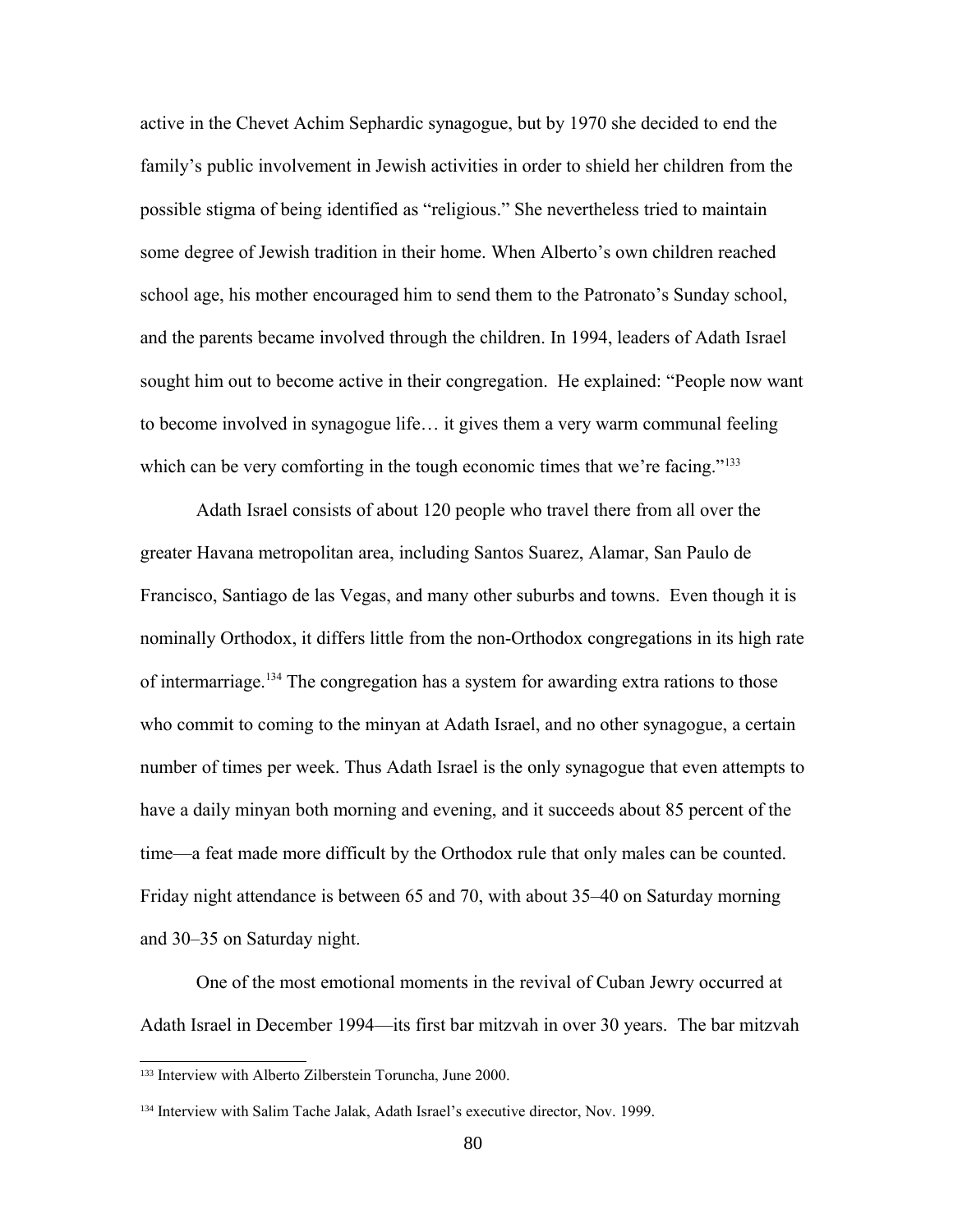boy was Jacobo Berezniak, the son of Abraham Berezniak, Havana's kosher butcher and one of the leaders of the congregation. Besides the regulars, relatives, and friends, the congregation that morning included a 20-person group visiting from the United States and a camera crew that was filming a documentary on Jewish life in Cuba. (The crew was permitted to film because the service was held on a Thursday rather than a Saturday.) Eleazar Benador, at 85 the oldest member of the congregation present, was given the honor of opening the ark and removing the Torah scroll. The bar mitzvah boy was escorted up to the Torah by his father and the president of the congregation, and he read his portion in what one of the American visitors described as a "steady and competent manner." [135](#page-80-0)

#### SOCIAL, EDUCATIONAL, AND YOUTH PROGRAMS

It was mostly affluent American Jewish businessmen who founded the local branch of B'nai B'rith in Cuba in 1943, which, till the revolution, combated anti-Semitism and did philanthropic work. The organization never disbanded after the revolution, but it did little till the early 1990s, when the organization was revitalized as part of the broader Jewish renaissance. A key player in that revitalization was Isaac Gelen, now president of the B'nai B'rith Maimonides Lodge in Havana. As Gelen explained to me, the revived organization had to change its original mission, since there was now very little anti-Semitism to fight and the members were not in a position to donate the large sums of money necessary for meaningful philanthropy. Instead, B'nai

<span id="page-80-0"></span>135

Paul Margolis, "A Young Man's Coming of Age Mirrors the Rebirth of Judaism in Cuba," *Jewish Standard*, Feb. 18, 1996.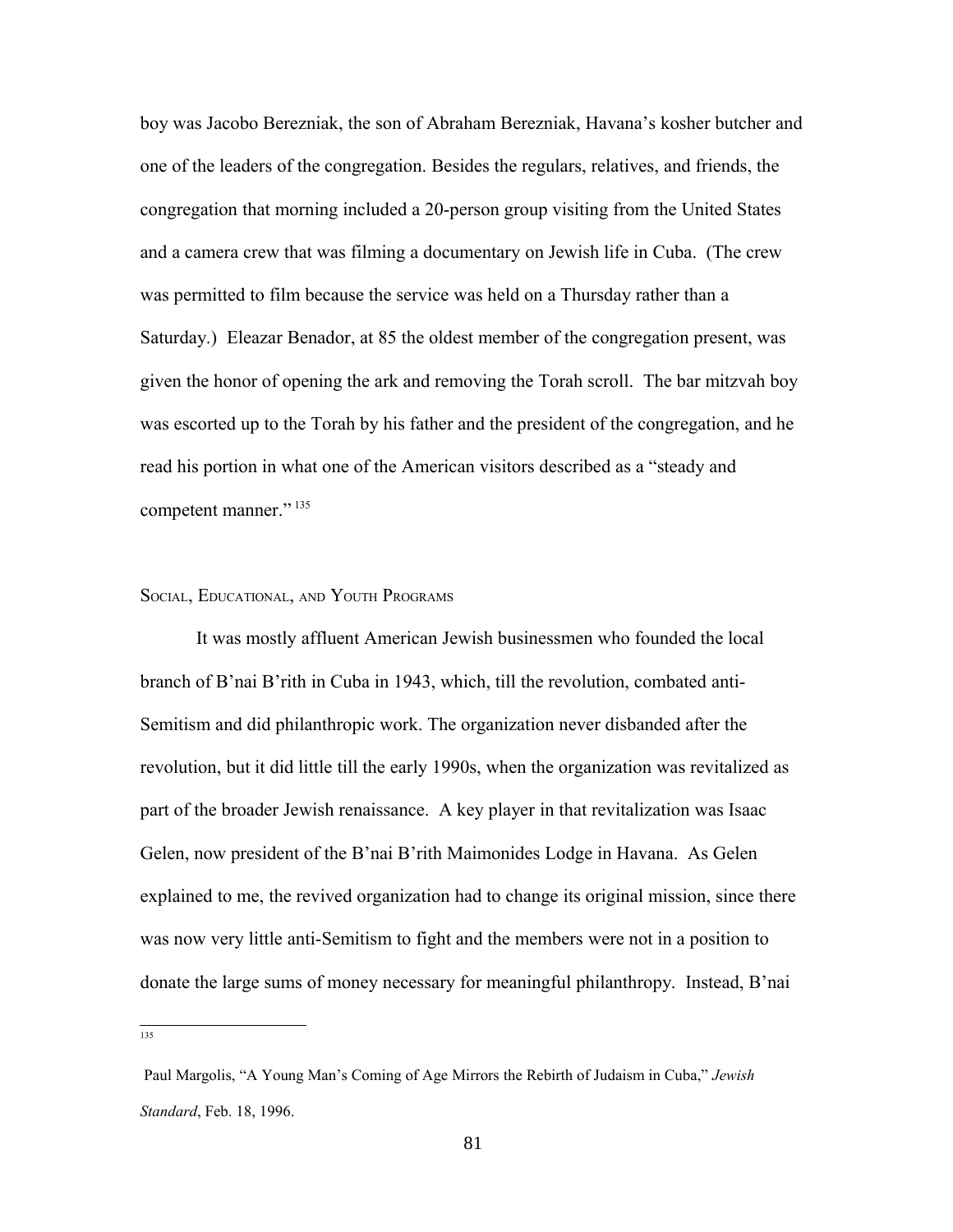B'rith has expanded its educational activities, meeting monthly with approximately 20 people (out of the 41 official members) in attendance.<sup>[136](#page-81-0)</sup>

Moisés Asís, now living in Miami, founded the community's current one-day-aweek educational program in 1985. Two years later, Rabbi Marshall Meyer, dean of the Seminario Rabínico Latinoamercano, the rabbinical school in Buenos Aires, personally recruited Asís for an intensive six-month program to train him for communal religious leadership, and the JDC gave Asís a scholarship for this purpose. He studied not only academic subjects, but also practical techniques such as circumcision. Today, Alberto Meshulam Cohen, a pediatric neurologist, directs the Hebrew school, which is cooperatively sponsored by all three Havana congregations and taught by dedicated volunteers. Approximately 40 children up to the age of 15 attend classes at the Patronato every Sunday morning for three hours. Simultaneously, some 30 people over the age of 15 attend sessions at the Centro Hebreo Sefaradi. The JDC provides two buses that shuttle the participants from their neighborhoods to the programs and back. Over the past two years at least 112 Cuban Jews involved with the Sunday school, teachers and students, have settled in Israel, but new people get involved each year and the school continues to thrive.<sup>[137](#page-81-1)</sup>

Mácabi Cuba has the responsibility for running the Friday night service at the Patronato, and this is one reason that the service is so popular with young people. On Saturdays the Mácabi has meetings devoted to the study of Judaism that stress practical, hands-on activities and the use of creative and innovative techniques to communicate the spiritual dimension of Jewish life. Mácabi also sponsors a volleyball team that conducts

<span id="page-81-0"></span><sup>136</sup> Interview with Isaac Gelen, June 2000.

<span id="page-81-1"></span><sup>&</sup>lt;sup>137</sup> Interview with Alberto Cohen, Mar. 2000.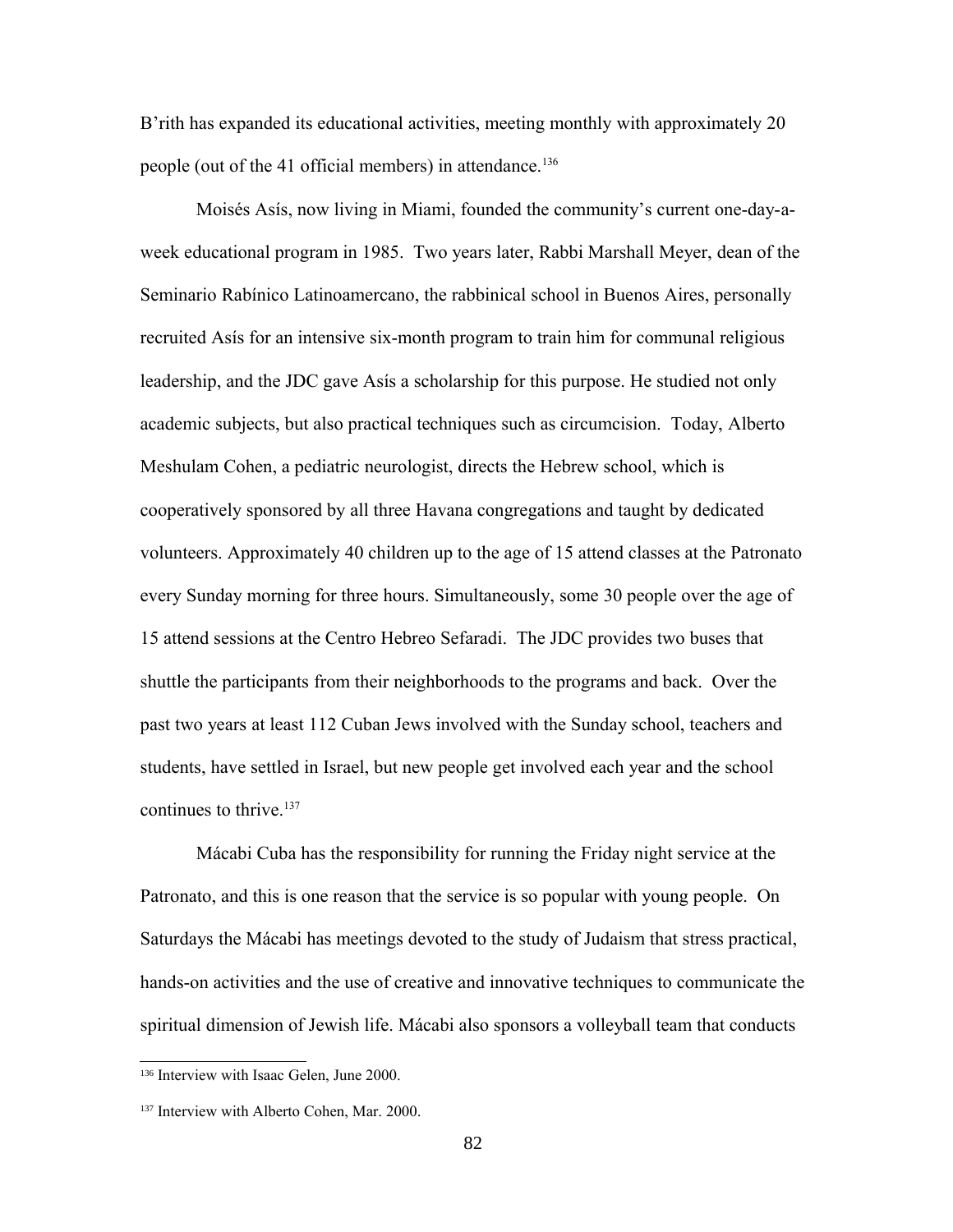training on weekday evenings, and each Tuesday night there is a meeting of the Israeli dance group.

Mácabi sponsors two camping experiences during the year, one in March and the other in July, bringing together about 150 young Jews from all over the country. The camp, which lasts for four days, is the only opportunity young Cuban Jews have to experience intensive Jewish living 24 hours a day, including a full Shabbat. Most of these children—up until a few years ago, almost all of them—were from homes where there was no Jewish expression whatsoever; all they knew was that their parents had told them they were Jewish. In August 1999 Cuba hosted a "Pan-American Camp" in Aguas Claras, Pinar del Rio, with assistance from the Jewish communities of the United States, Venezuela, Panama, Mexico, Brazil, and Nicaragua. Not only was there a strong Jewish educational component to the camp, but the young Cuban Jews had the opportunity to meet and interact with Jews from other countries and to feel that they are part of world Jewry.

Mácabi Cuba, however, is beginning to pay a price for its success: during 1999 it lost two of the most active members of its executive committee. Liver Humaran Maya, a dynamic young leader, received a gala public send-off when he left to study Jewish education for a year at the seminary in Buenos Aires, with the intention of returning to teach in Cuba. As part of his studies, though, he went to Israel to study Hebrew, and decided to settle there; not only would he not complete his training in Buenos Aires, but he would not be returning to Cuba to bolster Jewish education in the community. Dania Martínez Nissenbaum, another member of the executive committee, also left the country, settling in the United States. Both losses came as heavy blows to Mácabi Cuba.

83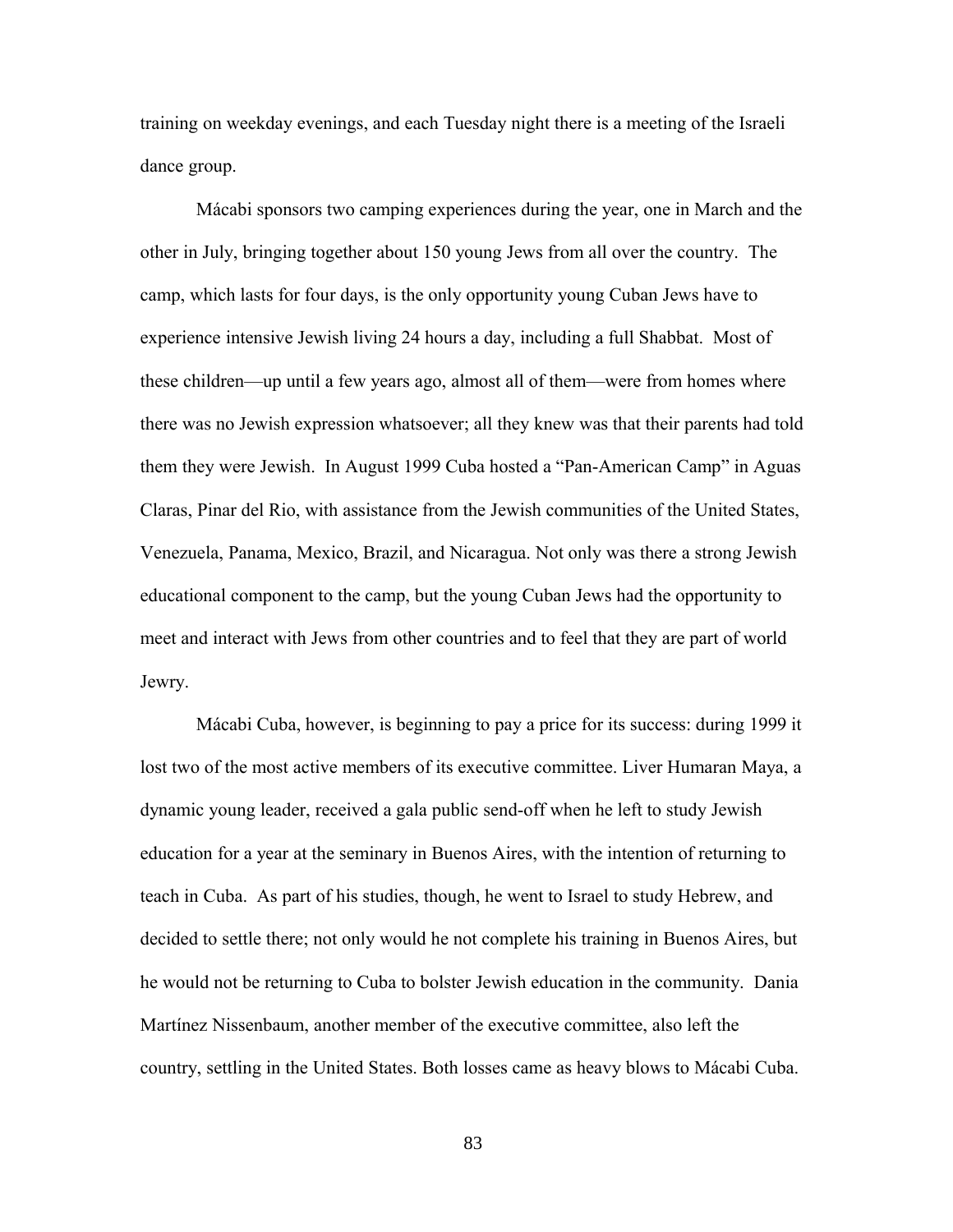### CONVERSION AND OTHER DENOMINATIONAL ISSUES

Shortly after the revival of Jewish life began in the 1990s, communal leaders in Havana reached an understanding to promote conversion as the way to formalize Jewish status for those who were of Jewish origin or married to Jews, but who were not Jews according to Jewish law. However individuals who approached the community without either Jewish ancestry or a Jewish partner were not generally encouraged to convert, a reflection of the dominant national/ethnic conception of Jewishness. About 150 conversions have taken place over the last several years, with Conservative rabbis from other Latin American communities performing them. Among the earliest converts were José Miller's wife and children.

Rabbi Szteinhendler explained how he approached the issue of conversion. "First, we regularized the Jewish status of people who belonged to mixed-marriage families and are active in some way, or at least related, to the community. Secondly, we will go to the mixed marriages and their families who are there but are not related to the community. Third, we regularized the Jewish status of those people who are third generation of some Jewish grandparent. Last, we attended [to] people who had not had any Jewish former relatives." The process involved intensive consultation with Miller and other communal representatives.

> All the cases were accepted first by the local leadership, and then we established a study program that took almost a whole year. People had to participate weekly in study sessions, in the communal activities, in the Shabbat and holiday services, and meet with me each time I was in the island to have intensive study sessions. The ritual of accepting them as fully Jewish followed the rules of the CJLS [Committee on Law and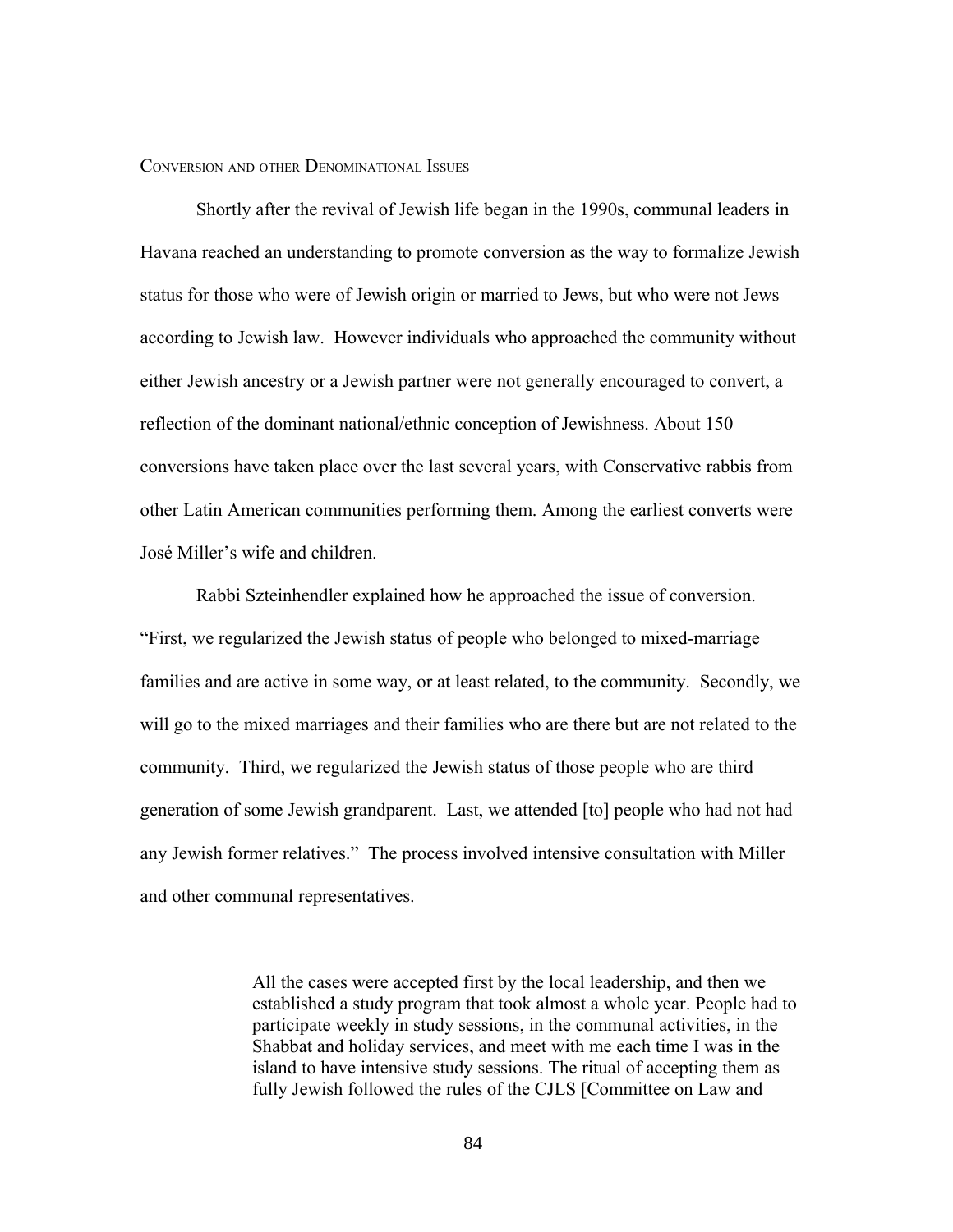Standards] of the Conservative/Masorti Movement, which means: men needed to go thru Brith Milah [circumcision] and all the people went through *mikvah* [ritual immersion]. We had, each year, a bet din [religious court] of three Conservative rabbis. The *mohel* was brought from Mexico to perform the Brith Milah of each one according to Jewish  $law<sup>138</sup>$  $law<sup>138</sup>$  $law<sup>138</sup>$ 

According to Rabbi Szteinhendler, when Rabbi Yisrael Meir Lau, the Ashkenazi chief rabbi of Israel, visited Cuba in 1994, he made known his acceptance of these conversions<sup>[139](#page-84-1)</sup>

In light of the fact that conversions in Cuba were performed under the auspices of Conservative Judaism, it is hardly surprising to find that much of the community has developed formal or informal ties with the Conservative movement. Rabbi Jerome Epstein, executive director of the United Synagogue of Conservative Judaism, has been the point man for the development of the Conservative movement in Cuba. While this would normally be the responsibility of the World Council of Synagogues, which is the umbrella organization for the Conservative movement around the world, it was decided that the U.S.-based United Synagogue would take responsibility for Cuba and Barbados, because of their proximity to the United States. Also, the United Synagogue's budget could accommodate the extra expenditures involved.

Even though the Patronato and other Cuban congregations are affiliated with the Conservative movement, the form of Judaism that the congregations practice is not completely consistent with Conservative Judaism elsewhere. Epstein explained: "They are Conservative in large part because they are not Orthodox and they want to maintain some tradition. They are not what you could say committed to an ideology that is similar

<span id="page-84-0"></span><sup>138</sup> Szteinhendler interview.

<span id="page-84-1"></span><sup>139</sup> Kenneth Bandler, "Jewish youth lead the way in a long-isolated community," *Jewish Telegraphic Agency Daily News Bulletin,* Jan. 8, 1996, p. 2.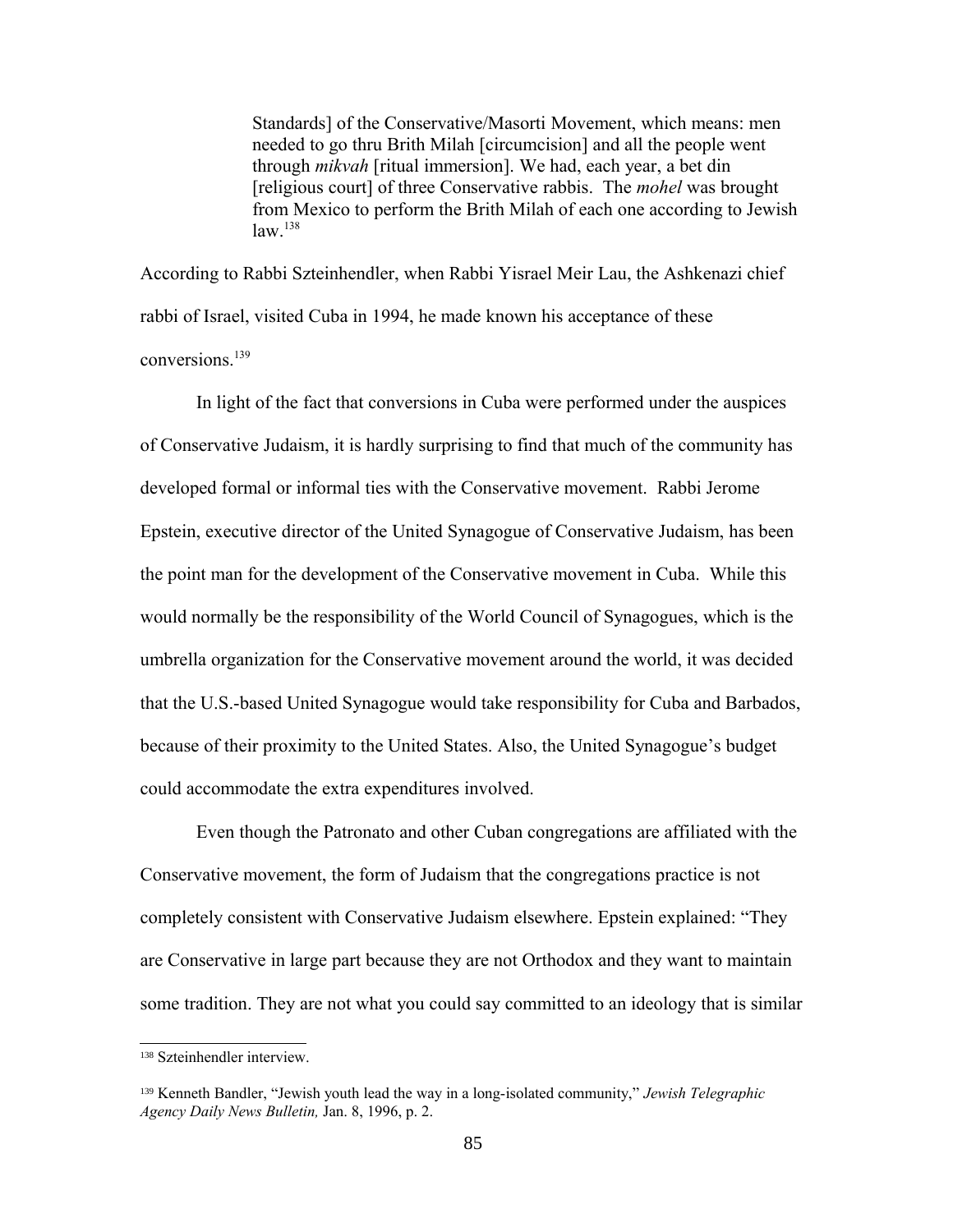to Conservative Judaism here in North America, and because of what they went through in the Castro regime, they really don't have a lot of knowledge of Judaism at all. There is a whole generation that really lost everything that they really wanted to develop in their own lives. It was really lost, all their traditions. They really don't have any recollection of Shabbat and many of the holidays. And it's almost like building from scratch<sup>"[140](#page-85-0)</sup>

Epstein first visited Cuba in 1997, when he and a number of other Conservative leaders met with representatives of the different Cuban congregations and began a dialogue on how the United Synagogue could help strengthen Judaism in Cuba. The United Synagogue provided Spanish-Hebrew prayer books, and translated and distributed selections from its popular tract series, short essays on aspects of Jewish law, holidays, and prayer. Epstein explains, "We tried to develop a strategy that would make it possible for us to do something constructive without being perceived as 'the Ugly Yankee.'" Epstein recalls, "Most of the people felt badly that they had let their memories fade, in terms of Judaism, and a lot of them were very hungry to get something back again. It was almost as if they felt deprived. Not necessarily of all the ritual elements—they just wanted a connection with God." In particular, Epstein was struck by the interest the young people showed.<sup>[141](#page-85-1)</sup>

Originally, the Patronato synagogue had been officially Orthodox, although the congregants were not very observant. It was only in the beginning of the 1990s—when the JDC became involved in the Havana Jewish community—that the nominal Orthodox label was dropped. Jorge Diener, the first JDC representative in Cuba, encouraged all

<span id="page-85-0"></span><sup>140</sup> Interview with Jerome Epstein, Apr. 2000.

<span id="page-85-1"></span><sup>141</sup> Ibid.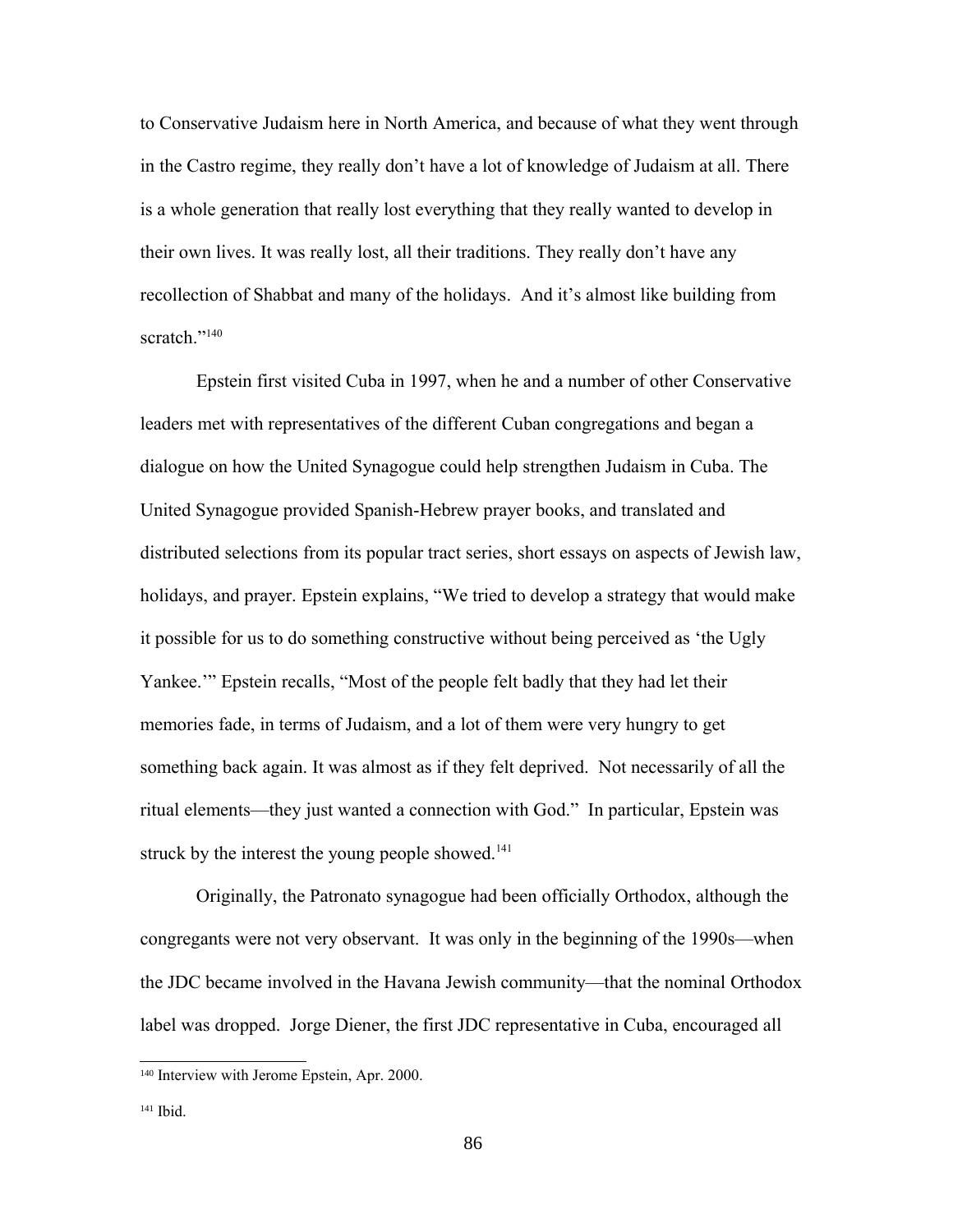three Havana congregations to affiliate with the Conservative movement. The Patronato was the first to do so, and the Centro Sefaradi followed suit several years later. Nevertheless, the two congregations retain certain religious differences: the Patronato has men and women sitting together and allows women to lead services and read the Torah, while the Centro Sefaradi retains separate seating (without a physical barrier) and does not allow women any leading role in the service.

Adath Israel, still nominally Orthodox, has consistently resisted JDC suggestions to join the Conservative movement. Yet it is not a member of any international Orthodox Jewish organization, perhaps because its membership includes many people who are not Jewish according to Halakhah. Zeiling Mooris, a retired Romanian-born Jew living in England, has made several trips to Havana to help lead services, but his involvement has created tensions. When he first came he expressed a willingness to accept the congregational situation and deal leniently with the questionable Jewish identity of members, but as time went on—and possibly as a result of a felt need to conform to Lubavitch standards—Mooris began to balk at calling up to the Torah congregants who had non-Jewish mothers or who had converted through the Conservative movement. Alberto Zilberstein, the president, had to insist that Mooris either allow these people to participate or "get off the *bimah* [platform] and let us continue with our service."<sup>[142](#page-86-0)</sup>

When Chevet Achim closed down, some of the members joined the Centro Sefaradi in Vedado, but many of those living in Old Havana preferred to remain with a synagogue that was close by and so they joined the ostensibly Eastern European Adath Israel. As a consequence of the influx of Sephardim from Chevet Achim, as well as the presence of many spouses from non-Jewish backgrounds, the Eastern European flavor of

<span id="page-86-0"></span><sup>142</sup> Zilberstein interview.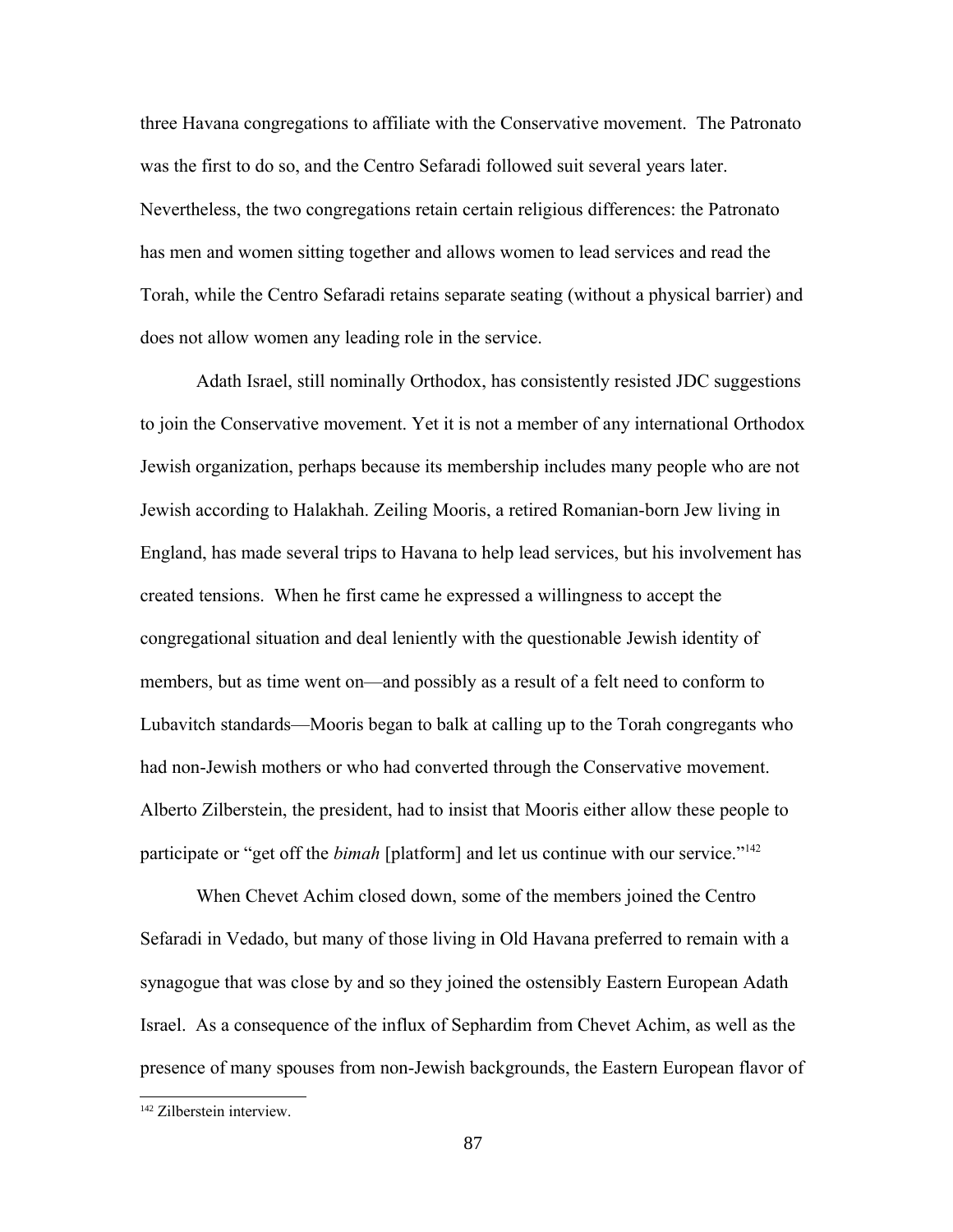Adath Israel is far less pronounced today than it was at the time of the revolution. Despite its Orthodoxy, Adath Israel is fully involved with the rest of the community. It participates together with the other two Havana congregations in the joint Sunday programs, the one for children held at the Patronato, and the one for adults held at the Centro Sefaradi. Whenever an issue of concern to the broader Jewish community arises, representatives of the three congregations meet together.

However Adath Israel, like the other congregations, has had to face certain boundary issues. Early in 2000, one congregant who had been raised with virtually no Judaism in his home and had begun to attend services was asked not to come any longer because he was also a regular attendee at a Protestant church. Such syncretistic religious activity is widespread among segments of the Cuban population—many Catholics are also involved in Afro-Cuban religious activities, specifically Santeria—but syncretism has made no inroads in the Jewish community.

As of July 2000, Chabad-Lubavitch had sent a total of 56 missions to Cuba under the auspices of Chabad Friends of Cuban Jewry, headquartered originally in Brooklyn and now in Toronto, and directed by Rabbi Shimon Aisenbach. [143](#page-87-0) Each mission is staffed by two emissaries, usually young, unmarried rabbis. For the holiday of Shavuot 2000, Aisenbach sent a young, married couple. Aisenbach commented, "Periodically I have this idea to send a couple as well [as two single rabbis], the reason being simply that the Jewish community should see religious family life. I feel that the community should see a Jewish *frum* [strictly observant] couple, a Lubavitch couple from time to

<span id="page-87-0"></span><sup>&</sup>lt;sup>143</sup> All the information about the role of Lubavitch in Cuba is based on an interview with Rabbi Aisenbach, June 2000.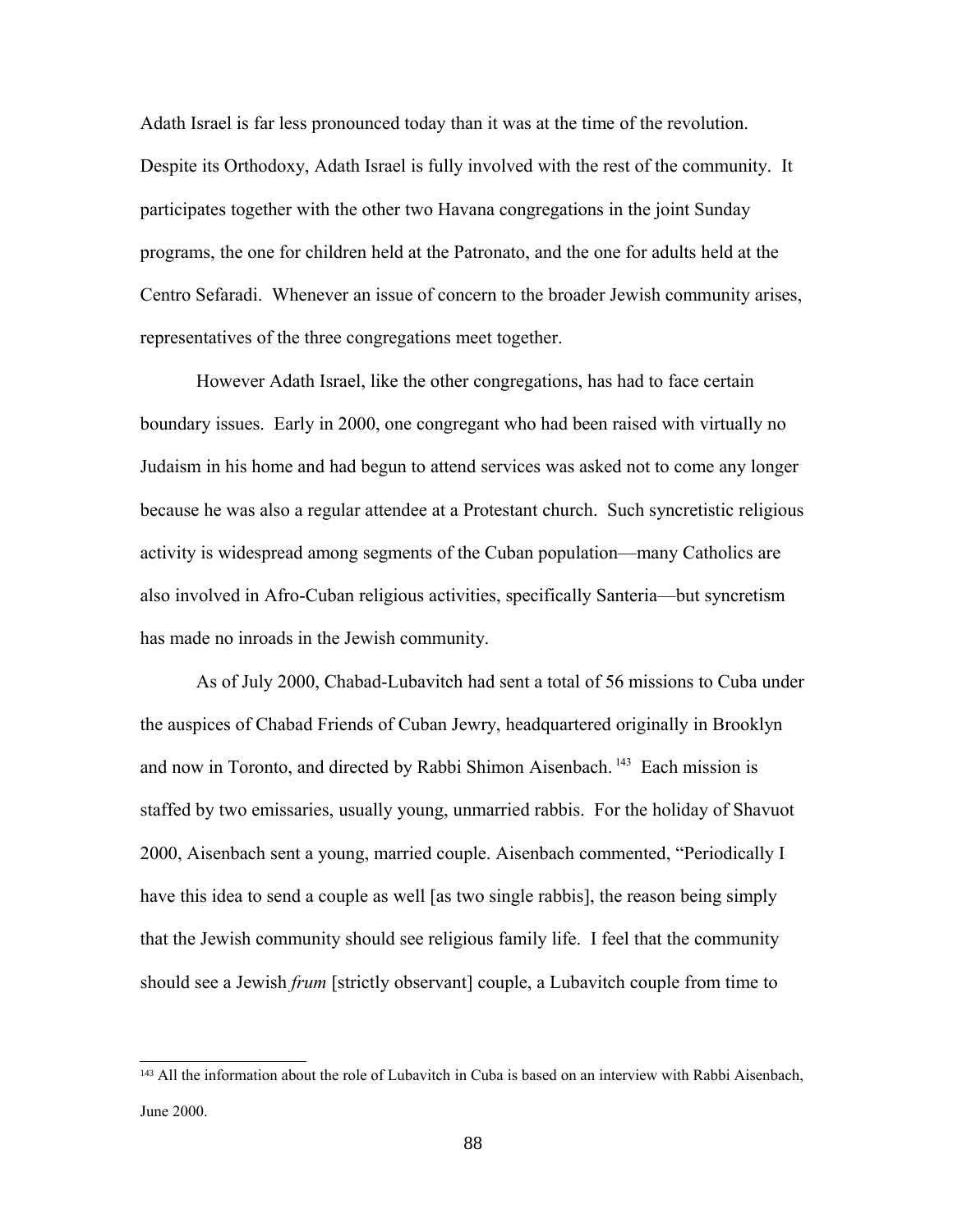time, not only as rabbis but as they visit homes so that people can see the complete picture."

Chabad-Lubavitch is dedicated to seeing that the Cuban Jews be led down the proper Halakhic path, and it is especially alarmed by the high incidence of intermarriage and what it considers Halakhically incorrect [Conservative] conversions. Rabbi Aisenbach explained: "'Who is a Jew' is definitely a problem that we must take into consideration. Many people identify themselves as Jews who really are not. … Who are these people and what are they going to claim that they are? They immigrate to Israel and then they are dating your daughter, for example. It brings a lot of confusion. It brings such confusion. People think that it's just a game, but it's not a game. It eventually brings confusion and eventually even disaster."

Aisenbach is especially puzzled about Adath Israel, since it is officially Orthodox and at the same time contains a majority of intermarried couples. "Everything is wishy washy there," he says:

> For example, that shul itself was built as an Orthodox shul. Even when I came six-and-a-half years ago it wasn't running like an Orthodox shul. Seventy-five to eighty percent were non-Jews, men and women sitting together. I spoke to a couple of people there and I said, "Listen, at least respect the way the shul was built. It was built as an Orthodox shul." Is it 100 percent Orthodox, are the meals kosher yet? Not yet. For example, there is no kosher meat coming out of the kosher butcher. To make a piece of meat kosher is not a simple thing. Even though I am an official rabbi, I took the exams on becoming a rabbi, I'm not a *shohet*. … In

> > 89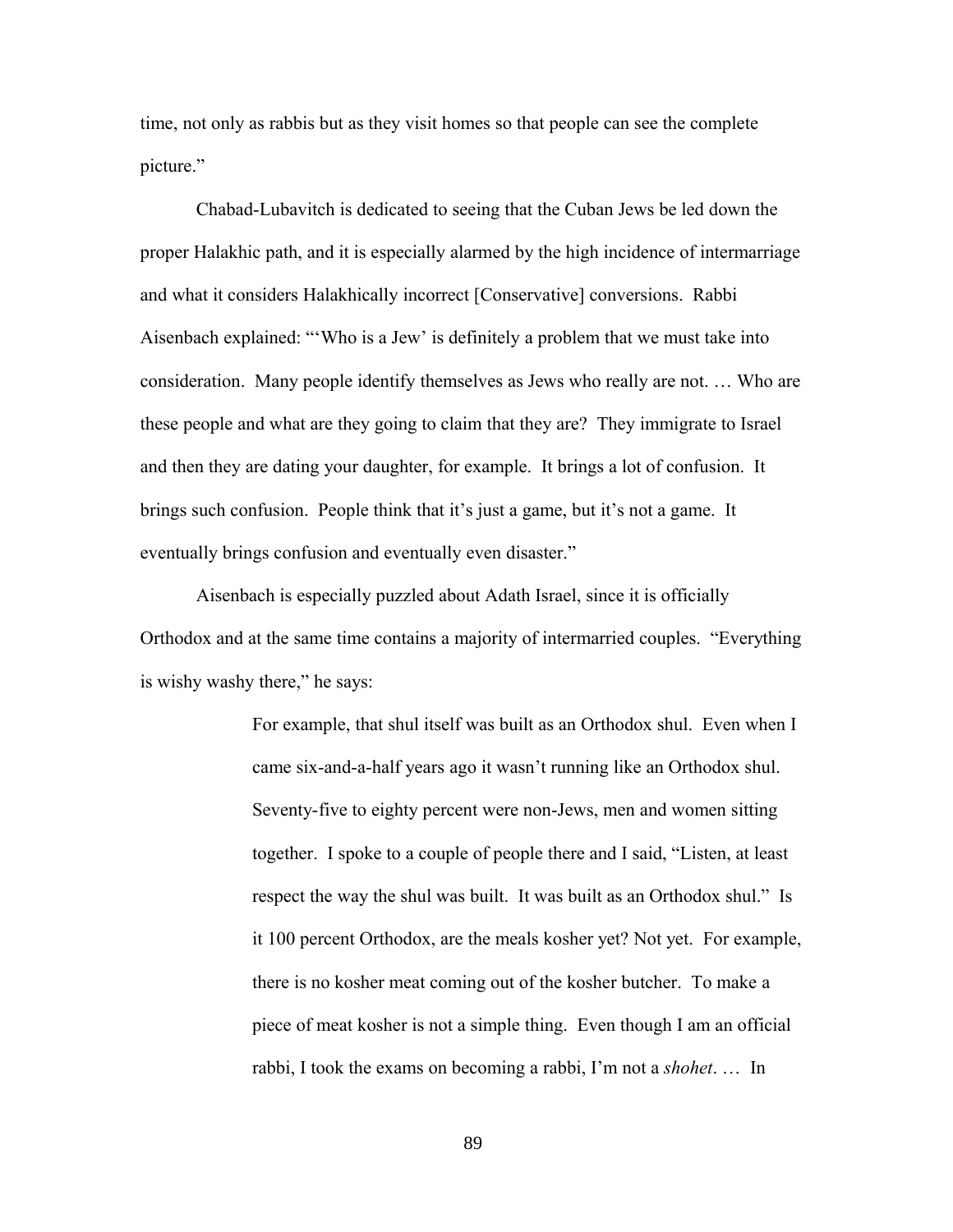Cuba there are even [Halakhically] non-Jews doing *shehitah* [ritual slaughtering]. Even though they're doing a perfect job, the animal is not kosher. And also the knives are from before the revolution, and obviously almost inevitably there is a problem with them.

Aisenbach wanted to arrange for a *shohet* to visit Cuba every few weeks, have the meat stored in special freezers, and distribute it to community members. As for the meat people were eating, he said, "its not 20 percent kosher, its not 50 percent kosher, its not kosher meat at all."

Chabad in Cuba also operates a summer day camp where, in addition to sports, the children pray and are taught about Jewish practice. Says Aisenbach, "We feed them and their parents a meal and we go on night trips with them. We printed a 96-page booklet in Spanish with illustrations all about the basic mitzvahs and an entire Yiddishkeit guide." Chabad insists that "every single child in our camp is born to a Jewish mother, and therefore "we don't have many children. There were years it was 20, and there were years it was 17. But as the focus of the camp was Jewish education, a Jewish education belongs to a Jewish child." Seven of the children who have attended Chabad camps over the years have gone on to study at yeshivot in other countries.

### *Communal Renaissance Outside of Havana*

# **CAMAGÜEY**

JDC representatives and other Jewish visitors have had a profound impact on this community. Sarah Albojaire, a former president of the Jewish community now living in Miami, states, "They taught us how to sing the prayers; they brought books, gefilte fish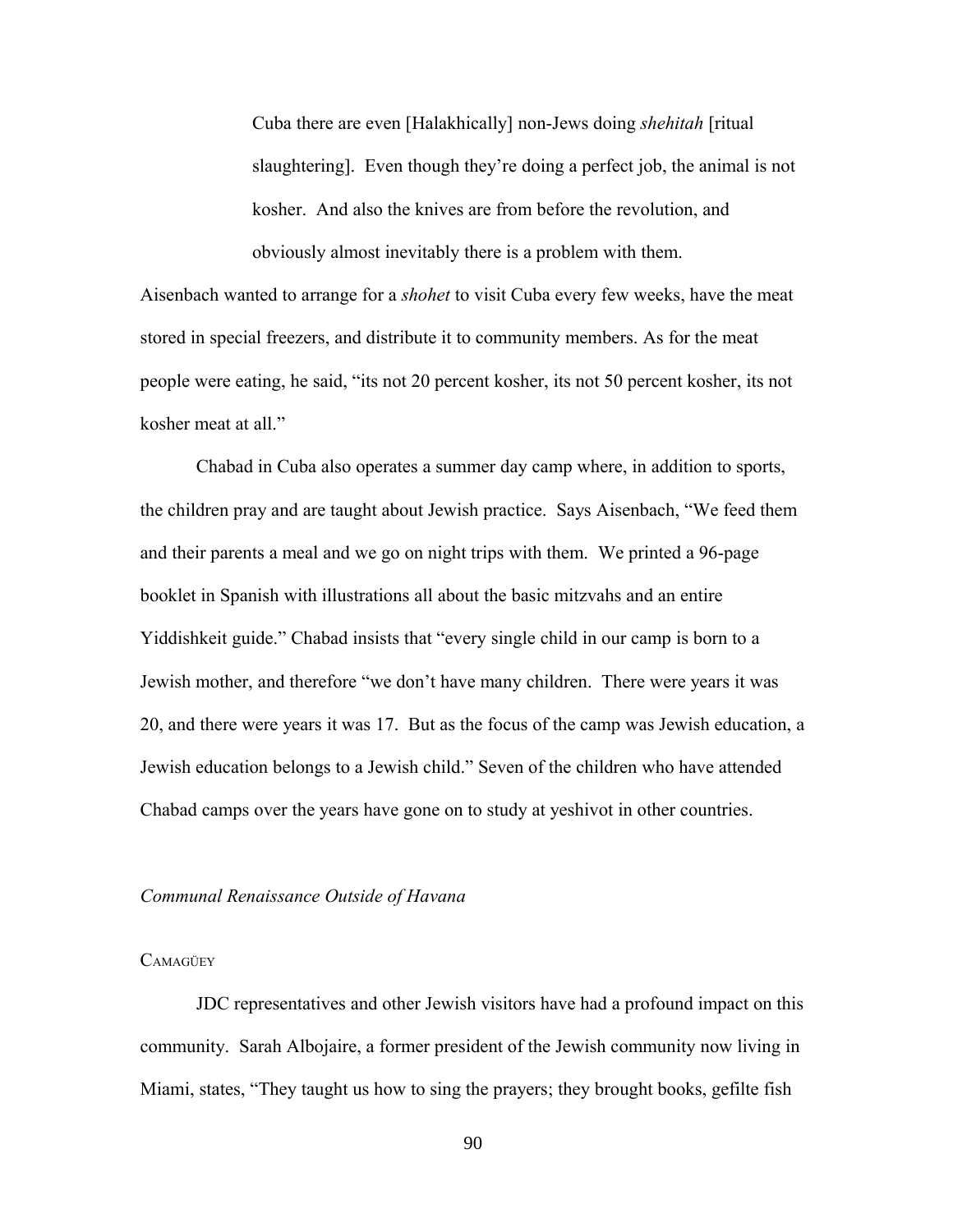—and, most importantly, they taught what we couldn't to our children." Albojaire explains what happened to the Jews of Camagüey. "Years without formally practicing and without any organized services really removed us from Judaism. Most of us, like me, had to marry out of the religion. There were no Jews." [144](#page-90-0)

Since most of the Camagüey Jews were intermarried, many of those expressing interest in Judaism were themselves only partly Jewish. In 1995 Rabbi Szteinhendler came to Camagüey to officiate at the conversion ceremonies of 21 people, mostly spouses of Jews and children of Jewish fathers and non-Jewish mothers, just as was being done elsewhere in the country under similar circumstances. But since then visits from rabbis have been infrequent. In 1999, two boys, ages 10 and 12, were medically circumcised at a hospital in the city. As there was no *mohel* or rabbi available, Sara Albojare, a member of the community, read the prayers. <sup>[145](#page-90-1)</sup>

The original Sephardi synagogue in Camagüey, Congregation Tiferet Israel, built in the 1920s, closed down after the revolution. On Rosh Hashanah 1998 the 37-family community dedicated a new synagogue building in a whitewashed turn-of-the-century house, connected to a row of homes in the center of the city. It was named Tiferet Israel, the same name as the prerevolutionary synagogue, and was bought for the congregation by Ruben Beraja, who was then serving as leader of the Jewish community of Argentina.<sup>[146](#page-90-2)</sup>

<span id="page-90-0"></span><sup>144</sup> David Abel, "Cuba's Jews Take Heart from First New Synagogue since Revolution," *Newark Star Ledger*, July 24, 1998.

<span id="page-90-1"></span><sup>145</sup> Correspondence with Merle Salkin, February 2001.

<span id="page-90-2"></span><sup>146</sup> Correspondence with Merle Salkin, March 2001.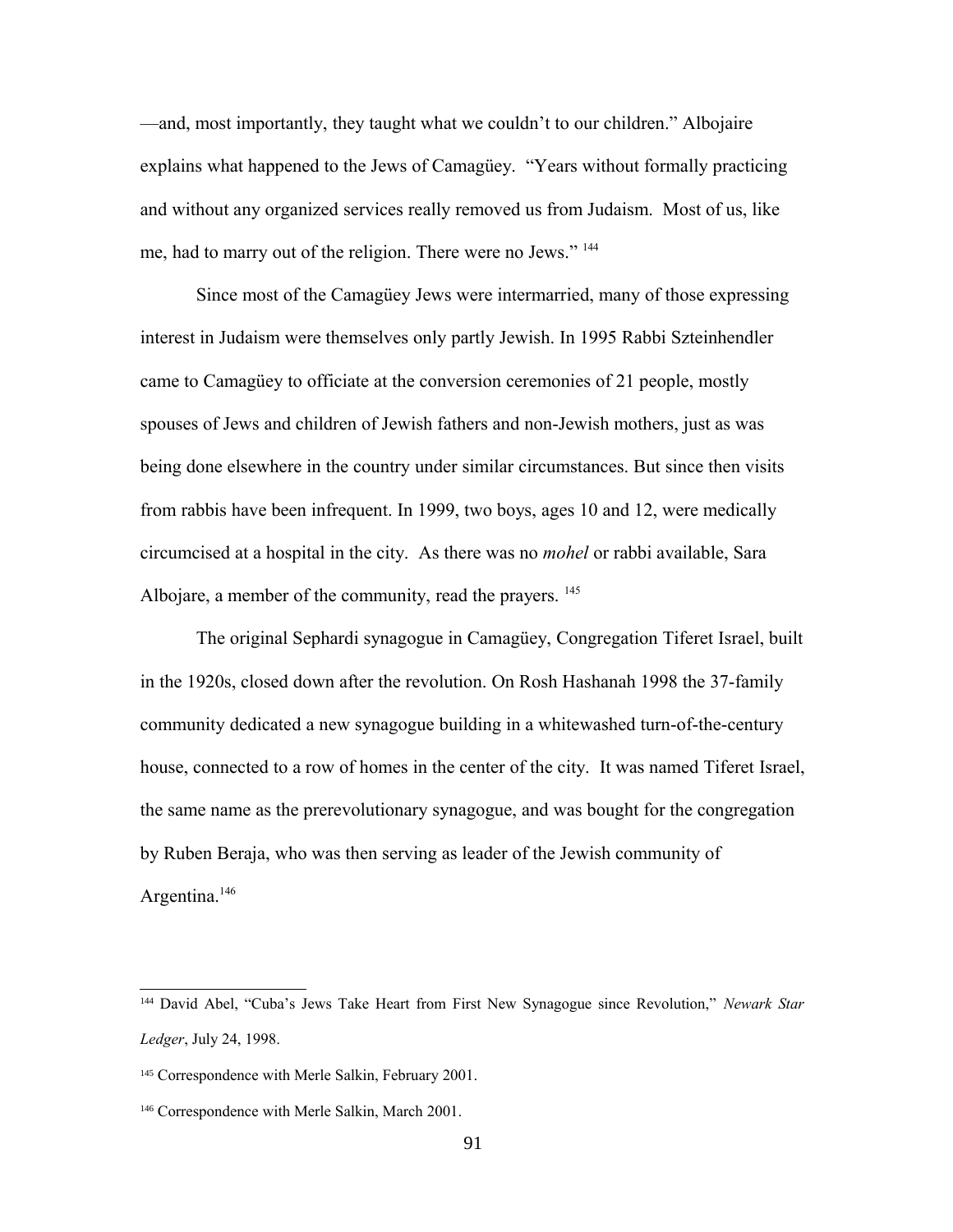Merle Salkin, director of education at the Society Hill Synagogue in Philadelphia, made several trips to Camagüey to teach Hebrew to the Jewish community. Salkin's congregation donated \$3,000 for the Camagüey synagogue, as well as for prayer books and other ritual items. She explains that after the religious revival began, "people started coming out of the woodwork, asking questions and signing up for conversion classes." As is the case in many small communities, there is one member who has taken the lead and inspired others. In Camagüey, according to Salkin, that individual is Reina Roffe, "the spiritual heart and driving force of Jewish education in the city." Roffe started the first conversion class and developed the curriculum for the synagogue school. She was brought to Kol Ami in Philadelphia in 1999 to learn Hebrew and received intensified training for her work in Cuba. She celebrated her own bat mitzvah at Kol Ami and then celebrated her son Daniel's bar mitzvah in Camagüey shortly after her return to Cuba. Working with Salkin, she has taught adult education classes, including Hebrew, holiday observance, and Jewish symbols. [147](#page-91-0)

#### **CIENFUEGOS**

The 29-member Jewish community of Cienfuegos, even smaller than the one in Camagüey, is held together by a strong-minded, energetic woman, Rebeca Langos, a Spanish teacher in a local middle school, who is the community president. Raising her two small sons as Jews although her husband is not Jewish, Rodriguez told a reporter that she would like them to marry Jews but realizes that in Cienfuegos this is unlikely to happen. Since there was only one girl in the community, she asked, "What are we going

<span id="page-91-0"></span> $147$  Ibid.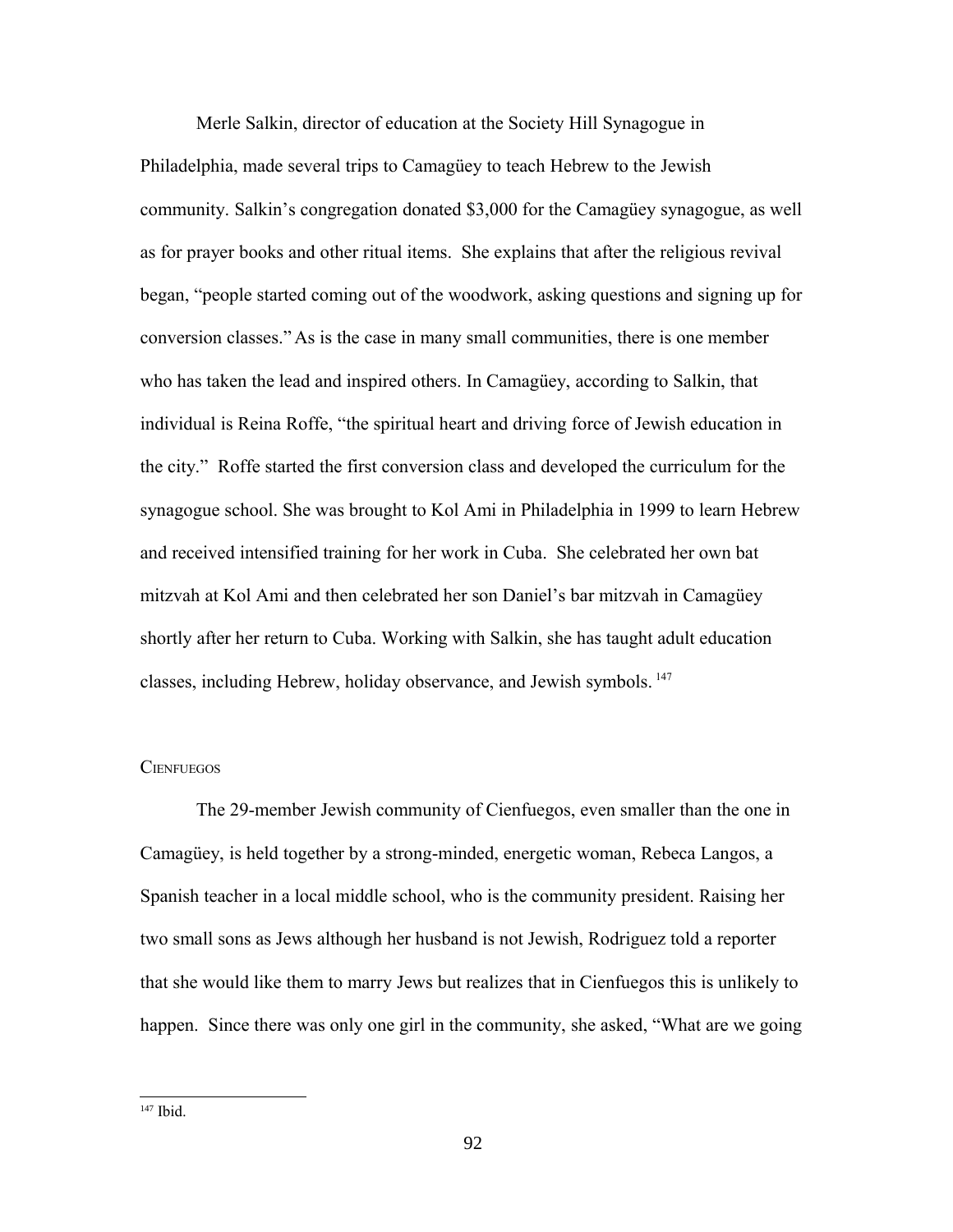to do?"[148](#page-92-0) She has considered moving with her family to Israel, but her husband doesn't want to leave his ailing mother. The continued presence of Rodriguez is of crucial importance for the local Jewish community; were she to leave, Jewish communal life would probably fall apart. About once a month Shabbat services are held in Rodriguez's home, although never with a minyan. Every Saturday the community's seven children come to her second-floor apartment for Hebrew school. Sometimes the parents stay with the children till the end of the Sabbath for havdalah*.*

# SANTA CLARA

David Tacher, the president of the Jewish community in Santa Clara, explains that until 1995 the community was virtually inactive. That year, a visitor donated *The Jewish Book of Why.* A number of local Jews started reading it, and thus began the process of revival. "Families got together to reencounter their roots. There was a revival of interest about being Jewish. At the end, we realized we were lacking; we weren't practicing our religion. Then, all the community began to celebrate *Kabbalat Shabbat* services, the blessing of the wine, the bread, then step by step, havdalah, then the first Passover, then learning Hebrew."[149](#page-92-1) In 1996 the Jews of Santa Clara celebrated Purim together for the first time, and, later in the year, commemorated Holocaust Memorial Day.

Tacher explains that the Jews in Santa Clara always knew each other. They had visited the Jewish cemetery and were familiar with the names on the tombstones; they

<span id="page-92-0"></span><sup>148</sup> Lisa J. Huriash, "Judaism: Alive in Castro's Cuba," *Young Israel Viewpoint,* Spring 2000, p. 74. The article appears on pp. 71–78.

<span id="page-92-1"></span><sup>149</sup> Ibid., p. 75.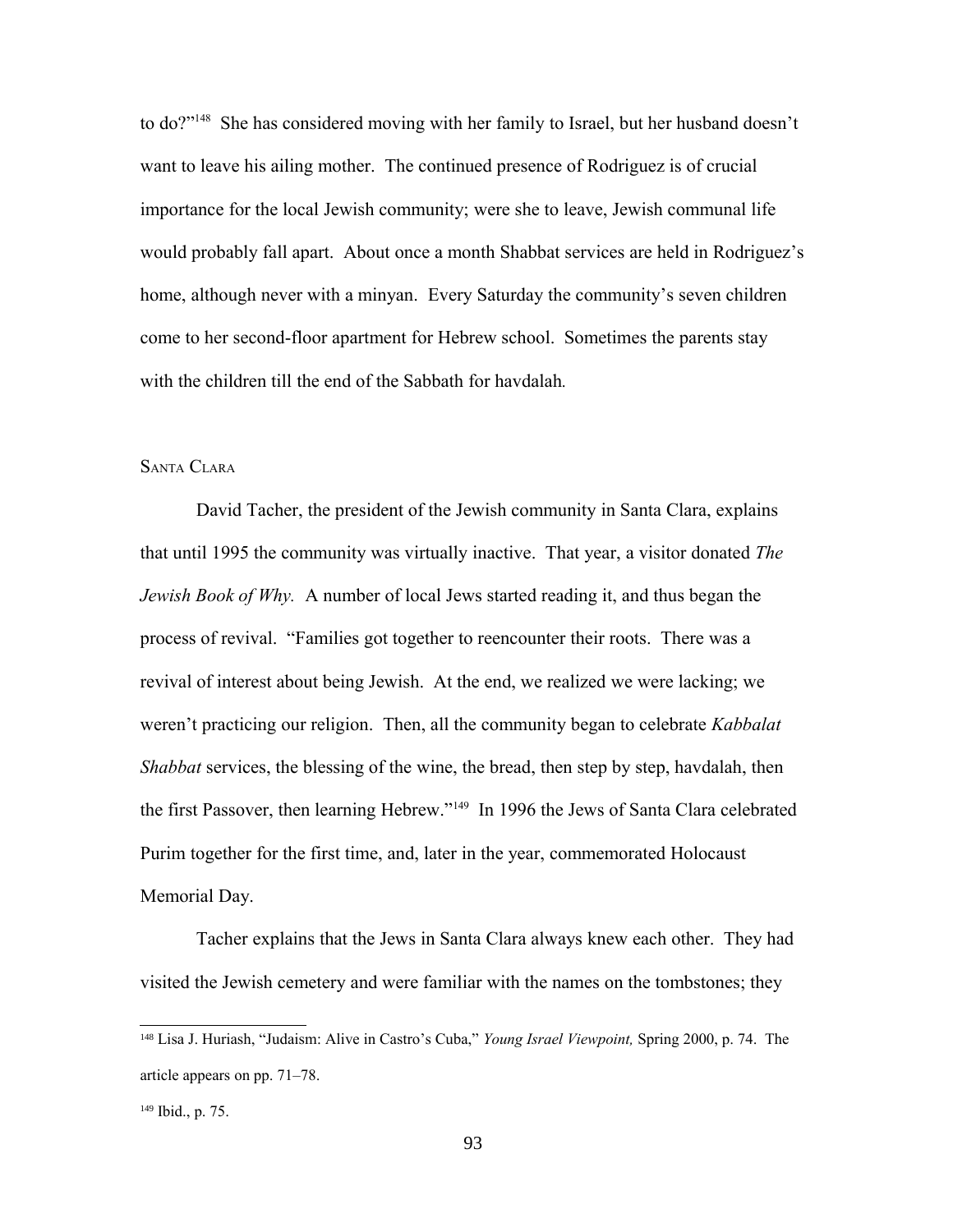knew which people in town were related to those deceased ancestors, and so there had never been a complete loss of Jewish memory. But there had been no religious activities for years. Now, though, there are seven active families consisting of about 30 individuals. Tacher is not planning to move to Israel. "I have my mother here and she's sick. She can't start over; she's an old woman," he says. Tacher believes that he can be a faithful Jew in Santa Clara. "If you are Jewish, you are Jewish. My mind and heart are in Israel. As long as there is a Jew in Cuba, Judaism will never die in Cuba."[150](#page-93-0)

# SANTIAGO DE CUBA

Santiago de Cuba, the second largest city in the country, is regarded as the most Caribbean of all Cuban cities. Local residents are proud of the role that the city played in the revolution. Most of the early Jewish settlers came from the Ottoman Empire, though a number of Ashkenazi families from Poland also came before World War II. The Sociedad Unión Israelita del Oriente de Cuba, the Jewish Society of Eastern Cuba, was founded here in October 1924. The community held services in rented quarters until 1939, when a synagogue building was erected. From that time on it was referred to as the Sínogoga de Santiago de Cuba. Two spiritual leaders served the community, one from 1924 until 1943, and the other from 1946 through 1967. The revolution brought a dramatic decline in community activity. Most of the local Jews emigrated, and by 1978 the community had ceased functioning. As the synagogue building was not being used, the remaining Jews gave it to the government.<sup>[151](#page-93-1)</sup>

<span id="page-93-0"></span><sup>150</sup> Ibid.

<span id="page-93-1"></span><sup>151</sup>

Margalit Bejarano, interview with Rebeca Botton Behar, as related in correspondence with the author, Apr. 2001.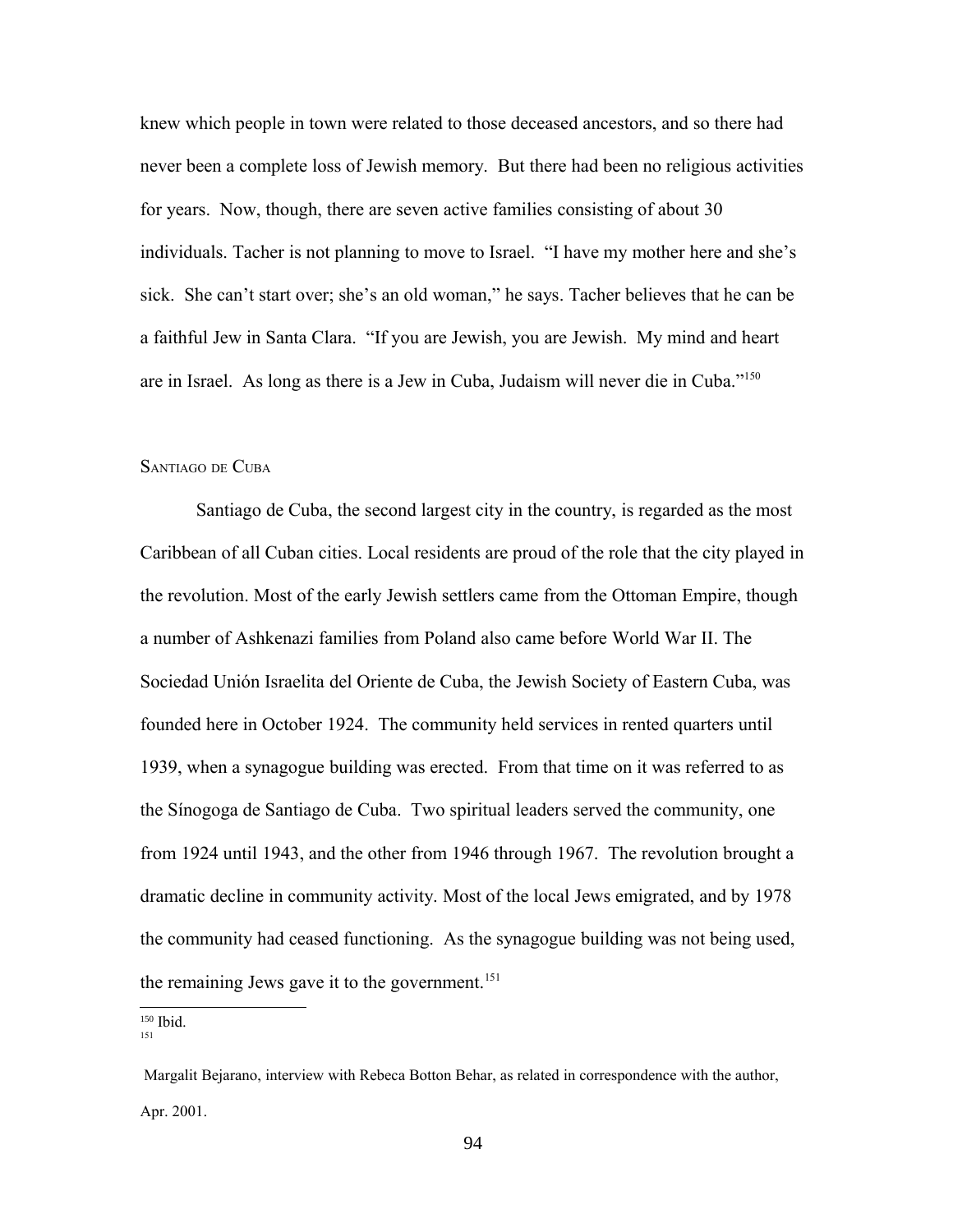Yet, a small number of Jews in the Santiago area, most of them intermarried, retained some interest in their ancestral faith. At Passover each year the Santiago Jews would gather to receive their Passover package from the CJC, which was routed through the Havana Jewish community. The regular annual receipt of this aid made a deep impression on the local Jews, showing them that there was a Jewish presence outside of their area and giving them a sense of global Jewish solidarity.

After 15 year of inactivity, the Santiago community began to reorganize in October 1993 when Jewish communal activities began to be held on a regular basis in the home of Rebeca Botton Behar, the president of the newly emerging Jewish community. Talks with the government resulted in the return of the original synagogue building to the Jewish community, and a joyous rededication ceremony took place, Rabbi Shmuel Szteinhendler officiating, on July 25, 1995—a date coinciding with the 480th anniversary of the founding of the city.<sup>[152](#page-94-0)</sup>

The congregation now has regular Sabbath services and, after the Saturday morning prayers, a kiddush lunch is served for the entire congregation, followed by a class on the Torah portion of the week in Spanish. The community has two Jewish dance groups, one for children and the other for adults. In 1996, a double bar mitzvah was held for two cousins, Robertito Novoa Bonne and Andresito Novoa Castiel, attended by the entire Jewish community. These were the first bar mitzvahs held in the city in almost 20 years.<sup>[153](#page-94-1)</sup>

<span id="page-94-0"></span><sup>152</sup> Interview with Evely Laser Schelnsky, Apr. 2000.

<span id="page-94-1"></span><sup>153</sup> Lesley Pearl, "Bay Area Jews Visit Cuban Shul for First Bar Mitzvah in Twenty Years," *Jewish Bulletin of Northern California*, June 13, 1997.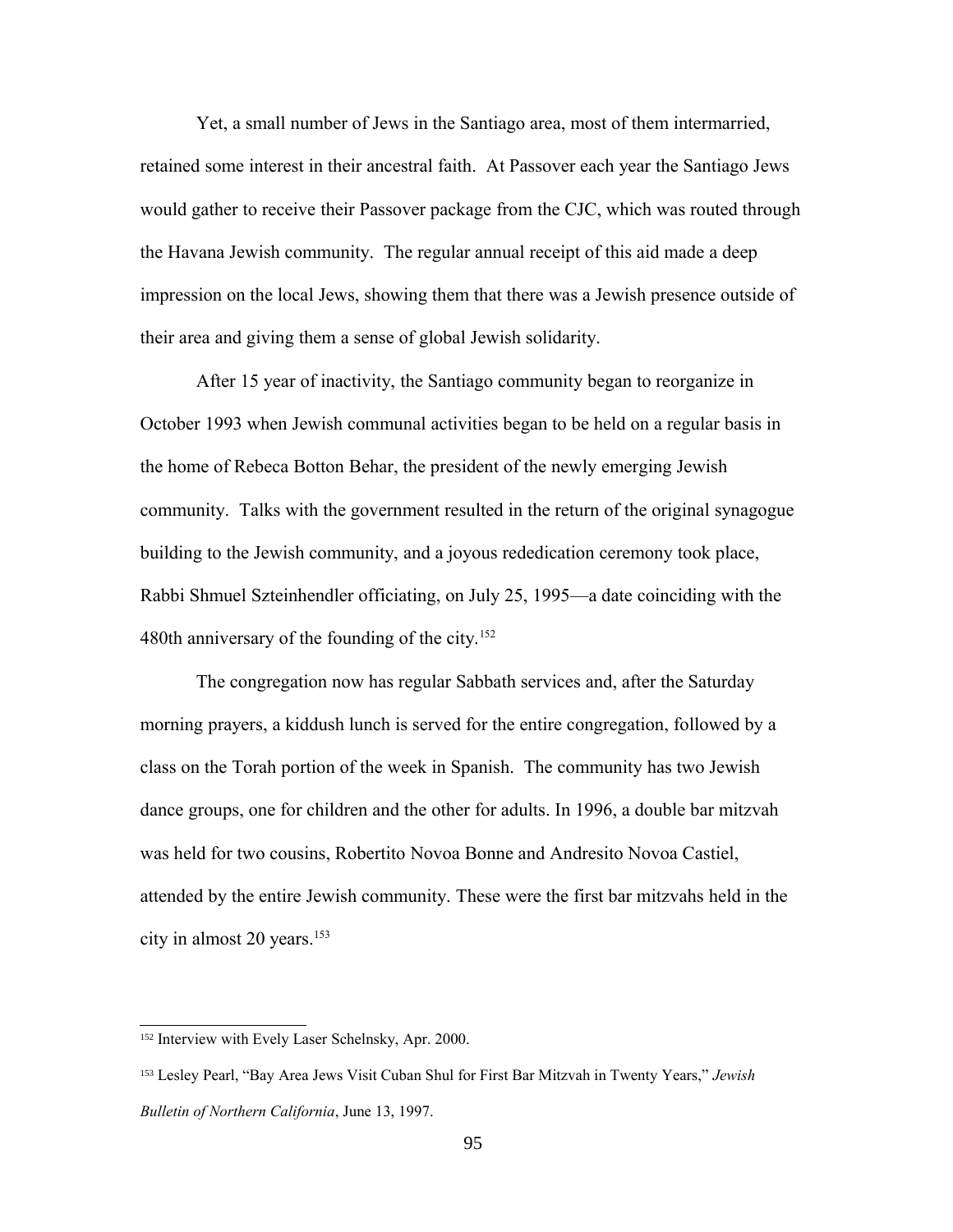Rabbi Stuart Kelman of Congregation Netivot Shalom of Berkeley, California, has brought several missions from Northern California to work with the Jewish community of Santiago. "There's a certain laxness about kashrut rules," he notes, "about Shabbat, and that is all very understandable, given the fact that they are situated on the edge of the island, and have had no leadership in God knows how many years in that sense. They are a struggling community, and in a way, the Judaism that they practice is the best that they can do."<sup>[154](#page-95-0)</sup>

## *Operation Cigar, Aliyah. And the Future of the Community*

"Operation Cigar," the clandestine emigration of 400 Cuban Jews, made headlines in October 1999 after the Israeli government confirmed a report that appeared in the *Jewish Chronicle* of London. President Castro apparently gave his approval for it in 1994, allegedly soon after meeting with Israeli chief rabbi Lau. Through this operation, the Jewish Agency for Israel, with the help of the Canadian government, arranged for the departure of mostly younger Cuban Jews from Havana through Paris to Tel Aviv beginning in 1995.

Once "Operation Cigar" became public knowledge, a number of theories developed as to why Castro had agreed to it and why it had been kept secret. Some believed that Castro saw the operation as a way to win favor with the U.S. government and bring an end to the economic boycott, or, if that were not possible, at least to induce Israel to drop its support of the boycott. There were also allegations that Israel had paid Cuba between \$3,000 and \$5,000 per Jew as "compensation" for Cuba's investment in

<span id="page-95-0"></span><sup>154</sup> Interview with Stuart Kelman, Apr. 2000.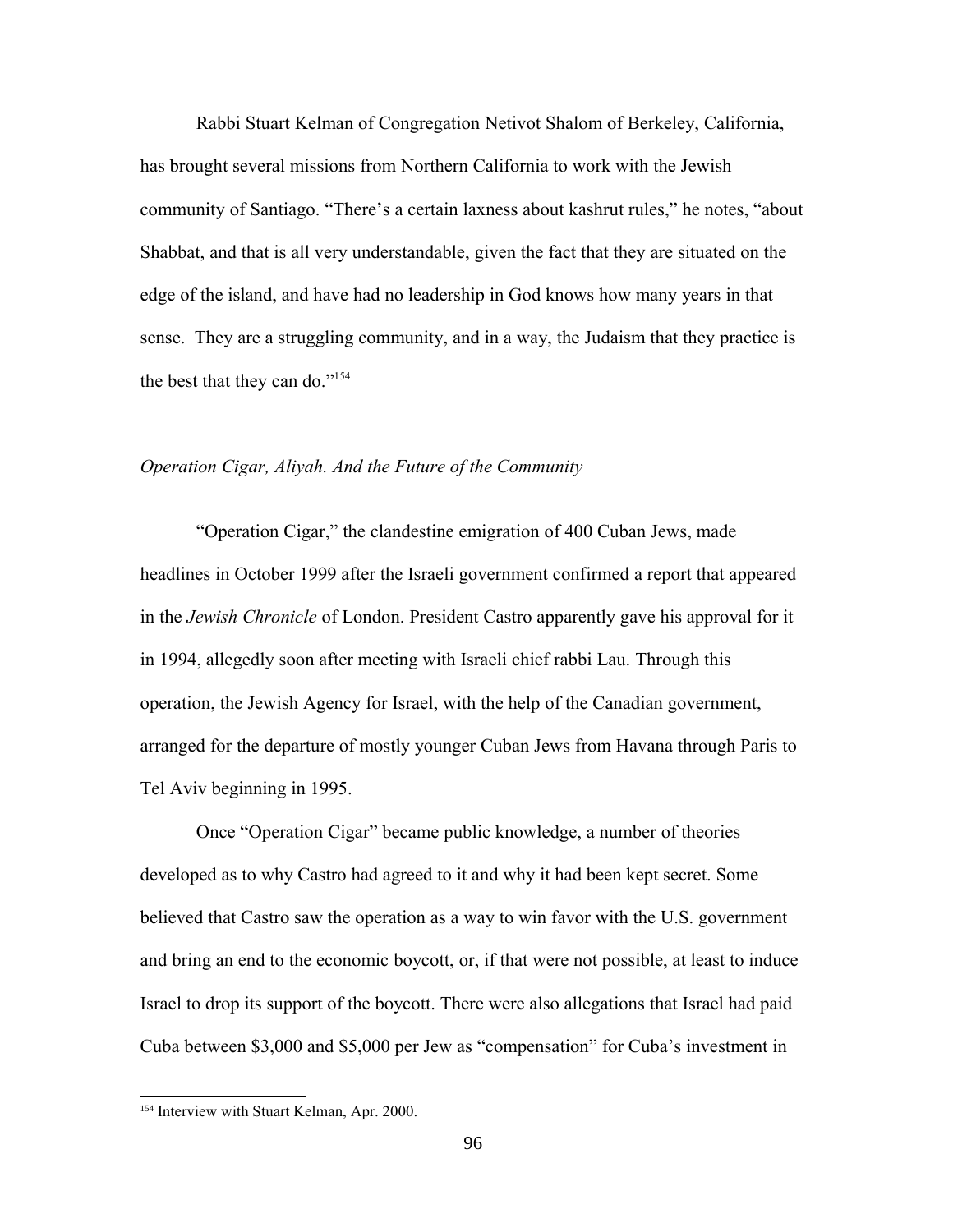their education. As for the secrecy, Israeli sources claimed that Castro insisted on a news blackout, for fear that publicity would cause civil unrest in his country among the many other Cubans who were denied the ability to emigrate. Arturo López Levy, however, has argued that Cuba's reason for maintaining a low profile had less to do with domestic considerations than with a reluctance to offend Arab nations.<sup>[155](#page-96-0)</sup>

Whatever strategies lay behind "Operation Cigar," many Cuban Jewish leaders were quite upset by press descriptions of the emigration as "top secret." José Miller, for example, was appalled at the implication that this was a Jewish Agency rescue mission similar to Operation Solomon in Ethiopia, in which thousands of Ethiopian Jews were quite literally saved from famine and civil war. Miller stated that, in contrast to that type of dramatic evacuation, the emigration of Jews from Cuba was a voluntary process that occurred over a prolonged period. The individuals involved chose to relocate for economic or social reasons. They were not escaping from cataclysmic events or the imminent threat of violent death.<sup>[156](#page-96-1)</sup>

All the publicity served to shed light on the actual process of Cuban Jewish emigration to Israel, which had been going on, albeit on a smaller scale, even before 1995, and has continued since. Since Israel and Cuba do not have diplomatic relations, the Canadian embassy in Havana represents the interests of the State of Israel. Cuban Jews wishing to emigration must request permission from the Cuban government and also fill out a request for immigration to Israel with the consular section of the Canadian embassy. These applications are then sent from the embassy in Havana to Ottawa, and

<span id="page-96-0"></span><sup>155</sup> "'Operation Cigar': A not-so-secret Cuban aliyah gets world attention," *Jewish Telegraphic Agency Daily News Bulletin,* Oct. 13, 1999, pp. 1–2. For a Cuban perspective see Aldo Madruga, "No hay tal pacto secreto," *Granma*, Oct. 31, 1999, p. 4.

<span id="page-96-1"></span><sup>156</sup> Interviews with Dr. José Miller Fredman, Nov. 1999 and Feb. 2000.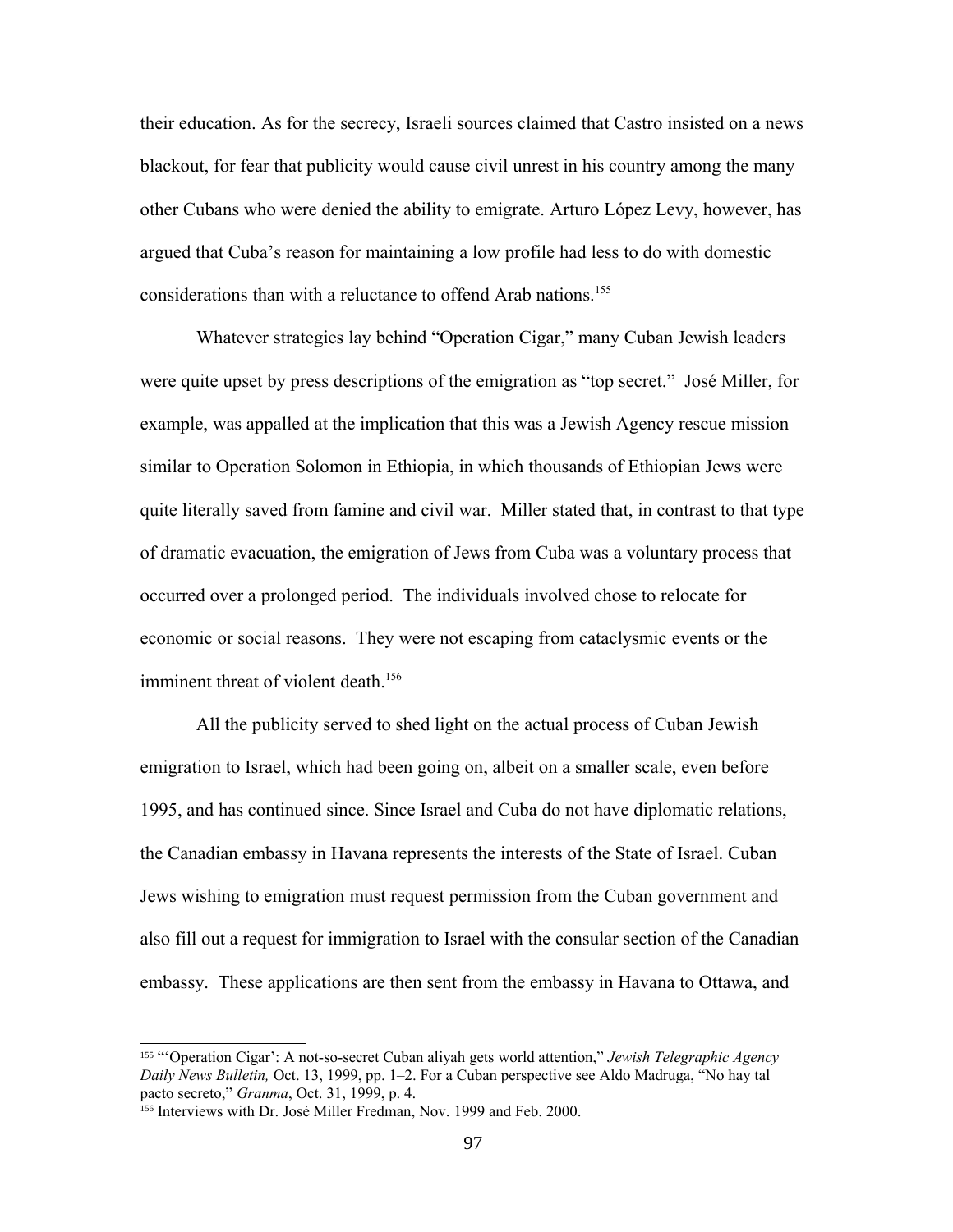from there the Canadian government turns them over the Israeli embassy, which forwards them to the appropriate government department in Tel Aviv.

Prospective emigrants then have to wait for their exit permits from the Cuban government. While this can take months, there have been no reported cases of any Cuban Jew being turned down (for Cubans seeking to emigrate to other countries, the process can take years). The emigrants leave Cuba in groups, using Cuban exit visas and passports. They travel from Havana to Paris, where they disembark from the plane and go to the Israeli embassy to receive documentation to enter Israel as *olim,* immigrants. They complete the final leg of their journey on Canadian travel documents.

Recent public attention to the organized aliyah of Cuban Jews has also stimulated interest in their reception in Israel and their feelings about living in the Jewish state. Aside from the usual problems that immigrants face—learning a new language, finding a job—the major complaint is that the aid package available to them, they believe, is the same as that provided to new immigrants from other Western countries, and considerably less than what is given to Jews coming from countries defined as "distressed," such as Ethiopia, Yemen, Syria, and Iran. The Cuban Jews believe that this is unfair since the government of Cuba, unlike those of other Western states, takes away the job of anyone applying for an exit visa, Jewish or not, and confiscates all of the property of those who leave except for 20 kilograms of clothing.<sup>[157](#page-97-0)</sup>

Another source of dissatisfaction stems from unrealistic expectations. Some Cuban Jews immigrate to Israel because, as Jews, it is the simplest way of escaping from the poverty and lack of job opportunities in Cuba. Their ultimate aim, however, is to

<span id="page-97-0"></span><sup>157</sup> Erik Schechter, "Out of Castro's Frying Pan," *Jerusalem Report,* Oct. 25, 1999, pp. 20–22. In fact the notion that the Cubans are treated as Westerners is a misperception. Since July 1992 Cuban immigrants have received benefits at the level of Soviet immigrants, which is higher than that for Westerners. Correspondence with Margalit Bejarano, Apr. 2001.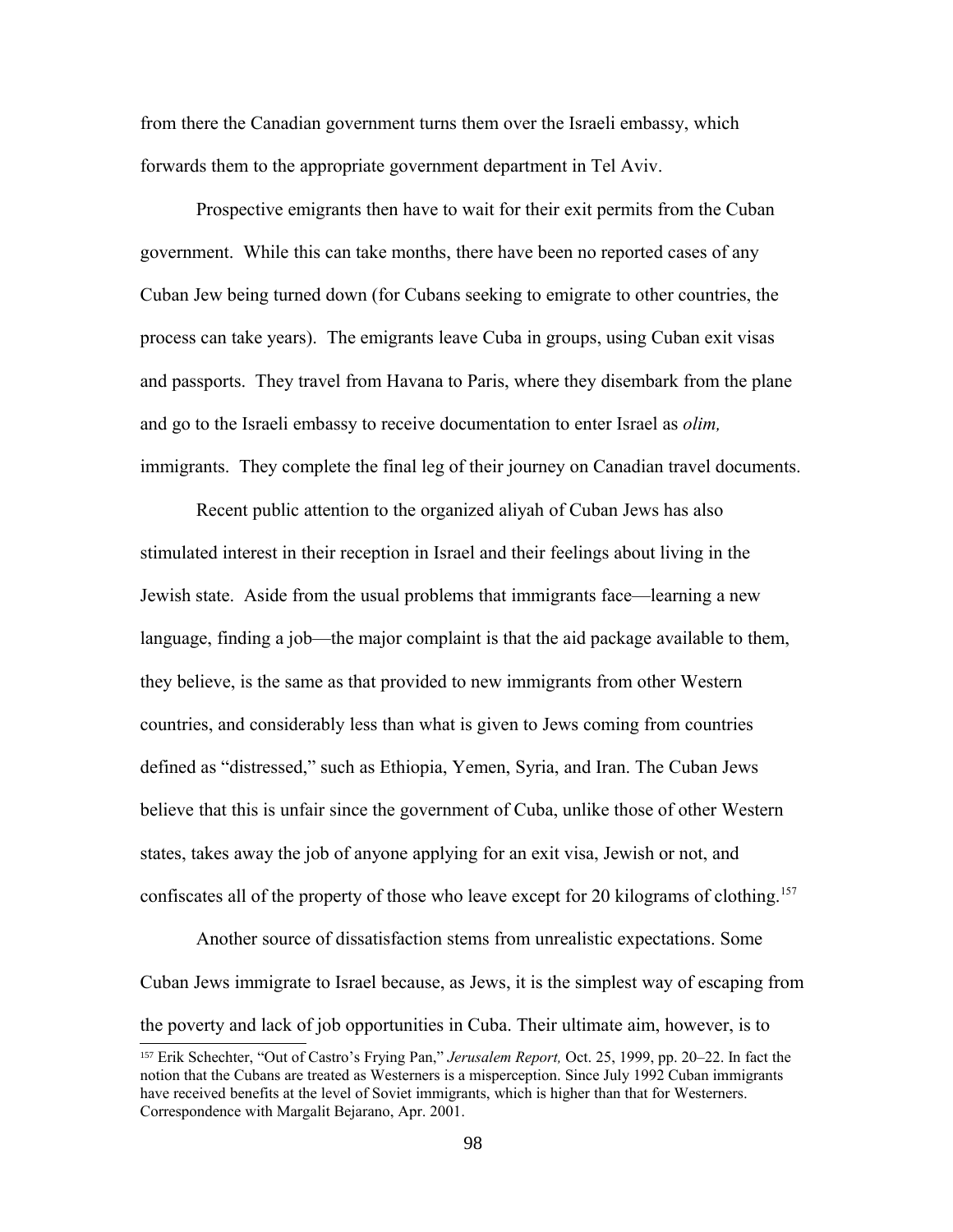reach the U.S. They have found, however, that it is extremely difficult to get to the U.S., and many feel trapped in Israel. There is a unique psychological aspect to this frustration as well: Cuban *olim* know that many of their friends and neighbors who settled in Miami have been very successful, and they compare their own situation with those Cubans, not with other Israeli immigrant groups, and they tend to feel shortchanged.

A few among the *olim* have returned to Cuba, and the dissatisfaction of Cubans in Israel may cause other Cuban Jews to think twice about aliyah. However, younger *olim,* especially those with technical skills and proficiency in Hebrew, have integrated successfully into the Israeli economy and are very happy in their adopted country.<sup>[158](#page-98-0)</sup>

Whatever the short-term problems, the slow but steady emigration of many of the younger Cuban Jews seems destined to siphon off much of the Jewish energy that was generated over the course of the 1990s. Barring dramatic improvement in the Cuban economy, emigration will continue, and since the Jewish community in Cuba will only convert those who have some Jewish ancestry or are married to Jews—virtually all of whom, if they were interested, have already converted—the Cuban Jewish community will shrink in size.

The fate of this tiny community largely depends on what happens to the country. Life in Cuba remains a struggle: the few stores that exist are poorly stocked; almost everything is rationed; very few people have cars, most of the vehicles on the road are old and in constant need of repair. As for the political situation, Fidel Castro recently fainted in the middle of a speech, underscoring the potential for a sudden change in leadership.<sup>[159](#page-98-1)</sup> Castro has repeatedly insisted that his brother Raúl, currently the defense

<span id="page-98-0"></span><sup>158</sup> Avi Machlis, "Despite grievances, Cuban *olim* feel lucky to be in Jewish state," *Jewish Telegraphic Agency Daily News Bulletin,* Oct. 21, 1999, pp. 1–2.

<span id="page-98-1"></span><sup>&</sup>lt;sup>159</sup> Anita Snow, "Castro Fainting Underscores Mortality," Associated Press report, July 2, 2001.